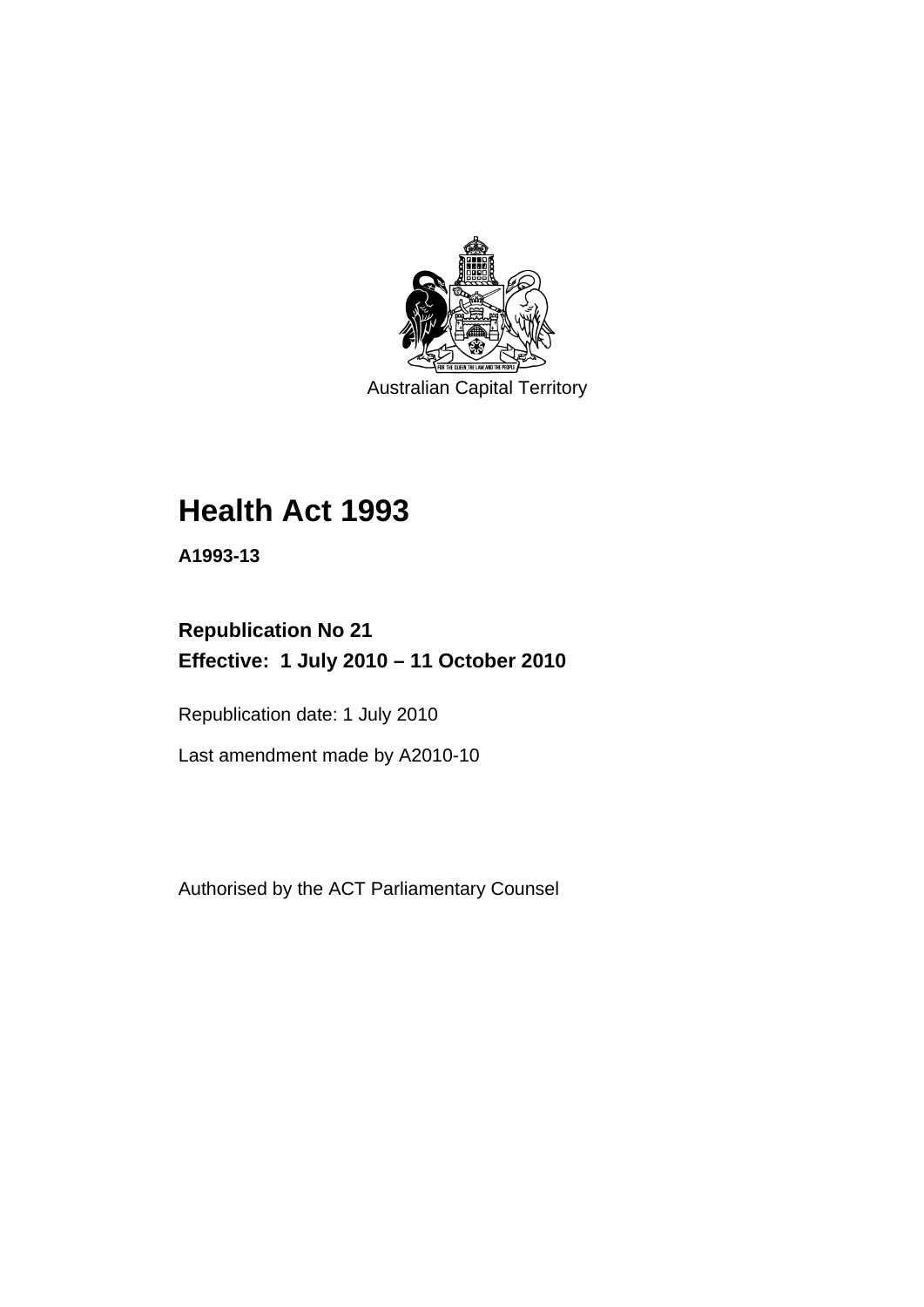# **About this republication**

#### **The republished law**

This is a republication of the *Health Act 1993* (including any amendment made under the *Legislation Act 2001*, part 11.3 (Editorial changes)) as in force on 1 July 2010*.* It also includes any amendment, repeal or expiry affecting the republished law to 1 July 2010.

The legislation history and amendment history of the republished law are set out in endnotes 3 and 4.

#### **Kinds of republications**

The Parliamentary Counsel's Office prepares 2 kinds of republications of ACT laws (see the ACT legislation register at www.legislation.act.gov.au):

- authorised republications to which the *Legislation Act 2001* applies
- unauthorised republications.

The status of this republication appears on the bottom of each page.

#### **Editorial changes**

The *Legislation Act 2001*, part 11.3 authorises the Parliamentary Counsel to make editorial amendments and other changes of a formal nature when preparing a law for republication. Editorial changes do not change the effect of the law, but have effect as if they had been made by an Act commencing on the republication date (see *Legislation Act 2001*, s 115 and s 117). The changes are made if the Parliamentary Counsel considers they are desirable to bring the law into line, or more closely into line, with current legislative drafting practice.

This republication does not include amendments made under part 11.3 (see endnote 1).

#### **Uncommenced provisions and amendments**

If a provision of the republished law has not commenced or is affected by an uncommenced amendment, the symbol  $\mathbf{U}$  appears immediately before the provision heading. The text of the uncommenced provision or amendment appears only in the last endnote.

#### **Modifications**

If a provision of the republished law is affected by a current modification, the symbol  $\mathbf{M}$ appears immediately before the provision heading. The text of the modifying provision appears in the endnotes. For the legal status of modifications, see *Legislation Act 2001*, section 95.

#### **Penalties**

At the republication date, the value of a penalty unit for an offence against this law is \$110 for an individual and \$550 for a corporation (see *Legislation Act 2001*, s 133).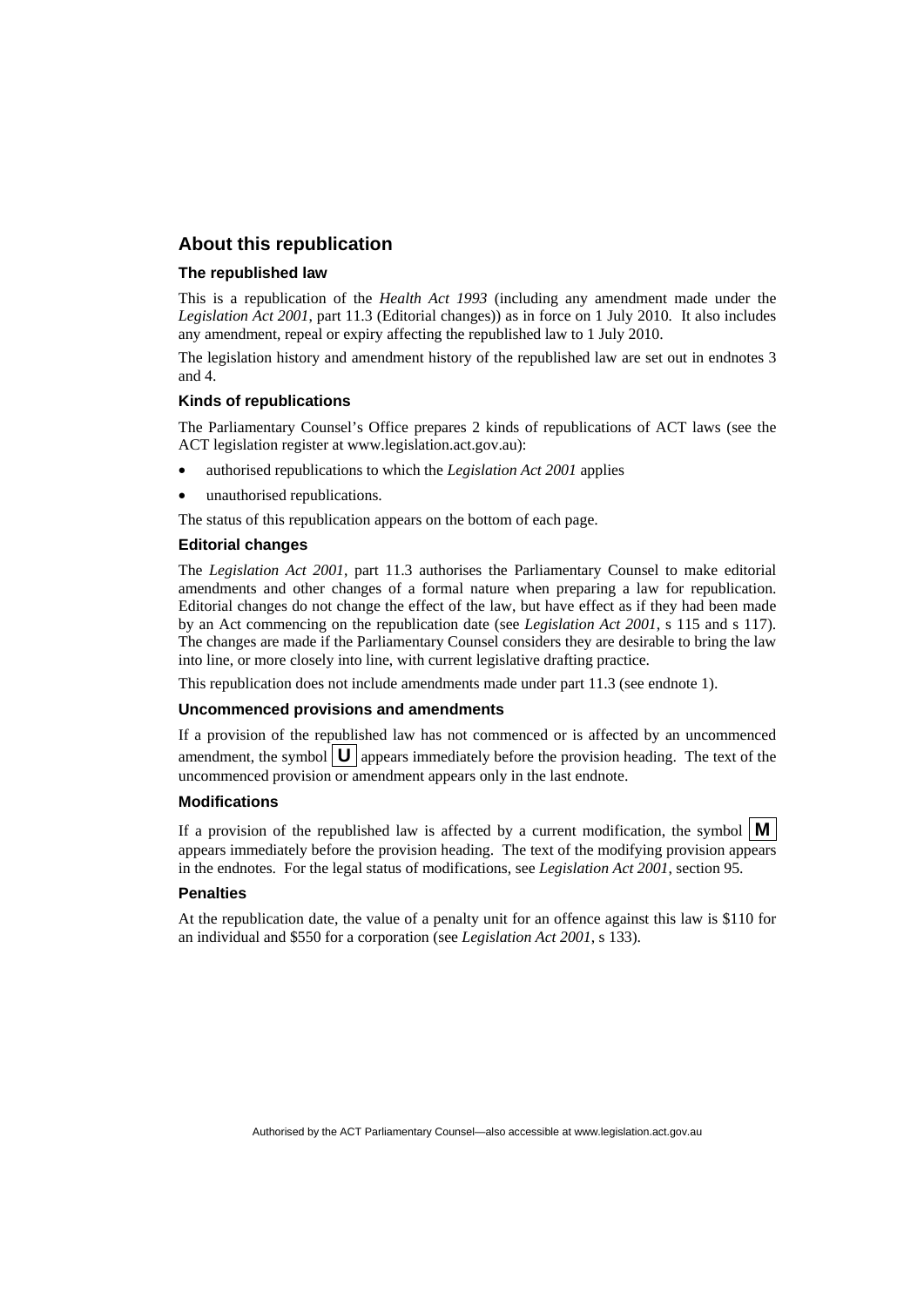

# **[Health Act 1993](#page-8-0)**

# **Contents**

| Part 1          | <b>Preliminary</b>                                    |            |
|-----------------|-------------------------------------------------------|------------|
| 1               | Name of Act                                           | 2          |
| 2               | Dictionary                                            | 2          |
| 3               | <b>Notes</b>                                          | 2          |
| 4               | Offences against Act—application of Criminal Code etc | 3          |
| Part 2          | <b>Important concepts</b>                             |            |
| 5               | What is a <i>health service</i> ?                     | 4          |
| 6               | What is a <i>health facility</i> ?                    | 4          |
| 7               | Who is a health service provider?                     | 5          |
| Part 3          | <b>Health care principles</b>                         |            |
| 10              | Objectives                                            | 6          |
| 11              | Medicare principles and commitments                   | 6          |
| R <sub>21</sub> | Health Act 1993                                       | contents 1 |
| 01/07/10        | Effective: 01/07/10-11/10/10                          |            |

Page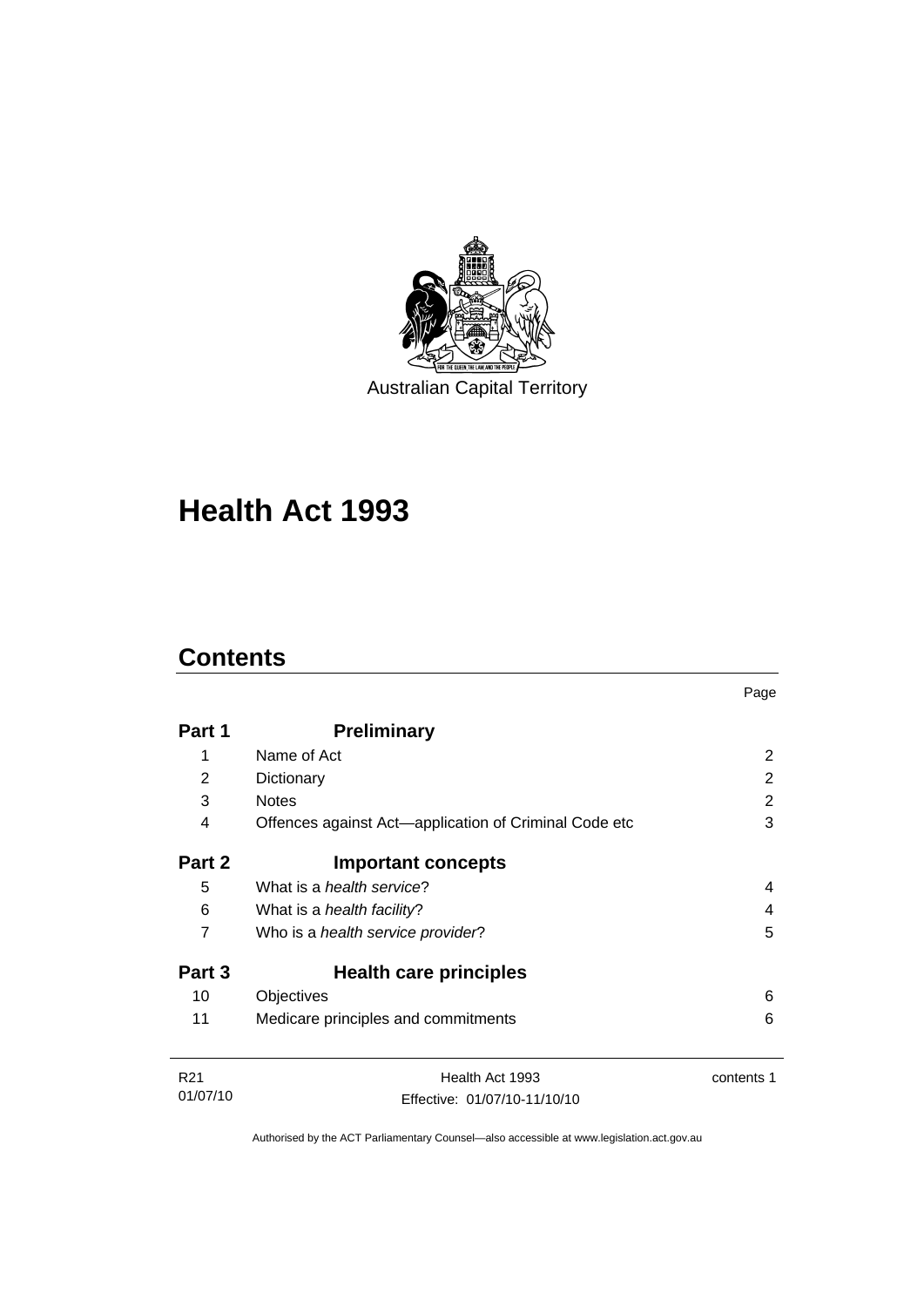| 12                  | Legal effect                                                             | Page<br>8 |
|---------------------|--------------------------------------------------------------------------|-----------|
| Part 4              | <b>Quality assurance</b>                                                 |           |
| <b>Division 4.1</b> | <b>Quality assurance-important concepts</b>                              |           |
| 20                  | Definitions-pt 4                                                         | 9         |
| 21                  | What is a health professional organisation?                              | 9         |
| 22                  | Who is the CEO of a health facility?                                     | 10        |
| 23                  | Who is the CEO of a health professional organisation?                    | 10        |
| Division 4.2        | Quality assurance-quality assurance committees                           |           |
| 24                  | What is a quality assurance committee?                                   | 10        |
| 25                  | Approval of health facility QACs                                         | 11        |
| 26                  | Approval of health professional organisation QACs                        | 11        |
| 27                  | Approval of special purpose QACs                                         | 11        |
| 28                  | Quality assurance committees-criteria for approval                       | 11        |
| 29                  | Quality assurance committees-revocation of approval                      | 12        |
| 30                  | Quality assurance committees-functions                                   | 12        |
| 31                  | Quality assurance committees—appointment of members                      | 13        |
| 32                  | Quality assurance committees-disclosure of interests                     | 13        |
| 33                  | Quality assurance committees-procedure                                   | 13        |
| 34                  | Quality assurance committees—protection of members etc from<br>liability | 14        |
| 35                  | Quality assurance committees-obtaining information                       | 15        |
| <b>Division 4.3</b> | Assessment and evaluation of health services                             |           |
| 36                  | Assessment and evaluation of health services                             | 15        |
| 37                  | Approval of quality assurance activities                                 | 16        |
| 38                  | Preparing health service reports                                         | 17        |
| 39                  | Giving health service reports to CEO or chief executive                  | 17        |
| 40                  | Monitoring implementation of recommendations                             | 18        |
| <b>Division 4.4</b> | Quality assurance committees-reporting                                   |           |
| 41                  | Annual quality assurance committee report to Minister                    | 18        |
| 42                  | Other quality assurance committee reports                                | 19        |

contents 2 Health Act 1993 Effective: 01/07/10-11/10/10

R21 01/07/10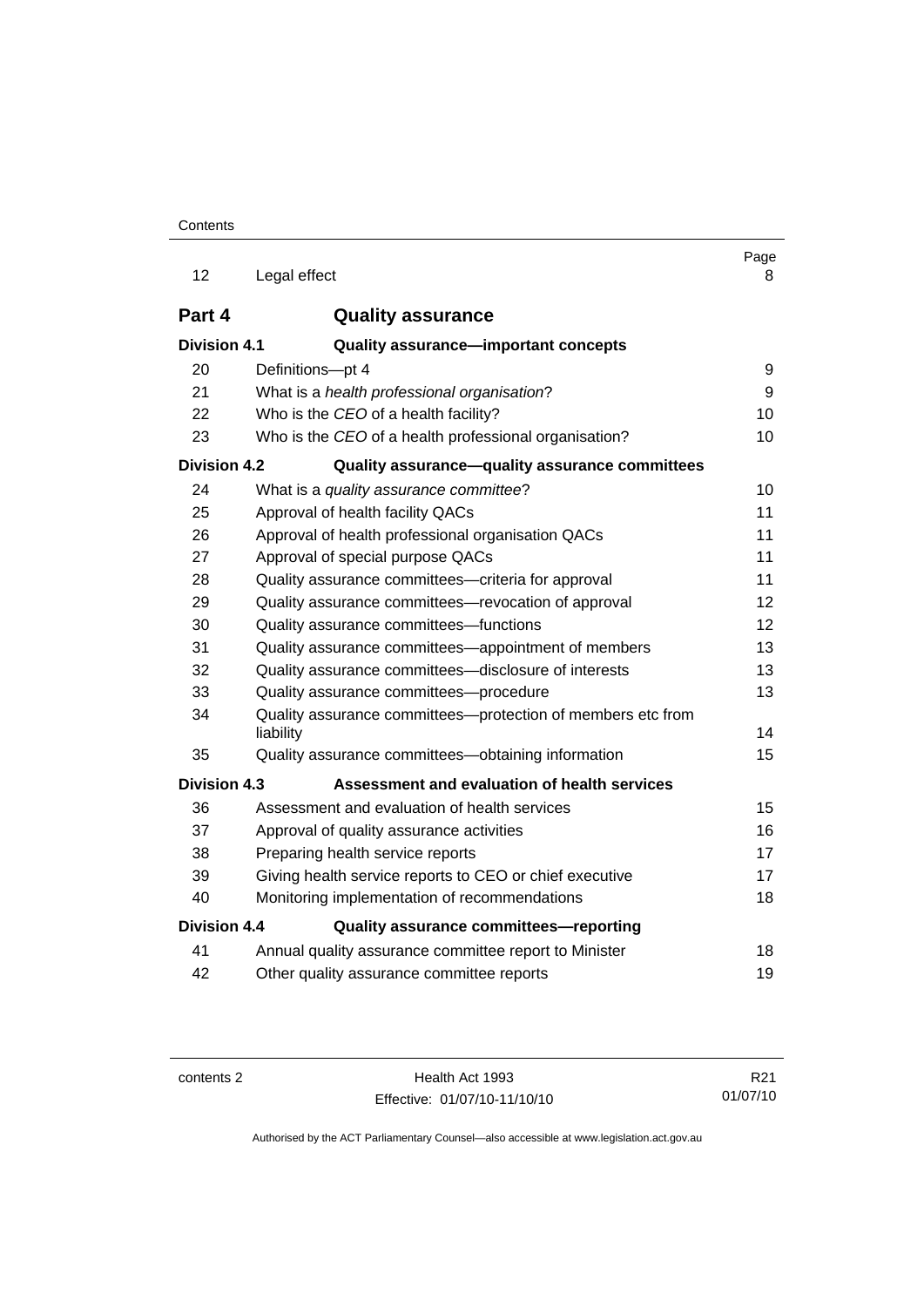| Contents |
|----------|
|----------|

|                     |                                                                                          | Page |
|---------------------|------------------------------------------------------------------------------------------|------|
| <b>Division 4.5</b> | Quality assurance committees-information sharing                                         |      |
| 43                  | Quality assurance committees-giving information to the Coroner's<br>Court                | 19   |
| 44                  | Quality assurance committees-giving information to other quality<br>assurance committees | 20   |
| 45                  | Quality assurance committees-giving information to health board                          | 20   |
| 46                  | Quality assurance committees-giving information to Minister                              | 20   |
| 47                  | Quality assurance committees-admissibility of evidence                                   | 20   |
| Part 5              | <b>Reviewing clinical privileges</b>                                                     |      |
| 50                  | Definitions-pt 5                                                                         | 22   |
| 51                  | What is a clinical privileges committee?                                                 | 22   |
| 52                  | Who is a <i>doctor</i> or <i>dentist</i> for a health facility?                          | 22   |
| 53                  | Who is the CEO of a health facility?                                                     | 23   |
| 54                  | What are clinical privileges?                                                            | 23   |
| 55                  | Meaning of review clinical privileges                                                    | 23   |
| 56                  | Approval of clinical privileges committees                                               | 23   |
| 57                  | Clinical privileges committees—criteria for approval                                     | 24   |
| 58                  | Clinical privileges committees—revocation of approval                                    | 24   |
| 59                  | Clinical privileges committees-functions                                                 | 24   |
| 60                  | Clinical privileges committees—appointment of members                                    | 25   |
| 61                  | Clinical privileges committees-disclosure of interests                                   | 25   |
| 62                  | Clinical privileges committees-procedure                                                 | 25   |
| 63                  | Clinical privileges committees-protection of members etc from liability                  | 26   |
| 64                  | Clinical privileges committees—obtaining information                                     | 26   |
| 65                  | Review of clinical privileges                                                            | 27   |
| 66                  | Clinical privileges committee must give doctor or dentist opportunity to<br>explain      | 27   |
| 67                  | Preparing clinical privileges reports                                                    | 28   |
| 68                  | Giving clinical privileges reports to CEO of health facility and doctor or<br>dentist    | 29   |
| 69                  | CEO to make decision on clinical privileges report                                       | 29   |
| 70                  | CEO to tell doctor or dentist of decision on clinical privileges report                  | 30   |
| 71                  | When decision on clinical privileges report takes effect                                 | 31   |
| 72                  | Clinical privileges committees-giving information to health board                        | 31   |
|                     |                                                                                          |      |

| R21      | Health Act 1993              | contents 3 |
|----------|------------------------------|------------|
| 01/07/10 | Effective: 01/07/10-11/10/10 |            |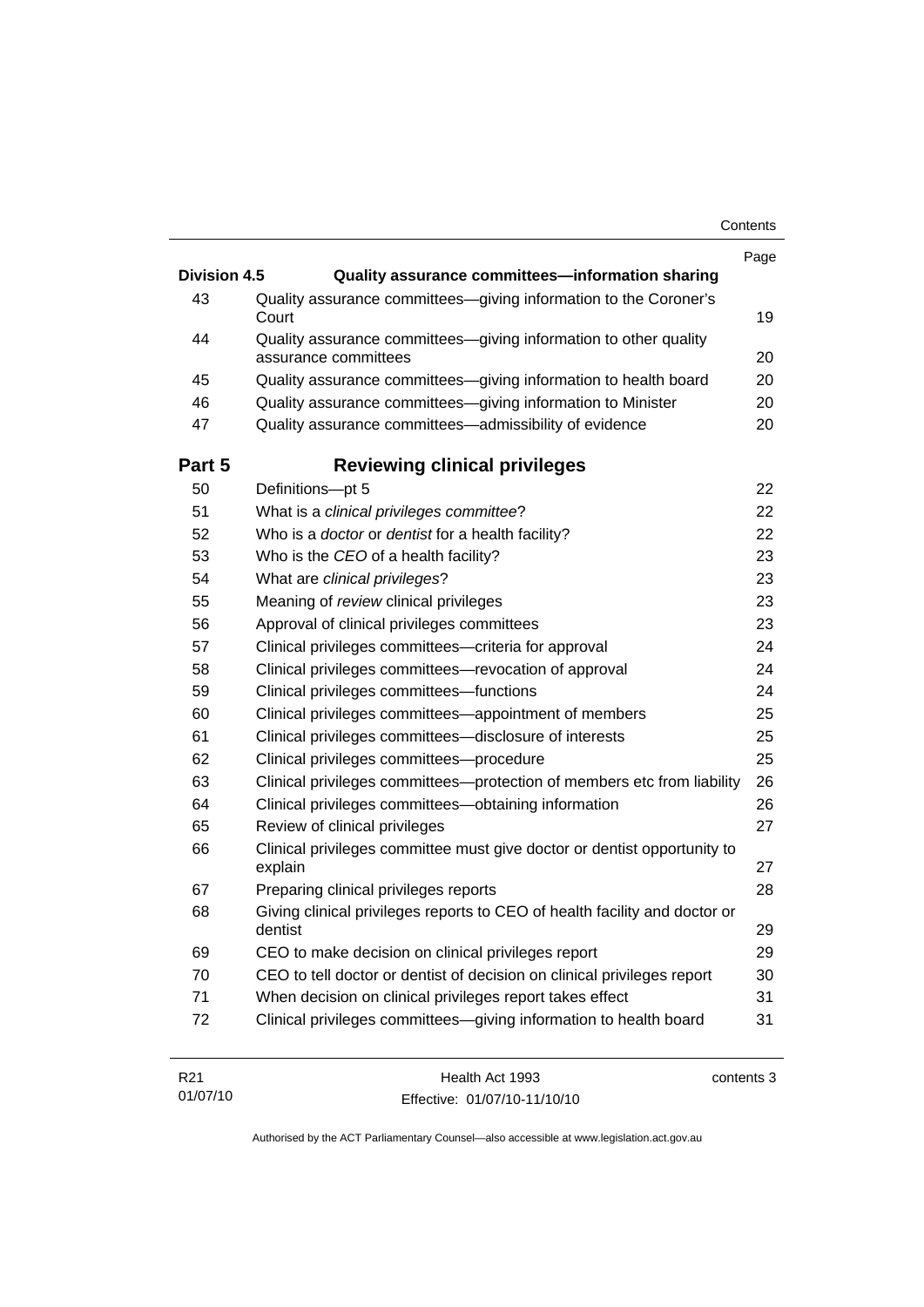|            |                                                                         | Page            |
|------------|-------------------------------------------------------------------------|-----------------|
| 73         | Clinical privileges committees—admissibility of evidence                | 32              |
| 74         | Pt 5 obligations-no contracting out                                     | 32              |
| Part 6     | <b>Abortions</b>                                                        |                 |
| 80         | Meaning of abortion for pt 6                                            | 33              |
| 81         | Only doctor may carry out abortion                                      | 33              |
| 82         | Abortion to be carried out in approved medical facility                 | 33              |
| 83         | Approval of facilities                                                  | 33              |
| 84         | No obligation to carry out abortion                                     | 34              |
| Part 7     | <b>VMO service contracts</b>                                            |                 |
| 100        | Definitions for pt 7                                                    | 35              |
| 101        | Service contracts                                                       | 35              |
| 102        | Core conditions                                                         | 36              |
| 103        | Collective negotiations                                                 | 36              |
| 104        | Negotiating agents                                                      | 37              |
| 105        | Authorised representatives                                              | 38              |
| 106        | Arbitration                                                             | 39              |
| 107        | <b>Trade Practices Act authorisation</b>                                | 40              |
| Part 8     | <b>Secrecy</b>                                                          |                 |
| 120        | Definitions-pt 8                                                        | 41              |
| 121        | When is information divulged?                                           | 41              |
| 122        | Who is an <i>information holder</i> ?                                   | 41              |
| 123        | What is protected information?                                          | 42              |
| 124        | What is sensitive information?                                          | 42              |
| 125        | Offence-secrecy of protected information                                | 43              |
| 126        | Information may be given to Medicare Australia                          | 44              |
| Part 8A    | Offence—provision of health services by non-<br>health practitioners    |                 |
| 127        | Provision of regulated health service by person not health practitioner | 46              |
| Part 9     | <b>Pharmacists and pharmacy premises</b>                                |                 |
| 128        | Meaning of community pharmacy-pt 9                                      | 48              |
| contents 4 | Health Act 1993                                                         | R <sub>21</sub> |
|            | Effective: 01/07/10-11/10/10                                            | 01/07/10        |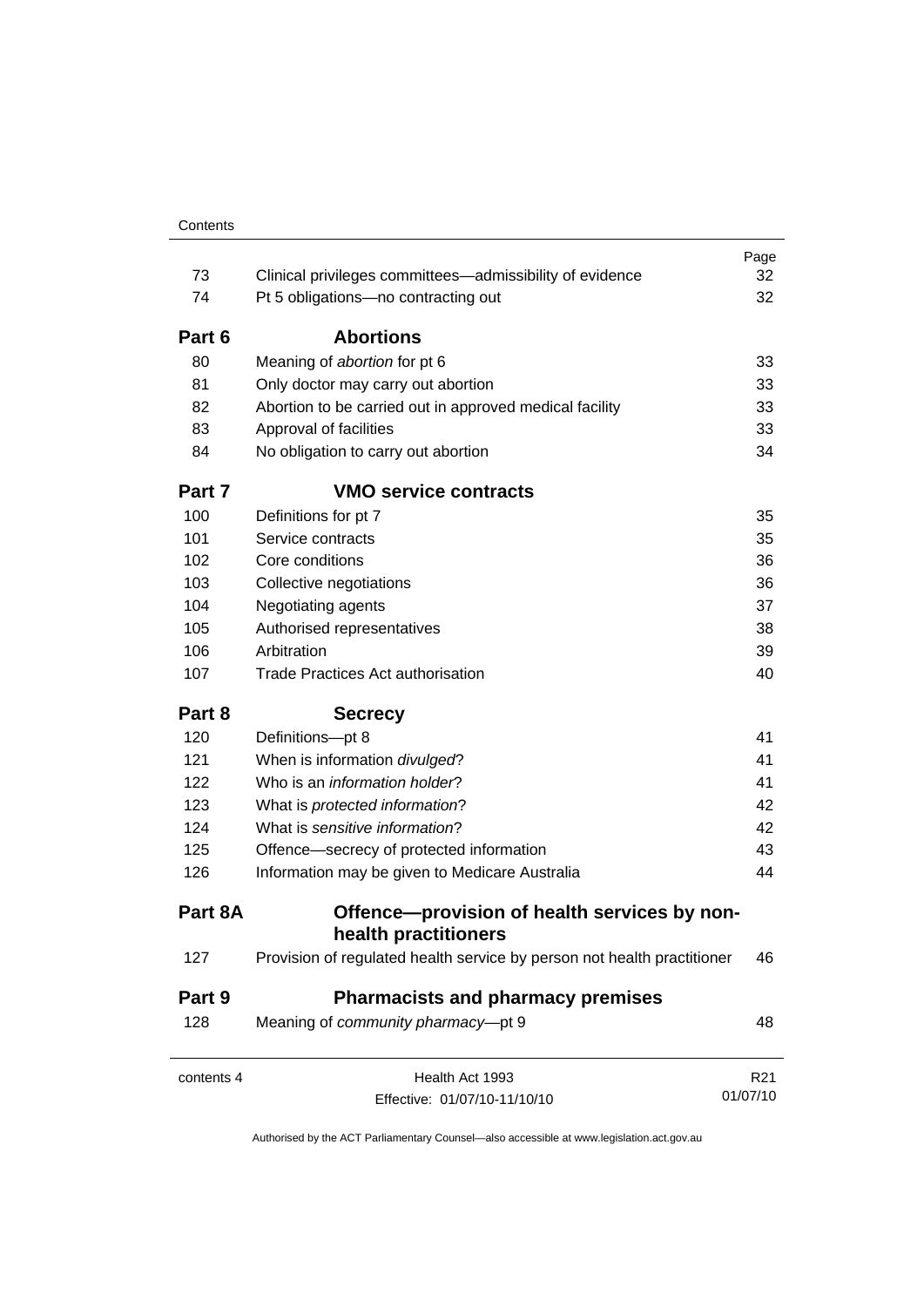|                   |                                                 | Contents |
|-------------------|-------------------------------------------------|----------|
|                   |                                                 | Page     |
| 128A              | Complying pharmacy corporation                  | 48       |
| 128B              | Standard of premises                            | 49       |
| 129               | Restriction on pharmacy premises-supermarkets   | 50       |
| Part 10           | <b>Review of decisions</b>                      |          |
| 130               | Review of decisions                             | 51       |
| 131               | Pt 9 obligations—no contracting out             | 51       |
| Part 15           | <b>Miscellaneous</b>                            |          |
| 190               | Disclosure of interests by committee members    | 52       |
| 191               | References to Health and Community Care Service | 54       |
| 192               | Determination of fees                           | 54       |
| 193               | Payment of fees and interest                    | 55       |
| 194               | Approved forms                                  | 56       |
| 195               | Regulations about nurse practitioners           | 56       |
| 196               | Regulation-making power                         | 57       |
|                   |                                                 |          |
| <b>Dictionary</b> |                                                 | 58       |
|                   |                                                 |          |
|                   |                                                 |          |

| <b>Endnotes</b> |
|-----------------|
|-----------------|

|   | About the endnotes     | 62 |
|---|------------------------|----|
| 2 | Abbreviation key       | 62 |
| 3 | Legislation history    | 63 |
| 4 | Amendment history      | 66 |
| 5 | Earlier republications | 83 |
| 6 | Renumbered provisions  | 84 |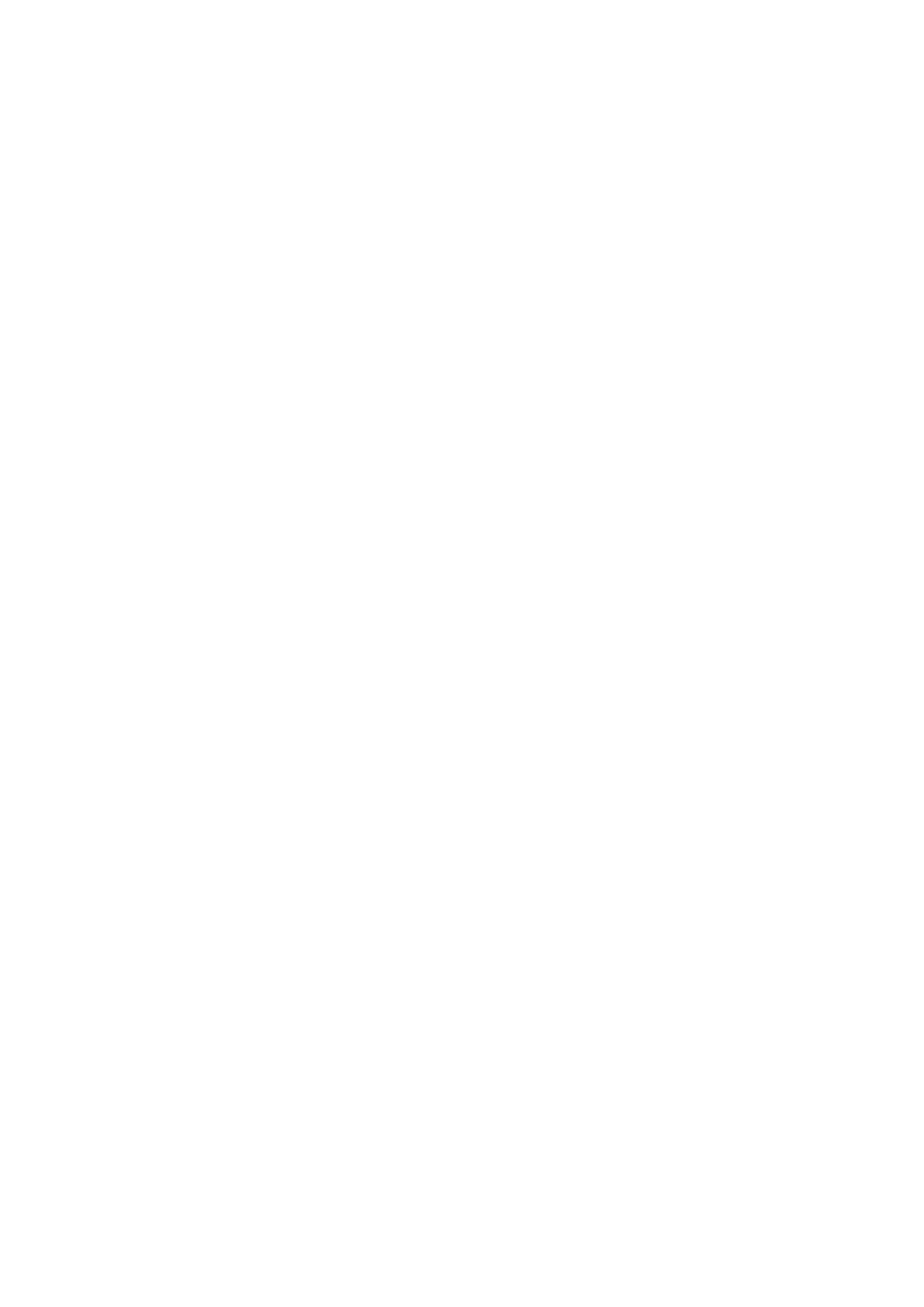<span id="page-8-0"></span>

# **Health Act 1993**

An Act relating to the provision of health services

R21 01/07/10

Ī

page 1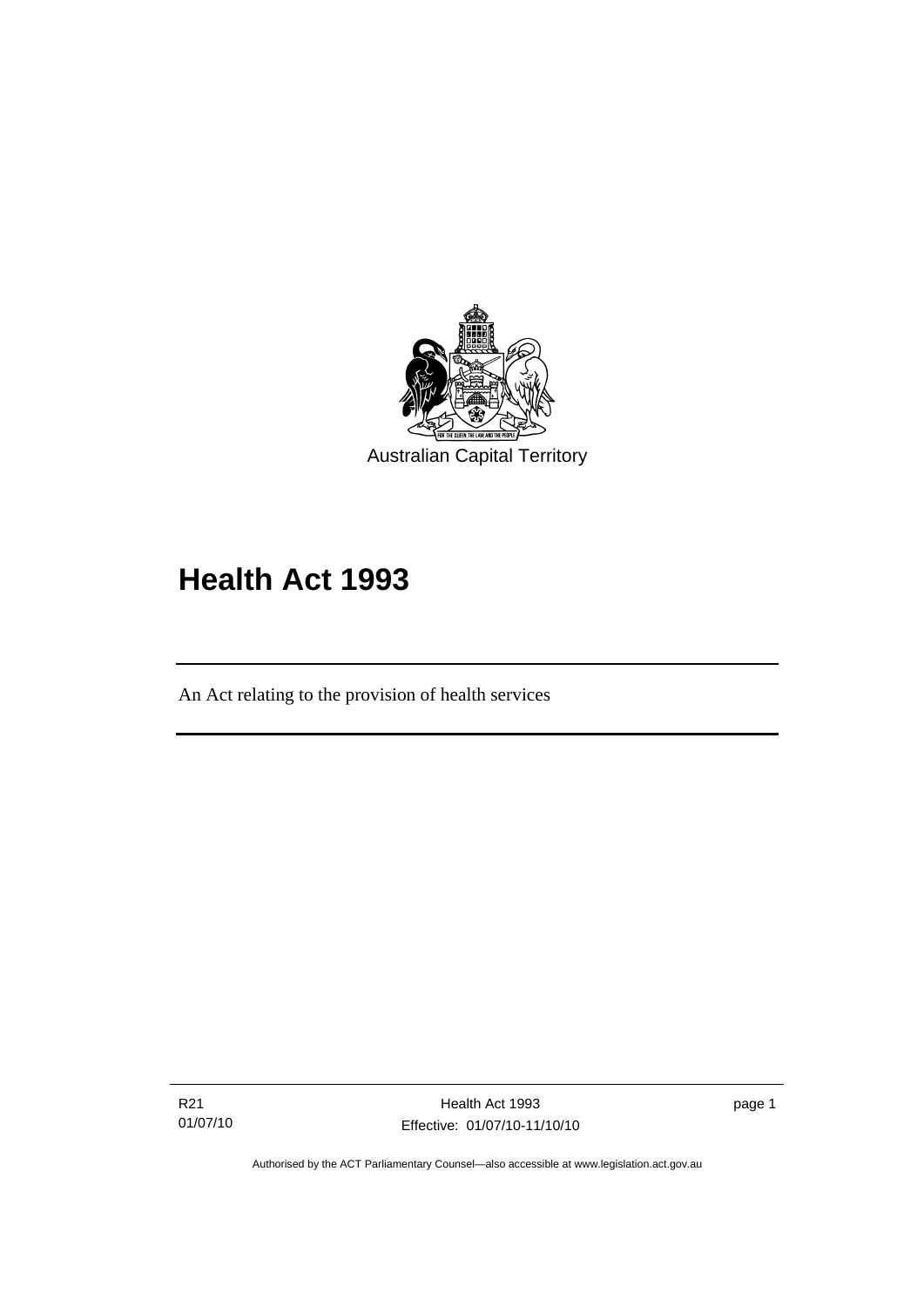#### <span id="page-9-0"></span>Part 1 **Preliminary**

Section 1

# **Part 1** Preliminary

### **1 Name of Act**

This Act is the *Health Act 1993*.

# **2 Dictionary**

The dictionary at the end of this Act is part of this Act.

*Note 1* The dictionary at the end of this Act defines certain terms used in this Act, and includes references (*signpost definitions*) to other terms defined elsewhere in this Act. For example, the signpost definition '*health facility*—see section 6.'

means that the term 'health facility' is defined in that section.

*Note 2* A definition in the dictionary (including a signpost definition) applies to the entire Act unless the definition, or another provision of the Act, provides otherwise or the contrary intention otherwise appears (see Legislation Act, s  $155$  and s  $156$  (1)).

# **3 Notes**

A note included in this Act is explanatory and is not part of this Act.

*Note* See Legislation Act, s 127 (1), (4) and (5) for the legal status of notes.

Authorised by the ACT Parliamentary Counsel—also accessible at www.legislation.act.gov.au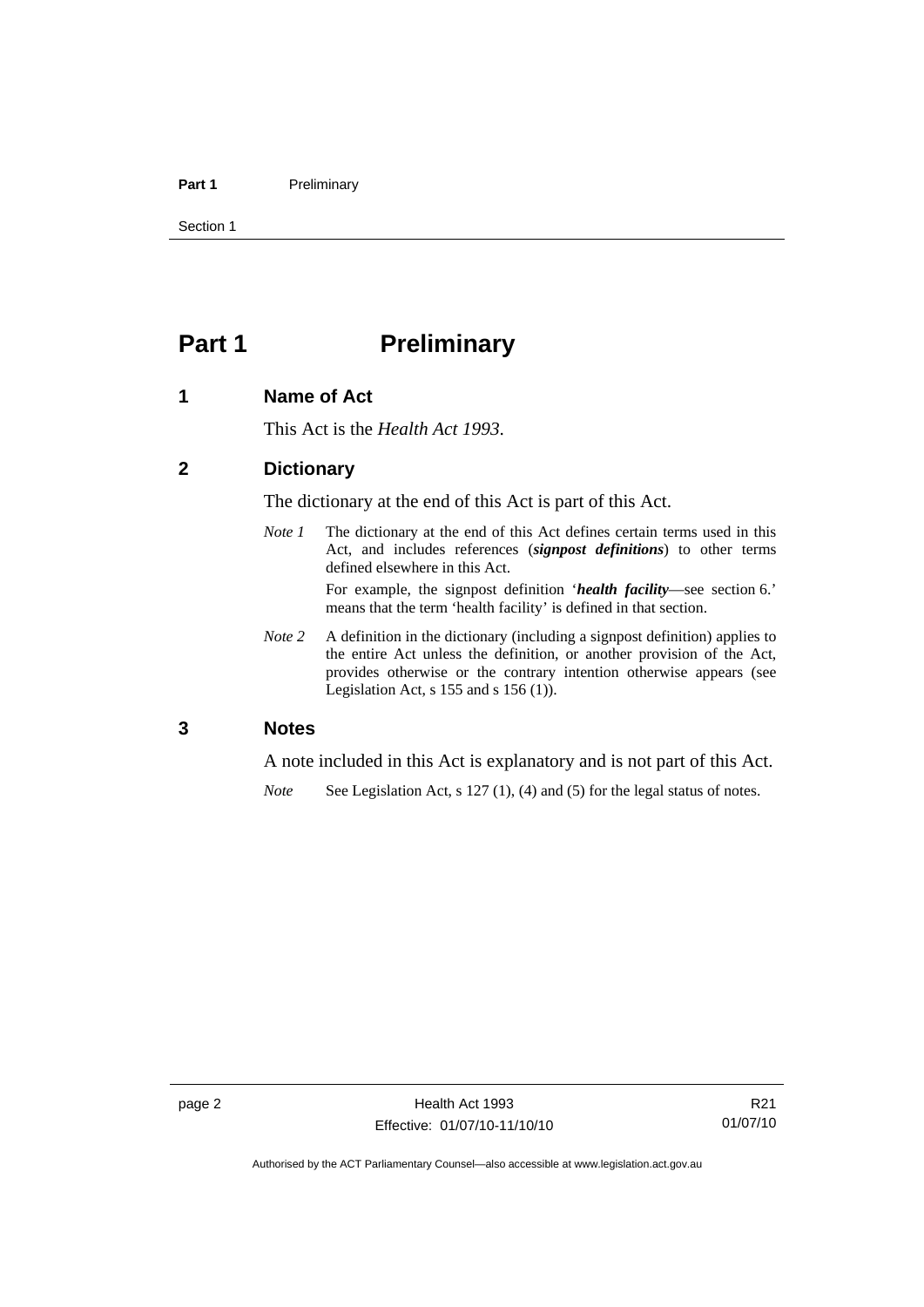# <span id="page-10-0"></span>**4 Offences against Act—application of Criminal Code etc**

Other legislation applies in relation to offences against this Act.

#### *Note 1 Criminal Code*

The Criminal Code, ch 2 applies to all offences against this Act (see Code, pt 2.1).

The chapter sets out the general principles of criminal responsibility (including burdens of proof and general defences), and defines terms used for offences to which the Code applies (eg *conduct*, *intention*, *recklessness* and *strict liability*).

*Note 2 Penalty units* 

The Legislation Act, s 133 deals with the meaning of offence penalties that are expressed in penalty units.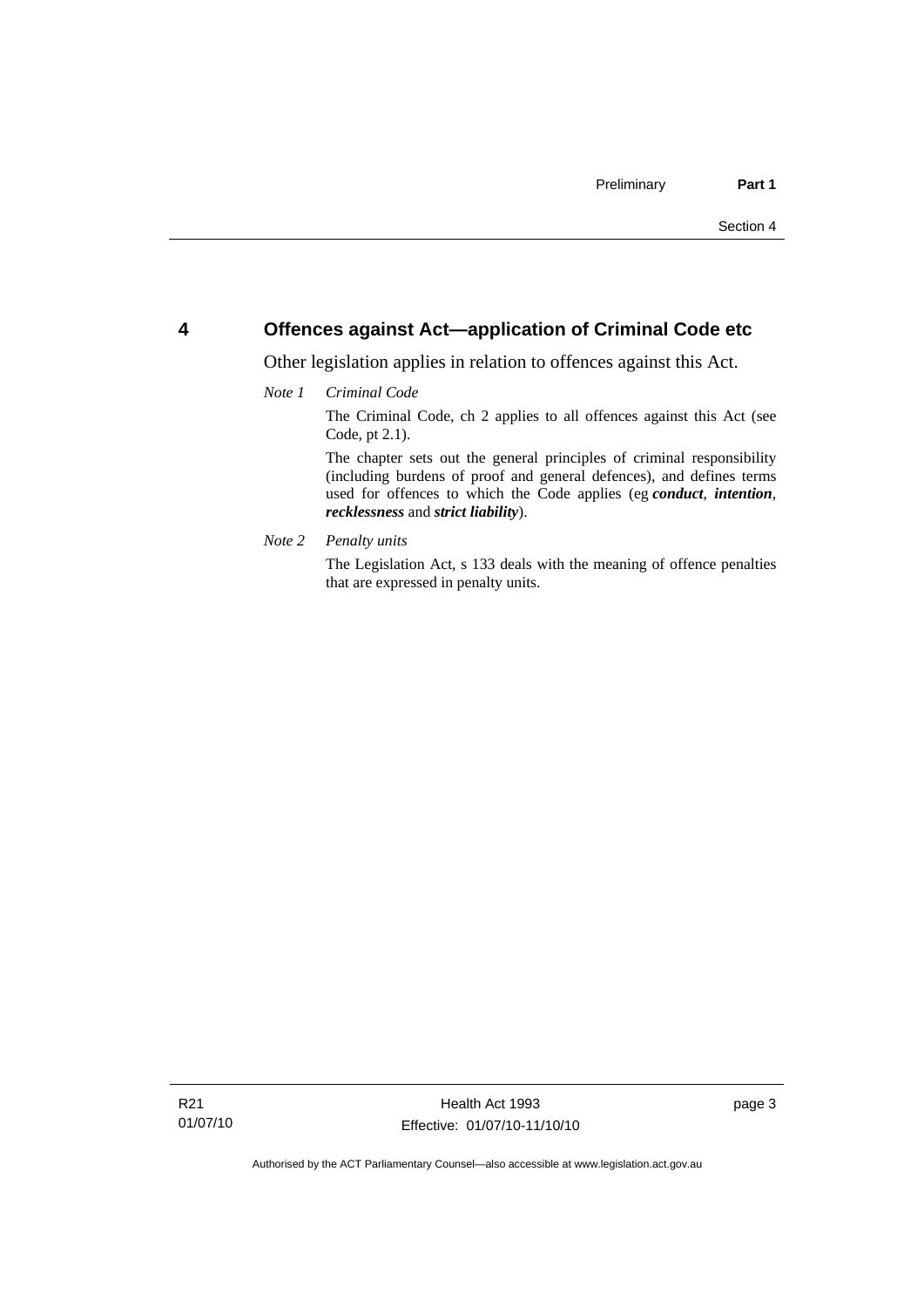#### <span id="page-11-0"></span>**Part 2** Important concepts

Section 5

# **Part 2 Important concepts**

# **5 What is a** *health service***?**

For this Act, a *health service* is a service provided to someone (the *service user*) for any of the following purposes:

- (a) assessing, recording, maintaining or improving the physical, mental or emotional health, comfort or wellbeing of the service user;
- (b) diagnosing, treating or preventing an illness, disability, disorder or condition of the service user.

### **6 What is a** *health facility***?**

(1) In this Act:

*health facility* means the following facilities where health services are provided:

- (a) a hospital, including a day hospital;
- (b) a hospice;
- (c) a nursing home;
- (d) a health practitioner's consulting room;
- (e) another facility ordinarily used by the Territory to provide health services;
- (f) any other facility prescribed by regulation for this section.

R21 01/07/10

Authorised by the ACT Parliamentary Counsel—also accessible at www.legislation.act.gov.au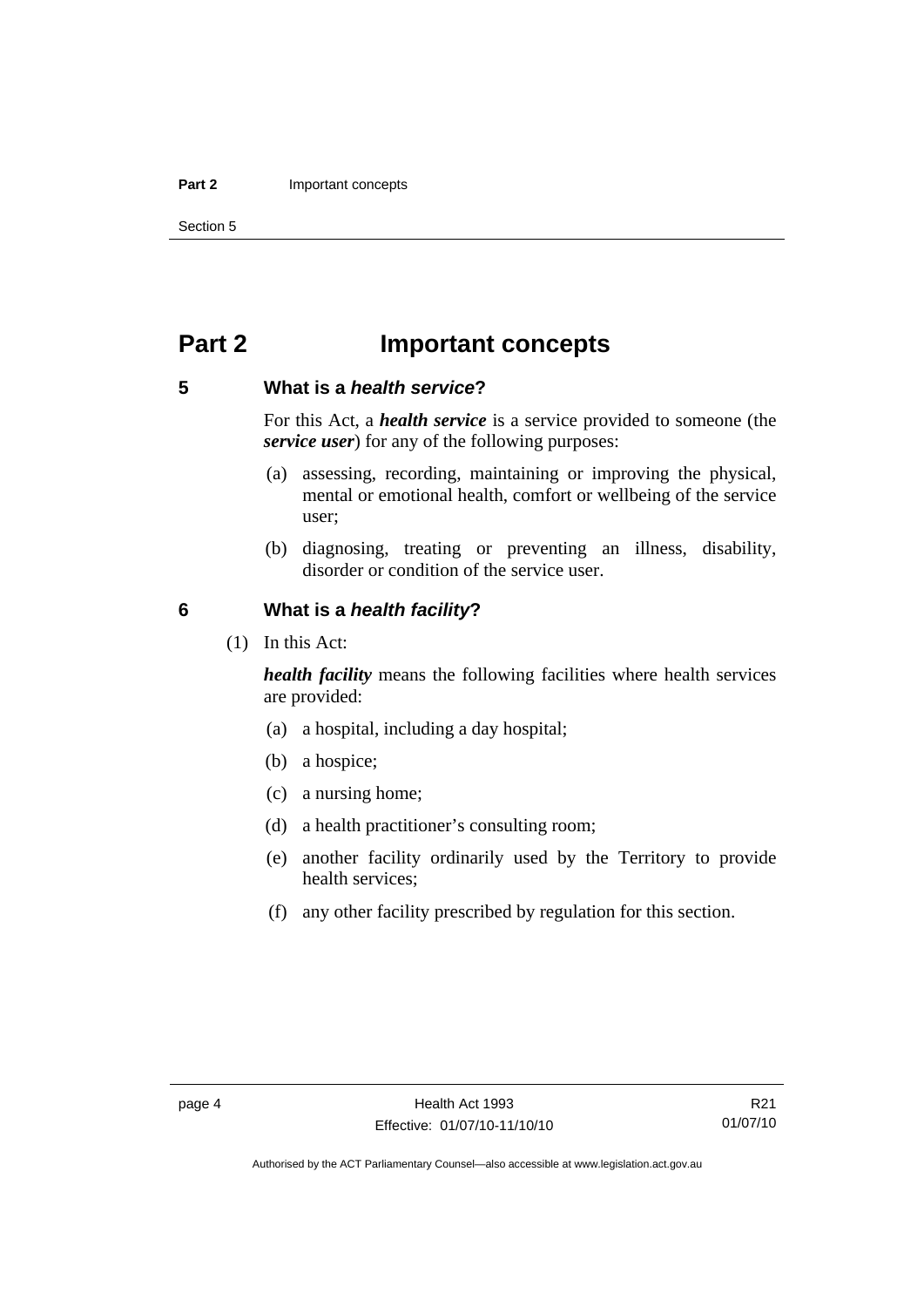# <span id="page-12-0"></span>**7 Who is a** *health service provider***?**

In this Act:

#### *health service provider*—

- (a) means a health practitioner or other person who provides a health service; and
- (b) for a health facility, means a health service provider who—
	- (i) provides a health service at the health facility; or
	- (ii) uses the equipment or other facilities of the health facility to provide a health service elsewhere.

#### **Examples of people who may be health service providers**

- 1 a chiropractor
- 2 a dentist
- 3 a dental technician
- 4 a dental prosthetist
- 5 a doctor
- 6 a nurse
- 7 an osteopath
- 8 an optometrist
- 9 a pharmacist
- 10 a physiotherapist
- *Note* An example is part of the Act, is not exhaustive and may extend, but does not limit, the meaning of the provision in which it appears (see Legislation Act, s 126 and s 132).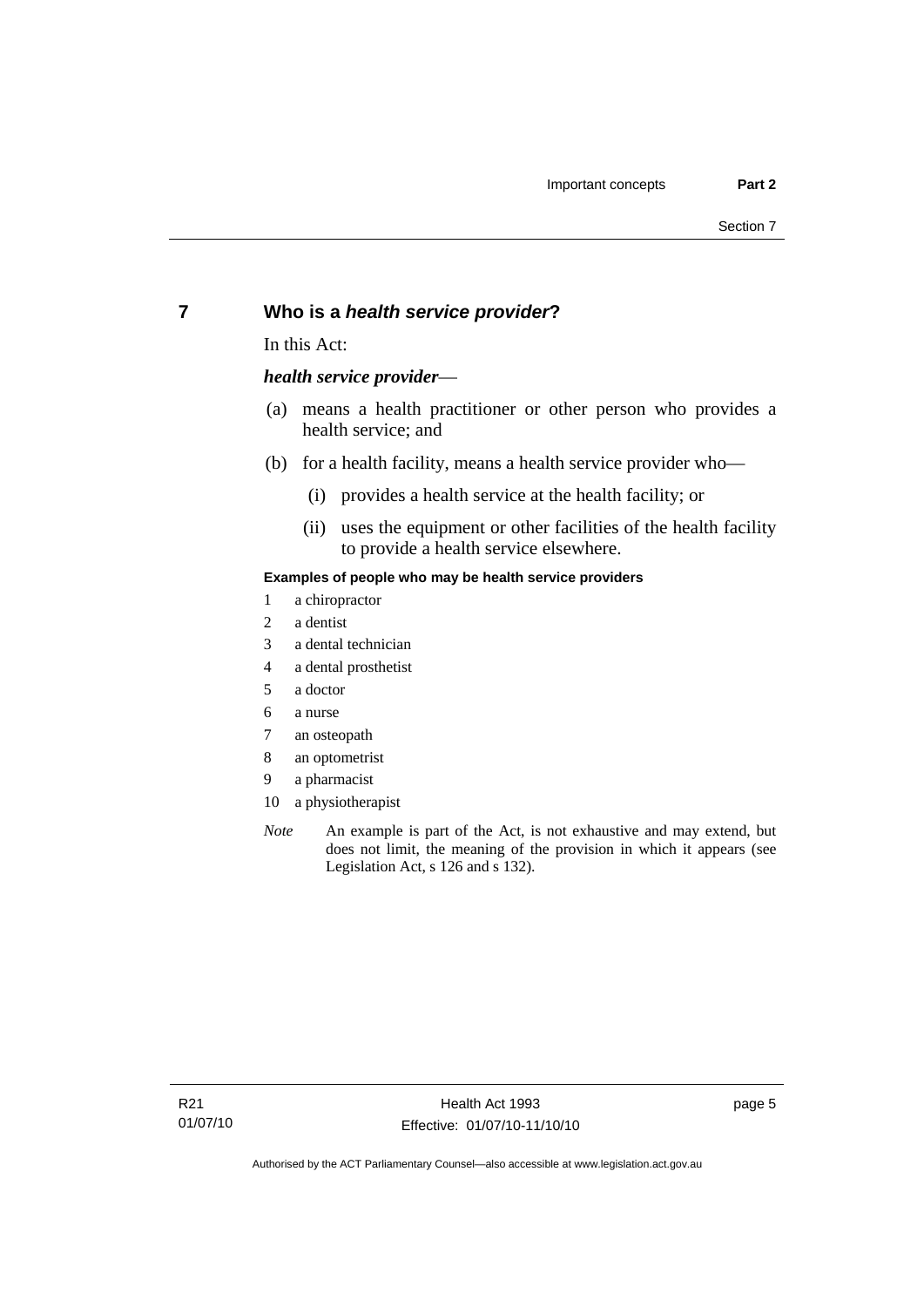#### <span id="page-13-0"></span>**Part 3 Health care principles**

Section 10

# **Part 3 Health care principles**

### **10 Objectives**

In providing health services the Territory shall have regard to the following objectives:

- (a) to improve the efficiency, effectiveness and quality of health services;
- (b) to guarantee equitable access to and participation in health services and to ensure that language and cultural differences are not barriers to such access or participation;
- (c) to maintain a strong and viable public hospital system and a full range of community health services;
- (d) to support worker and community participation in the development of policies for the delivery of health services;
- (e) to ensure that the community is aware of the range of health services that is available and that patients have information that is sufficient to enable them to make informed choices;
- (f) to foster disease prevention and primary health care;
- (g) to cooperate with community groups in the provision of health services.

### **11 Medicare principles and commitments**

- (1) The following guidelines govern the delivery of public hospital services to eligible persons in the ACT:
	- *Note* The guidelines focus on the provision of public hospital services to eligible persons, but operate in an environment where eligible persons have the right to choose private health care in public and private hospitals supported by private health insurance.

R21 01/07/10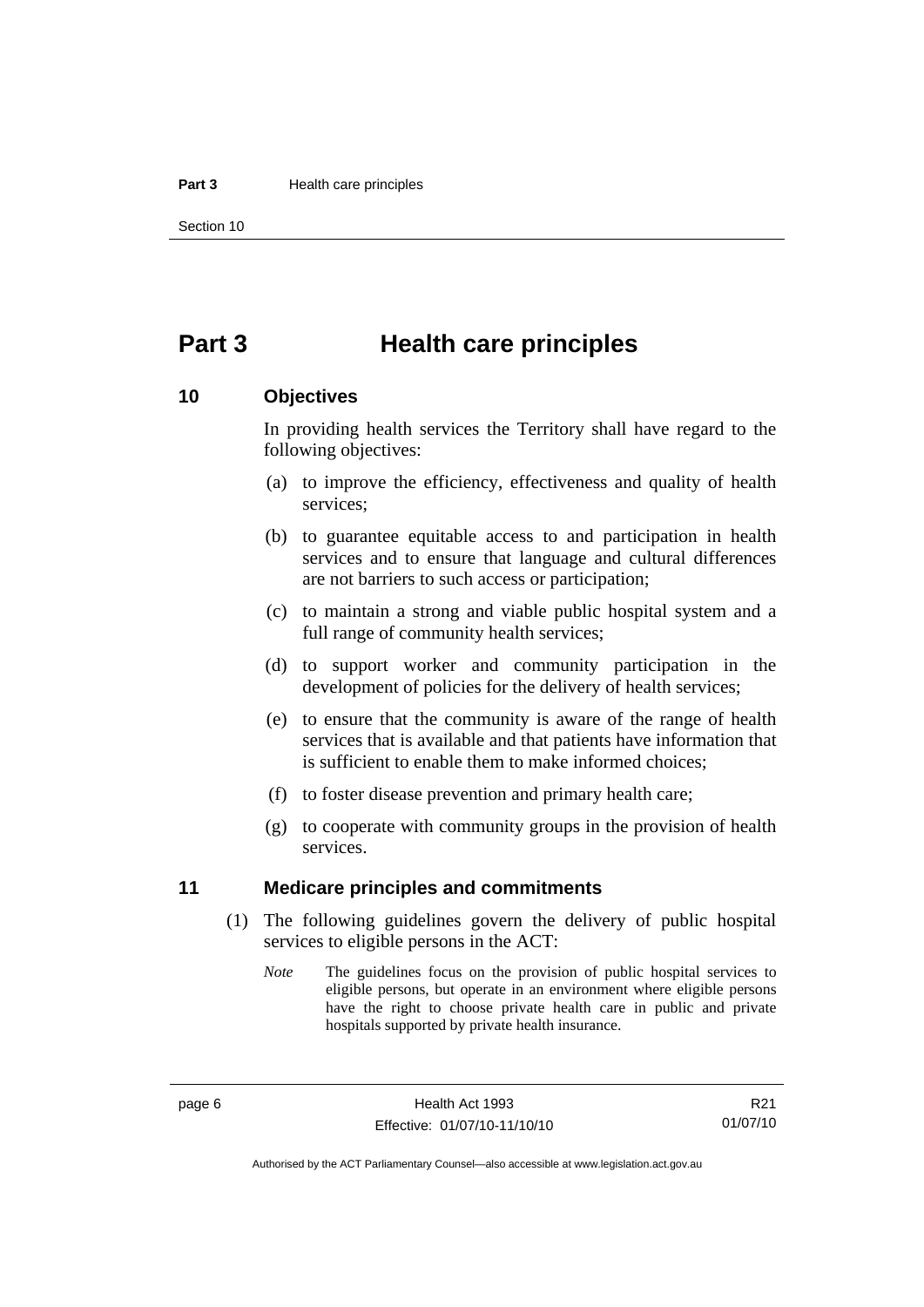- (a) eligible persons must be given the choice to receive public hospital services free of charge as public patients;
	- *Note 1* Hospital services include in-patient, outpatient, emergency services (including primary care where appropriate) and day patient services consistent with currently acceptable medical and health service standards.
	- *Note 2* At the time of admission to a hospital, or as soon as practicable after that, an eligible person will be required to elect or confirm whether he or she wishes to be treated as a public or private patient.
- (b) access to public hospital services is to be on the basis of clinical need;
	- *Note 1* None of the following factors are to be a determinant of an eligible person's priority for receiving hospital services:
		- (a) whether or not an eligible person has health insurance;
		- (b) an eligible person's financial status or place of residence;
		- (c) whether or not an eligible person intends to elect, or elects, to be treated as a public or private patient.
	- *Note 2* This guideline applies equally to waiting times for elective surgery.
- (c) to the maximum practicable extent, the Territory will ensure the provision of public hospital services equitably to all eligible persons, regardless of their geographical location;
	- *Note 1* This guideline does not require a local hospital to be equipped to provide eligible persons with every hospital service they may need.
	- *Note 2* In rural and remote areas, the Territory should ensure provision of reasonable public access to a basic range of hospital services that are in accord with clinical practices.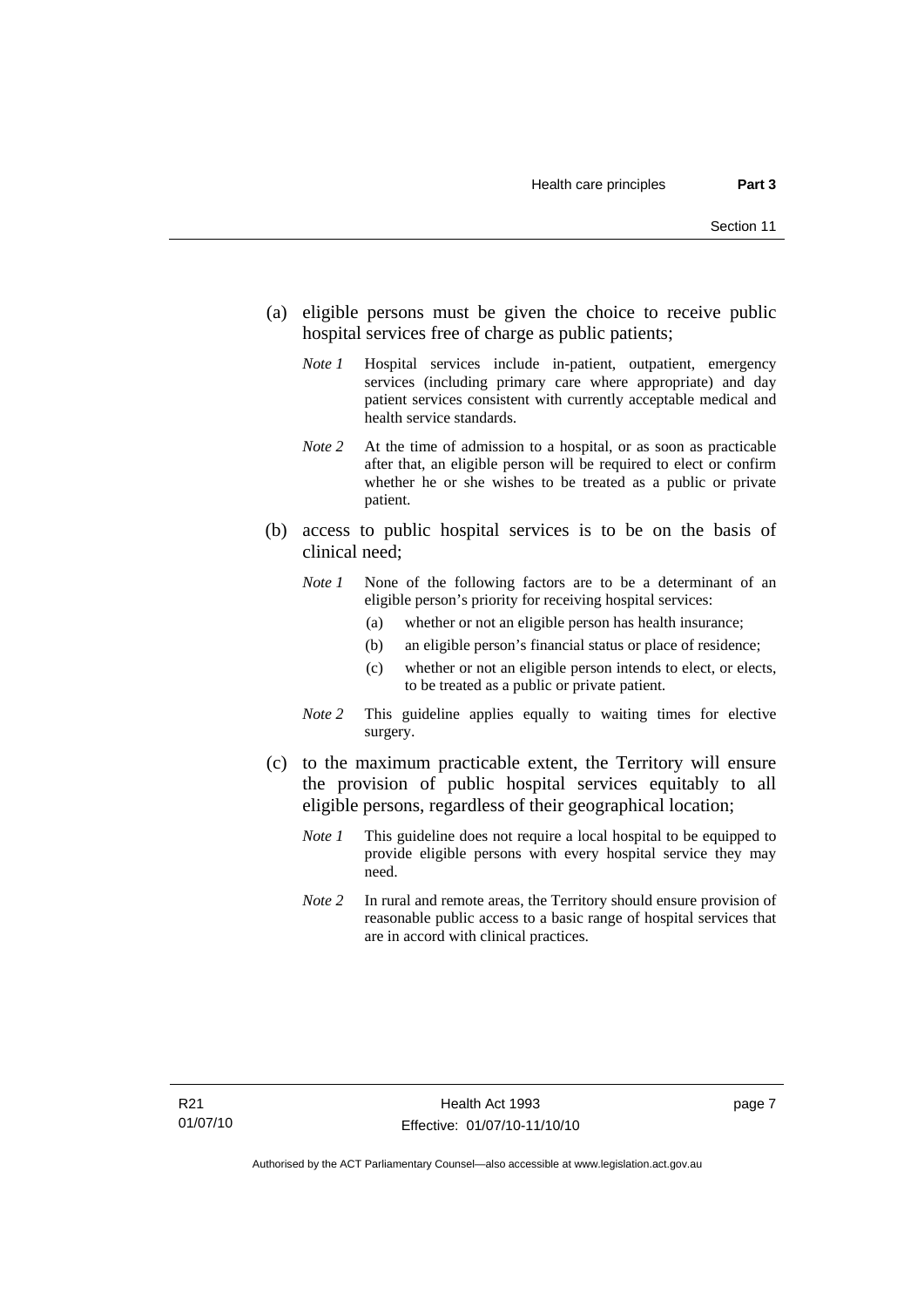<span id="page-15-0"></span>Section 12

- (d) the Commonwealth and the Territory must make available information on the public hospital services eligible persons can expect to receive as public patients;
	- *Note 1* The joint Commonwealth/Territory development of a Public Patients Hospital Charter for the Territory will be a vehicle for the public dissemination of this information.
	- *Note 2* The Charter will set out the public hospital services available to public patients.
- (e) the Commonwealth and the Territory are committed to making improvements in the efficiency, effectiveness and quality of hospital service delivery.
	- *Note* This includes a commitment to quality improvement, outcome measurement, management efficiency and effort to integrate the delivery of hospital and other health and community services.
- (2) A word or expression used in the *Medicare Agreements Act 1992* (Cwlth) has the same meaning in subsection (1).

### **12 Legal effect**

Nothing in this part is to be taken to create any legal rights not in existence before the enactment of this part or to affect any legal rights in existence before that enactment or that would, apart from this part, have come into existence after that enactment.

R21 01/07/10

Authorised by the ACT Parliamentary Counsel—also accessible at www.legislation.act.gov.au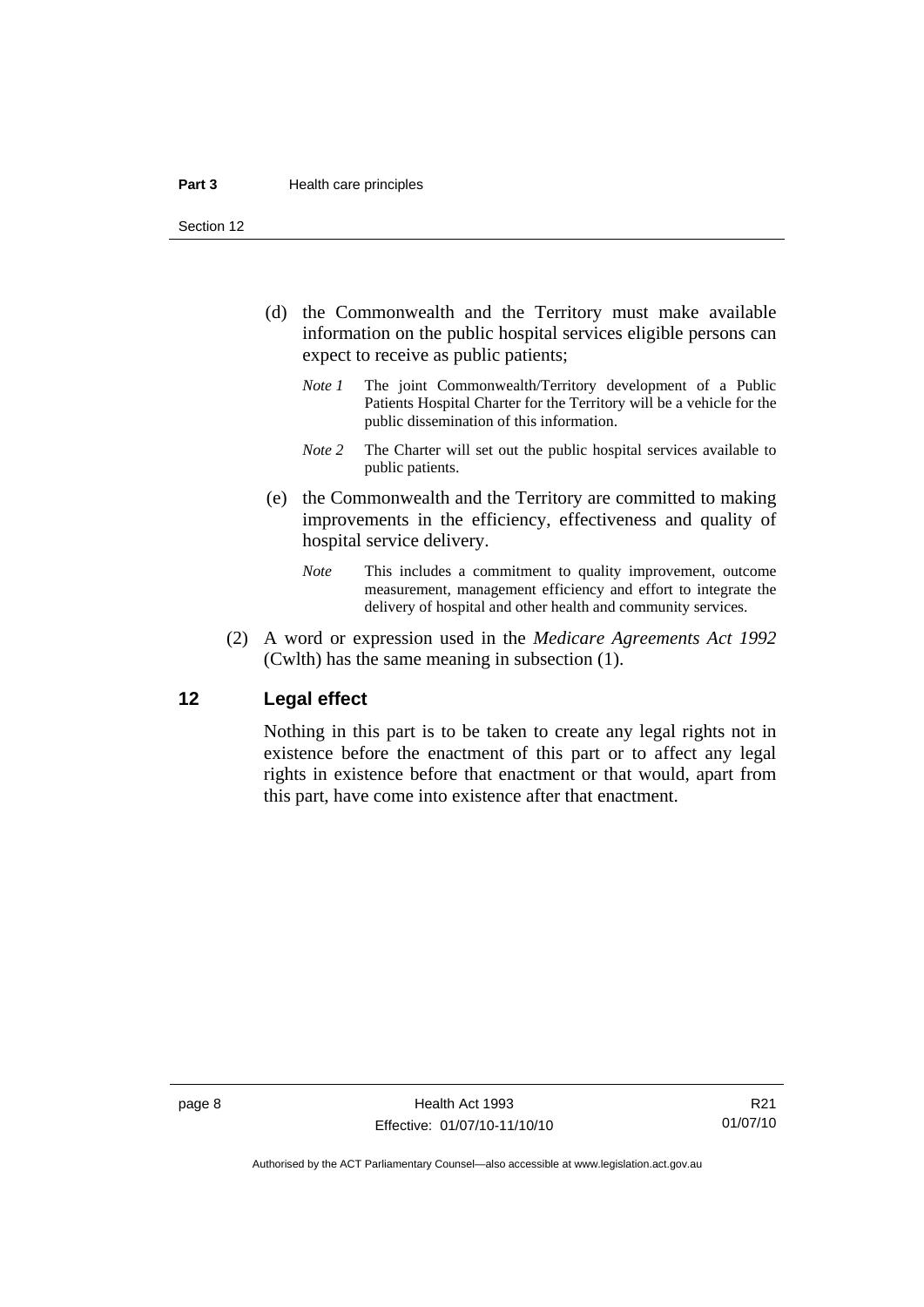# <span id="page-16-0"></span>**Part 4 Quality assurance**

# **Division 4.1 Quality assurance—important concepts**

# **20 Definitions—pt 4**

In this part:

# *CEO*—

- (a) of a health facility—see section 22; and
- (b) of a health professional organisation—see section 23.

*health facility QAC*, for a health facility, means a committee approved under section 25 as a quality assurance committee for the health facility.

*health professional organisation*—see section 21.

*health professional organisation QAC*, for a health professional organisation, means a committee approved under section 26 as a quality assurance committee for the health professional organisation.

*health service report*—see section 38.

*ministerial report*—see section 41.

*special purpose QAC* means a committee approved under section 27 for a purpose.

*Note Quality assurance committee* is defined for the Act in s 24.

# **21 What is a** *health professional organisation***?**

In this part:

*health professional organisation* means an entity that—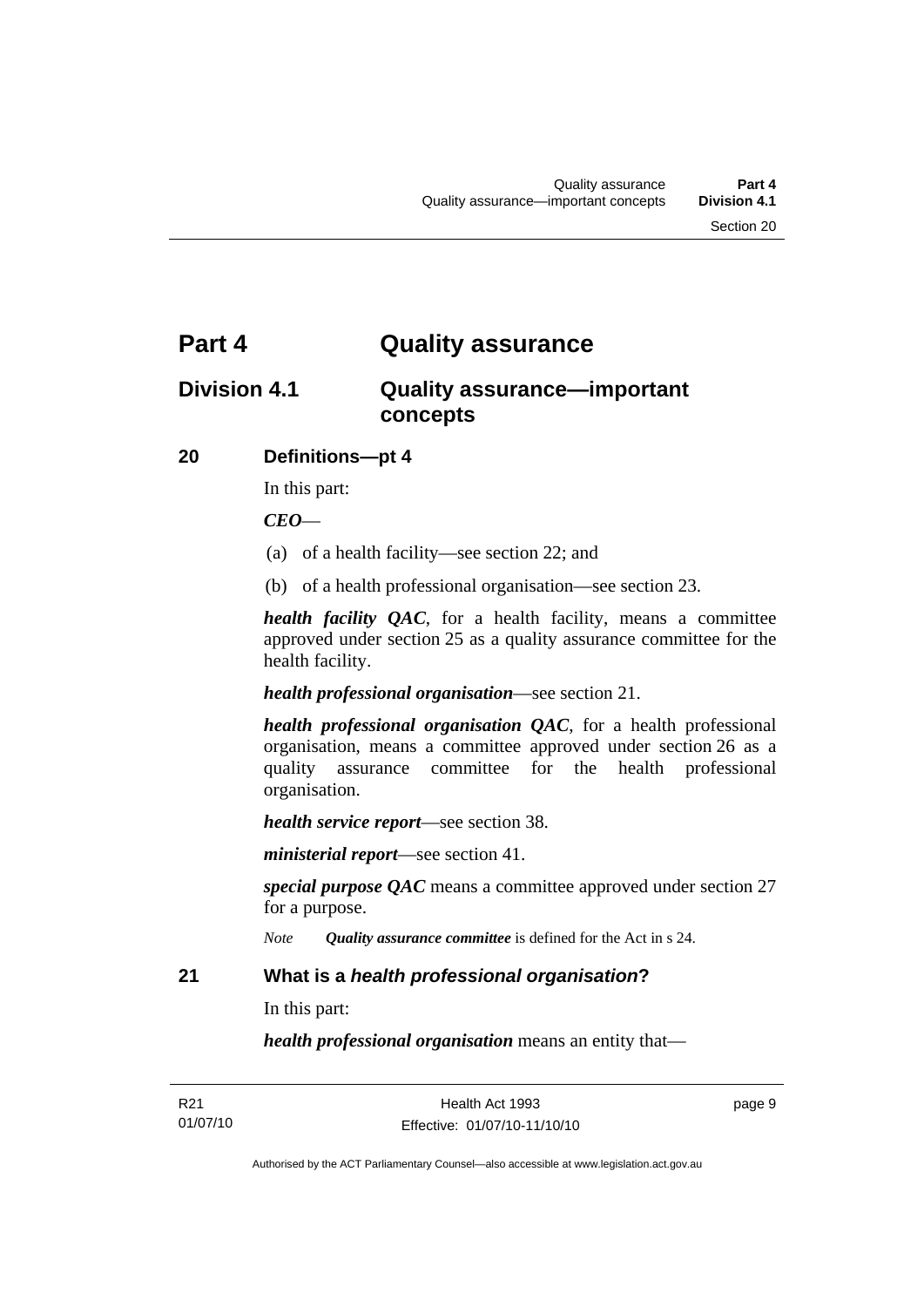- <span id="page-17-0"></span> (a) is an association, society, college, faculty or other body of professionals who provide a health service; and
- (b) is prescribed by regulation for this section.

# **22 Who is the** *CEO* **of a health facility?**

In this part:

*CEO*, of a health facility, means—

- (a) for a health facility operated by the Territory—the chief executive; or
- (b) in any other case—the person with overall responsibility for the control of the health facility.

# **23 Who is the** *CEO* **of a health professional organisation?**

In this part:

*CEO*, of a health professional organisation, means the person with overall responsibility for the control of the health professional organisation.

# **Division 4.2 Quality assurance—quality assurance committees**

# **24 What is a** *quality assurance committee***?**

In this Act:

*quality assurance committee* means—

- (a) a health facility QAC; or
- (b) a health professional organisation QAC; or
- (c) a special purpose QAC.

Authorised by the ACT Parliamentary Counsel—also accessible at www.legislation.act.gov.au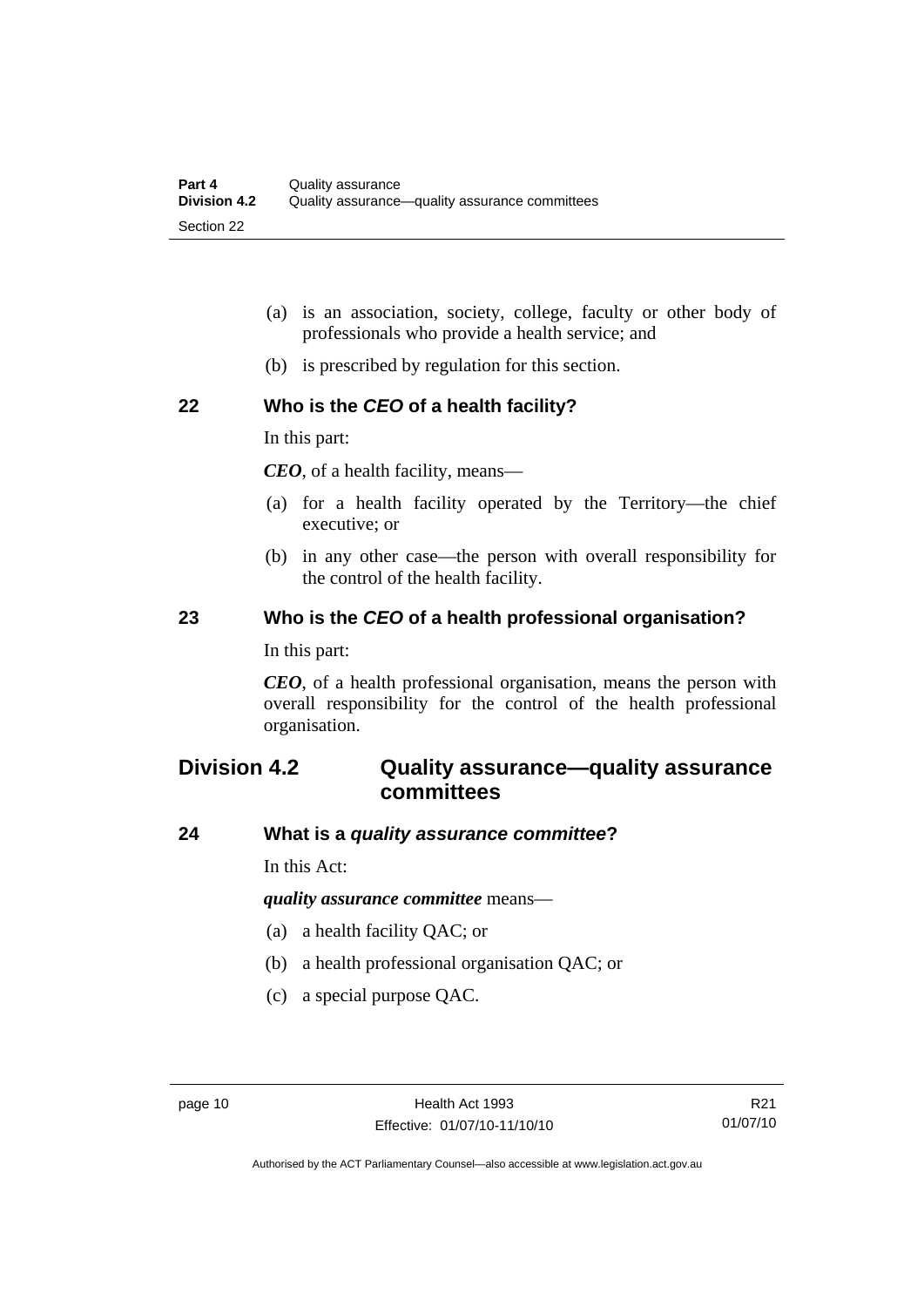# <span id="page-18-0"></span>**25 Approval of health facility QACs**

- (1) The Minister may approve a stated committee as a quality assurance committee for a stated health facility.
- (2) An approval is a notifiable instrument.

*Note* A notifiable instrument must be notified under the Legislation Act.

# **26 Approval of health professional organisation QACs**

- (1) The Minister may approve a stated committee as a quality assurance committee for a stated health professional organisation.
- (2) An approval is a notifiable instrument.

*Note* A notifiable instrument must be notified under the Legislation Act.

# **27 Approval of special purpose QACs**

- (1) The Minister may approve a stated committee as a quality assurance committee for a stated purpose.
- (2) An approval is a notifiable instrument.

*Note* A notifiable instrument must be notified under the Legislation Act.

# **28 Quality assurance committees—criteria for approval**

The Minister may approve a committee as a quality assurance committee under section 25, section 26 or section 27 only if satisfied that—

- (a) the committee's functions would be facilitated by the members, and other people mentioned in section 34, being protected from liability under section 34 (Quality assurance committees—protection of members etc from liability); and
- (b) it is in the public interest for part 8 (Secrecy) to apply to information held by the committee members.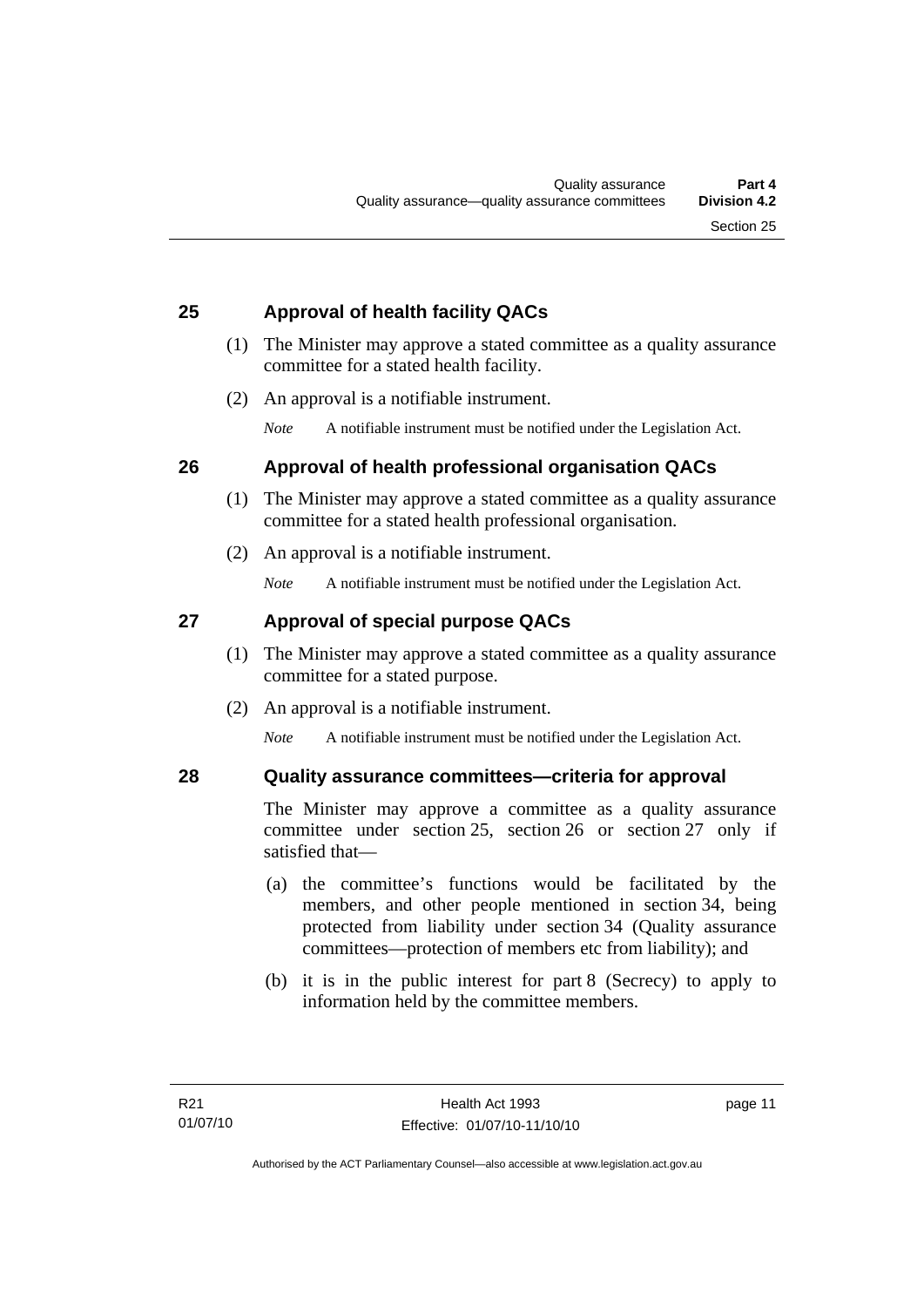### <span id="page-19-0"></span>**29 Quality assurance committees—revocation of approval**

The Minister may revoke the approval of a committee as a quality assurance committee if—

- (a) the Minister is not satisfied about 1 or both of the criteria mentioned in section 28 in relation to the committee; or
- (b) the committee has failed to prepare a health service report as required under section 38; or
- (c) the committee has failed to give a health service report as required under section 39; or
- (d) the committee has failed to prepare, or give, a ministerial report as required under section 41 (Annual quality assurance committee report to Minister); or
- (e) the committee has failed to prepare a report as required by a regulation made under section 42 (Other quality assurance reports); or
- (f) for the last year, none of the members of the committee has held sensitive information in the exercise of a function under this Act.
- *Note 1 Sensitive information* is defined in s 124.
- *Note 2* Power to make a statutory instrument includes power to amend or repeal the instrument. The power to amend or repeal the instrument is exercisable in the same way, and subject to the same conditions, as the power to make the instrument (see Legislation Act, s 46).

### **30 Quality assurance committees—functions**

A quality assurance committee has the following functions:

- (a) to facilitate the improvement of health services provided in the ACT;
- (b) any other function given to the committee under this Act.

R21 01/07/10

Authorised by the ACT Parliamentary Counsel—also accessible at www.legislation.act.gov.au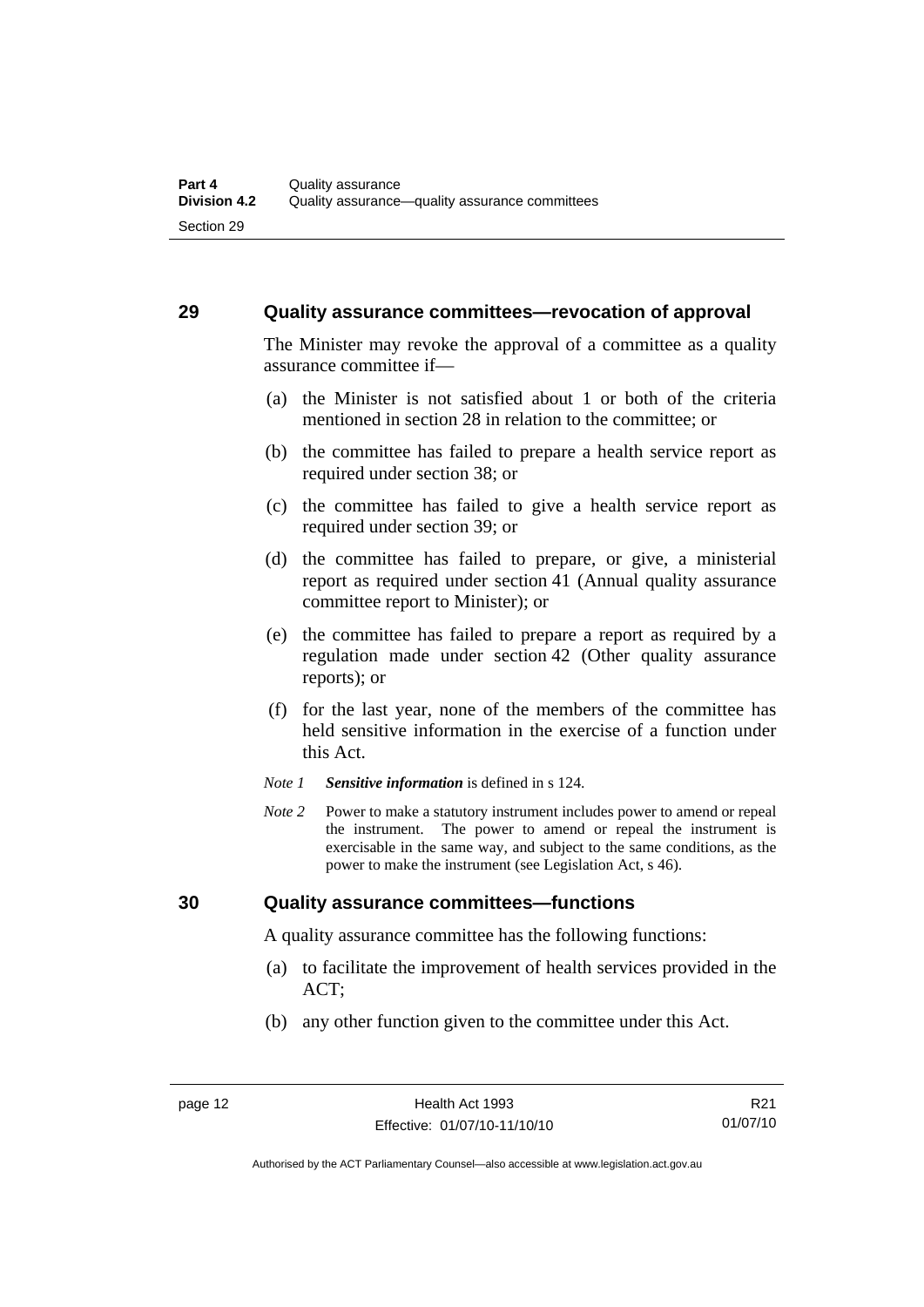### <span id="page-20-0"></span>**31 Quality assurance committees—appointment of members**

- (1) The CEO of a health facility must appoint the members of a health facility QAC for the health facility.
- (2) The CEO of a health professional organisation must appoint the members of a health professional organisation QAC for the health professional organisation.
- (3) The chief executive must appoint the members of a special purpose OAC.
	- *Note 1* For the making of appointments (including acting appointments), see the Legislation Act, pt 19.3.
	- *Note 2* In particular, an appointment may be made by naming a person or nominating the occupant of a position (see Legislation Act, s 207).
	- *Note 3* A person may be reappointed to a position if the person is eligible to be appointed to the position (see Legislation Act, s 208 and dict, pt 1, def *appoint*).

# **32 Quality assurance committees—disclosure of interests**

- (1) Section 190 (Disclosure of interests by committee members) applies to quality assurance committees.
- (2) If a person acting under the direction of a quality assurance committee has a material interest in an issue being considered, or about to be considered, by the committee, the person must disclose the nature of the interest at a committee meeting as soon as practicable after the relevant facts come to the person's knowledge.
- (3) In this section:

*material interest*—see section 190 (4).

### **33 Quality assurance committees—procedure**

In exercising its functions, a quality assurance committee—

(a) must comply with the rules of natural justice; and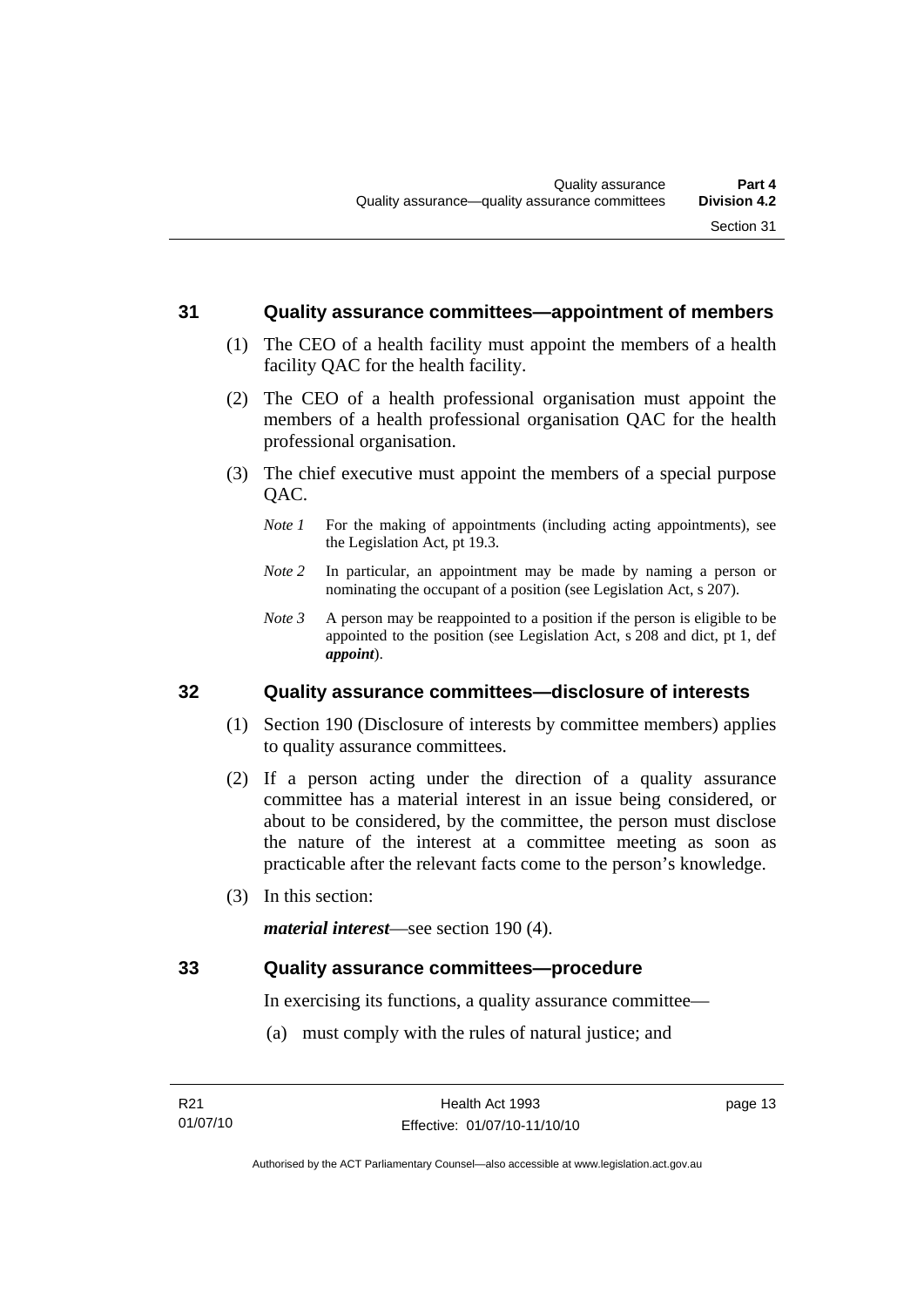- <span id="page-21-0"></span> (b) is not bound by the rules of evidence but may inform itself of anything in the way it considers appropriate; and
- (c) may do whatever it considers necessary or convenient for the fair and prompt conduct of its functions.

# **34 Quality assurance committees—protection of members etc from liability**

(1) In this section:

*relevant person*, for a quality assurance committee—

- (a) means a person who is, or has been, a member of the committee; and
- (b) includes anyone engaging in conduct under the direction of a person who is a member of the committee.
- (2) A relevant person for a quality assurance committee is not personally liable for anything done or omitted to be done honestly and without recklessness—
	- (a) in the exercise of a function under this Act; or
	- (b) in the reasonable belief that the act or omission was in the exercise of a function under this Act.
	- *Note* A reference to an Act includes a reference to the statutory instruments made or in force under the Act, including any regulation (see Legislation Act, s 104).
- (3) Any civil liability that would, apart from this section, attach to a relevant person for a quality assurance committee attaches instead to—
	- (a) if the committee is a health facility QAC for a health facility the health facility; or
	- (b) if the committee is a health professional organisation QAC for a health professional organisation—the health professional organisation; or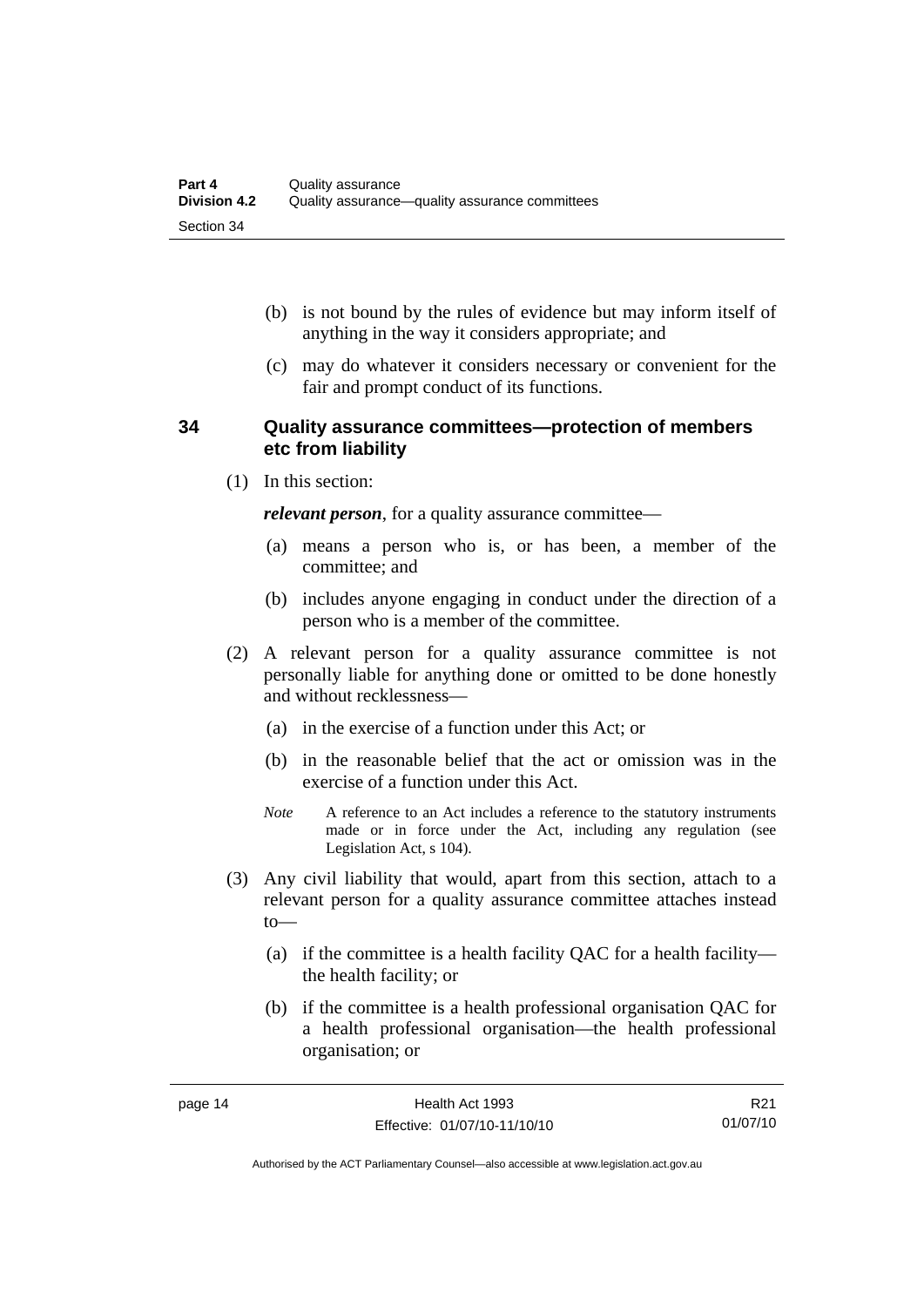(c) if the committee is a special purpose QAC—the Territory.

# <span id="page-22-0"></span>**35 Quality assurance committees—obtaining information**

- (1) A quality assurance committee carrying out a function under this Act may ask anyone to give the committee information, including protected information, that is relevant to the committee carrying out the function.
	- *Note* The identity of a person who gives information to a committee under this section is protected (see pt 8).
- (2) When asking anyone for information, the committee must tell the person that giving false or misleading information is an offence against the Criminal Code, section 338 (Giving false or misleading information).
- (3) If someone gives information honestly and without recklessness to a quality assurance committee under subsection (1)—
	- (a) the giving of the information is not—
		- (i) a breach of confidence; or
		- (ii) a breach of professional etiquette or ethics; or
		- (iii) a breach of a rule of professional conduct; and
	- (b) the person does not incur civil or criminal liability only because of the giving of the information.

# **Division 4.3 Assessment and evaluation of health services**

# **36 Assessment and evaluation of health services**

 (1) A health facility QAC for a health facility may assess and evaluate health services provided by health service providers for the health facility by carrying out a quality assurance activity with the health service providers.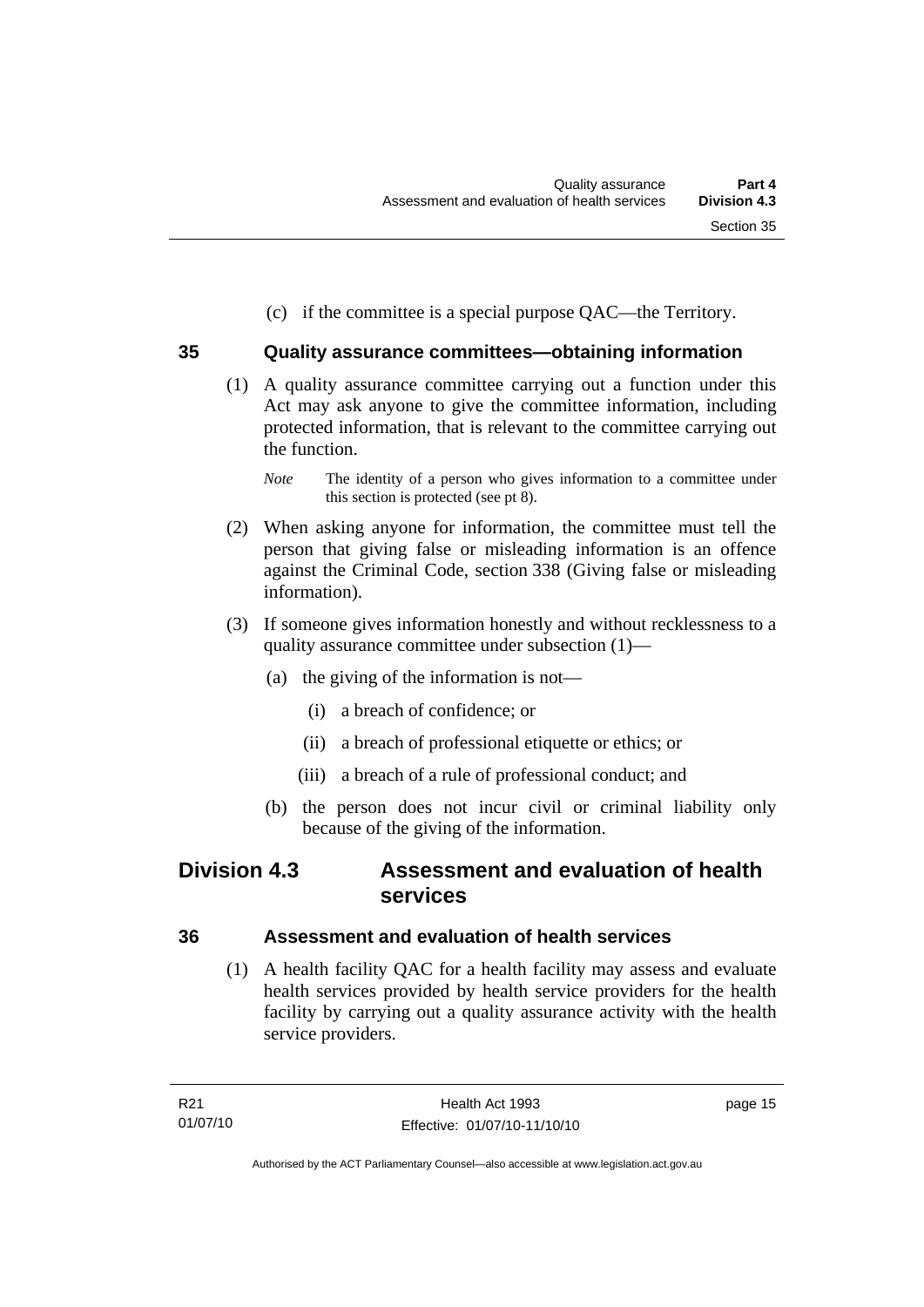- <span id="page-23-0"></span> (2) A health professional organisation QAC for a health professional organisation may assess and evaluate health services provided by health service providers who are members of a health professional organisation by carrying out a quality assurance activity with the health service providers.
- (3) A special purpose QAC may, for a purpose for which it was approved, assess and evaluate health services provided by health service providers for any health facility by carrying out a quality assurance activity with the health service providers.
- (4) In this section:

*quality assurance activity* means an activity approved as a quality assurance activity under section 37.

# **37 Approval of quality assurance activities**

- (1) The Minister may approve an activity as a quality assurance activity if satisfied that the activity is designed to evaluate, monitor or improve the quality of a health service.
- (2) An approval is a notifiable instrument.

*Note* A notifiable instrument must be notified under the Legislation Act.

**Examples of activities designed to evaluate, monitor or improve the quality of a health service** 

- 1 clinical audits
- 2 records audits
- 3 peer review
- 4 quality review
- 5 investigation into disease and death.
- *Note* An example is part of the Act, is not exhaustive and may extend, but does not limit, the meaning of the provision in which it appears (see Legislation Act, s 126 and s 132).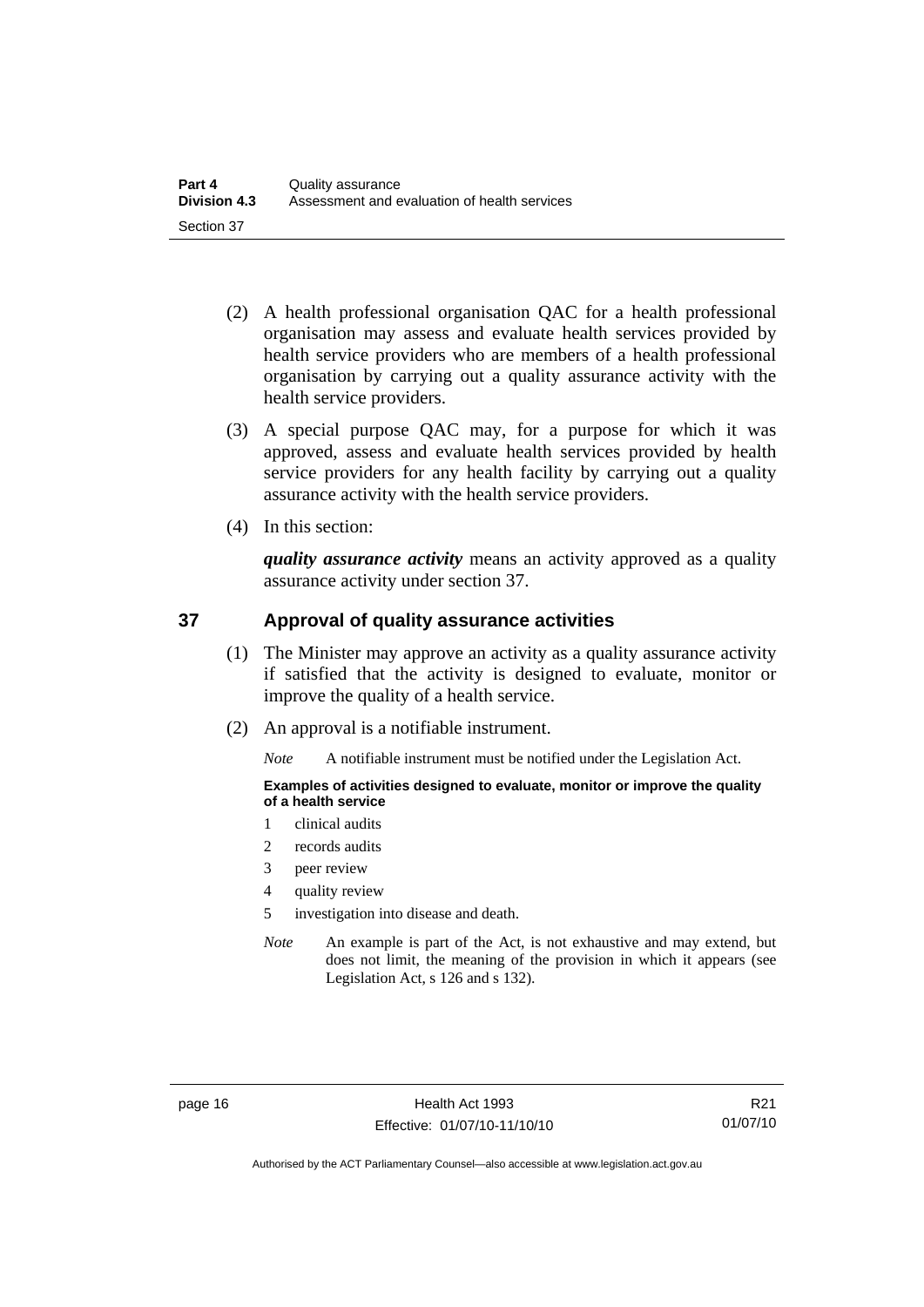# <span id="page-24-0"></span>**38 Preparing health service reports**

- (1) This section applies to a quality assurance committee if it completes an assessment and evaluation under section 36.
- (2) The quality assurance committee must prepare a report (a *health service report*) about the assessment and evaluation.

- (3) The health service report must include the following:
	- (a) details of the health services assessed and evaluated;
	- (b) the results of the assessment and evaluation;
	- (c) the committee's conclusions;
	- (d) the committee's recommendations (if any).

# **39 Giving health service reports to CEO or chief executive**

- (1) This section applies to a quality assurance committee if it prepares a health service report.
- (2) The quality assurance committee must give a copy of the report to—
	- (a) if the committee is a health facility QAC for a health facility the CEO of the health facility; or
	- (b) if the committee is a health professional organisation QAC for a health professional organisation—the CEO of the health professional organisation; or
	- (c) if the committee is a special purpose QAC—the chief executive.
	- *Note* The report must be given as soon as possible (see Legislation Act, s 151B).

*Note* The report must be prepared as soon as possible (see Legislation Act, s 151B).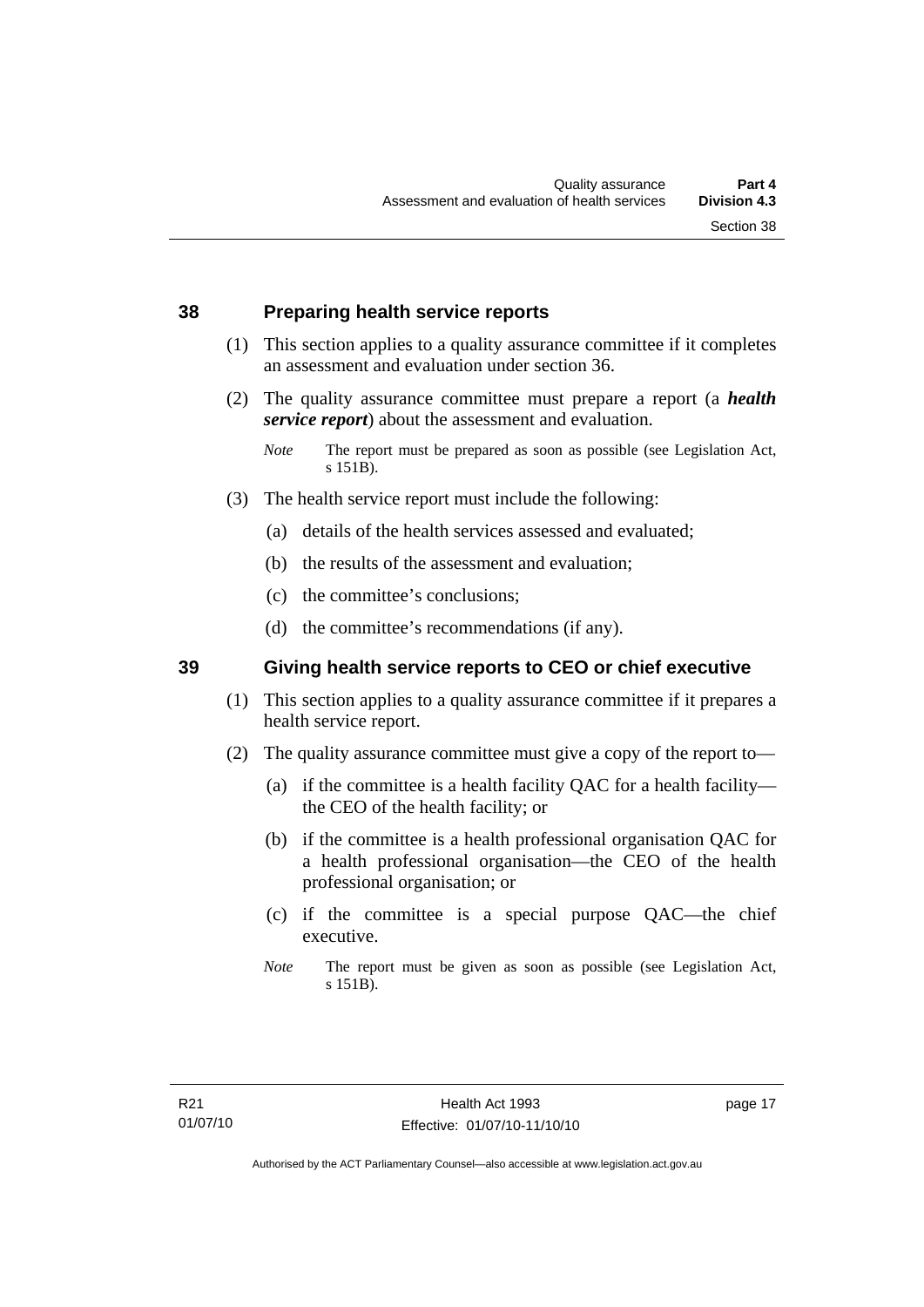# <span id="page-25-0"></span>**40 Monitoring implementation of recommendations**

If a quality assurance committee makes a recommendation in a health service report, the committee may monitor the implementation of the recommendation.

# **Division 4.4 Quality assurance committees reporting**

# **41 Annual quality assurance committee report to Minister**

- (1) A quality assurance committee must, for each financial year, prepare a report (a *ministerial report*) about the committee's operation during the year.
- (2) The ministerial report must include information for the financial year about—
	- (a) the committee's functions under division 4.3 (Assessment and evaluation of health services); and
	- (b) how the committee's functions were facilitated by the members, and other people mentioned in section 34, being protected from liability under section 34 (Quality assurance committees—protection of members etc from liability); and
	- (c) why it was in the public interest for part 8 (Secrecy) to apply to information held by the committee members.
- (3) The ministerial report must comply with any requirements prescribed by regulation for this section.
- (4) The ministerial report must not include sensitive information.

*Note Sensitive information* is defined in s 124.

 (5) The ministerial report must be given to the Minister not later than 3 months after the end of the financial year.

Authorised by the ACT Parliamentary Counsel—also accessible at www.legislation.act.gov.au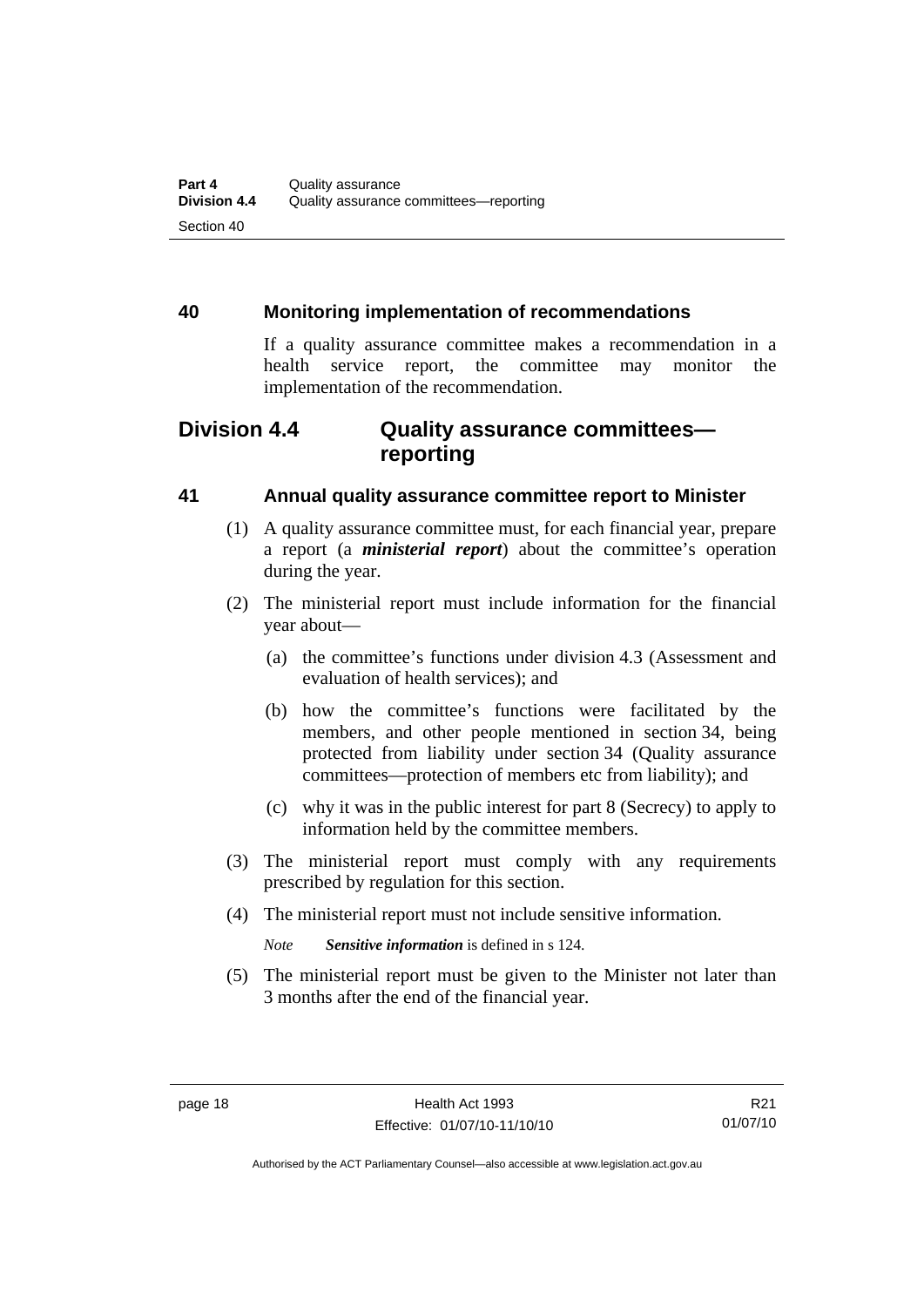### <span id="page-26-0"></span>**42 Other quality assurance committee reports**

- (1) A quality assurance committee must prepare a report prescribed by regulation for this section.
- (2) The report must include the following information about the operation of the committee—
	- (a) how the committee's functions were facilitated by the members, and other people mentioned in section 34, being protected from liability under section 34 (Quality assurance committees—protection of members etc from liability); and
	- (b) why it was in the public interest for part 8 (Secrecy) to apply to information held by the committee members.
- (3) The report must not include sensitive information.

*Note Sensitive information* is defined in s 124.

# **Division 4.5 Quality assurance committees information sharing**

# **43 Quality assurance committees—giving information to the Coroner's Court**

A quality assurance committee must not give protected information to the Coroner's Court unless the committee is satisfied that giving the information would be likely to facilitate the improvement of health services provided in the ACT.

*Note* Protected information includes sensitive information (see s 123).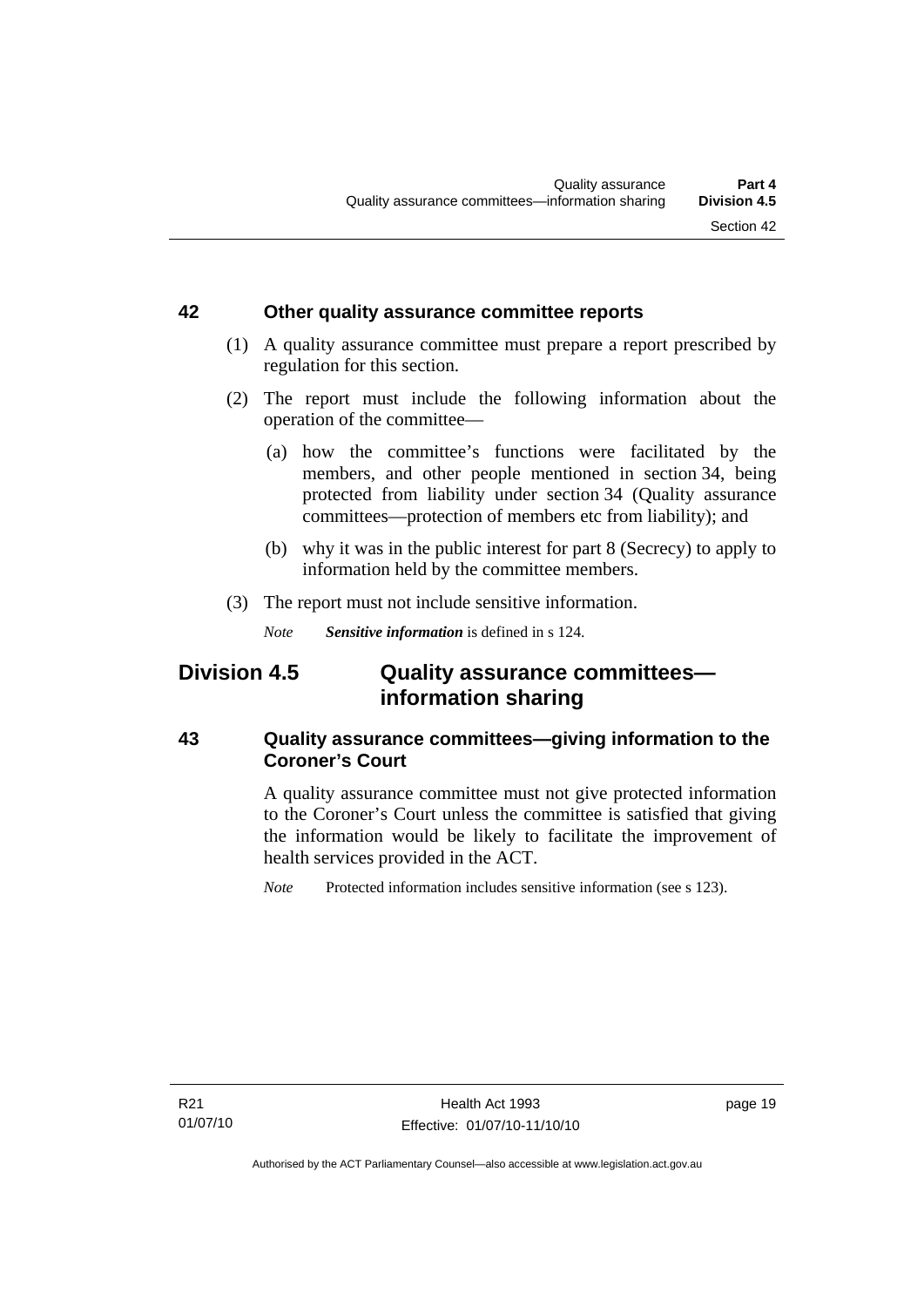# <span id="page-27-0"></span>**44 Quality assurance committees—giving information to other quality assurance committees**

A quality assurance committee must not give protected information to another quality assurance committee unless the committee is satisfied that giving the information would be likely to facilitate the improvement of health services provided in the ACT.

*Note* Protected information includes sensitive information (see s 123).

# **45 Quality assurance committees—giving information to health board**

A quality assurance committee must not give protected information to a health board unless the committee is satisfied that giving the information would be likely to facilitate the improvement of health services provided in the ACT.

*Note* Protected information includes sensitive information (see s 123).

# **46 Quality assurance committees—giving information to Minister**

A quality assurance committee must not give protected information to the Minister unless—

- (a) the information is not sensitive information; and
- (b) the committee is satisfied that giving the information would be likely to facilitate the improvement of health services provided in the ACT.

# **47 Quality assurance committees—admissibility of evidence**

- (1) The following are not admissible as evidence in a proceeding before a court:
	- (a) an oral statement made in a proceeding before a quality assurance committee;

Authorised by the ACT Parliamentary Counsel—also accessible at www.legislation.act.gov.au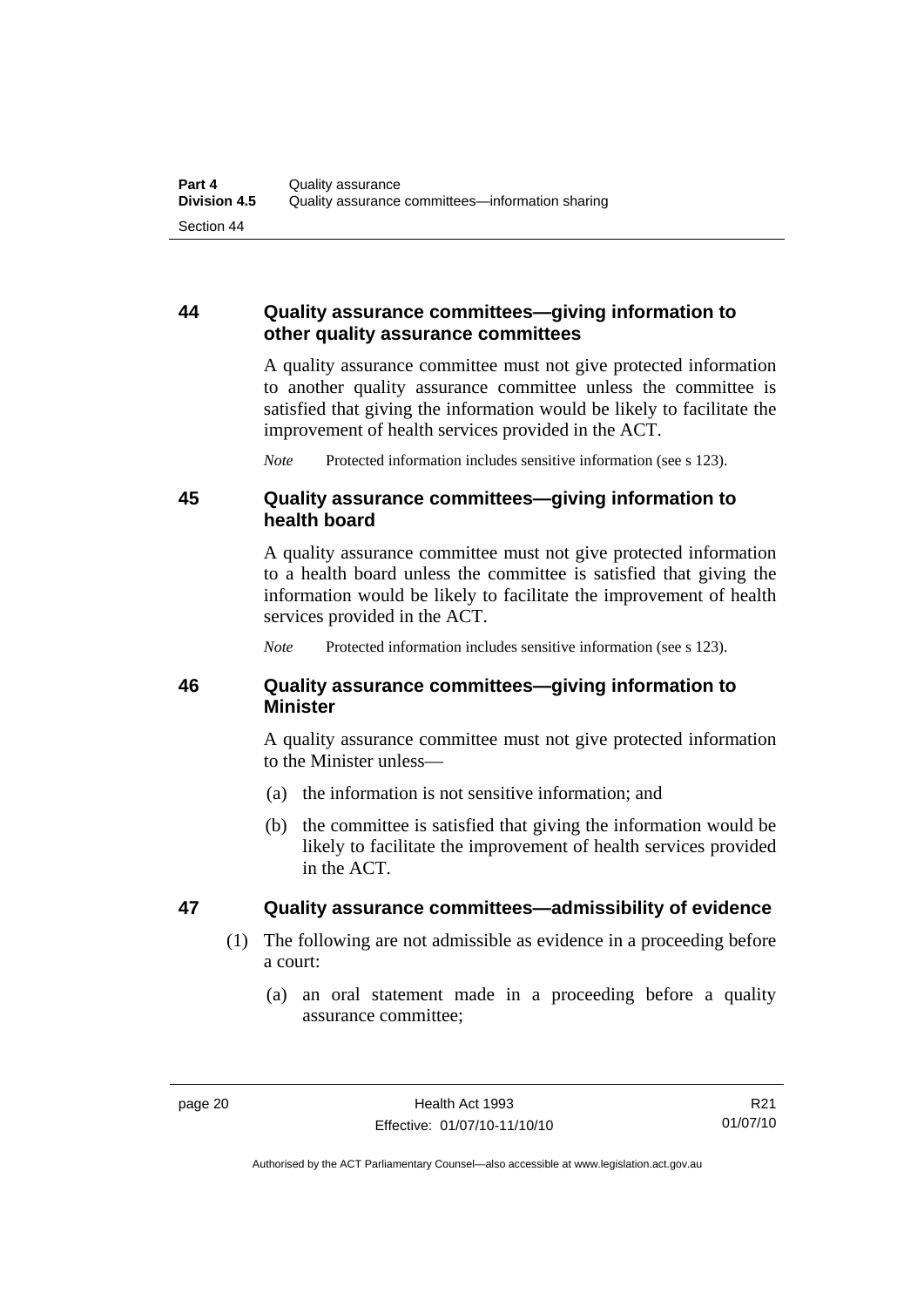- (b) a document given to a quality assurance committee, but only to the extent that it was prepared only for the committee;
- (c) a document prepared by a quality assurance committee.
- (2) In this section:

*court* includes a tribunal, authority or person with power to require the production of documents or the answering of questions.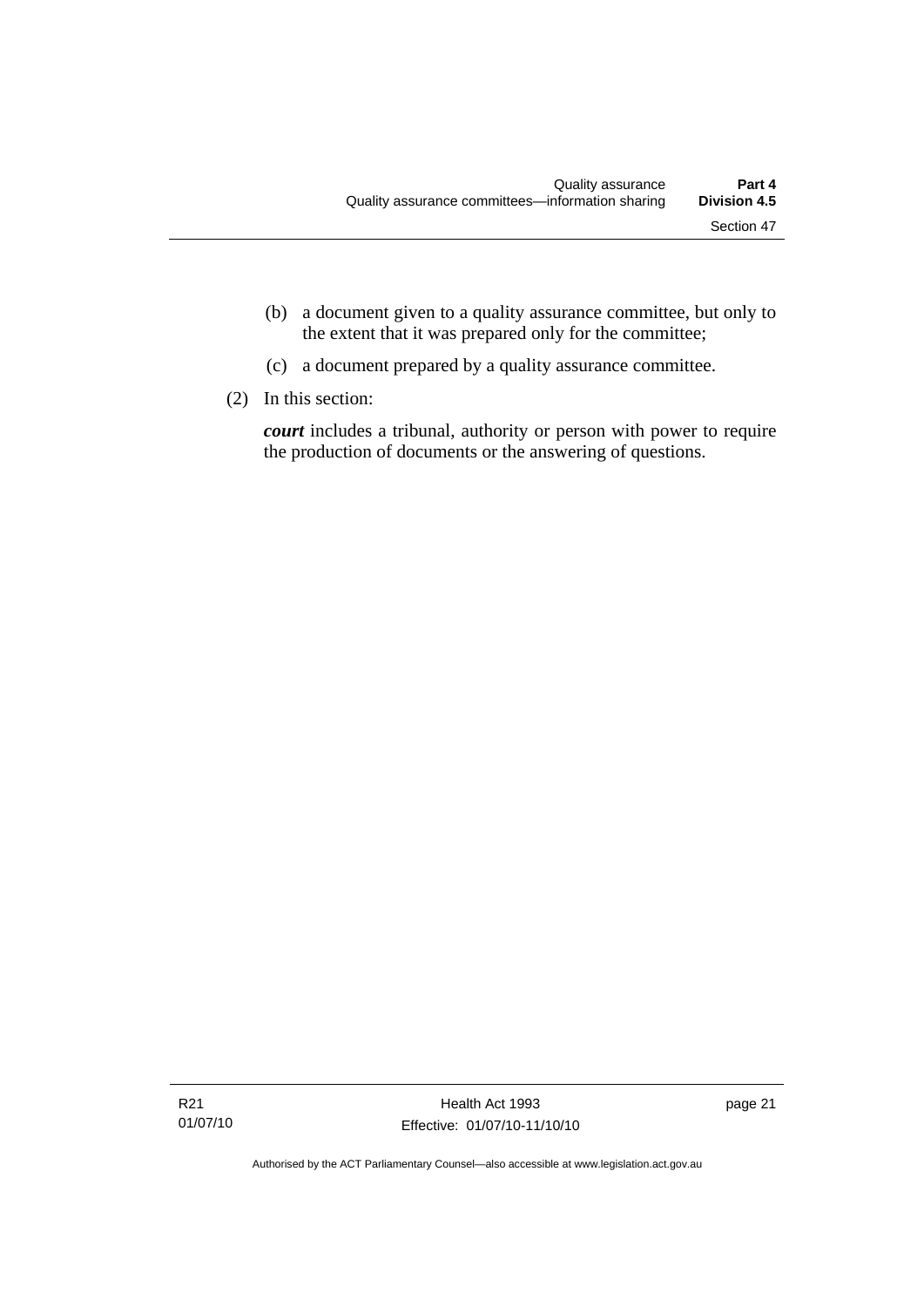#### <span id="page-29-0"></span>**Part 5 Reviewing clinical privileges**

Section 50

# **Part 5 Reviewing clinical privileges**

| 50 | Definitions-pt 5                                                                                                        |
|----|-------------------------------------------------------------------------------------------------------------------------|
|    | In this part:                                                                                                           |
|    | $CEO$ , of a health facility—see section 53.                                                                            |
|    | <i>clinical privileges</i> , of a doctor or dentist, for a health facility—see<br>section 54.                           |
|    | <i>clinical privileges report—see section 67.</i>                                                                       |
|    | <i>clinical privileges review notice—see section 70.</i>                                                                |
|    | <i>dentist</i> , for a health facility—see section 52.                                                                  |
|    | <i>doctor</i> , for a health facility—see section 52.                                                                   |
|    | <i>hospital</i> includes a day hospital.                                                                                |
|    | <i>review</i> clinical privileges—see section 55.                                                                       |
|    | <b>Note</b><br>Clinical privileges committee is defined for the Act in s 51.                                            |
| 51 | What is a clinical privileges committee?                                                                                |
|    | In this Act:                                                                                                            |
|    | <i>clinical privileges committee</i> means a committee approved under<br>section 56 as a clinical privileges committee. |
| 52 | Who is a doctor or dentist for a health facility?                                                                       |
|    | In this Act:                                                                                                            |
|    | <i>dentist</i> , for a health facility, means a dentist who-                                                            |
|    | (a) provides health services at the health facility; or                                                                 |
|    | uses the equipment or other facilities of the health facility to<br>(b)<br>provide health services elsewhere.           |

R21 01/07/10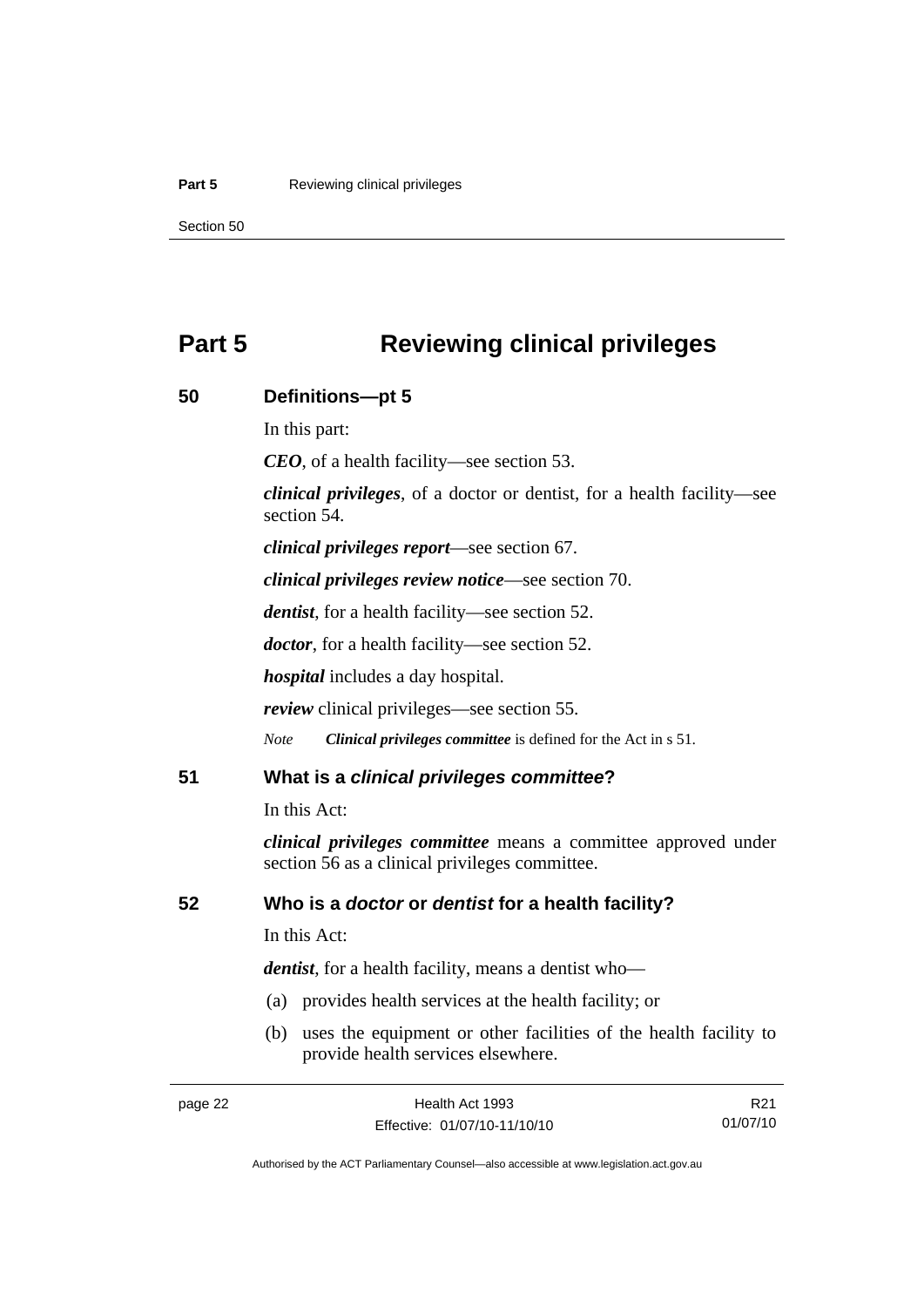<span id="page-30-0"></span>*doctor*, for a health facility, means a doctor who—

- (a) provides health services at the health facility; or
- (b) uses the equipment or other facilities of the health facility to provide health services elsewhere.

# **53 Who is the** *CEO* **of a health facility?**

In this part:

*CEO*, of a health facility, means—

- (a) for a health facility operated by the Territory—the chief executive; or
- (b) in any other case—the person with overall responsibility for the control of the health facility.

# **54 What are** *clinical privileges***?**

In this part:

*clinical privileges*, of a doctor, or dentist for a health facility, means the rights of the doctor or dentist—

- (a) to treat patients or carry out other procedures at the health facility; or
- (b) to use the equipment or other facilities of the health facility.

**55 Meaning of** *review* **clinical privileges** 

In this part:

*review* clinical privileges includes assess and evaluate clinical privileges.

# **56 Approval of clinical privileges committees**

 (1) The Minister may approve a stated committee as a clinical privileges committee.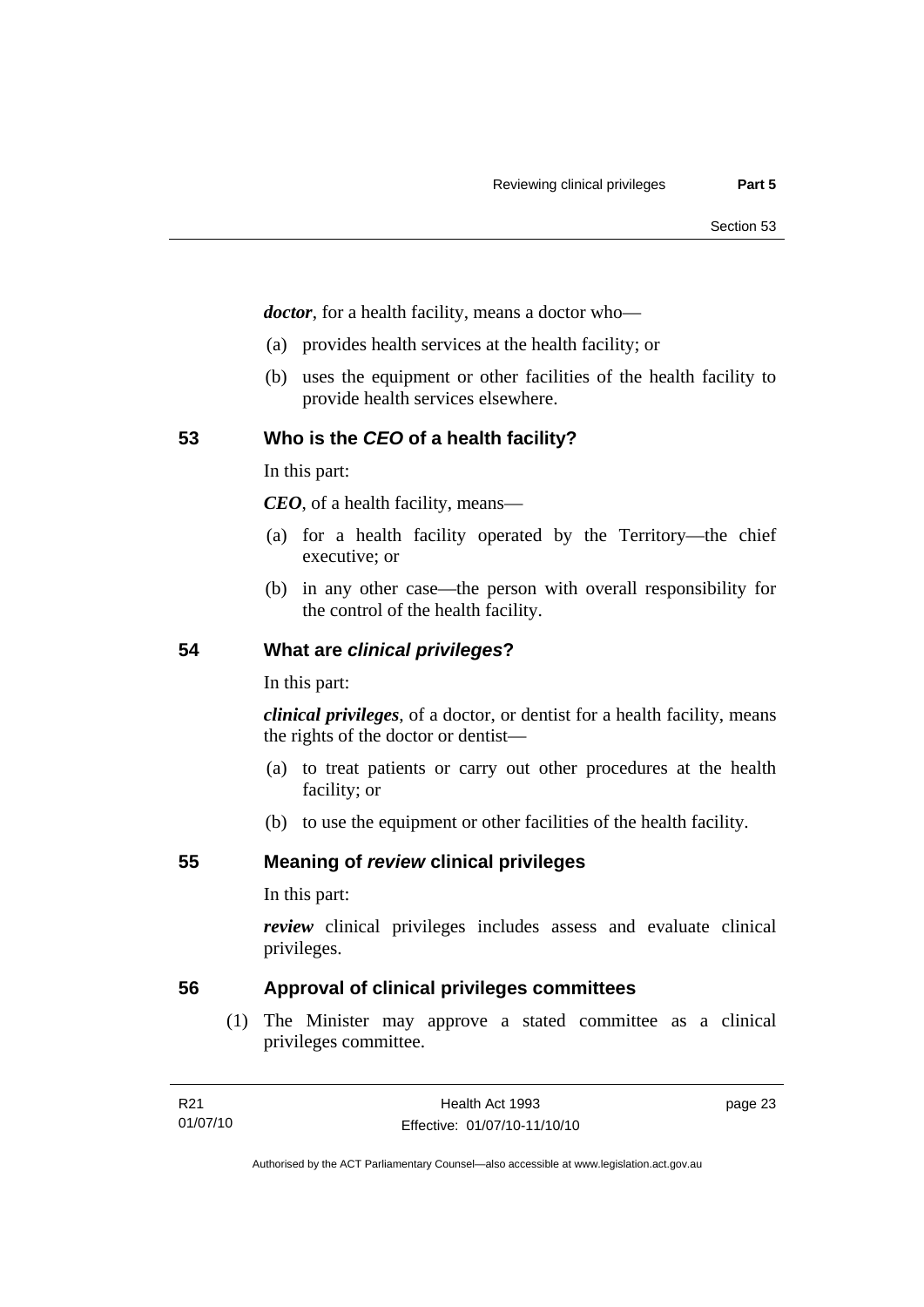<span id="page-31-0"></span>Section 57

(2) An approval is a notifiable instrument.

*Note* A notifiable instrument must be notified under the Legislation Act.

#### **57 Clinical privileges committees—criteria for approval**

The Minister may approve a committee as a clinical privileges committee under section 56 only if satisfied that—

- (a) the committee's functions would be facilitated by the members, and other people mentioned in section 63, being protected from liability under section 63 (Clinical privileges committees—protection of members etc from liability); and
- (b) it is in the public interest for part 8 (Secrecy) to apply to information held by the committee members.

# **58 Clinical privileges committees—revocation of approval**

The Minister may revoke the approval of a committee as a clinical privileges committee if the Minister is not satisfied about 1 or both of the criteria mentioned in section 57 in relation to the committee.

*Note* Power to make a statutory instrument includes power to amend or repeal the instrument. The power to amend or repeal the instrument is exercisable in the same way, and subject to the same conditions, as the power to make the instrument (see Legislation Act, s 46).

### **59 Clinical privileges committees—functions**

A clinical privileges committee has the following functions:

- (a) to review the clinical privileges of doctors, and dentists, for health facilities;
- (b) any other function given to the committee under this Act.

R21 01/07/10

Authorised by the ACT Parliamentary Counsel—also accessible at www.legislation.act.gov.au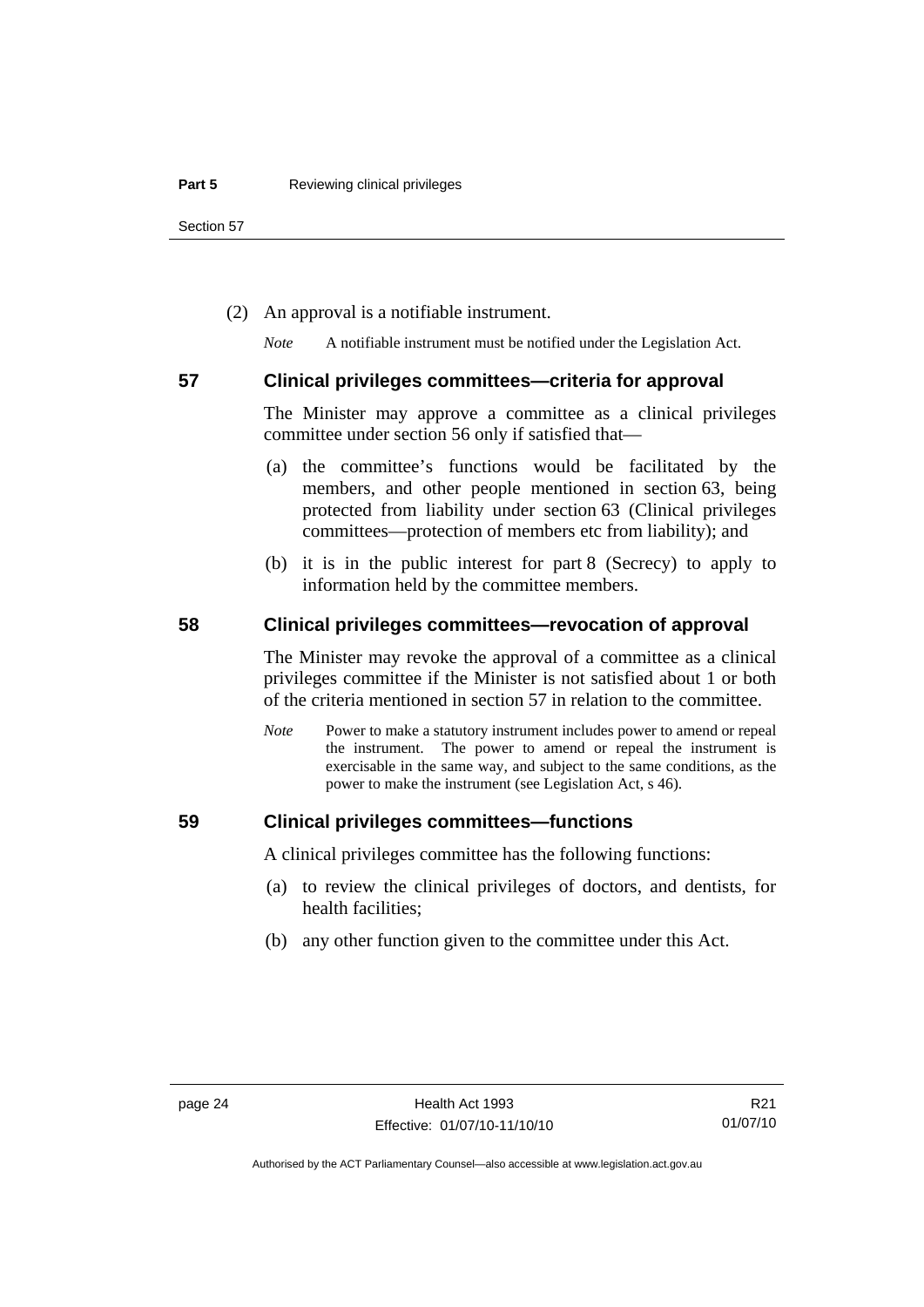# <span id="page-32-0"></span>**60 Clinical privileges committees—appointment of members**

The chief executive must appoint the members of a clinical privileges committee.

- *Note 1* For the making of appointments (including acting appointments), see the Legislation Act, pt 19.3.
- *Note 2* In particular, an appointment may be made by naming a person or nominating the occupant of a position (see Legislation Act, s 207).
- *Note 3* A person may be reappointed to a position if the person is eligible to be appointed to the position (see Legislation Act, s 208 and dict, pt 1, def *appoint*).

# **61 Clinical privileges committees—disclosure of interests**

- (1) Section 190 (Disclosure of interests by committee members) applies to clinical privileges committees.
- (2) If a person acting under the direction of a clinical privileges committee has a material interest in an issue being considered, or about to be considered, by the committee, the person must disclose the nature of the interest at a committee meeting as soon as practicable after the relevant facts come to the person's knowledge.
- (3) In this section:

*material interest*—see section 190 (4).

# **62 Clinical privileges committees—procedure**

In exercising its functions, a clinical privileges committee—

- (a) must comply with the rules of natural justice; and
- (b) is not bound by the rules of evidence but may inform itself of anything in the way it considers appropriate; and
- (c) may do whatever it considers necessary or convenient for the fair and prompt conduct of its functions.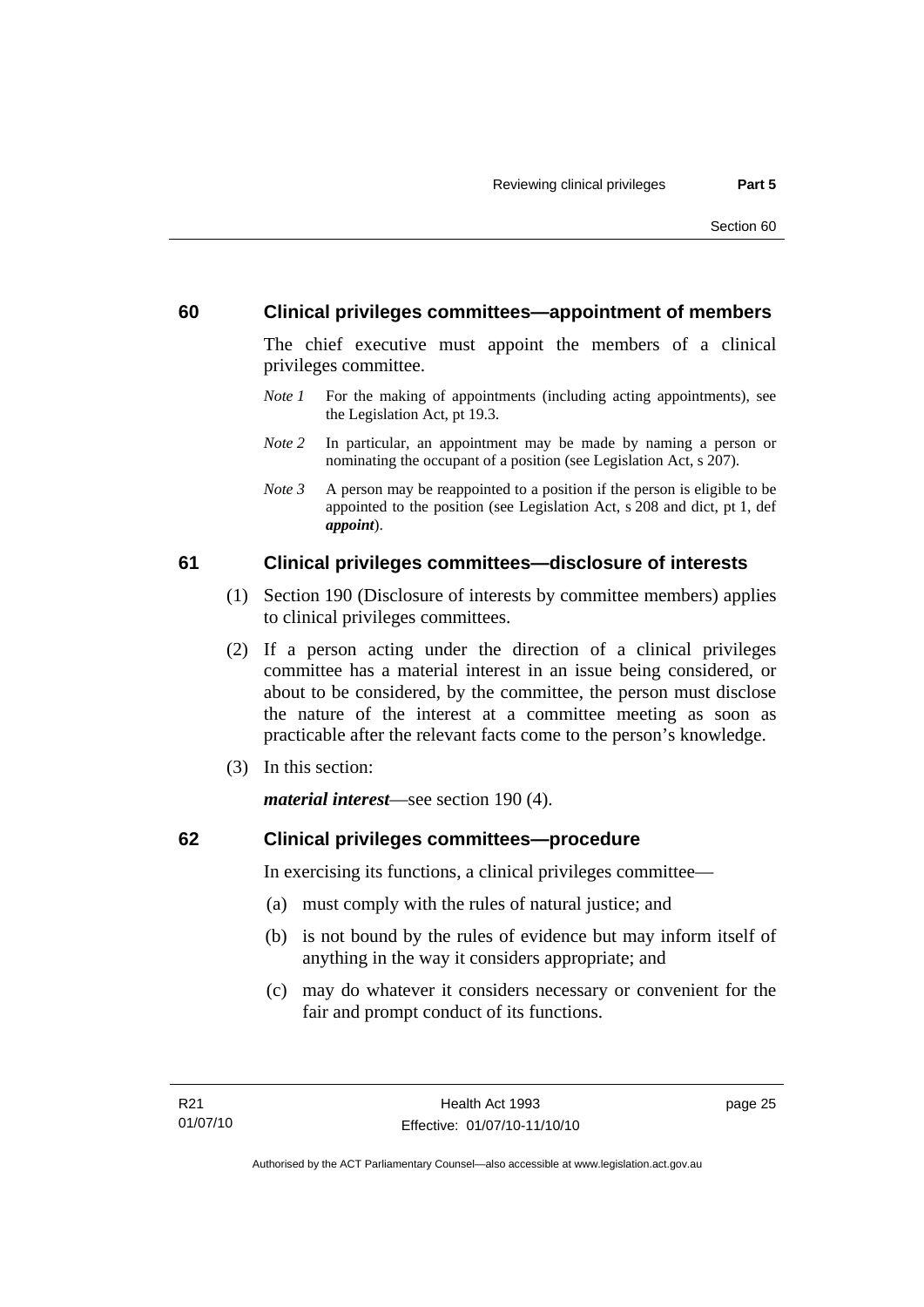<span id="page-33-0"></span>Section 63

# **63 Clinical privileges committees—protection of members etc from liability**

(1) In this section:

*relevant person*, for a clinical privileges committee—

- (a) means a person who is, or has been, a member of the committee; and
- (b) includes anyone engaging in conduct under the direction of a person who is a member of the committee.
- (2) A relevant person for a clinical privileges committee is not personally liable for anything done or omitted to be done honestly and without recklessness—
	- (a) in the exercise of a function under this Act; or
	- (b) in the reasonable belief that the act or omission was in the exercise of a function under this Act.
	- *Note* A reference to an Act includes a reference to the statutory instruments made or in force under the Act, including any regulation (see Legislation Act, s 104).
- (3) Any civil liability that would, apart from this section, attach to a relevant person for a clinical privileges committee attaches instead to the Territory.

# **64 Clinical privileges committees—obtaining information**

 (1) A clinical privileges committee carrying out a function under this Act may ask anyone to give the committee information, including protected information, that is relevant to the committee carrying out the function.

 (2) When asking anyone for information, the committee must tell the person that giving false or misleading information is an offence

*Note* The identity of a person who gives information to a committee under this section is protected (see pt 8).

Authorised by the ACT Parliamentary Counsel—also accessible at www.legislation.act.gov.au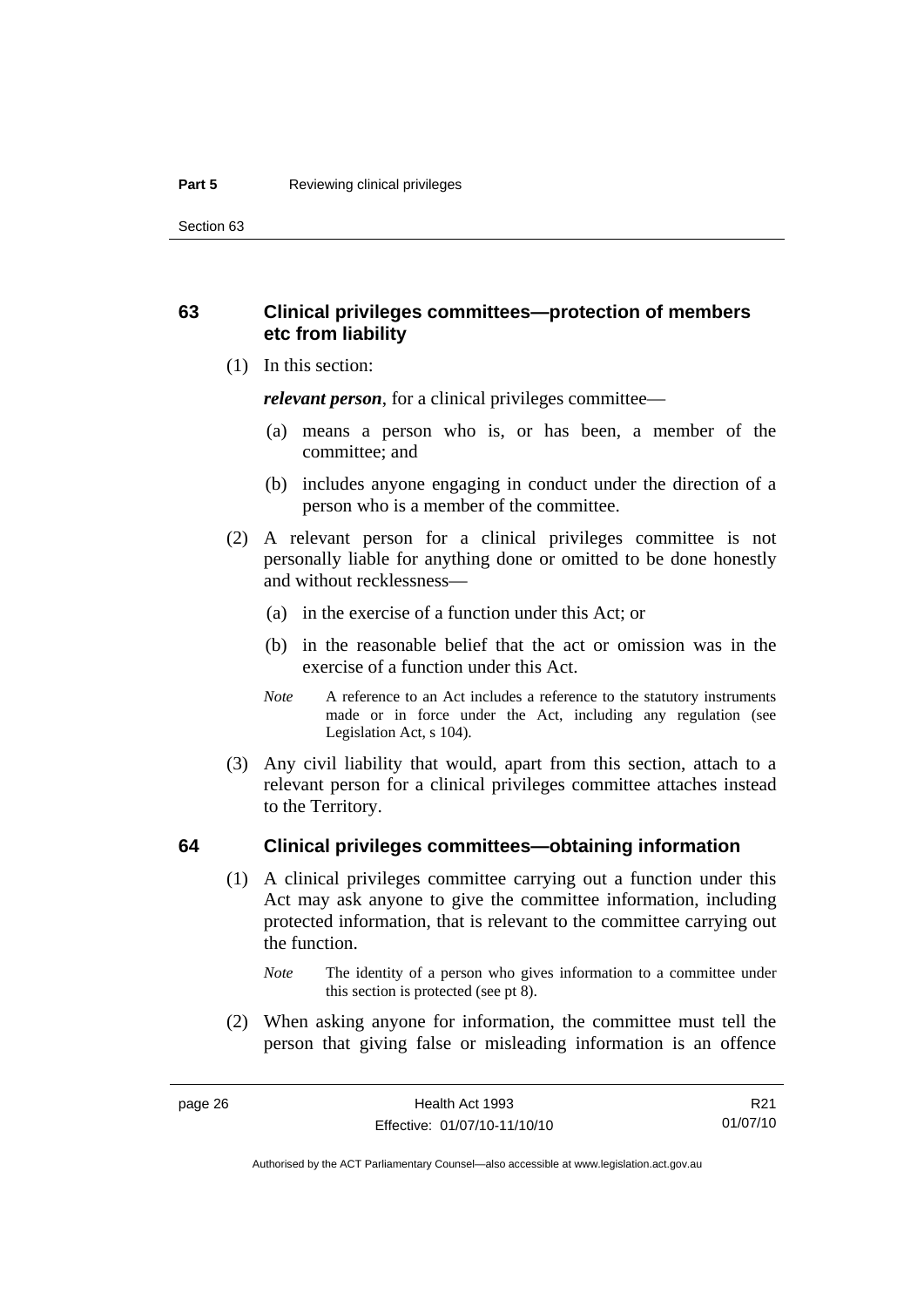<span id="page-34-0"></span>against the Criminal Code, section 338 (Giving false or misleading information).

- (3) If someone gives information honestly and without recklessness to a clinical privileges committee under subsection (1)—
	- (a) the giving of the information is not—
		- (i) a breach of confidence; or
		- (ii) a breach of professional etiquette or ethics; or
		- (iii) a breach of a rule of professional conduct; and
	- (b) the person does not incur civil or criminal liability only because of the giving of the information.

### **65 Review of clinical privileges**

A clinical privileges committee may review the clinical privileges of a doctor, or dentist, for a health facility.

# **66 Clinical privileges committee must give doctor or dentist opportunity to explain**

- (1) This section applies to a clinical privileges committee if—
	- (a) the committee is reviewing the clinical privileges of a doctor, or dentist, for a health facility; and
	- (b) the committee proposes to recommend in a clinical privileges report that—
		- (i) the clinical privileges of the doctor or dentist should be amended or be withdrawn; or
		- (ii) the terms of engagement of the doctor or dentist by the health facility should be amended; or
		- (iii) the engagement of the doctor or dentist by the health facility should be suspended or ended.

*Note* Clinical privileges reports are prepared under s 67.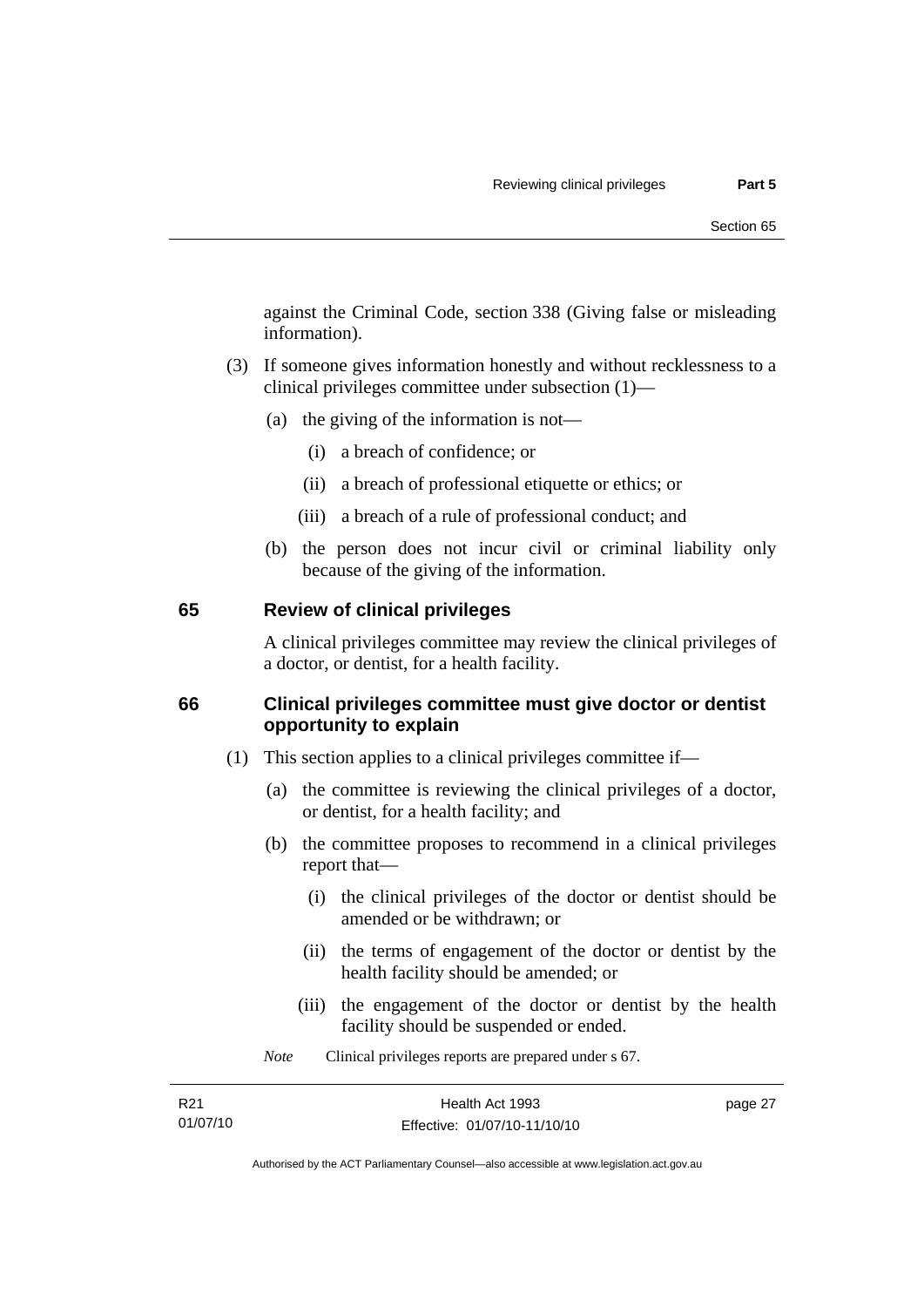- <span id="page-35-0"></span> (2) The committee must give the doctor or dentist a written notice (a *recommendation notice*) stating—
	- (a) the committee's proposed recommendation; and
	- (b) the reasons for the committee's proposed recommendation; and
	- (c) that the doctor or dentist may, not later than 21 days after the day the recommendation notice is given to the doctor or dentist, make a submission to the committee about the proposed recommendation.
- (3) A recommendation notice must not include sensitive information.

*Note Sensitive information* is defined in s 124.

 (4) The committee must consider any submission made by the doctor or dentist to the committee in accordance with the notice.

### **67 Preparing clinical privileges reports**

- (1) This section applies to a clinical privileges committee if—
	- (a) the committee is reviewing the clinical privileges of a doctor, or dentist, for a health facility, under section 65; and
	- (b) if the committee has given the doctor or dentist a recommendation notice under section 66—the committee has considered any submission made by the doctor or dentist in accordance with the notice; and
	- (c) the committee has completed the review.
- (2) The clinical privileges committee must prepare a report (a *clinical privileges report*) about the review.

 (3) The clinical privileges report must include the committee's recommendations about whether—

*Note* The report must be prepared as soon as possible (see Legislation Act, s 151B).

R21 01/07/10

Authorised by the ACT Parliamentary Counsel—also accessible at www.legislation.act.gov.au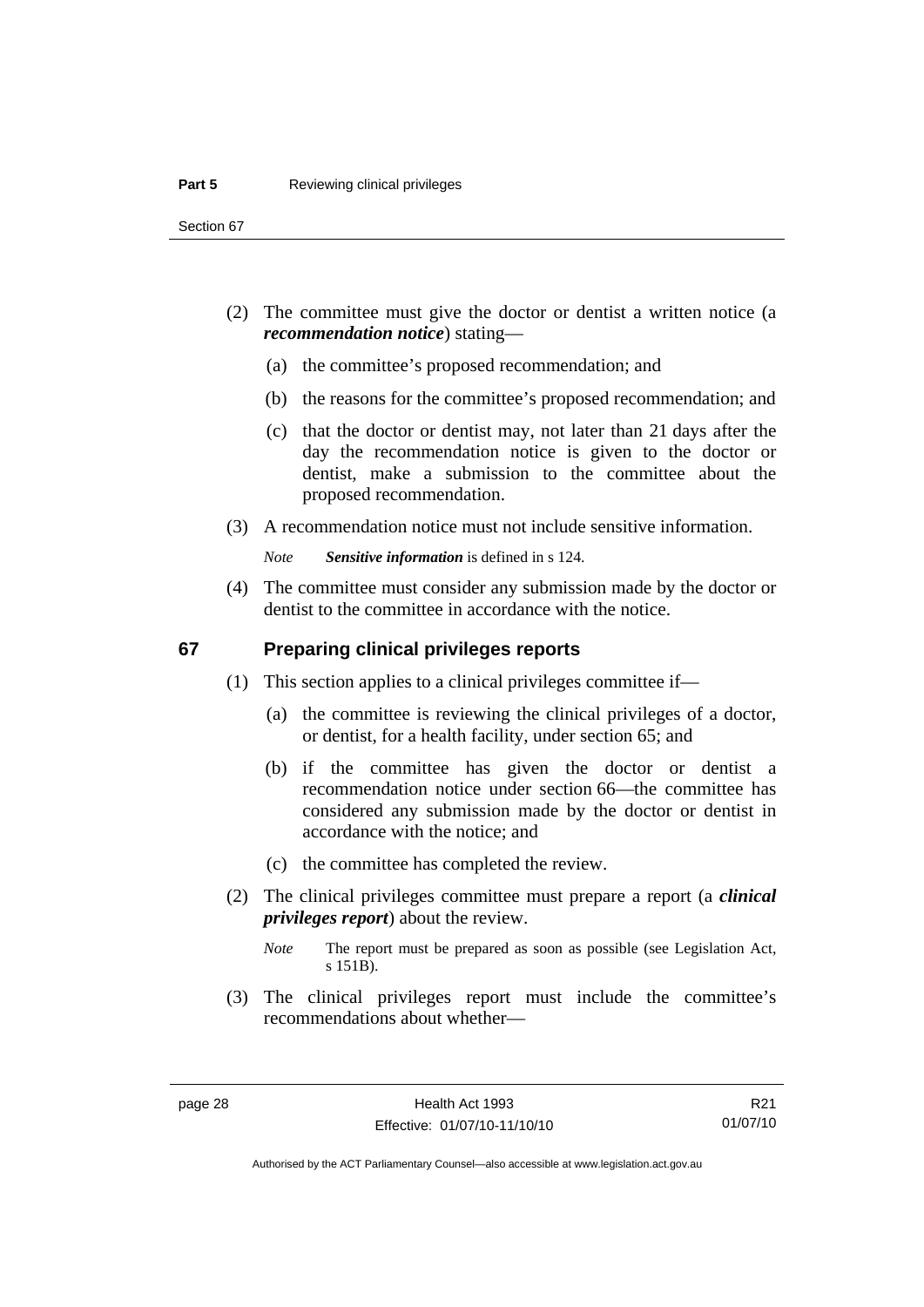- (a) the clinical privileges of the doctor or dentist should stay the same, be amended or be withdrawn; and
- (b) the terms of engagement of the doctor or dentist by the health facility should be amended; and
- (c) the engagement of the doctor or dentist by the health facility should be suspended or ended.

### **68 Giving clinical privileges reports to CEO of health facility and doctor or dentist**

- (1) This section applies to a clinical privileges committee if the committee prepares a clinical privileges report about a doctor, or dentist, for a health facility.
- (2) The committee must give a copy of the report to—
	- (a) the CEO of the health facility; and
	- (b) the doctor or dentist.
	- *Note* The report must be given as soon as possible (see Legislation Act, s 151B).

### **69 CEO to make decision on clinical privileges report**

- (1) This section applies if the CEO of a health facility is given a clinical privileges report about a doctor, or dentist, for the health facility.
- (2) The CEO must—
	- (a) consider the recommendations in the clinical privileges report; and
	- (b) decide whether to take—
		- (i) the action recommended in the clinical privileges report; or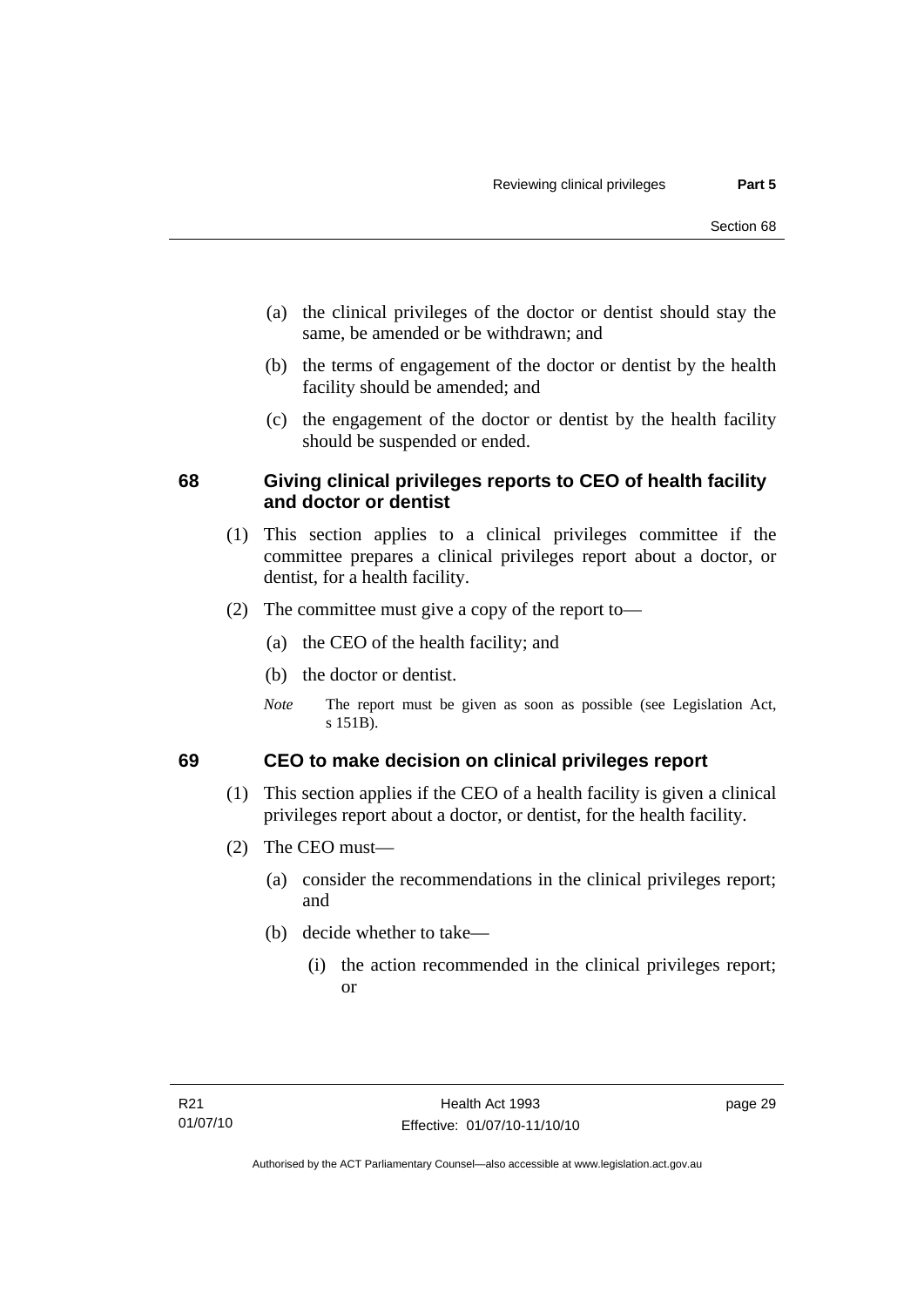- (ii) any other action that the committee could have recommended under section 67 (3) that the CEO considers appropriate.
- *Note 1* The CEO must consider the recommendations and make a decision as soon as possible (see Legislation Act, s 151B).
- *Note 2* A decision of the CEO under this section is a reviewable decision (see pt 9).

#### **70 CEO to tell doctor or dentist of decision on clinical privileges report**

- (1) This section applies if the CEO of a health facility—
	- (a) is given a clinical privileges report about a doctor, or dentist, for the health facility; and
	- (b) decides under section 69 whether to take action on the report.
- (2) The CEO of the health facility must tell the following people about the decision (a *clinical privileges review notice*):
	- (a) each doctor or dentist for the health facility whose clinical privileges or engagement will be affected by the action the CEO has decided to take;
	- (b) the clinical privileges committee that prepared the clinical privileges report that the CEO considered in making the decision.
- (3) The clinical privileges review notice must include the following information:
	- (a) if a doctor or dentist's clinical privileges are to stay the same a statement to that effect;
	- (b) if a doctor or dentist's clinical privileges are being amended how the clinical privileges are being amended;
	- (c) if a doctor or dentist's clinical privileges are being withdrawn—a statement to that effect;

R21 01/07/10

Authorised by the ACT Parliamentary Counsel—also accessible at www.legislation.act.gov.au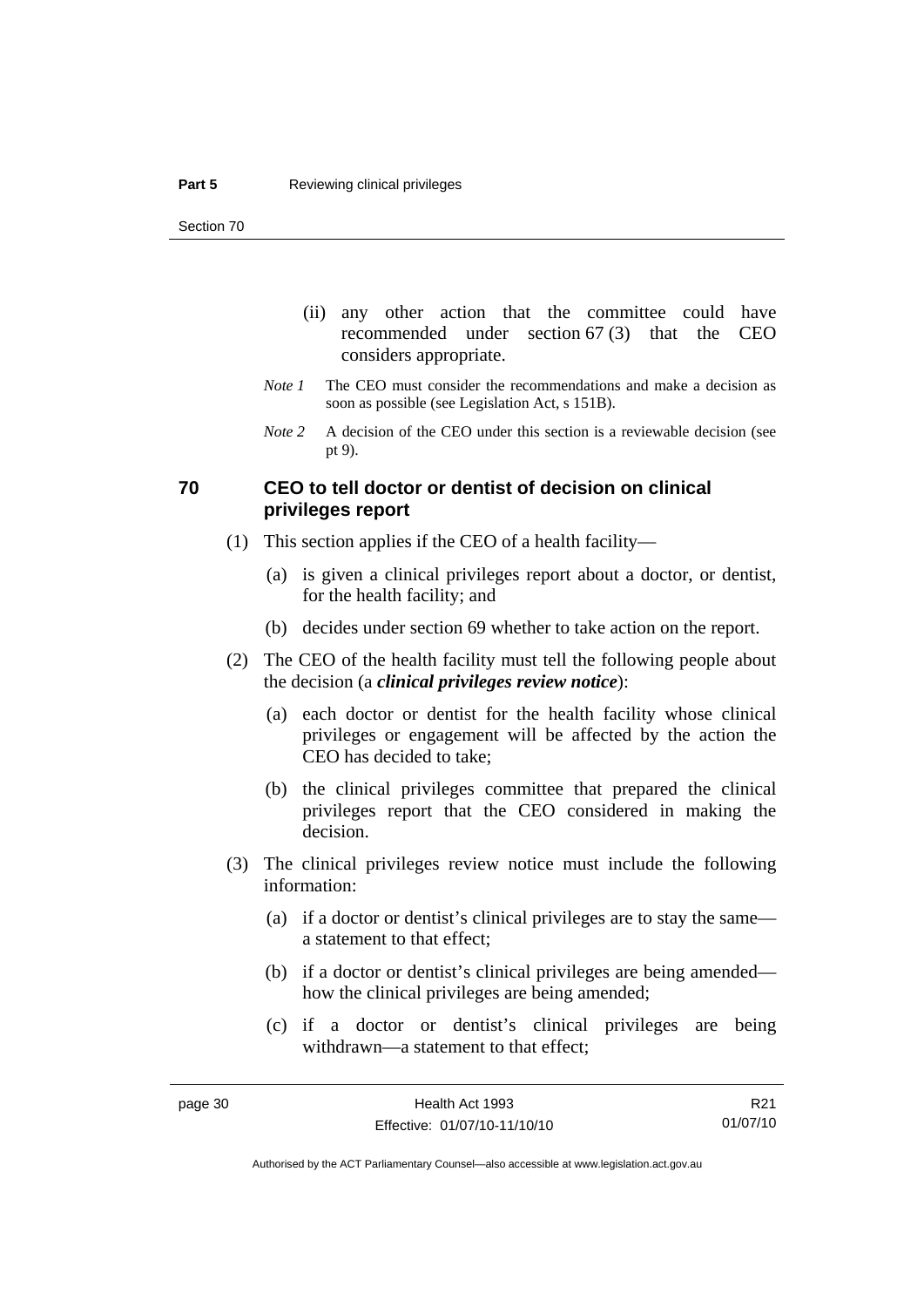- (d) if a term of engagement of a doctor or dentist by a health facility is being amended—how the term is being amended;
- (e) if the engagement of a doctor or dentist by a health facility is being suspended—the period for which the engagement is being suspended;
- (f) if the engagement of a doctor or dentist by a health facility is being ended—a statement to that effect;
- (g) when the decision takes effect.
- (4) The clinical privileges review notice must be in accordance with the requirements for a reviewable decision notice.
	- *Note* The requirements for reviewable decision notices are prescribed under the *ACT Civil and Administrative Tribunal Act 2008*.

#### **71 When decision on clinical privileges report takes effect**

A decision of the CEO of a health facility under section 69 in relation to a doctor, or dentist, for the health facility takes effect on the later of the following days:

- (a) the day stated in the clinical privileges review notice for the decision;
- (b) the day the clinical privileges review notice is given to the doctor or dentist.

### **72 Clinical privileges committees—giving information to health board**

A clinical privileges committee must not give protected information to a health board unless the committee is satisfied that giving the information would be likely to facilitate the improvement of health services provided in the ACT.

*Note* Protected information includes sensitive information (see s 123).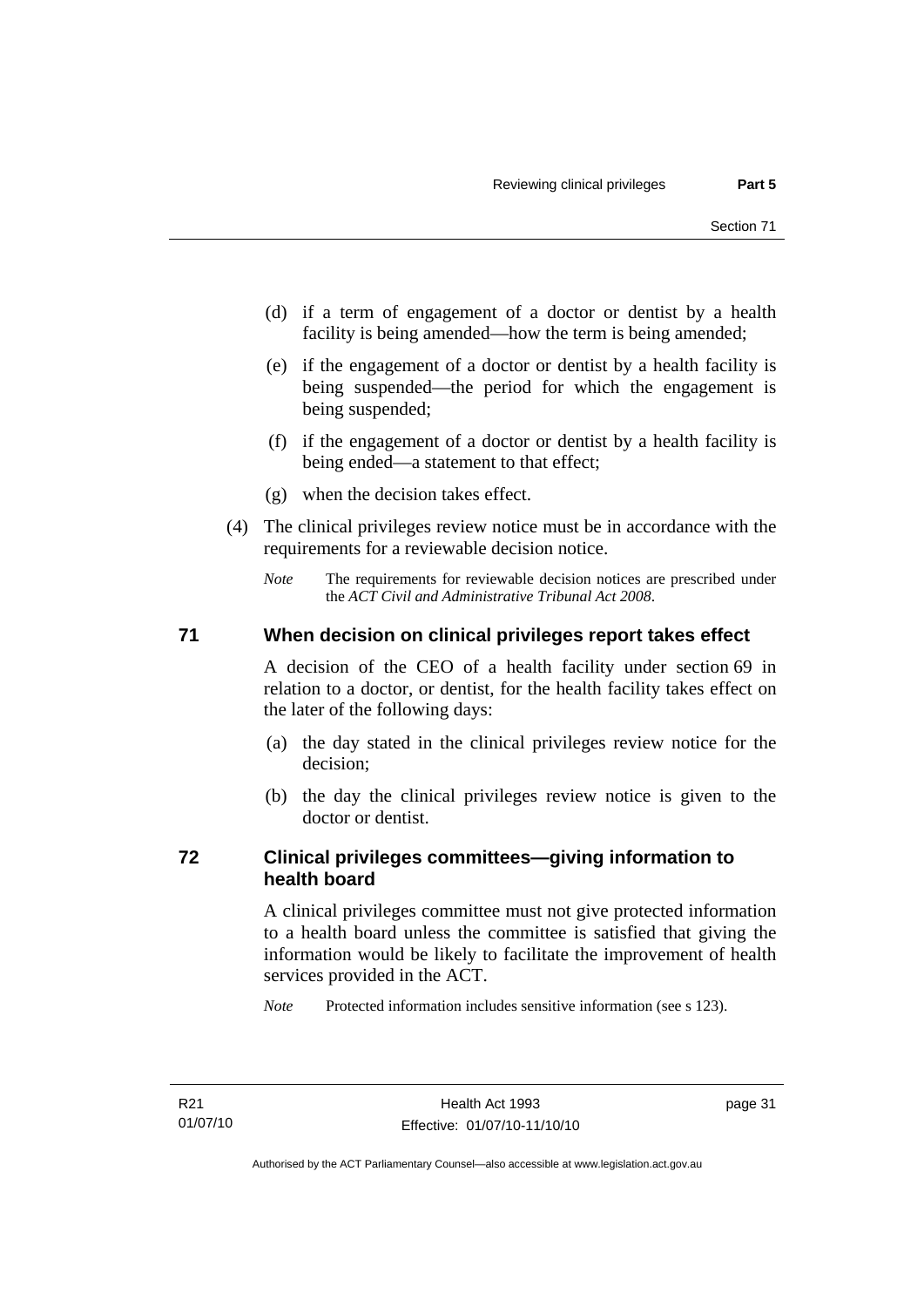Section 73

#### **73 Clinical privileges committees—admissibility of evidence**

- (1) The following are not admissible as evidence in a proceeding before a court:
	- (a) an oral statement made in a proceeding before a clinical privileges committee;
	- (b) a document given to a clinical privileges committee, but only to the extent that it was prepared only for the committee;
	- (c) a document prepared by a clinical privileges committee.
- (2) In this section:

*court* includes a tribunal, authority or person with power to require the production of documents or the answering of questions.

#### **74 Pt 5 obligations—no contracting out**

To remove any doubt, this part applies in relation to a doctor or dentist for a health facility despite anything to the contrary in a term of the doctor's or dentist's engagement.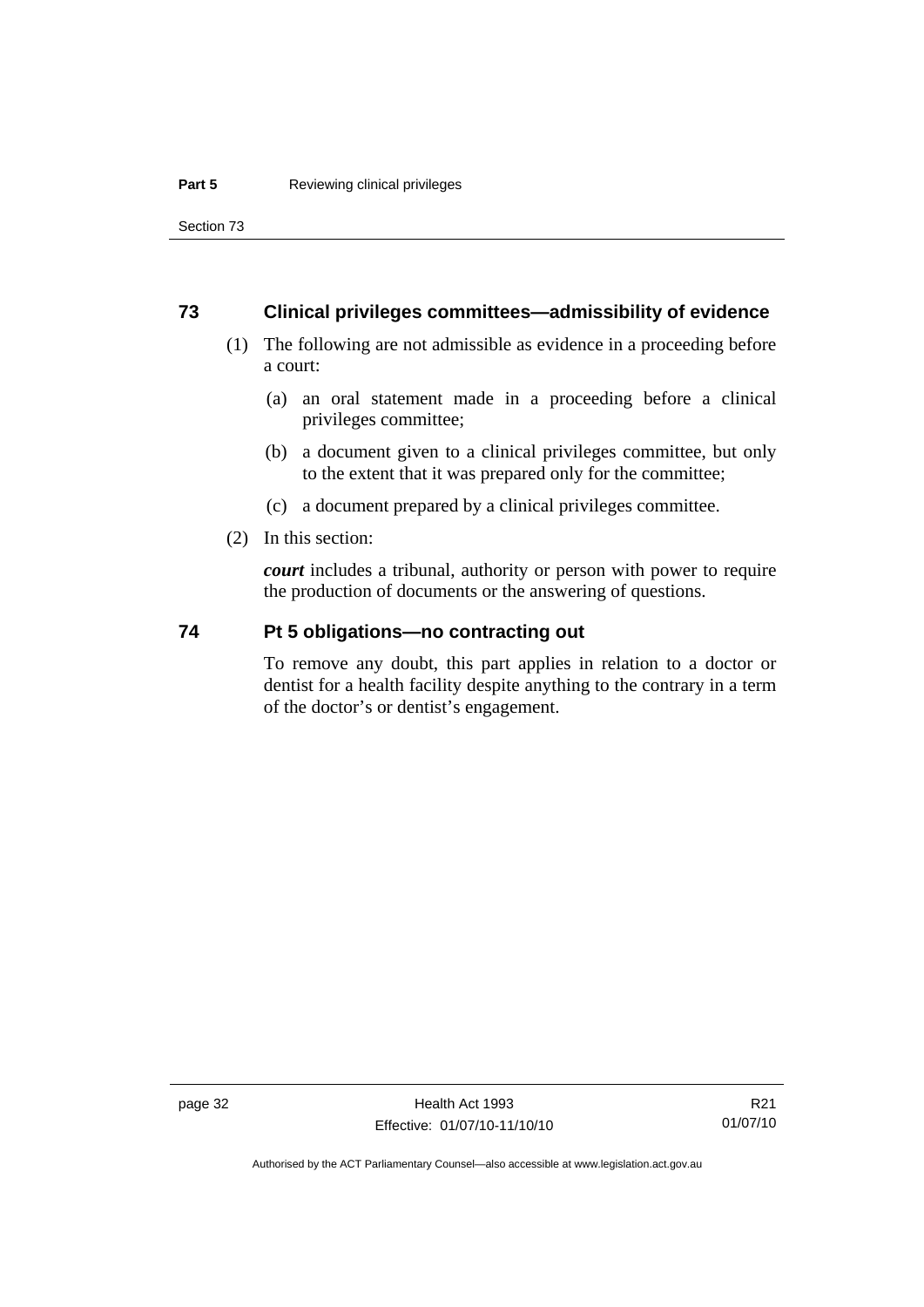## **Part 6 Abortions**

## **80 Meaning of** *abortion* **for pt 6**

In this part:

*abortion* means causing a woman's miscarriage by:

- (a) administering a drug; or
- (b) using an instrument; or
- (c) any other means.

### **81 Only doctor may carry out abortion**

A person who is not a doctor must not carry out an abortion.

Maximum penalty: imprisonment for 5 years.

### **82 Abortion to be carried out in approved medical facility**

A person must not carry out an abortion except in a medical facility, or part of a medical facility, approved under section 83 (1).

Maximum penalty: 50 penalty units, imprisonment for 6 months or both.

### **83 Approval of facilities**

- (1) If a medical facility is suitable on medical grounds for carrying out abortions, the Minister may, in writing, approve the medical facility or an appropriate part of the medical facility.
- (2) An approval is a notifiable instrument.

*Note* A notifiable instrument must be notified under the *Legislation Act 2001*.

 (3) The Minister must not unreasonably refuse or delay a request for approval of a medical facility under subsection (1).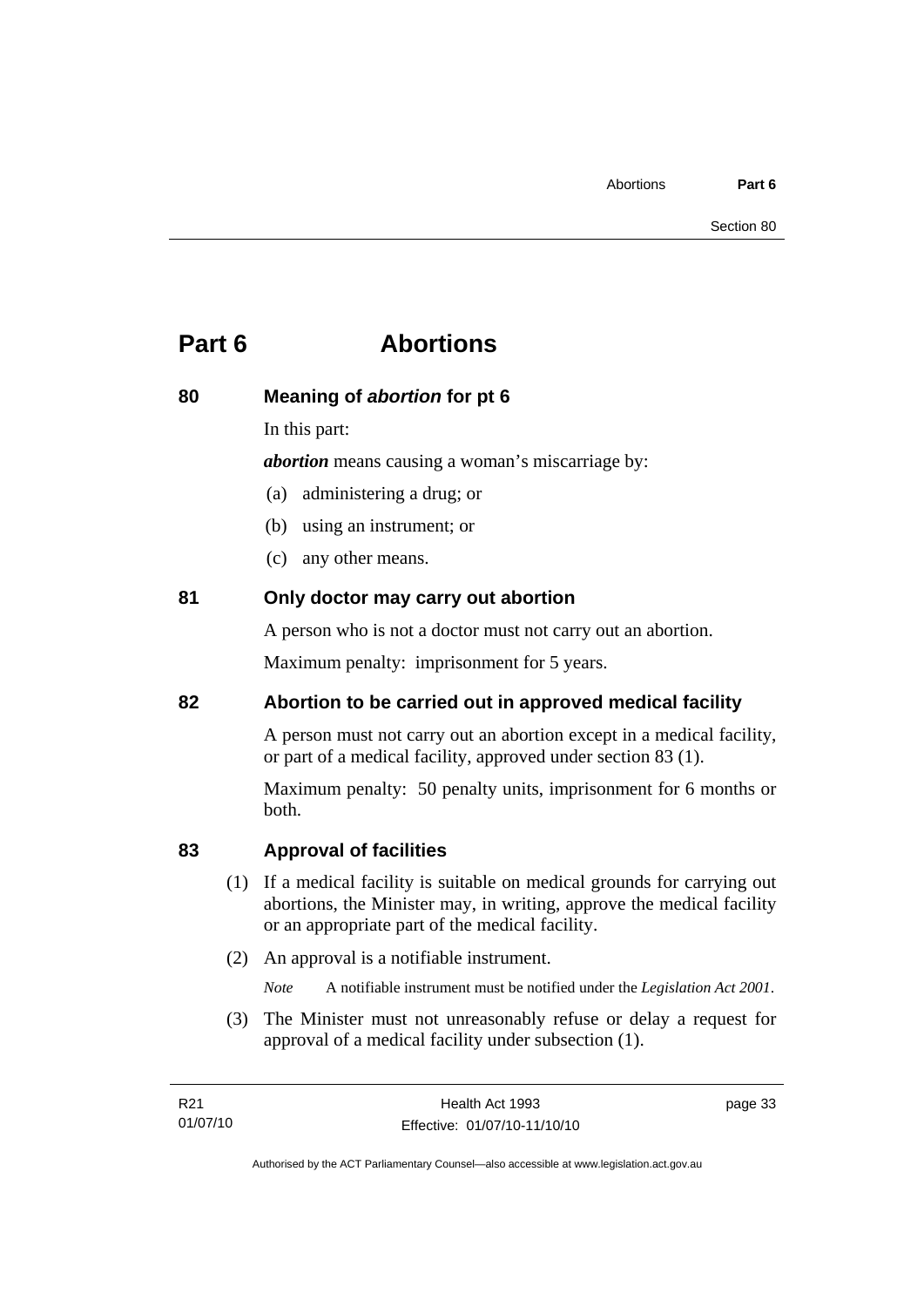#### Part 6 **Abortions**

### **84 No obligation to carry out abortion**

- (1) No-one is under a duty (by contract or by statutory or other legal requirement) to carry out or assist in carrying out an abortion.
- (2) A person is entitled to refuse to assist in carrying out an abortion.

page 34 Health Act 1993 Effective: 01/07/10-11/10/10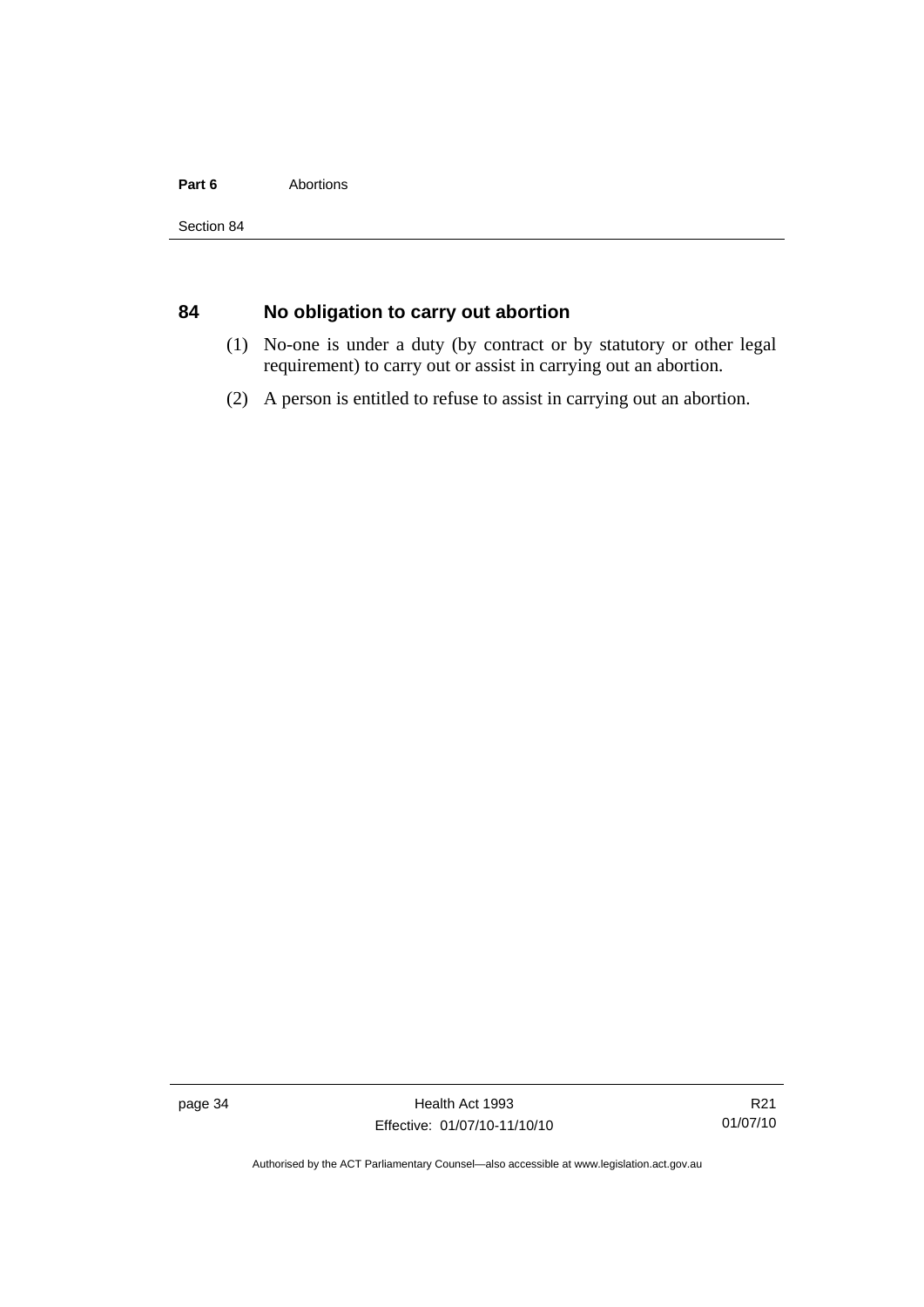## **Part 7 VMO service contracts**

### **100 Definitions for pt 7**

In this part:

*authorised representative* means an entity authorised as a representative under section 105.

*core conditions* means conditions determined under section 102.

*entity* means a corporation or an unincorporated association.

*negotiating agent* means an entity approved as a negotiating agent under section 104.

*negotiating period*—see section 103 (2).

*practice corporation*, of a VMO, means a corporation that is controlled or conducted by the VMO and by which the VMO conducts his or her practice as a doctor or dentist.

*service contract* means a contract for services, between the Territory and a VMO (or the VMO's practice corporation), under which the VMO is to provide health services to or for the Territory.

*VMO* (visiting medical officer) means a doctor or dentist who is engaged, or who the Territory proposes to engage, under a service contract.

#### **101 Service contracts**

- (1) The Territory must not enter into a service contract unless it includes the core conditions that apply to the contract.
- (2) A service contract entered into in contravention of subsection (1) is void.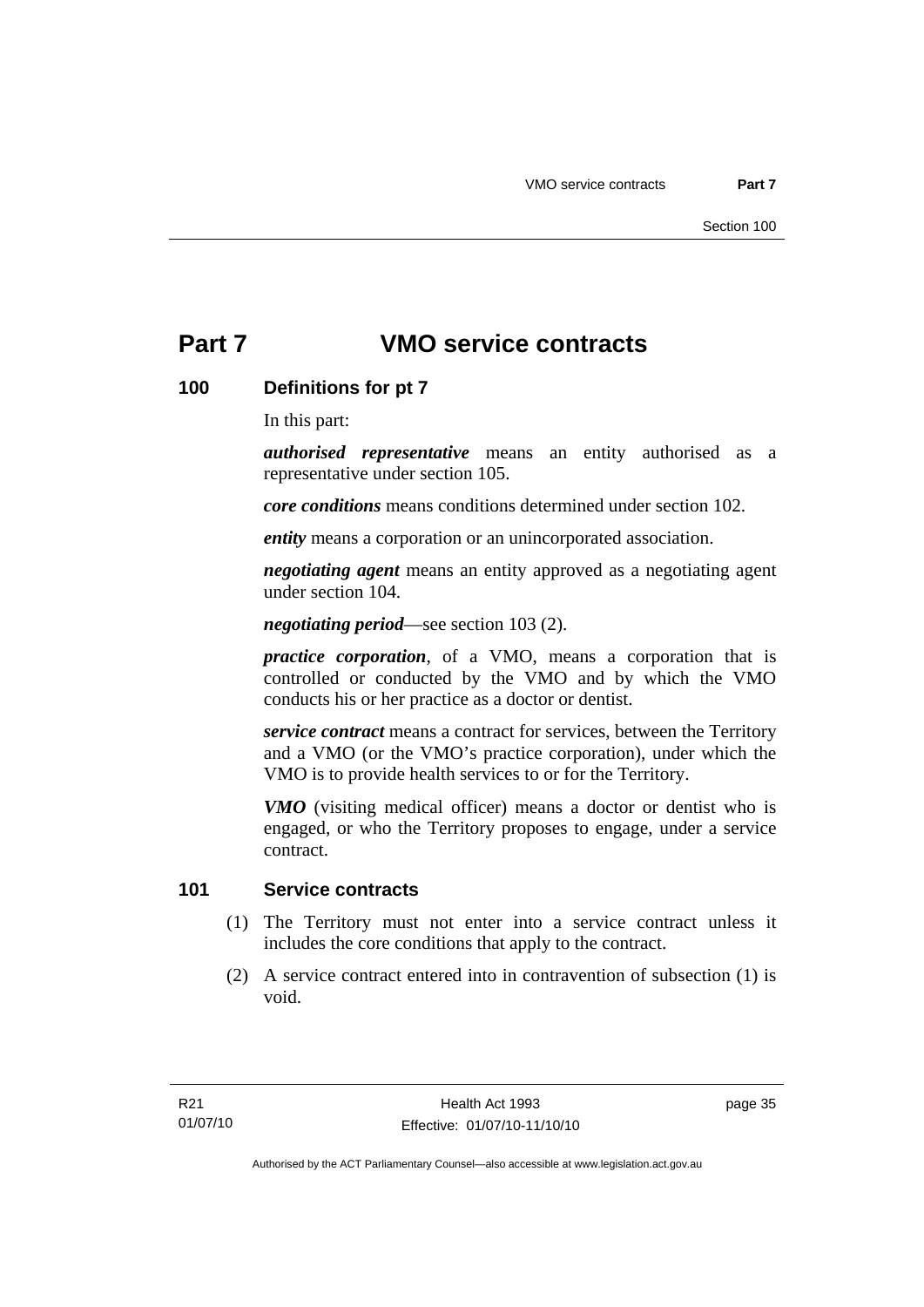#### **Part 7** VMO service contracts

Section 102

 (3) A condition of a service contract that is inconsistent with a core condition that applies to the contract is void to the extent of the inconsistency.

#### **102 Core conditions**

- (1) The Minister may, in writing, determine core conditions for service contracts.
- (2) The Minister must not determine a condition as a core condition unless the condition has been—
	- (a) agreed in collective negotiations under section 103; or
	- (b) decided by arbitration under section 106.
- (3) A determination of core conditions is a notifiable instrument.

*Note* A notifiable instrument must be notified under the Legislation Act.

#### **103 Collective negotiations**

- (1) The Territory may negotiate with a negotiating agent, or negotiating agents, to establish proposed core conditions for service contracts.
- (2) Before beginning collective negotiations, the Minister must determine a period (the *negotiating period*) for the negotiations.
- (3) A negotiating period determined after 31 December 2003 must not be shorter than 3 months unless the parties to the negotiations agree to a shorter negotiating period.
- (4) A determination of a negotiating period is a notifiable instrument.

*Note* A notifiable instrument must be notified under the Legislation Act.

R21 01/07/10

Authorised by the ACT Parliamentary Counsel—also accessible at www.legislation.act.gov.au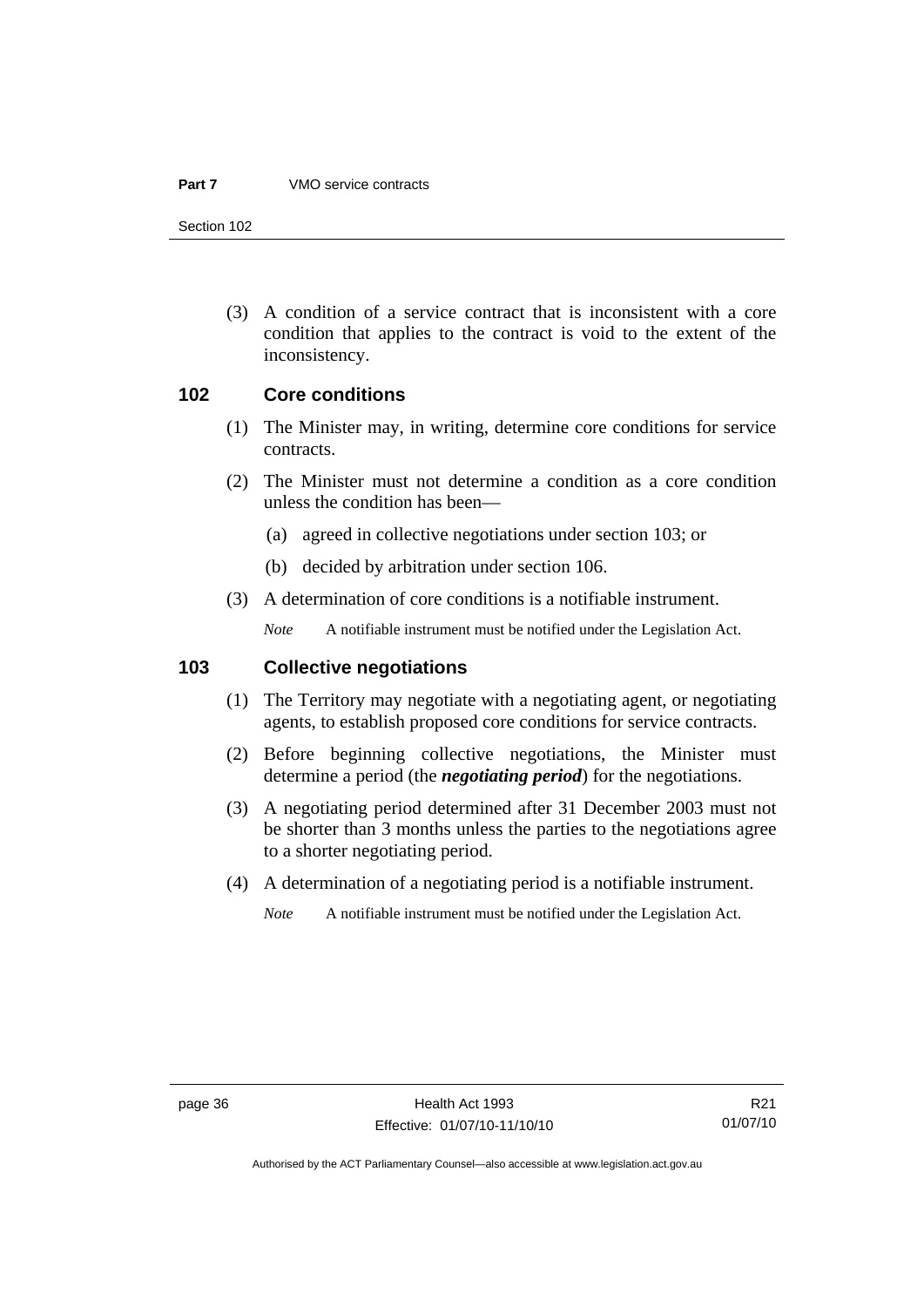### **104 Negotiating agents**

- (1) The Minister may, in writing, approve an entity as a negotiating agent.
- (2) The Minister must not approve an entity as a negotiating agent unless the Minister is satisfied that—
	- (a) the entity is the authorised representative of at least 50 VMOs who, between them, belong to at least 3 of the following categories:
		- (i) physician;
		- (ii) surgeon;
		- (iii) obstetrician and gynaecologist;
		- (iv) anaesthetist;
		- (v) general practitioner or other doctor or dentist; and
	- (b) the entity is not disqualified under subsection (3); and
	- (c) the entity is otherwise suitable to be a negotiating agent having regard to anything that may reasonably influence that decision, including the following:
		- (i) any criminal or civil court proceedings in which the entity or an executive officer of the entity has been concerned in the previous 10 years;
		- (ii) any levy of execution against the entity or an executive officer of the entity that is not satisfied;
		- (iii) whether an executive officer of the entity has ceased to carry on business, or has been involved in the management of an entity that has ceased to carry on business, with the result that creditors were not fully paid or are unlikely to be fully paid.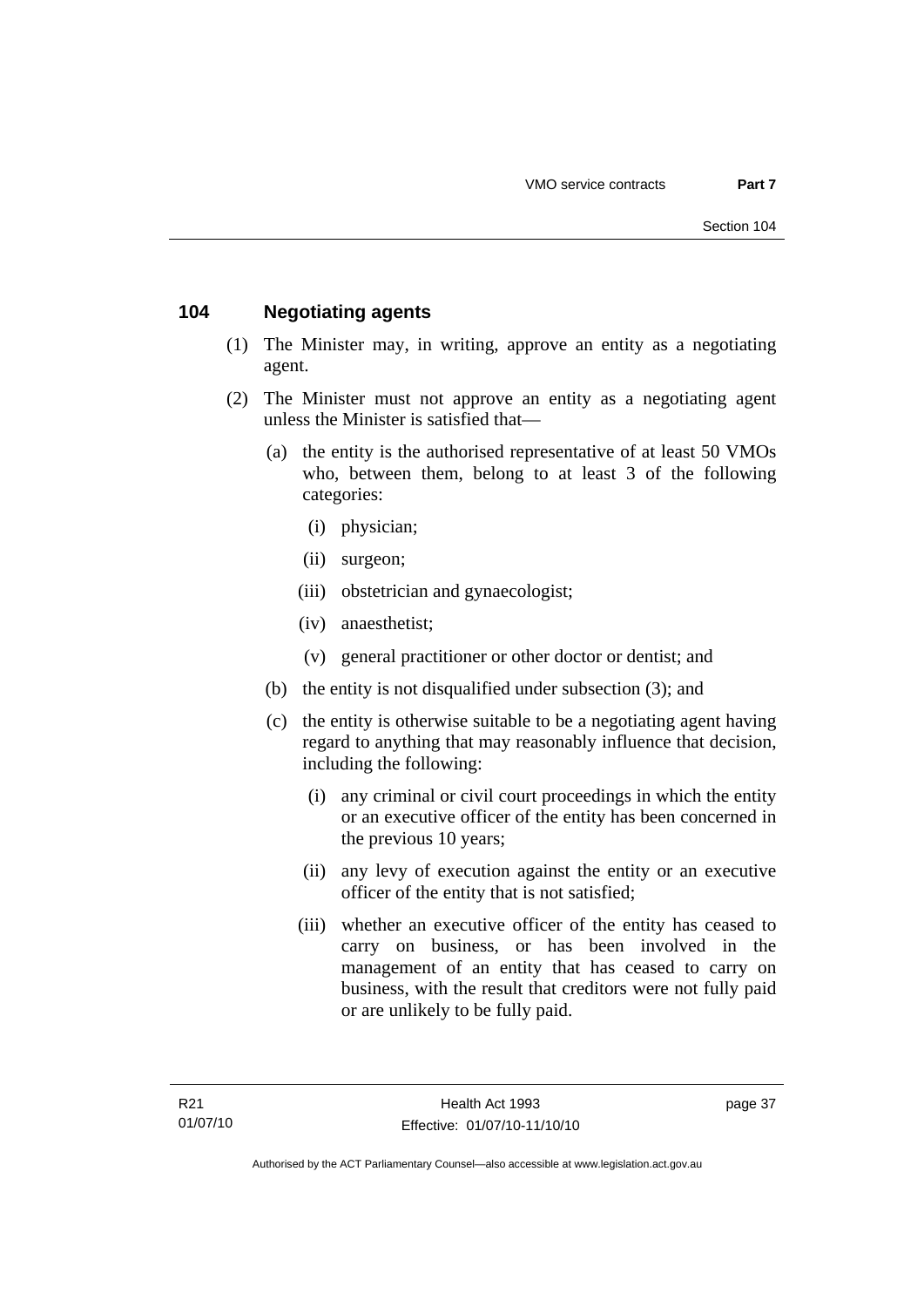- (3) For subsection (2) (b), an entity is disqualified if—
	- (a) the entity, or an executive officer of the entity, has been convicted, in the ACT or elsewhere, of—
		- (i) an offence punishable by imprisonment for longer than 1 year; or
		- (ii) an offence that involves dishonesty and is punishable by imprisonment for 3 months or longer; or
	- (b) the entity has a receiver, receiver and manager, or provisional liquidator appointed over part or all of its affairs, or is otherwise under external administration; or
	- (c) the entity is insolvent, enters into voluntary administration or makes an arrangement with its creditors or takes the benefit of any law for the relief of insolvent debtors; or
	- (d) the executive officer of the entity is disqualified from managing corporations under the Corporations Act, part 2D.6 (Disqualification from managing corporations).
- (4) In this section:

*executive officer*, of an entity, means a person, by whatever name called, and whether or not the person is a director of the entity, who is concerned with or takes part in the management of the entity.

### **105 Authorised representatives**

- (1) A VMO may, in writing, authorise 1 entity to represent the VMO in collective negotiations under section 103.
	- *Note* If a form is approved under s 194 for an authorisation, the form must be used.
- (2) The authorisation must nominate 1 of the categories mentioned in section 104 (2) (a) as the category to which the VMO belongs.

R21 01/07/10

Authorised by the ACT Parliamentary Counsel—also accessible at www.legislation.act.gov.au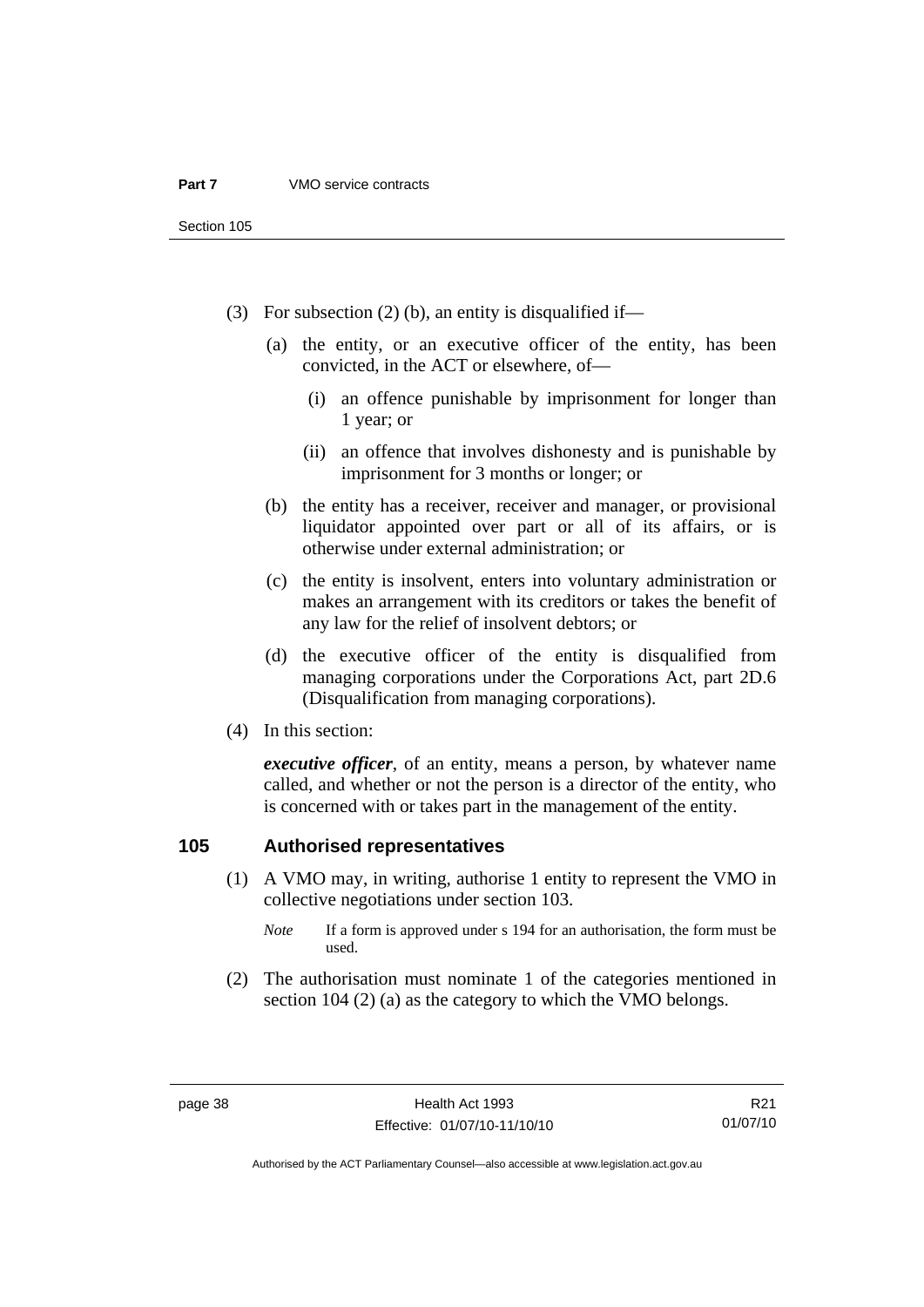### **106 Arbitration**

- (1) This section applies if agreement is not reached in collective negotiations between the Territory and a negotiating agent or negotiating agents in relation to a matter before the end of the negotiating period.
- (2) Unless resolved by mediation beforehand, the matter must be decided by arbitration.
- (3) The arbitration must be conducted under the *Commercial Arbitration Act 1986* and in accordance with principles and rules determined, in writing, by the Minister.
- (4) That Act applies to the arbitration as if the determined principles and rules were an arbitration agreement between the Territory and the negotiating agent or negotiating agents.
- (5) The principles and rules—
	- (a) must be determined by the Minister having regard to the objective of improving the efficiency, effectiveness and quality of health services, and other public interest considerations; and
	- (b) must include a requirement that the arbitrator has appropriate experience, including in determining industrial awards; and
	- (c) must be fair and reasonable.
- (6) A determination of principles and rules for arbitration is a notifiable instrument.
	- *Note* A notifiable instrument must be notified under the Legislation Act.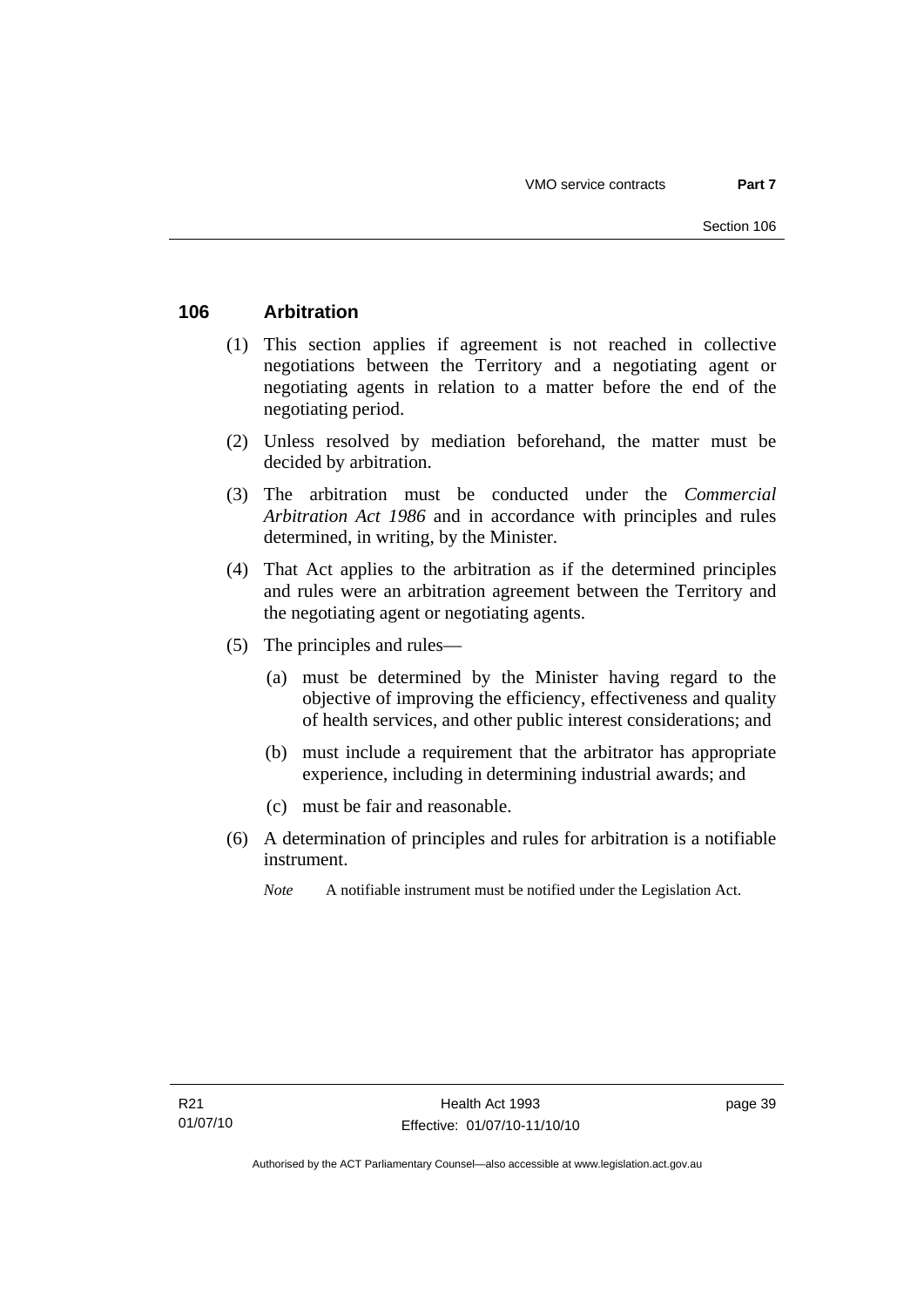#### **Part 7** VMO service contracts

Section 107

### **107 Trade Practices Act authorisation**

For the *Trade Practices Act 1974* (Cwlth) and the Competition Code of the ACT, the following are authorised:

- (a) collective negotiations between the Territory and an approved negotiating agent, or approved negotiating agents, under this part;
- (b) the conditions agreed in those negotiations;
- (c) service contracts containing core conditions;
- (d) everything done under a service contract.

R21 01/07/10

Authorised by the ACT Parliamentary Counsel—also accessible at www.legislation.act.gov.au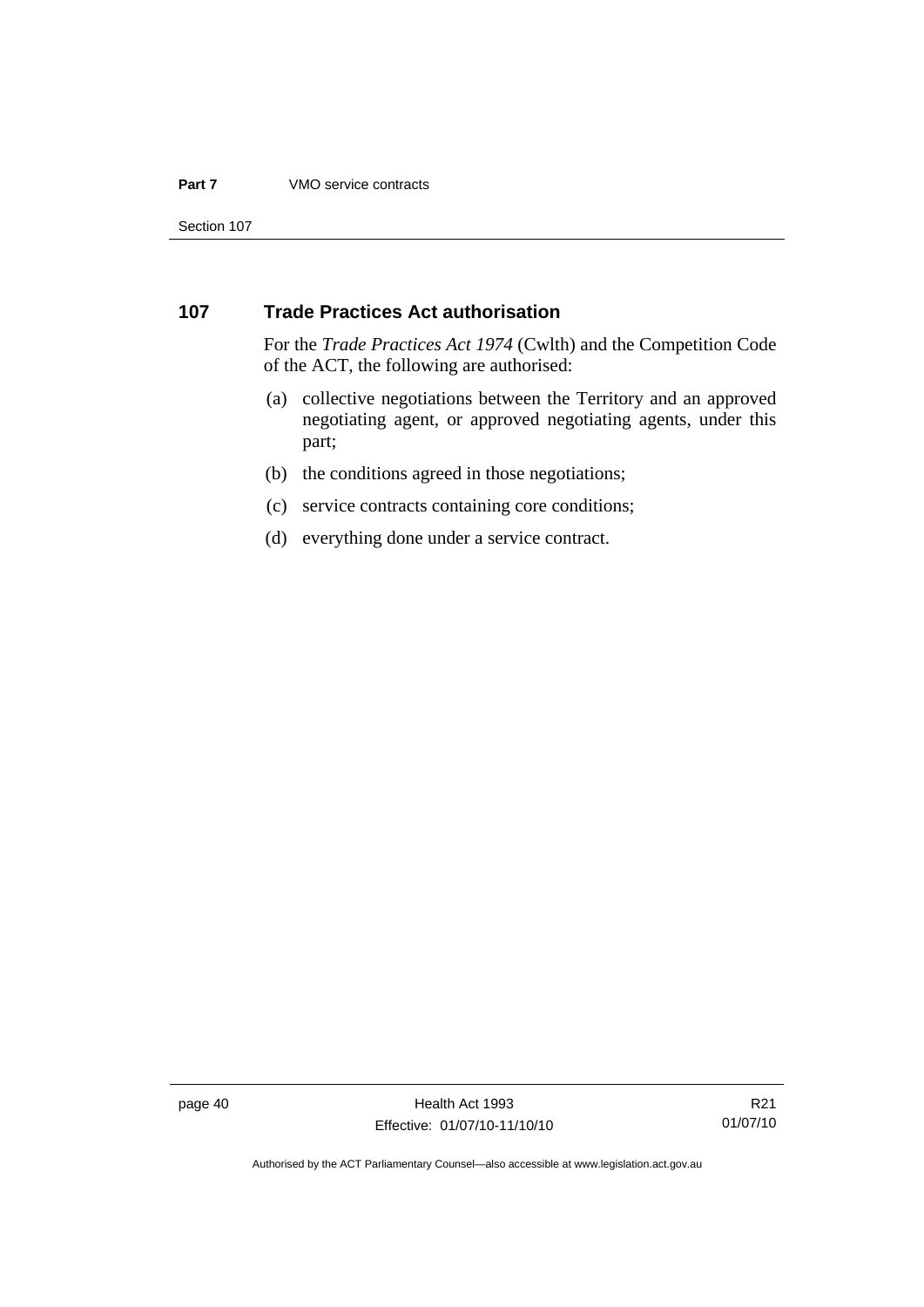## **Part 8 Secrecy**

| 120 | Definitions-pt 8                                                                                                                     |  |  |
|-----|--------------------------------------------------------------------------------------------------------------------------------------|--|--|
|     | In this part:                                                                                                                        |  |  |
|     | $divulge$ —see section 121.                                                                                                          |  |  |
|     | <i>information holder</i> —see section 122.<br><i>protected information</i> —see section 123.                                        |  |  |
|     |                                                                                                                                      |  |  |
|     | Sensitive information is defined for the Act in s 124.<br><b>Note</b>                                                                |  |  |
| 121 | When is information divulged?                                                                                                        |  |  |
|     | In this part:                                                                                                                        |  |  |
|     | divulge includes communicate.                                                                                                        |  |  |
| 122 | Who is an <i>information holder</i> ?                                                                                                |  |  |
|     | For this part, a person is an <i>information holder</i> if—                                                                          |  |  |
|     | the person is or has been—<br>(a)                                                                                                    |  |  |
|     | a member of a quality assurance committee; or<br>(i)                                                                                 |  |  |
|     | a member of a clinical privileges committee; or<br>(ii)                                                                              |  |  |
|     | someone else exercising a function under part 4 (Quality<br>(iii)<br>assurance) or part 5 (Reviewing clinical privileges); or        |  |  |
|     | someone else engaged in the administration of part 4<br>(iv)<br>(Quality assurance) or part 5 (Reviewing clinical<br>privileges); or |  |  |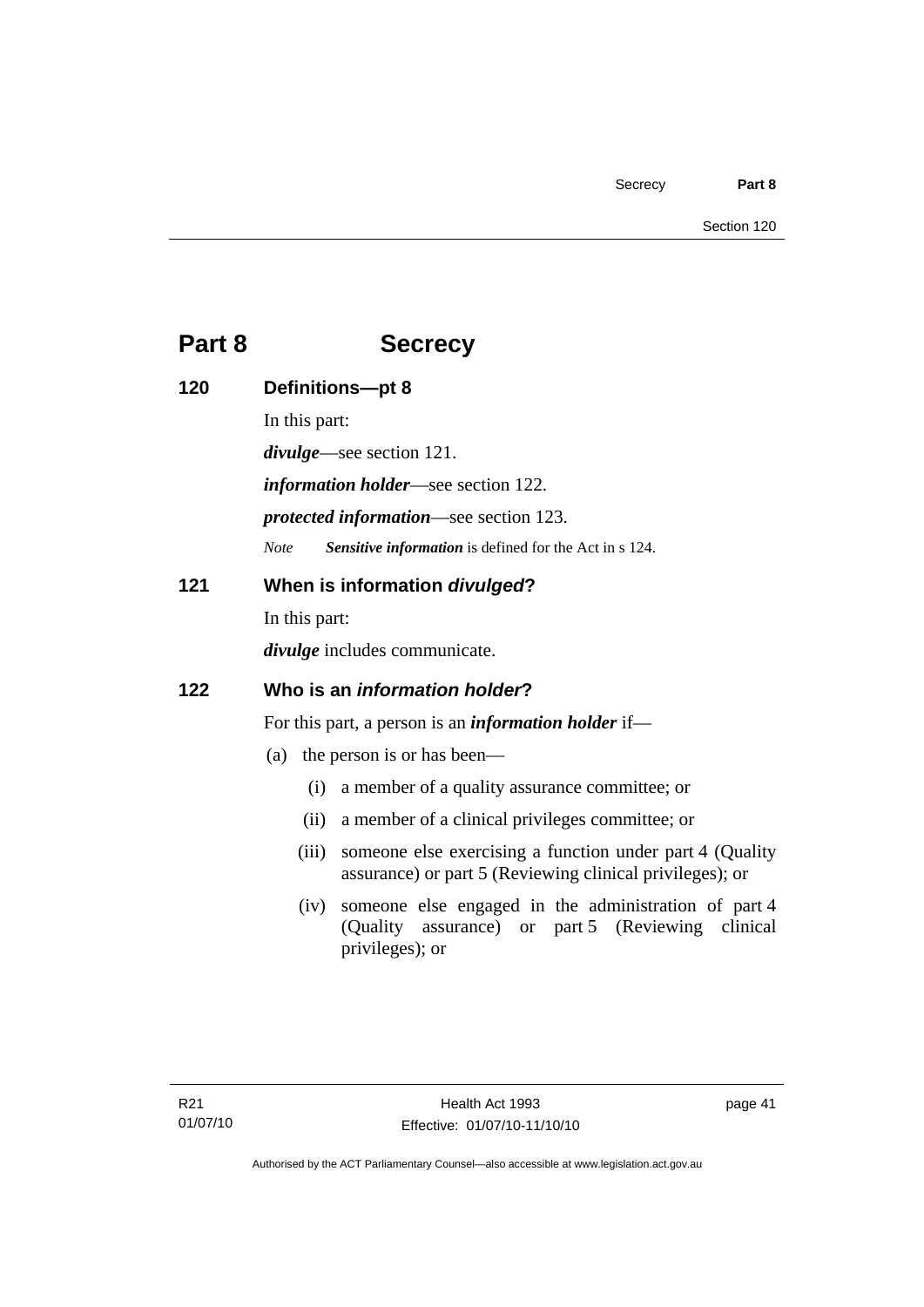- (b) the person has been given information under this Act by a person mentioned in paragraph (a).
	- *Note* Information may be given to people under various provisions of pt 4 and pt 5, including:
		- s 39 (Giving health service reports to CEO or chief executive)
		- s 43 (Quality assurance committees—giving information to the Coroner's Court)
		- s 44 (Quality assurance committees—giving information to other quality assurance committees)
		- s 45 (Quality assurance committees—giving information to health board)
		- s 72 (Clinical privileges committees—giving information to health board).

#### **123 What is** *protected information***?**

- (1) For this part, information is *protected information* about a person if it is information about the person that is disclosed to, or obtained by, an information holder because of the exercise of a function under this Act by the information holder or someone else.
- (2) Without limiting subsection (1), *protected information* includes sensitive information.

#### **124 What is** *sensitive information***?**

In this Act:

*sensitive information* means information that—

- (a) identifies a person who—
	- (i) has received a health service; or
	- (ii) is a health service provider; or
	- (iii) has provided information to a quality assurance committee under section 35 (Quality assurance committees—obtaining information) or otherwise in the

R21 01/07/10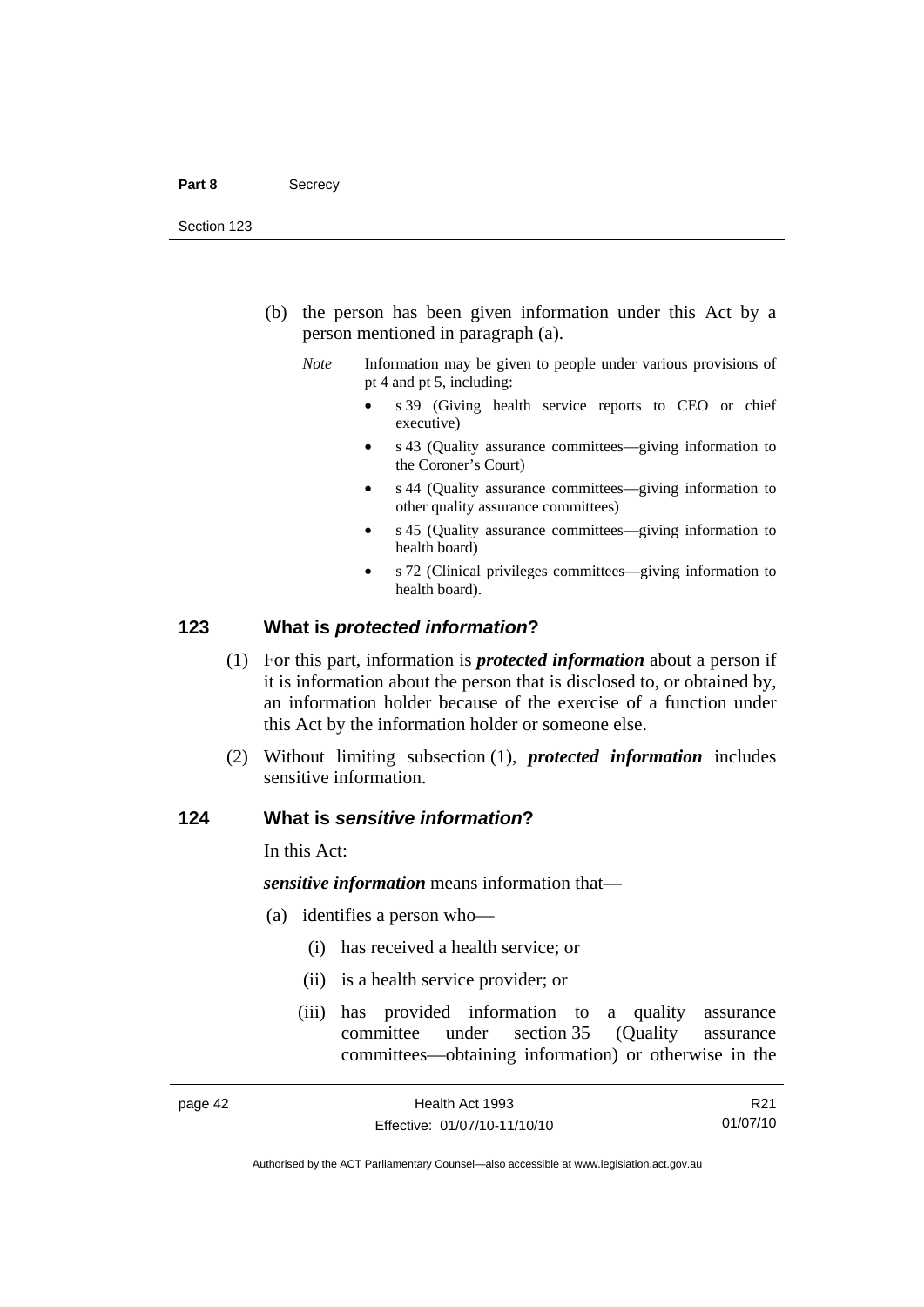course of the committee carrying out the committee's functions under this Act; or

- (iv) has provided information to a clinical privileges committee under section 64 (Clinical privileges committees—obtaining information) or otherwise in the course of the committee carrying out the committee's functions under this Act; or
- (b) would allow the identity of the person to be worked out.

### **125 Offence—secrecy of protected information**

- (1) An information holder commits an offence if—
	- (a) the information holder—
		- (i) makes a record of protected information about someone else; and
		- (ii) is reckless about whether the information is protected information about someone else; or
	- (b) the information holder—
		- (i) does something that divulges protected information about someone else; and
		- (ii) is reckless about whether—
			- (A) the information is protected information about someone else; and
			- (B) doing the thing would result in the information being divulged to another person.

Maximum penalty: 50 penalty units, imprisonment for 6 months or both.

 (2) This section does not apply to the making of a record or the divulging of information if the record is made or the information divulged—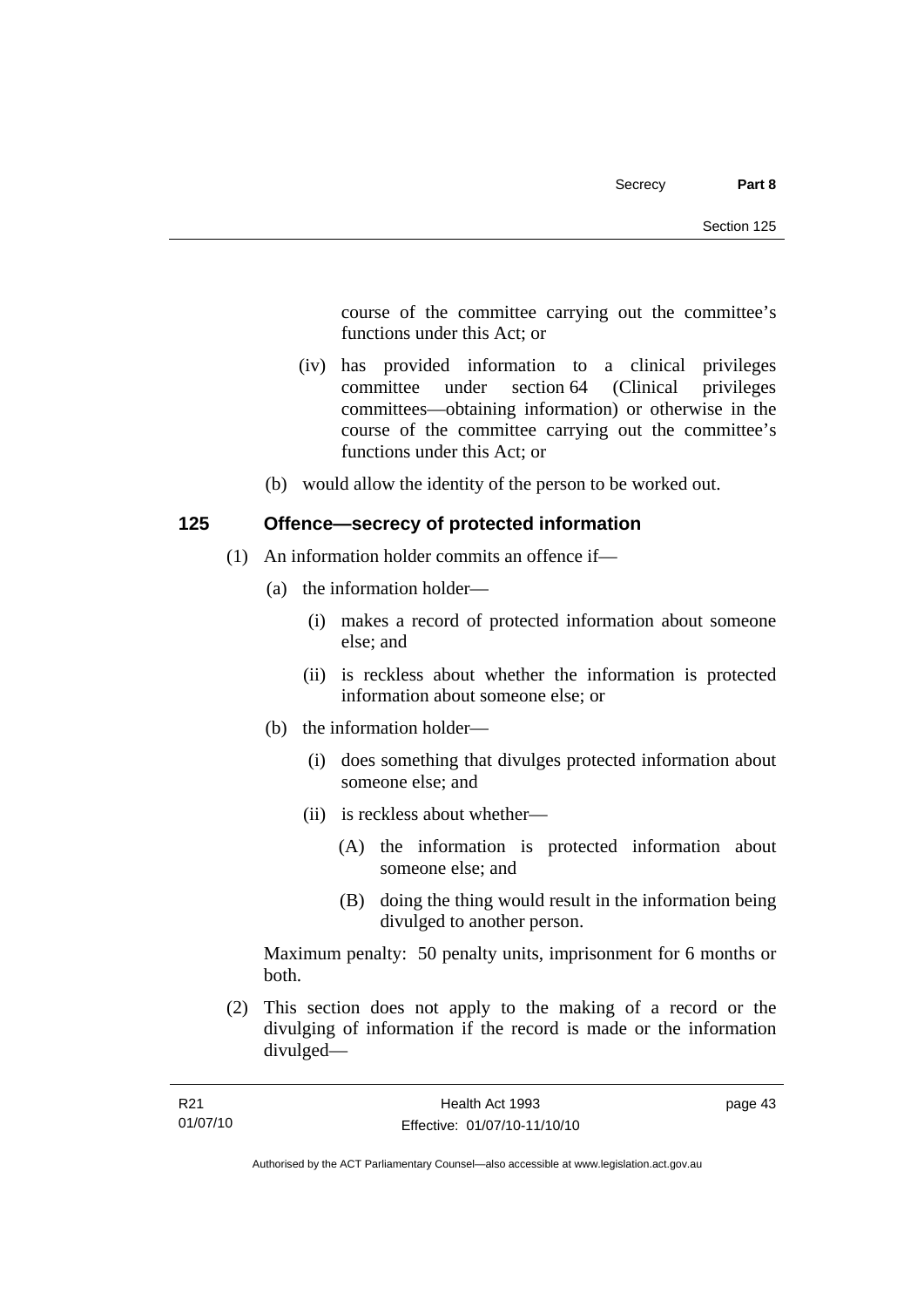- (a) under this Act; or
- (b) in the exercise of a function, as an information holder, under this Act.
- (3) This section does not apply to the making of a record or the divulging of information if—
	- (a) the protected information is not sensitive information; and
	- (b) the record is made or the information divulged—
		- (i) under another territory law; or
		- (ii) in the exercise of a function, as an information holder, under another territory law.
	- *Note* Other legislation may provide for information to be given to people, including the *Freedom of Information Act 1989*, s 10.
- (4) This section does not apply to the divulging of protected information about someone with the person's agreement.
- (5) An information holder must not divulge protected information to a court, or produce a document containing protected information to a court, unless it is necessary to do so for this Act.
	- *Note* A quality assurance committee may give protected information to the Coroner's Court (see s 43).
- (6) In this section:

*court* includes a tribunal, authority or person with power to require the production of documents or the answering of questions.

*produce* includes allow access to.

#### **126 Information may be given to Medicare Australia**

 (1) The CEO of a health facility may give protected information about a health service provided by a health service provider for the health facility to—

R21 01/07/10

Authorised by the ACT Parliamentary Counsel—also accessible at www.legislation.act.gov.au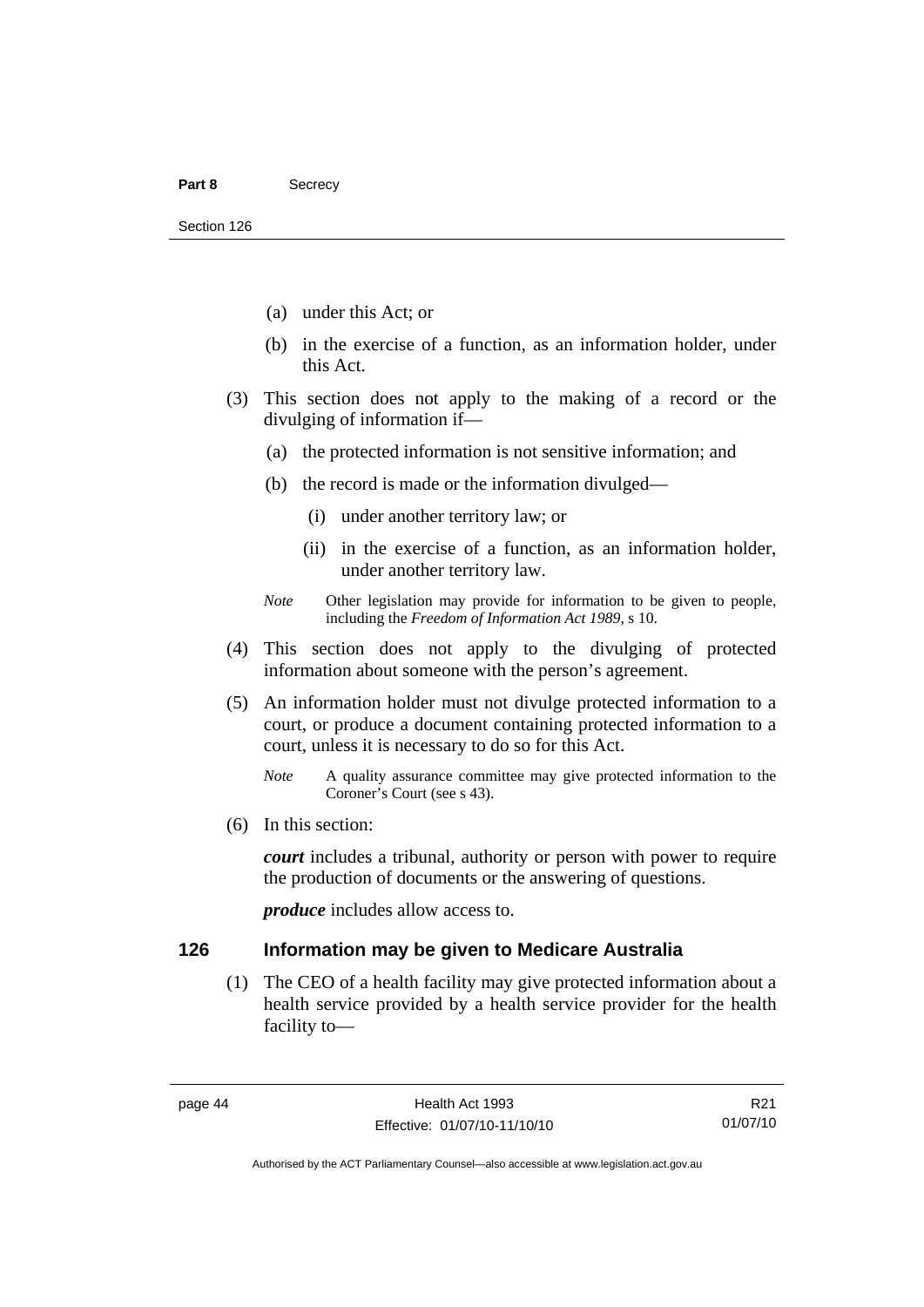- (a) Medicare Australia; or
- (b) the auditor-general.
- *Note* Protected information includes sensitive information (see s 123).
- (2) However, the CEO must not give the information unless—
	- (a) the CEO is satisfied that the giving of the information will help the prevention or detection of fraud; and
	- (b) the Minister agrees, in writing, to the giving of the information.
- (3) In this section:

*CEO*, of a health facility—see section 22.

*Medicare Australia*—see the *Medicare Australia Act 1973* (Cwlth).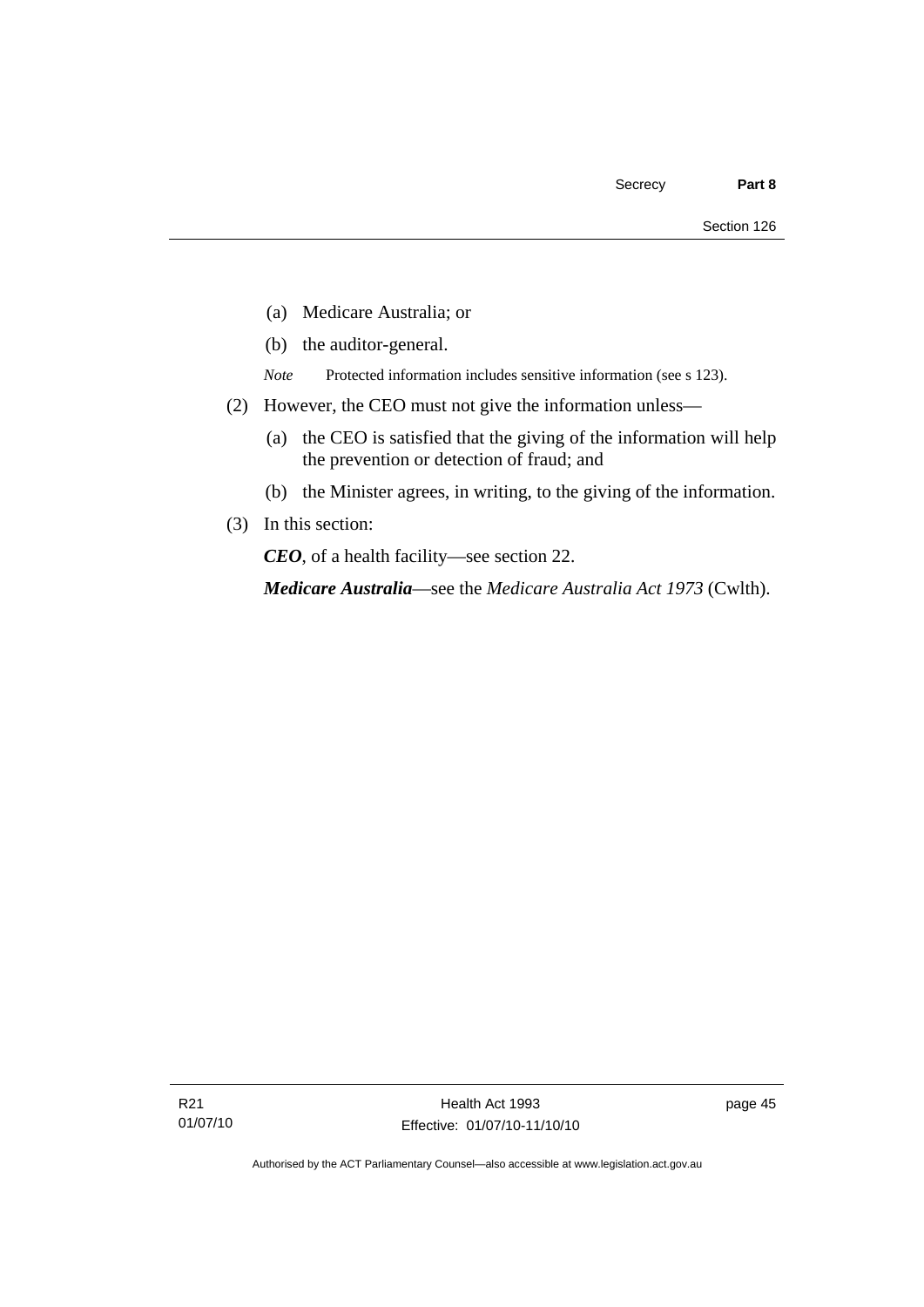Section 127

## **Part 8A Offence—provision of health services by non-health practitioners**

### **127 Provision of regulated health service by person not health practitioner**

- (1) A person commits an offence if—
	- (a) the person intentionally provides a regulated health service; and
	- (b) the person is not a health practitioner.

Maximum penalty: 50 penalty units, imprisonment for 6 months or both.

#### **Example—someone providing a regulated health service to someone in the ACT when not a health practitioner**

A person (*Dr W*) provides a medical service by a video link from an island in the south Pacific to Mary Smith in the ACT. Dr W advises Mary that she needs to have her tonsils removed. Dr W is not a health practitioner. Dr W contravenes this subsection.

- *Note* An example is part of the Act, is not exhaustive and may extend, but does not limit, the meaning of the provision in which it appears (see Legislation Act, s 126 and s 132).
- (2) This section does not apply to—
	- (a) a health service provided in an emergency; or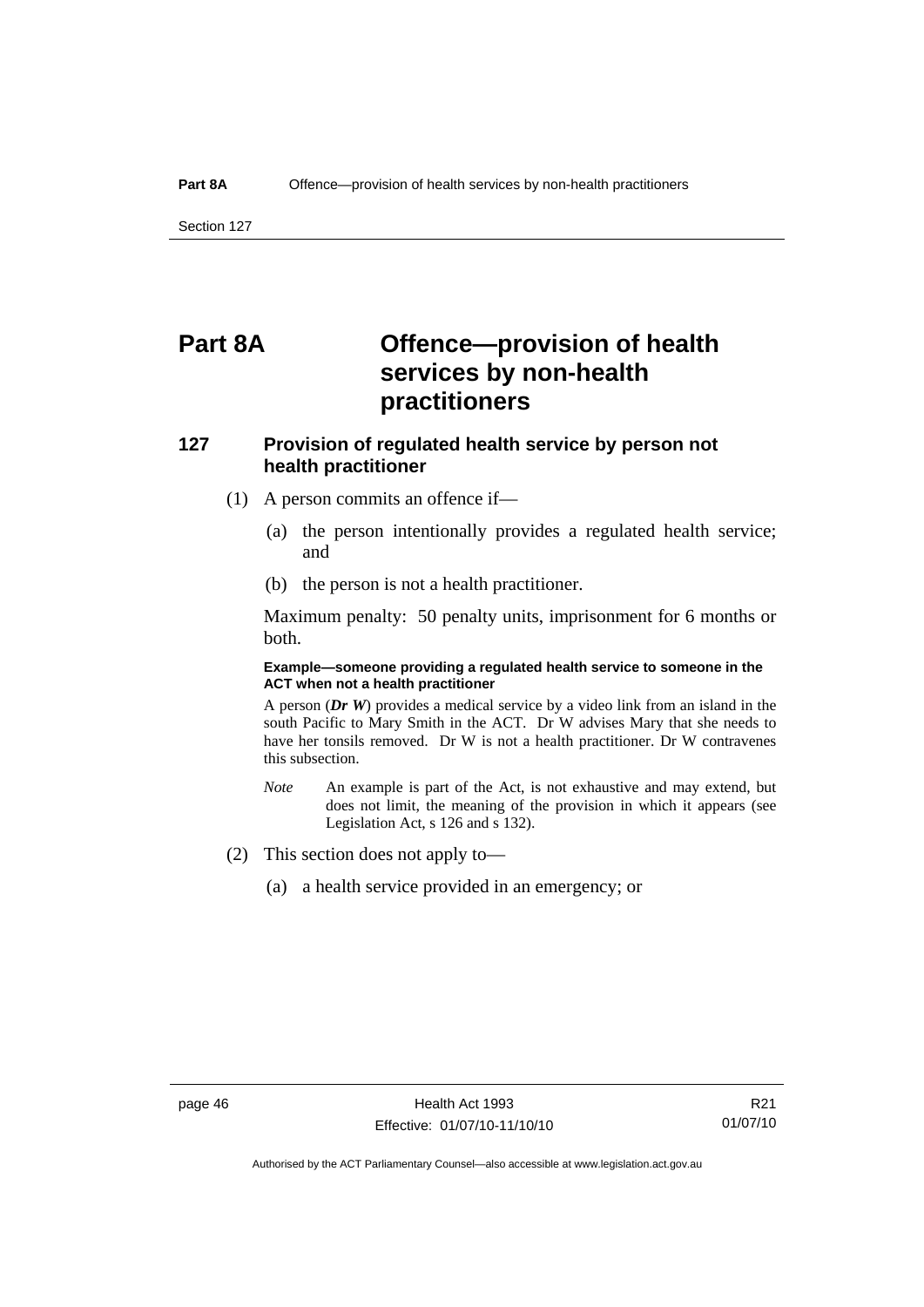- (b) the provision, by mail order, or over the internet or by other electronic means, of manufactured aids to rehabilitation or surgical prosthetics and orthotics; or
- (c) a health service ordinarily provided in the ordinary course of business by people other than health practitioners.

**Example—par (b)** 

dental restorative or corrective devices

(3) In this section:

*regulated health service* means a health service ordinarily provided by a health practitioner.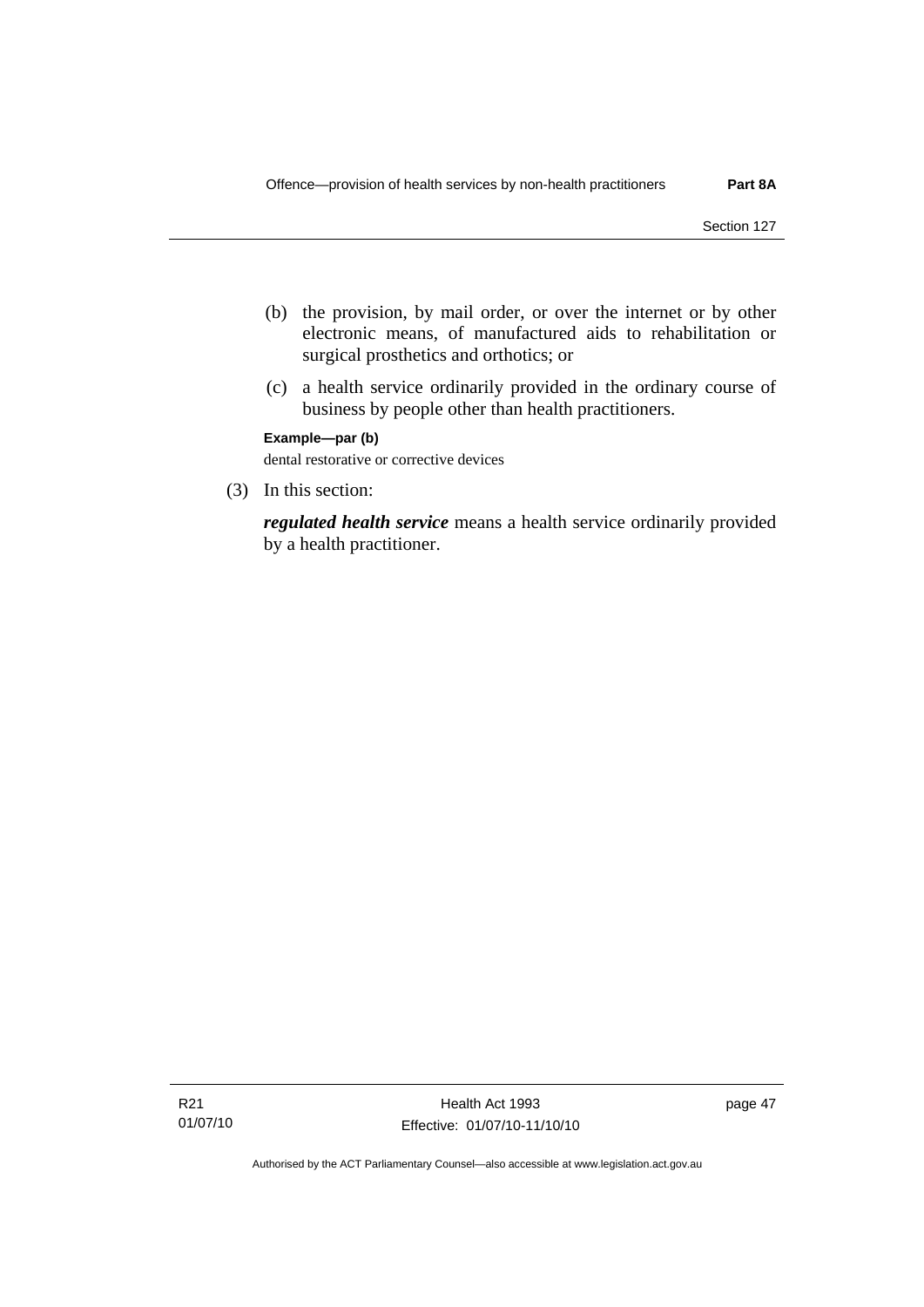## **Part 9 Pharmacists and pharmacy premises**

#### **128 Meaning of** *community pharmacy***—pt 9**

In this part:

*community pharmacy*—see the *Medicines, Poisons and Therapeutic Goods Act 2008*, dictionary.

#### **128A Complying pharmacy corporation**

A corporation is a *complying pharmacy corporation* if the corporation—

- (a) has a constitution that provides that—
	- (i) the object of the corporation is to practise as a pharmacist; and
	- (ii) only an individual who is a pharmacist may be a director; and
	- (iii) a director cannot be a director of another incorporated pharmacist without the written consent of the board; and
	- (iv) all voting rights exercisable at a general meeting of the corporation are exercisable only by or on behalf of pharmacists who are directors or employees of the corporation; and
	- (v) a shareholder in the corporation must be either a pharmacist or a close relative of a shareholder; and
- (b) has a constitution that ensures that each share in the corporation is beneficially owned by—
	- (i) a pharmacist who is a director or employee of the corporation; or

R21 01/07/10

Authorised by the ACT Parliamentary Counsel—also accessible at www.legislation.act.gov.au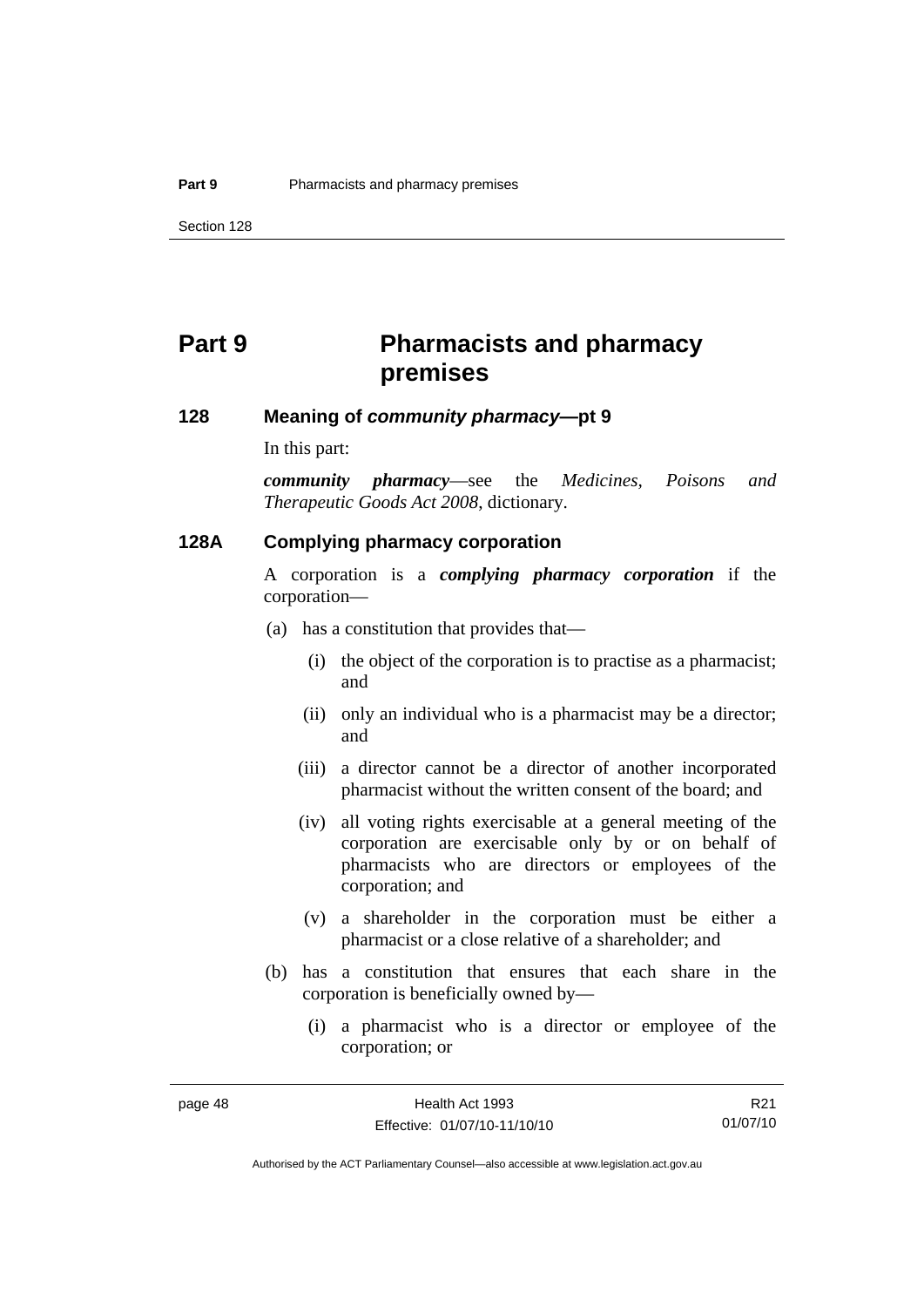- (ii) a close relative of a person mentioned in subparagraph (i); and
- (c) for a corporation that is to practise pharmacy as a trustee—is only a party to a trust deed that relates to the corporation's practice as a pharmacist if—
	- (i) the deed provides that all beneficiaries are to be pharmacists who are directors or employees of the corporation or close relatives of the pharmacists; and
	- (ii) the proposed trust deed has been approved in writing by the national board; and
- (d) has a constitution that is appropriate to a corporation formed to practise as a pharmacist.

#### **128B Standard of premises**

- (1) To protect the public, premises where a pharmacist operates a community pharmacy must—
	- (a) be under the direct, personal control of a pharmacist; and
	- (b) have direct access, or through access, to the premises; and
	- (c) comply with standards approved under subsection (2).
- (2) The Minister may approve standards about premises for community pharmacies for subsection (1) (c).
- (3) An approved standard is a notifiable instrument.

*Note* A notifiable instrument must be notified under the Legislation Act.

- (4) A pharmacist must comply with any standard approved under this section.
- (5) In this section:

*through access*, to premises, means access to the premises through the public area of a shopping centre, mall, plaza or health centre.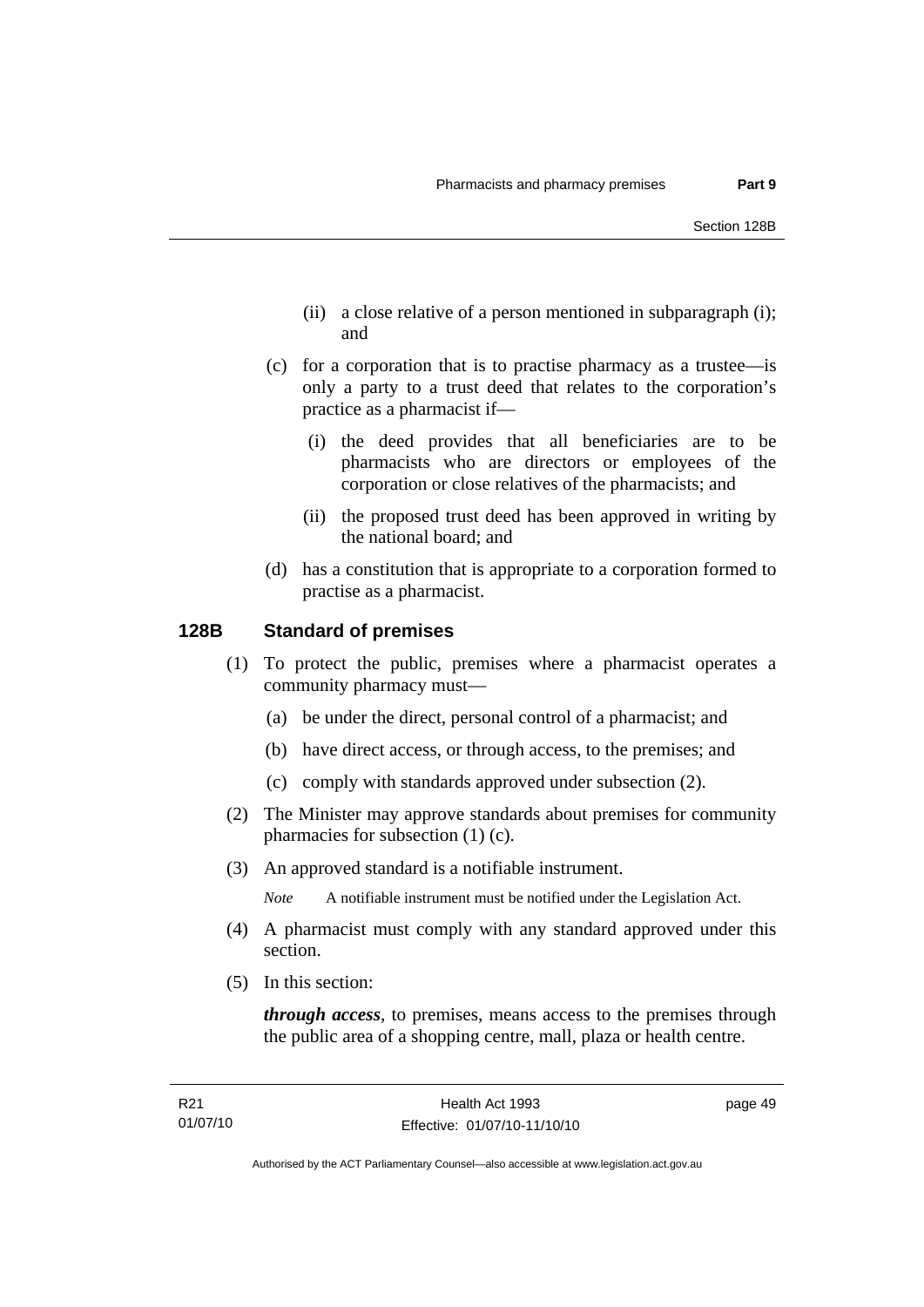Section 129

#### **129 Restriction on pharmacy premises—supermarkets**

 (1) A person commits an offence if the person operates a community pharmacy inside, or partly inside, premises being used as a supermarket.

Maximum penalty: 200 penalty units, imprisonment for 2 years or both.

 (2) A pharmacist commits an offence if the pharmacist practises as a pharmacist in a community pharmacy inside, or partly inside, premises being used as a supermarket.

Maximum penalty: 200 penalty units, imprisonment for 2 years or both.

(3) In this section:

*supermarket* means a large shop selling food and other household items where the selection of goods is organised on a self-serve basis.

*Note* This definition is the same as the definition of *supermarket* in the territory plan.

R21 01/07/10

Authorised by the ACT Parliamentary Counsel—also accessible at www.legislation.act.gov.au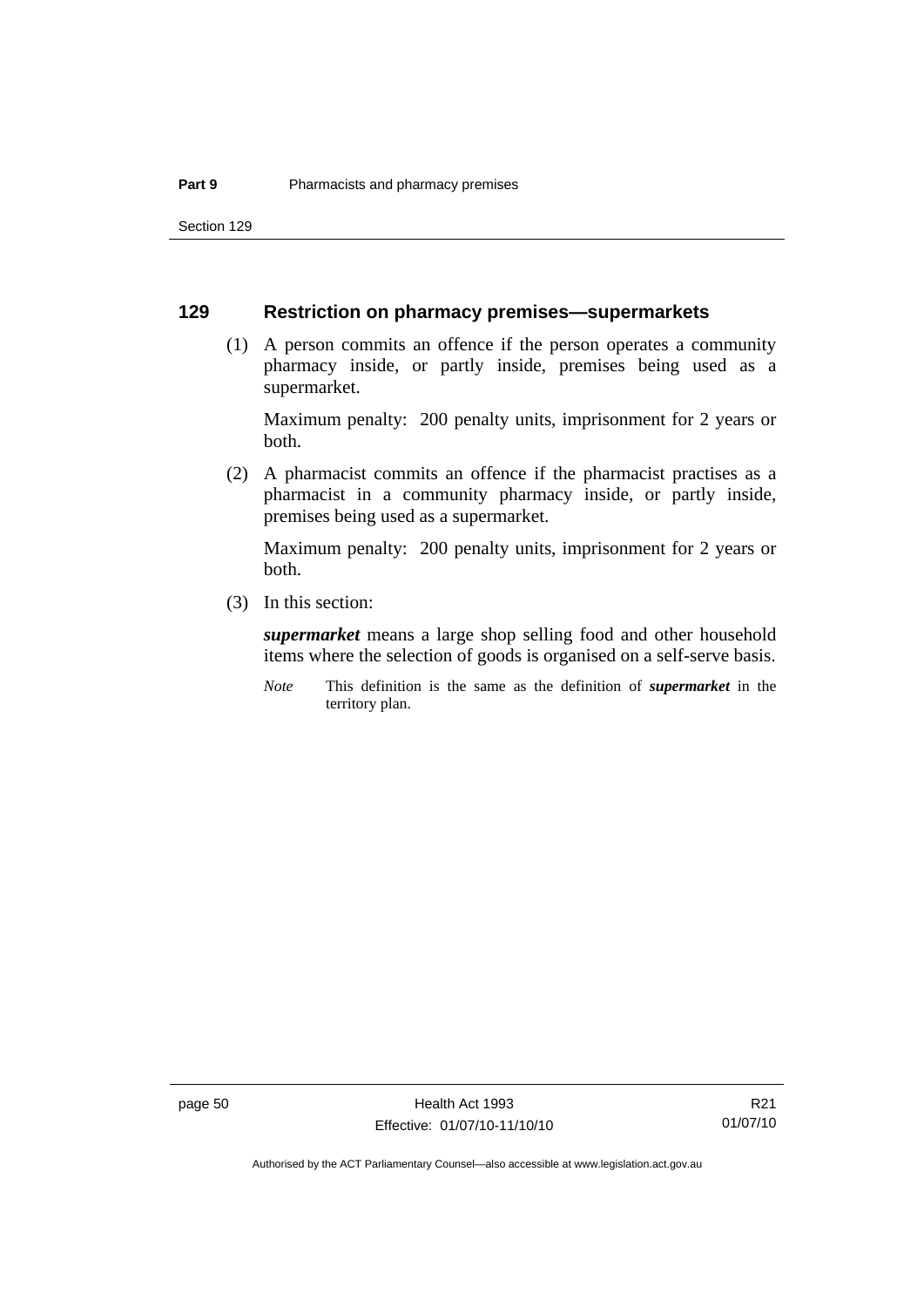## **Part 10 Review of decisions**

### **130 Review of decisions**

A doctor, or dentist, for a health facility may apply to the ACAT for review of a decision of the CEO of the health facility under section 69—

- (a) to amend or withdraw the clinical privileges of the doctor or dentist; or
- (b) to amend the terms of engagement of the doctor or dentist; or
- (c) to suspend or end the engagement of the doctor or dentist.

### **131 Pt 9 obligations—no contracting out**

To remove any doubt, this part applies in relation to a doctor, or dentist, for a health facility despite anything to the contrary in a term of the doctor's or dentist's engagement.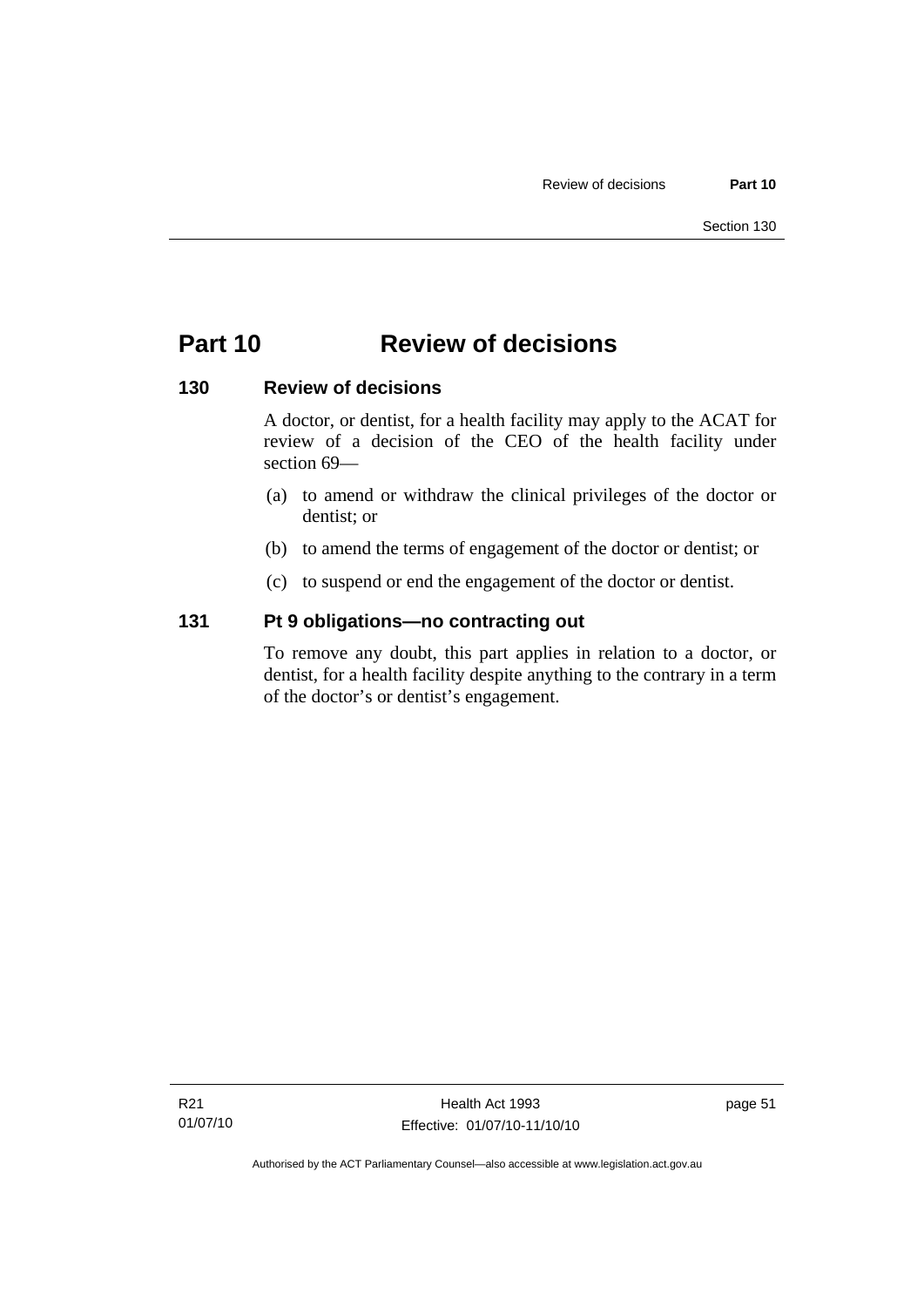#### **Part 15** Miscellaneous

Section 190

## **Part 15 Miscellaneous**

#### **190 Disclosure of interests by committee members**

- (1) If a member of a committee to which this section applies has a material interest in an issue being considered, or about to be considered, by the committee, the member must disclose the nature of the interest at a committee meeting as soon as practicable after the relevant facts come to the member's knowledge.
	- *Note 1* This section applies to a quality assurance committee (see s 32) and a clinical privileges review committee (see s 61).
	- *Note 2 Material interest* is defined in s (4). The definition of *indirect interest* in s (4) applies to the definition of *material interest*.
- (2) The disclosure must be recorded in the committee's minutes and, unless the committee otherwise decides, the member must not—
	- (a) be present when the committee considers the issue; or
	- (b) take part in a decision of the committee on the issue.

#### **Example**

Adam, Ben and Charlotte are members of a quality assurance committee. They have an interest in an issue being considered at a committee meeting and they disclose the interest as soon as they become aware of it. Adam's and Ben's interests are minor but Charlotte has a direct financial interest in the issue.

The committee considers the disclosures and decides that because of the nature of the interests:

- Adam may be present when the committee considers the issue but not take part in the decision
- Ben may be present for the consideration and take part in the decision.

R21 01/07/10

Authorised by the ACT Parliamentary Counsel—also accessible at www.legislation.act.gov.au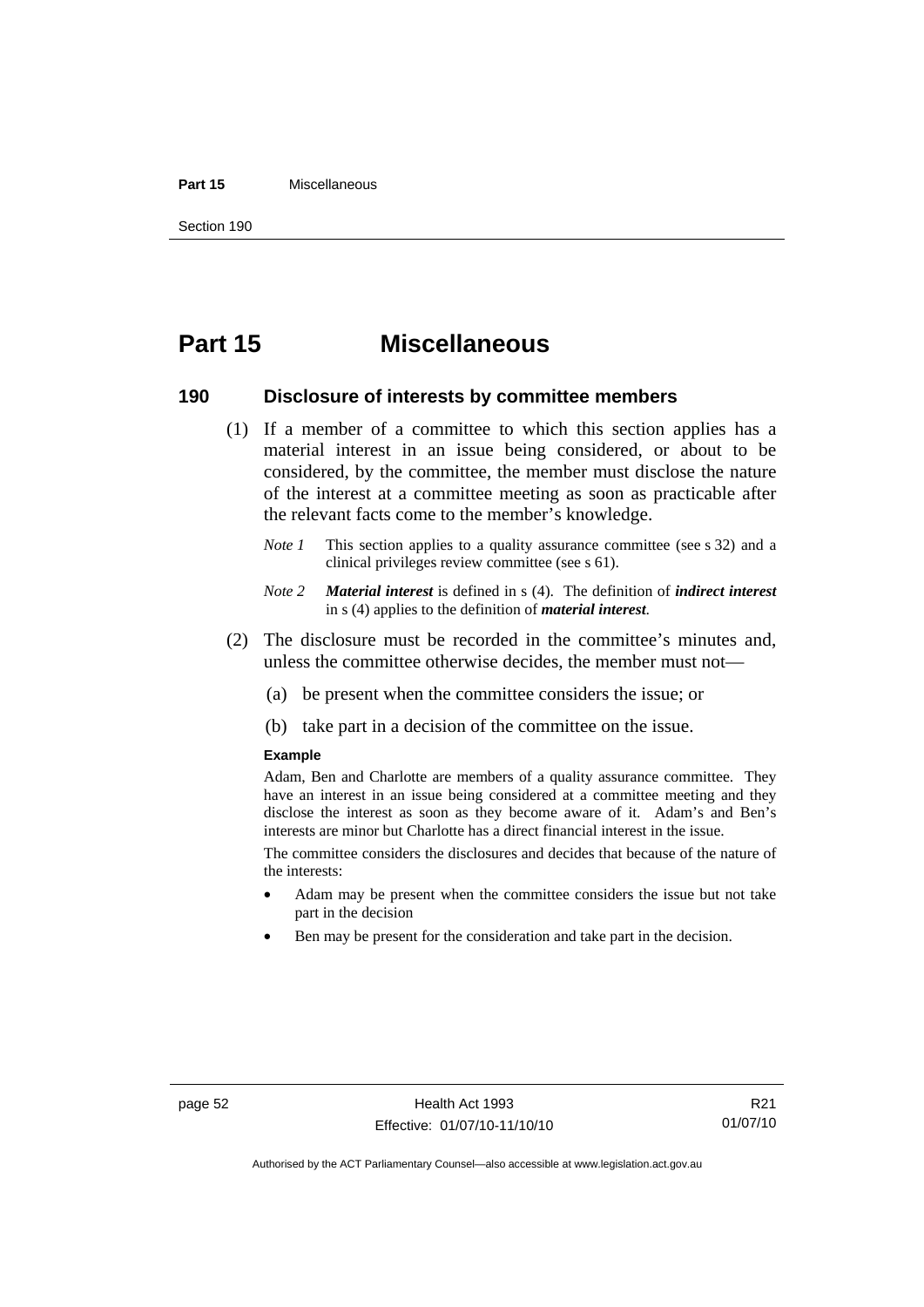The committee does not make a decision allowing Charlotte to be present or take part in the committee's decision. Accordingly, since Charlotte has a material interest she cannot be present for the consideration of the issue or take part in the decision.

- *Note* An example is part of the Act, is not exhaustive and may extend, but does not limit, the meaning of the provision in which it appears (see Legislation Act, s 126 and s 132).
- (3) Any other committee member who also has a material interest in the issue must not be present when the committee is considering its decision under subsection (2).
- (4) In this section:

*associate*, of a person, means—

- (a) the person's business partner; or
- (b) a close friend of the person; or
- (c) a family member of the person.

*executive officer*, of a corporation, means a person (however described) who is concerned with, or takes part in, the corporation's management, whether or not the person is a director of the corporation.

*indirect interest*—without limiting the kinds of indirect interests a person may have, a person has an *indirect interest* in an issue if any of the following has an interest in the issue:

- (a) an associate of the person;
- (b) a corporation if the corporation has not more than 100 members and the person, or an associate of the person, is a member of the corporation;
- (c) a subsidiary of a corporation mentioned in paragraph (b);
- (d) a corporation if the person, or an associate of the person, is an executive officer of the corporation;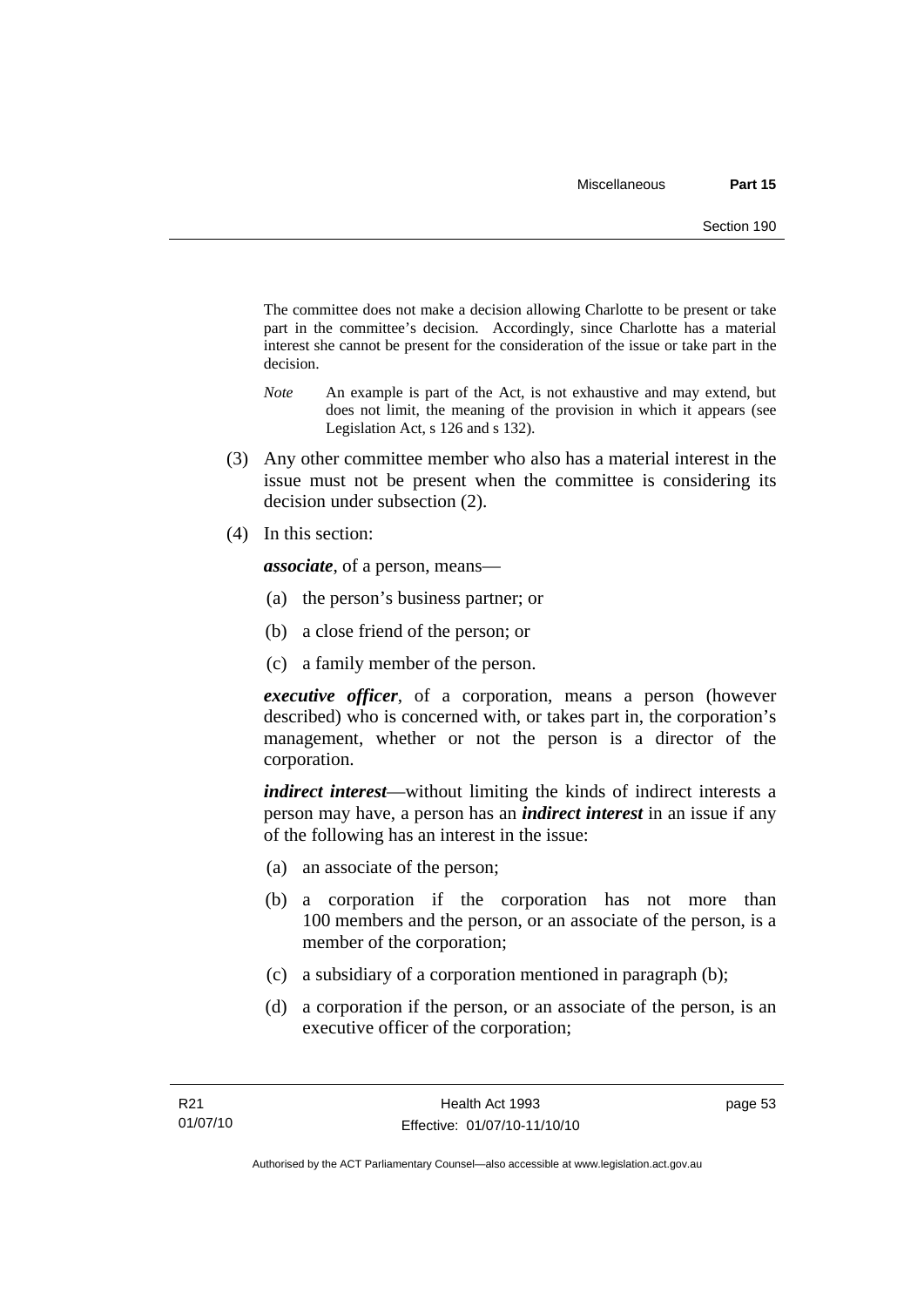#### **Part 15** Miscellaneous

Section 191

- (e) the trustee of a trust if the person, or an associate of the person, is a beneficiary of the trust;
- (f) a member of a firm or partnership if the person, or an associate of the person, is a member of the firm or partnership;
- (g) someone else carrying on a business if the person, or an associate of the person, has a direct or indirect right to participate in the profits of the business.

*material interest*—a committee member has a *material interest* in an issue if the member has—

- (a) a direct or indirect financial interest in the issue; or
- (b) a direct or indirect interest of any other kind if the interest could conflict with the proper exercise of the member's functions in relation to the committee's consideration of the issue.

#### **191 References to Health and Community Care Service**

- (1) In any Act, instrument made under an Act, contract or other document, a reference to the *Health and Community Care Service* is, for the application of that Act, instrument, contract or other document after the commencement of this section, a reference to the Territory.
- (2) In this section:

*Health and Community Care Service* means the Australian Capital Territory Health and Community Care Service established by the *Health and Community Care Services Act 1996* (repealed).

#### **192 Determination of fees**

- (1) The Minister may, in writing, determine fees for this Act.
	- *Note* The Legislation Act contains provisions about the making of determinations and regulations relating to fees (see pt 6.3)

Authorised by the ACT Parliamentary Counsel—also accessible at www.legislation.act.gov.au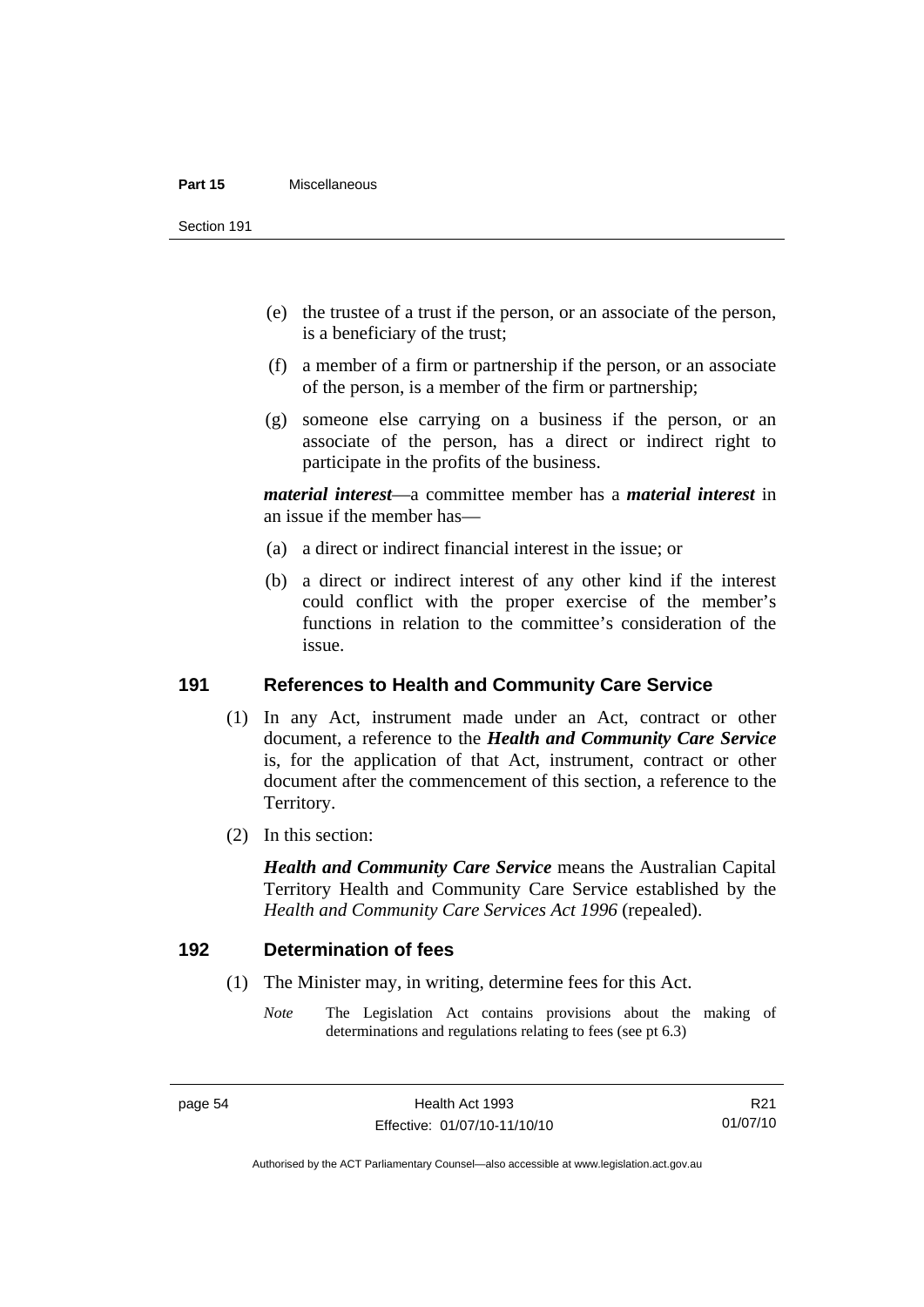- (2) Without limiting subsection (1), the Minister may determine fees in relation to the provision of health and community care services.
- (3) A determination is a disallowable instrument.
	- *Note* A disallowable instrument must be notified, and presented to the Legislative Assembly, under the Legislation Act.
- (4) A determination may adopt a Commonwealth law or a health benefits agreement (or a provision of a Commonwealth law or health benefits agreement) as in force from time to time.
	- *Note 1* The text of an applied, adopted or incorporated law or instrument, whether applied as in force from time to time or at a particular time, is taken to be a notifiable instrument if the operation of the Legislation Act, s 47 (5) or (6) is not disapplied (see s  $47(7)$ ).
	- *Note 2* A notifiable instrument must be notified under the Legislation Act.
- (5) In this section:

*Commonwealth law* means a Commonwealth Act, or any regulations, rules, ordinance or disallowable instrument under a Commonwealth Act.

*disallowable instrument*, for a Commonwealth Act, means a disallowable instrument under the *Acts Interpretation Act 1901* (Cwlth), section 46A.

*health benefits agreement* means an agreement between the Territory and an entity that provides health benefits to contributors of a health benefits fund conducted by the entity.

## **193 Payment of fees and interest**

- (1) A fee is payable to the Territory on or before the payment date.
- (2) If an amount for a fee remains unpaid after the payment date, in addition to that amount, interest calculated on the aggregate amount at the rate determined in writing by the Minister is payable to the Territory in relation to every month or part of a month that the aggregate amount remains unpaid.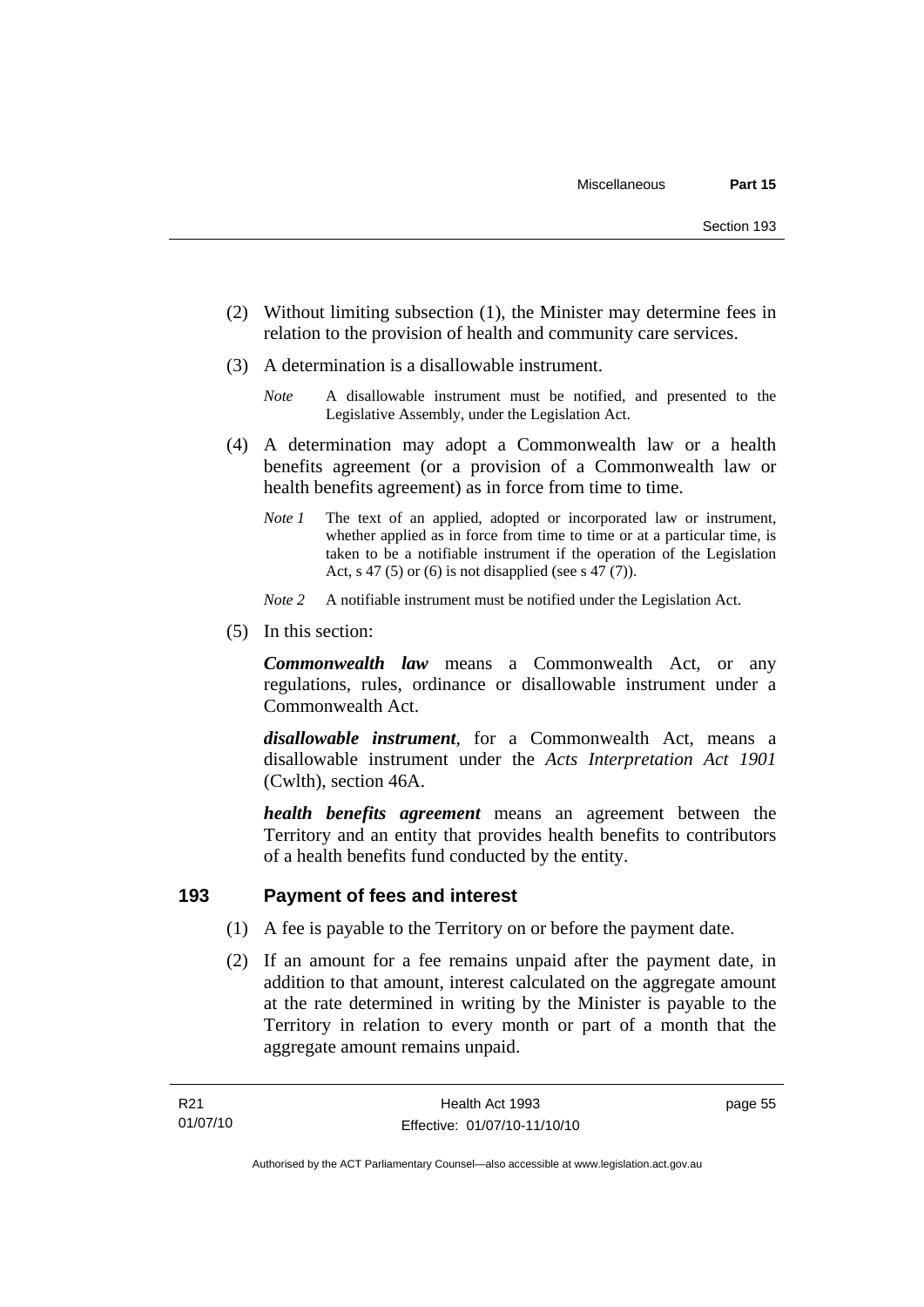Section 194

- (3) A determination is a disallowable instrument.
	- *Note* A disallowable instrument must be notified, and presented to the Legislative Assembly, under the Legislation Act.
- (4) In this section:

*aggregate amount*, for a month, means the total of—

- (a) the amount of the fee; and
- (b) the amount of interest;

remaining unpaid at the end of the previous month.

*payment date*, for a fee, means the 28th day after the day when the account for the fee was issued.

### **194 Approved forms**

- (1) The Minister may, in writing, approve forms for this Act.
- (2) If the Minister approves a form for a particular purpose, the form must be used for that purpose.

*Note* For other provisions about forms, see Legislation Act, s 255.

(3) An approved form is a notifiable instrument.

*Note* A notifiable instrument must be notified under the Legislation Act.

#### **195 Regulations about nurse practitioners**

- (1) The regulations may make provision in relation to nurse practitioner positions and the scopes of practice for nurse practitioner positions.
- (2) In this section:

*nurse practitioner position* means a position approved under the regulations as a nurse practitioner position.

*position* means a position (however described) in the public or private sector, whether or not the occupant is an employee.

R21 01/07/10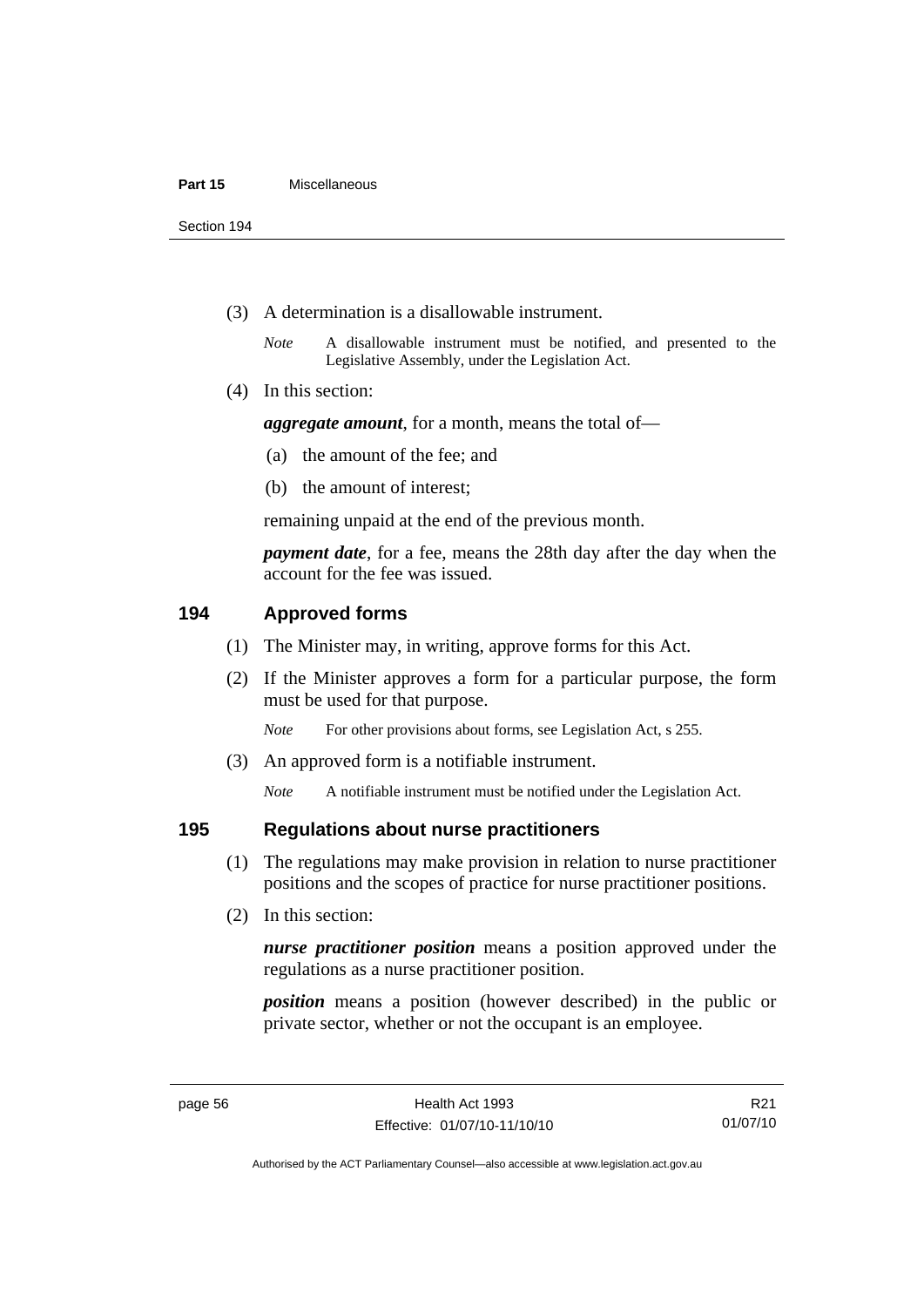*scope of practice*, for a nurse practitioner position, means the manner in which the nurse practitioner who occupies the position may practise as a nurse practitioner, including, for example, the aspects of practice that the nurse practitioner may perform as a nurse practitioner.

#### **Examples for def** *scope of practice*

- 1 prescribing particular medication
- 2 referring patients to other health care professionals
- 3 ordering particular diagnostic investigations
- *Note* An example is part of the regulations, is not exhaustive and may extend, but does not limit, the meaning of the provision in which it appears (see Legislation Act, s 126 and s 132).

#### **196 Regulation-making power**

The Executive may make regulations for this Act.

*Note* Regulations must be notified, and presented to the Legislative Assembly, under the Legislation Act.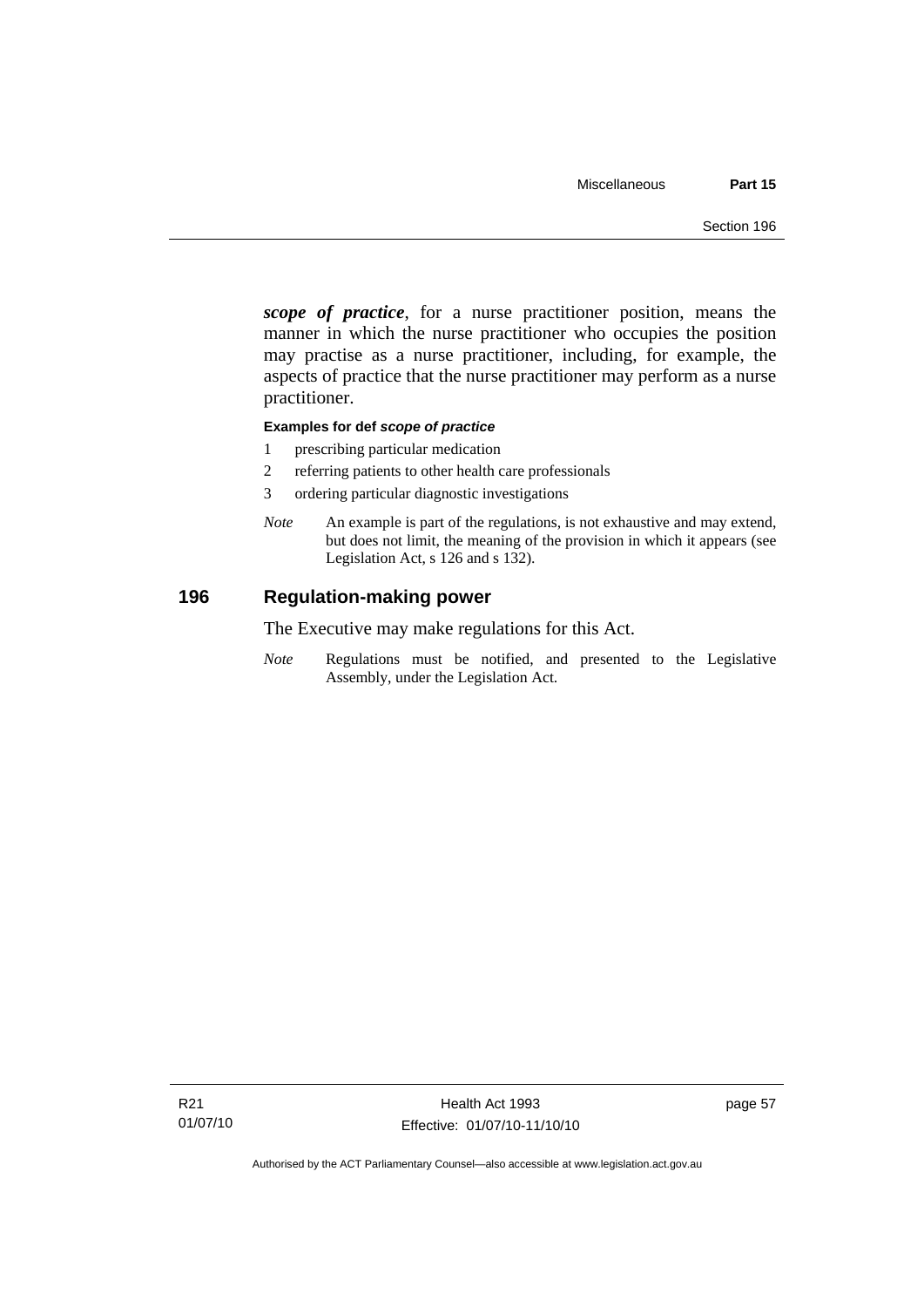# **Dictionary**

(see s 2)

- *Note 1* The Legislation Act contains definitions and other provisions relevant to this Act.
- *Note 2* For example, the Legislation Act, dict, pt 1 defines the following terms:
	- ACAT
	- Act
	- ACT
	- appoint
	- chief executive (see s 163)
	- Commonwealth
	- Coroner's Court
	- entity
	- exercise
	- function
	- health practitioner
	- in relation to
	- *interest*
	- make
	- pharmacist
	- proceeding
	- territory authority
	- territory law
	- the Territory
	- tribunal.

*abortion*, for part 6 (Abortions)—see section 80.

*authorised representative*, for part 7 (VMO service contracts)—see section 100.

*CEO*—

page 58 Health Act 1993 Effective: 01/07/10-11/10/10

R21 01/07/10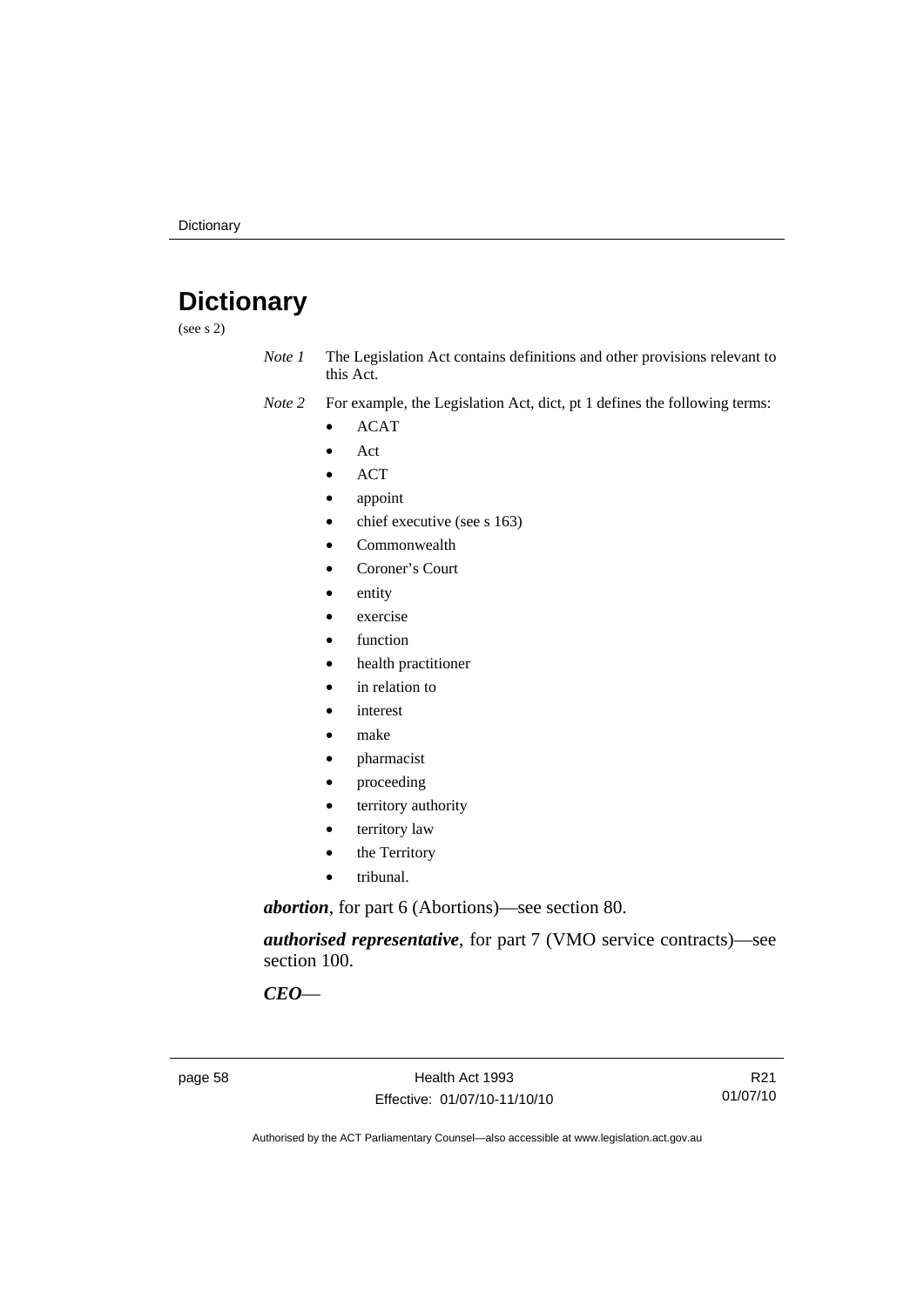- (a) of a health facility, for part 4 (Quality assurance)—see section 22; and
- (b) of a health professional organisation, for part 4 (Quality assurance)—see section 23; and
- (c) of a health facility, for part 5 (Reviewing clinical privileges) see section 53.

*clinical privileges*, of a doctor or dentist, for a health facility, for part 5 (Reviewing clinical privileges)—see section 54.

*clinical privileges committee*—see section 51.

*clinical privileges report*, for part 5 (Reviewing clinical privileges)—see section 67.

*clinical privileges review notice*, for part 5 (Reviewing clinical privileges)—see section 70.

*community pharmacy*, for part 9 (Pharmacists and pharmacy premises)—see section 128.

*core conditions*, for part 7 (VMO service contracts)—see section 100.

*day hospital* means a facility where a person is admitted for surgical or medical treatment and discharged on the same day.

*dentist*, for a health facility, for part 5 (Reviewing clinical privileges)—see section 52.

*divulge*, for part 8 (Secrecy)—see section 121.

*doctor*, for a health facility, for part 5 (Reviewing clinical privileges)—see section 52.

*engage* in conduct means—

- (a) do an act; or
- (b) omit to do an act.

*entity*, for part 7 (VMO service contracts)—see section 100.

page 59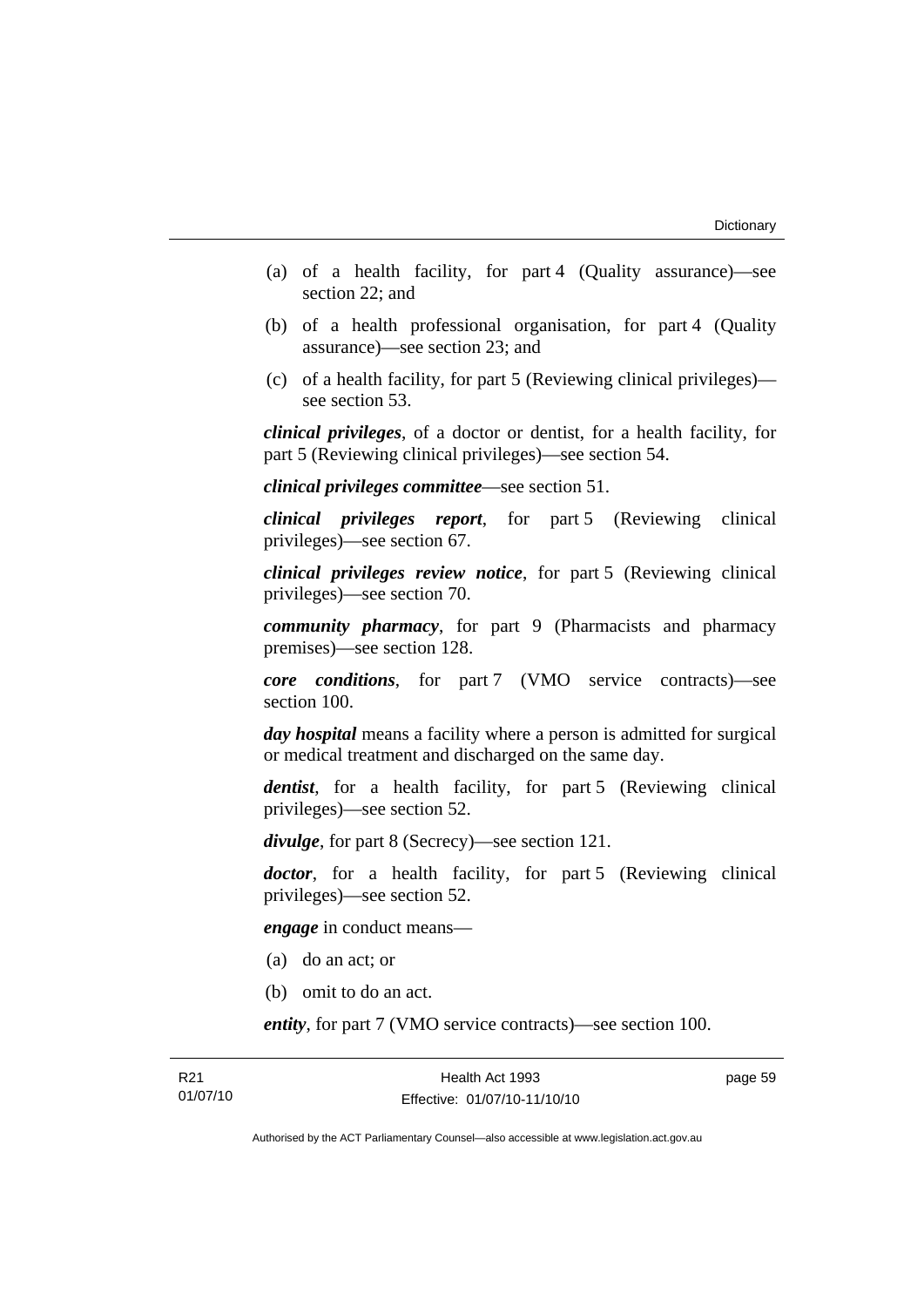*health board* means—

- (a) a national board under the *Health Practitioner Regulation National Law (ACT)*; or
- (b) a health profession board under the *Health Professionals Act 2004*.

*health facility*—see section 6.

*health facility QAC*, for a health facility, for part 4 (Quality assurance)—see section 20.

*health professional organisation*, for part 4 (Quality assurance) see section 21.

*health professional organisation QAC*, for a health professional organisation, for part 4 (Quality assurance)—see section 20.

*health service*—see section 5.

*health service provider*—see section 7.

*health service report*, for part 4 (Quality assurance)—see section 38.

*hospital*, for part 5 (Reviewing clinical privileges)—see section 50.

*information holder*, for part 8 (Secrecy)—see section 122.

*ministerial report*, for part 4 (Quality assurance)—section 41.

*negotiating agent*, for part 7 (VMO service contracts)—see section 100.

*negotiating period*, for part 7 (VMO service contracts)—see section 103 (2).

*practice corporation*, for part 7 (VMO service contracts)—see section 100.

*protected information*—see section 123.

*quality assurance committee*—see section 24.

R21 01/07/10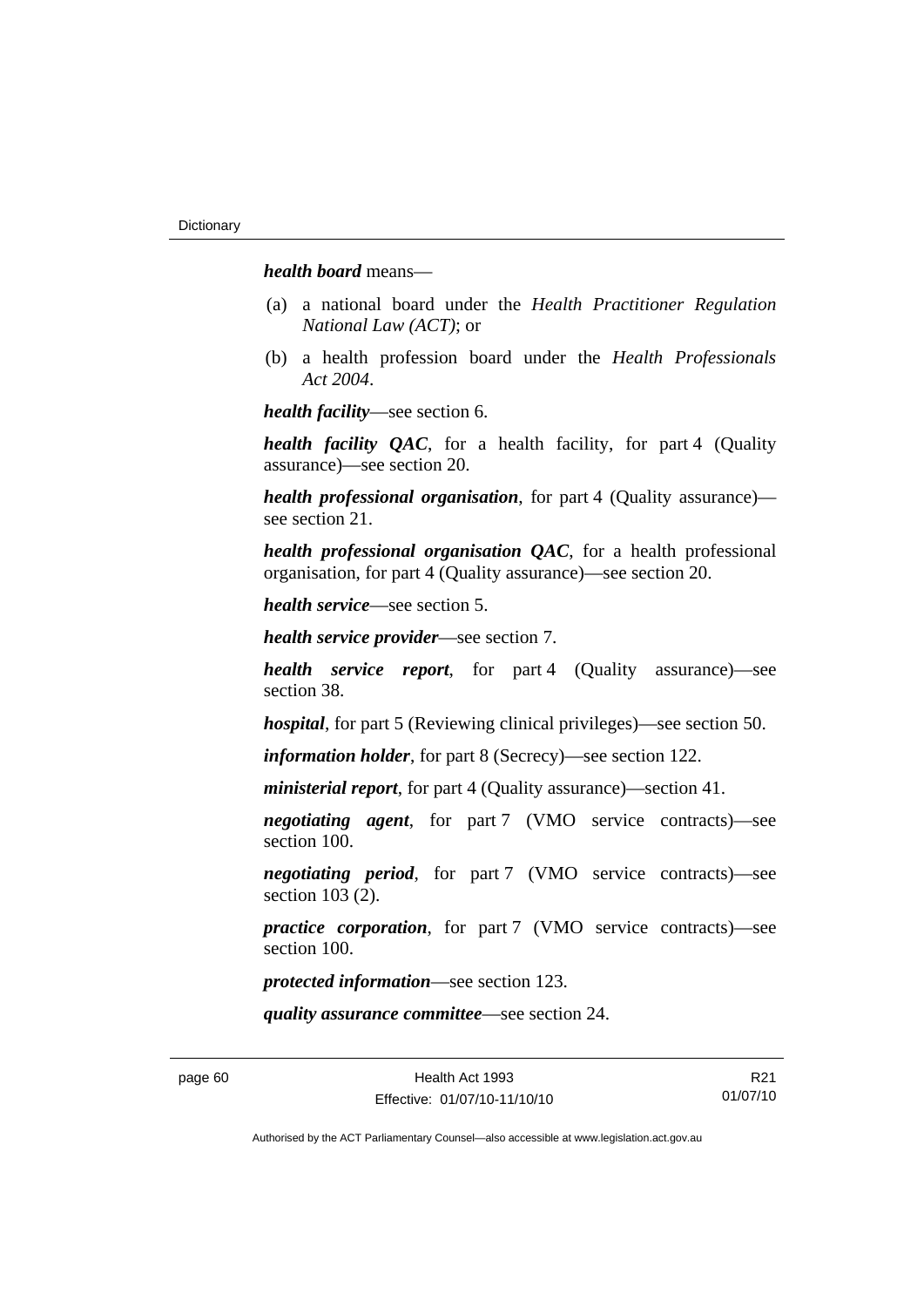*review* clinical privileges, for part 5 (Reviewing clinical privileges)—see section 55.

*sensitive information*—see section 124.

*service contract*, for part 7 (VMO service contracts)—see section 100.

*special purpose QAC*, for part 4 (Quality assurance), for a purpose stated in the approval—see section 20.

*VMO*, or visiting medical officer, for part 7 (VMO service contracts)—see section 100.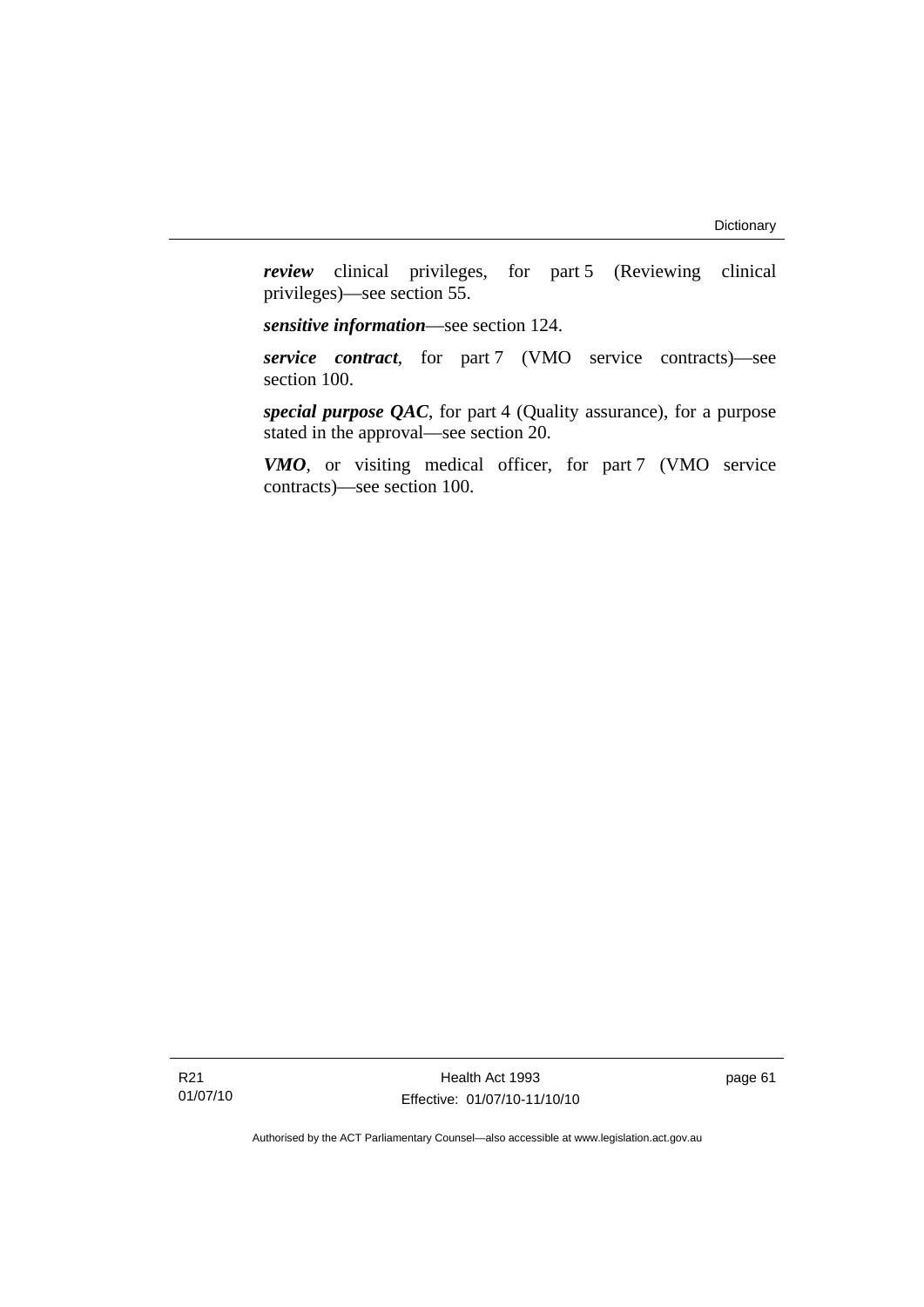#### **Endnotes**

1 About the endnotes

### **Endnotes**

### **1 About the endnotes**

Amending and modifying laws are annotated in the legislation history and the amendment history. Current modifications are not included in the republished law but are set out in the endnotes.

Not all editorial amendments made under the *Legislation Act 2001*, part 11.3 are annotated in the amendment history. Full details of any amendments can be obtained from the Parliamentary Counsel's Office.

Uncommenced amending laws and expiries are listed in the legislation history and the amendment history. These details are underlined. Uncommenced provisions and amendments are not included in the republished law but are set out in the last endnote.

If all the provisions of the law have been renumbered, a table of renumbered provisions gives details of previous and current numbering.

The endnotes also include a table of earlier republications.

| $am = amended$                               | $ord = ordinance$                         |
|----------------------------------------------|-------------------------------------------|
| $amdt = amendment$                           | $orig = original$                         |
| $ch = chapter$                               | par = paragraph/subparagraph              |
| $def = definition$                           | $pres = present$                          |
| $dict = dictionary$                          | $prev = previous$                         |
| $disallowed = disallowed by the Legislative$ | $(\text{prev}) = \text{previously}$       |
| Assembly                                     | $pt = part$                               |
| $div = division$                             | $r = rule/subrule$                        |
| $exp = expires/expired$                      | $remum = renumbered$                      |
| $Gaz = gazette$                              | $reloc = relocated$                       |
| $hdg =$ heading                              | $R[X]$ = Republication No                 |
| $IA = Interpretation Act 1967$               | $RI = reissue$                            |
| $ins = inserted/added$                       | $s = section/subsection$                  |
| $LA =$ Legislation Act 2001                  | $sch = schedule$                          |
| $LR =$ legislation register                  | $sdiv = subdivision$                      |
| $LRA =$ Legislation (Republication) Act 1996 | $sub = substituted$                       |
| $mod = modified/modification$                | $SL = Subordinate$ Law                    |
| $o = order$                                  | underlining = whole or part not commenced |
| $om = omitted/report$                        | or to be expired                          |
|                                              |                                           |

#### **2 Abbreviation key**

page 62 Health Act 1993 Effective: 01/07/10-11/10/10

R21 01/07/10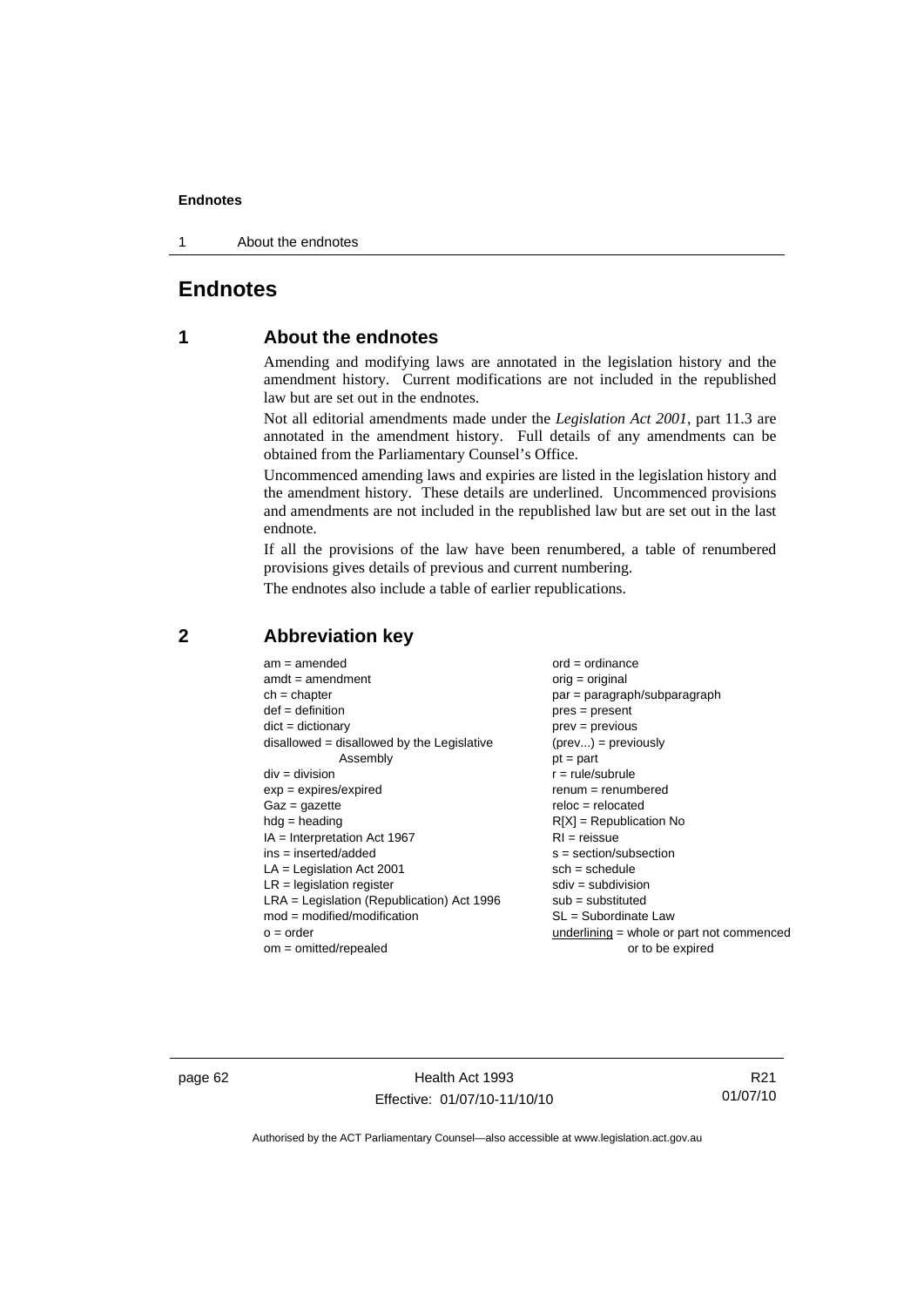#### **Endnotes**

Legislation history 3

#### **3 Legislation history**

#### **Health Act 1993 No 13**

notified 1 March 1993 (Gaz 1993 No S23) commenced 1 March 1993 (s 2)

as amended by

#### **Health (Amendment) Act 1994 No 23**

notified 20 May 1994 (Gaz 1994 No S87) commenced 20 May 1994 (s 2)

#### **Public Sector Management (Consequential and Transitional Provisions) Act 1994 No 38 sch 1 pt 44**

notified 30 June 1994 (Gaz 1994 No S121) s 1, s 2 commenced 30 June 1994 (s 2 (1)) sch 1 pt 44 commenced 1 July 1994 (s 2 (2) and Gaz 1994 No S142)

#### **Administrative Appeals (Consequential Amendments) Act 1994 No 60 sch 1**

notified 11 October 1994 (Gaz 1994 No S197) s 1, s 2 commenced 11 October 1994 (s 2 (1)) sch 1 commenced 14 November 1994 (s 2 (2) and see Gaz 1994 No S250)

#### **Health and Community Care Services (Consequential Provisions) Act 1996 No 35 sch**

notified 1 July 1996 (Gaz 1996 No S130) commenced 1 July 1996 (s 2)

#### **Health (Amendment) Act 1998 No 50**

notified 16 November 1998 (Gaz 1998 No S205) commenced 16 November 1998 (s 2)

#### **Statute Law Revision (Penalties) Act 1998 No 54 sch**

notified 27 November 1998 (Gaz 1998 No S207) s 1, s 2 commenced 27 November 1998 (s 2 (1)) sch commenced 9 December 1998 (s 2 (2) and Gaz 1998 No 49)

R21 01/07/10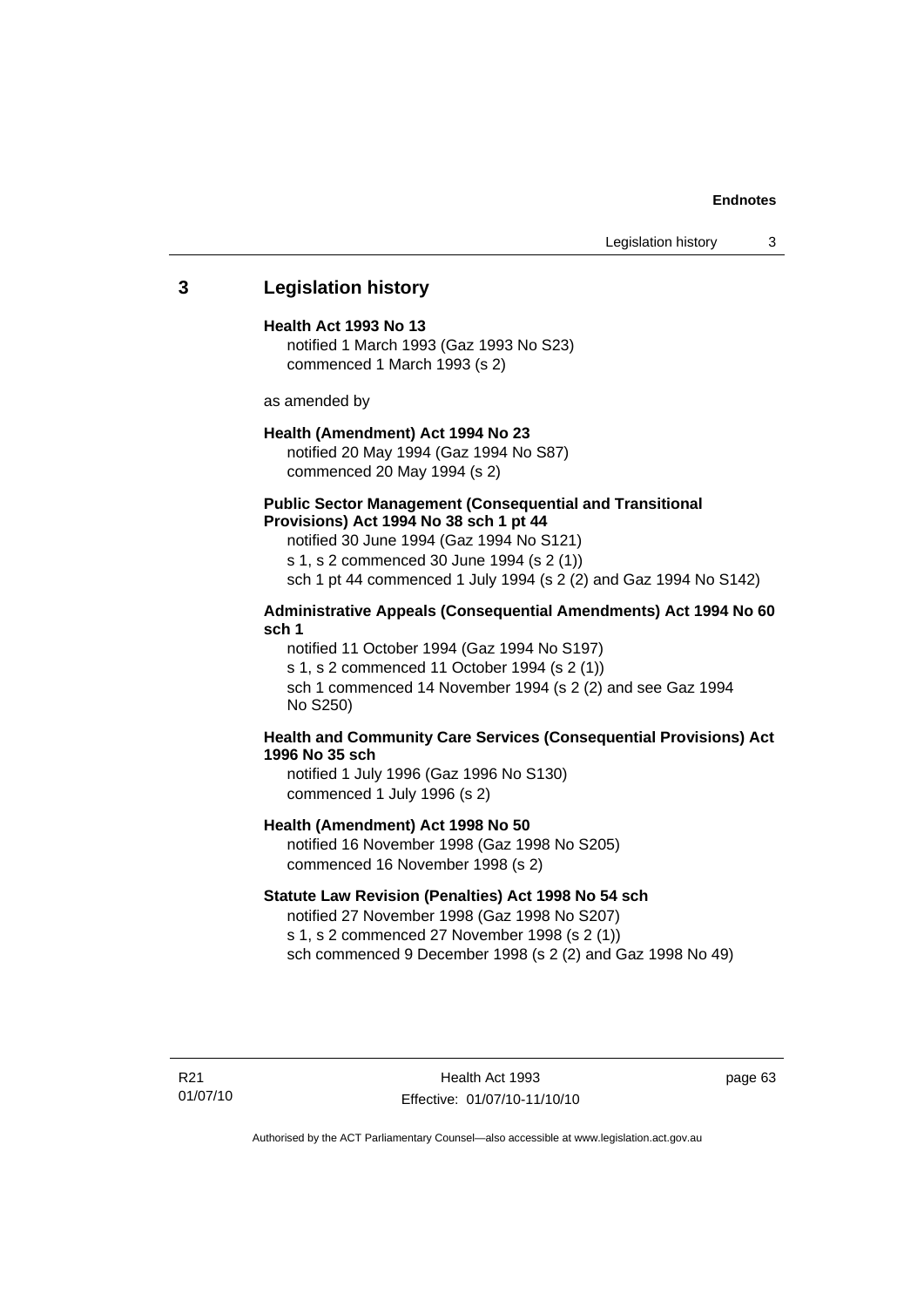#### **Endnotes**

3 Legislation history

### **Legislation (Consequential Amendments) Act 2001 No 44 pt 175**

notified 26 July 2001 (Gaz 2001 No 30)

s 1, s 2 commenced 26 July 2001 (IA s 10B) pt 175 commenced 12 September 2001 (s 2 and see Gaz 2001 No S65)

**Statute Law Amendment Act 2001 (No 2) 2001 No 56 pt 1.3** 

notified 5 September 2001 (Gaz 2001 No S65) s 1, s 2 commenced 5 September 2001 (IA s 10B) amdts 1.3-1.8, 1.10-1.13, 1.15, 1.16, 1.17, 1.35 commenced 12 September 2001 (s 2 (2)) pt 1.3 remainder commenced 5 September 2001 (s 2 (1))

#### **Health and Community Care Services (Repeal and Consequential Amendments) Act 2002 No 47 pt 1.2**

notified LR 20 December 2002

s 1, s 2 commenced 20 December 2002 (LA s 75 (1))

pt 1.2 commenced 31 December 2002 (s 2)

#### **Statute Law Amendment Act 2003 A2003-41 sch 1 pt 1.1**

notified LR 11 September 2003 s 1, s 2 commenced 11 September 2003 (LA s 75 (1)) sch 1 pt 1.1 commenced 9 October 2003 (s 2 (1))

#### **Health Amendment Act 2003 A2003-43**

notified LR 29 September 2003 s 1, s 2 commenced 29 September 2003 (LA s 75 (1)) remainder commenced 30 September 2003 (s 2)

#### **Nurse Practitioners Legislation Amendment Act 2004 A2004-10 pt 2**

notified LR 19 March 2004 s 1, s 2 commenced 19 March 2004 (LA s 75 (1)) pt 2 commenced 27 May 2004 (s 2 and CN2004-9)

#### **Health Professionals Legislation Amendment Act 2004 A2004-39 sch 1 pt 1.3**

notified LR 8 July 2004 s 1, s 2 commenced 8 July 2004 (LA s 75 (1)) sch 1 pt 1.3 commenced 7 July 2005 (s 2 and see Health Professionals Act 2004 A2004-38, s 2 and CN2005-11)

page 64 Health Act 1993 Effective: 01/07/10-11/10/10

R21 01/07/10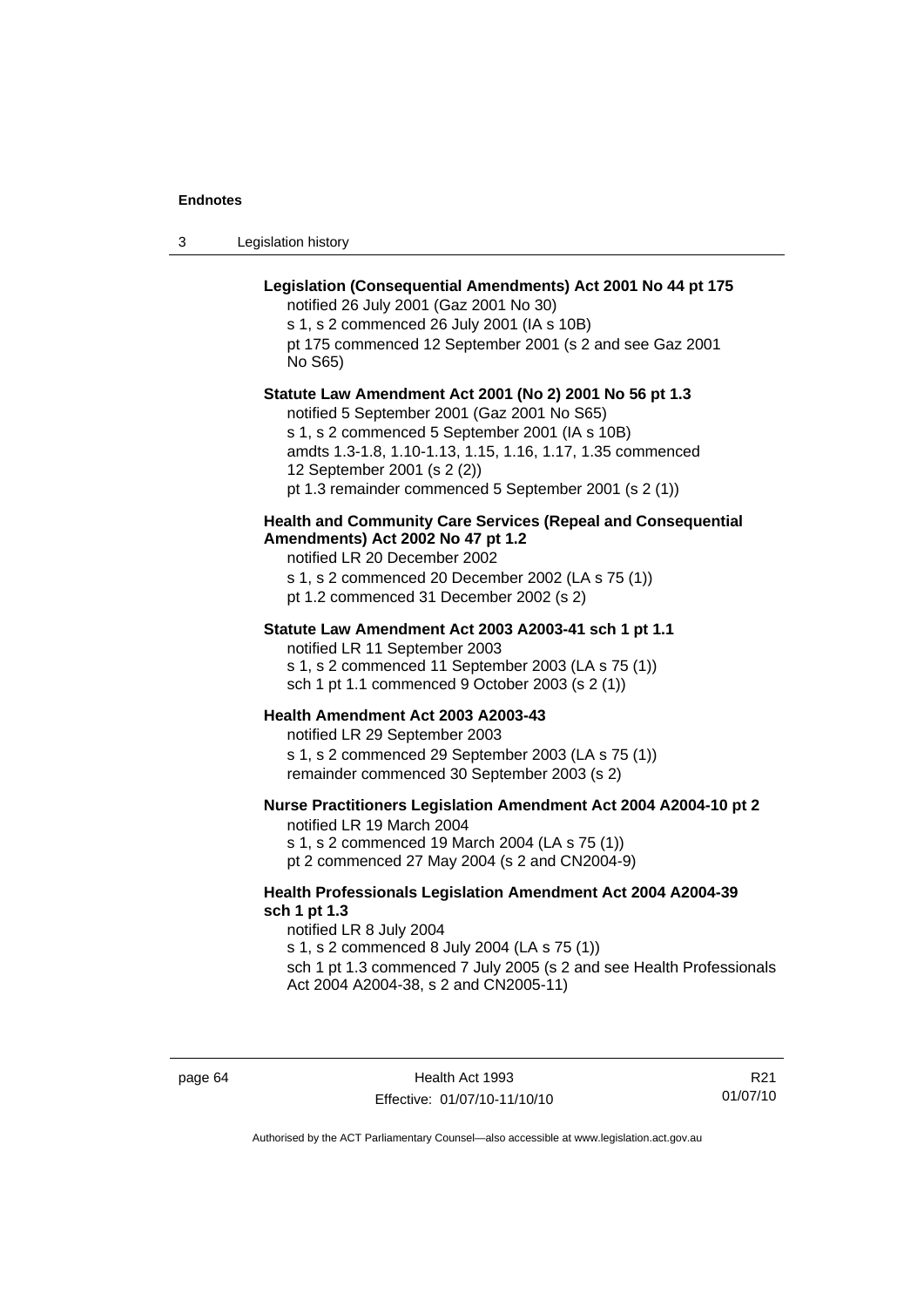#### **Health Legislation Amendment Act 2005 A2005-28 amdt 1.70**

notified LR 6 July 2005 s 1, s 2 commenced 6 July 2005 (LA s 75 (1)) amdt 1.70 commenced 7 July 2005 (s 2)

## **Criminal Code Harmonisation Act 2005 A2005-54 sch 1 pt 1.24**

notified LR 27 October 2005 s 1, s 2 commenced 27 October 2005 (LA s 75 (1)) sch 1 pt 1.24 commenced 24 November 2005 (s 2)

# **Statute Law Amendment Act 2005 (No 2) A2005-62 sch 3 pt 3.10**

notified LR 21 December 2005

s 1, s 2 commenced 21 December 2005 (LA s 75 (1)) sch 3 pt 3.10 commenced 11 January 2006 (s 2 (1))

## **Health Legislation Amendment Act 2006 A2006-27 pt 2, sch 1**

notified LR 14 June 2006 s 1, s 2 commenced 14 June 2006 (LA s 75 (1)) pt 2, sch 1 commenced 14 December 2006 (s 2 and LA s 79)

## **Health Legislation Amendment Act 2006 (No 2) A2006-46 sch 2 pt 2.8**  notified LR 17 November 2006

s 1, s 2 commenced 17 November 2006 (LA s 75 (1)) sch 2 pt 2.8 commenced 18 November 2006 (s 2 (2))

## **Statute Law Amendment Act 2007 (No 2) A2007-16 sch 3 pt 3.18**

notified LR 20 June 2007 s 1, s 2 taken to have commenced 12 April 2007 (LA s 75 (2)) sch 3 pt 3.18 commenced 11 July 2007 (s 2 (1))

## **Medicines, Poisons and Therapeutic Goods Act 2008 A2008-26 sch 2 pt 2.12**

notified LR 14 August 2008

s 1, s 2 commenced 14 August 2008 (LA s 75 (1))

sch 2 pt 2.12 commenced 14 February 2009 (s 2 and LA s 79)

## **ACT Civil and Administrative Tribunal Legislation Amendment Act 2008 (No 2) A2008-37 sch 1 pt 1.53**

notified LR 4 September 2008

s 1, s 2 commenced 4 September 2008 (LA s 75 (1)) sch 1 pt 1.53 commenced 2 February 2009 (s 2 (1) and see ACT Civil and Administrative Tribunal Act 2008 A2008-35, s 2 (1) and CN2009-2)

R21 01/07/10 page 65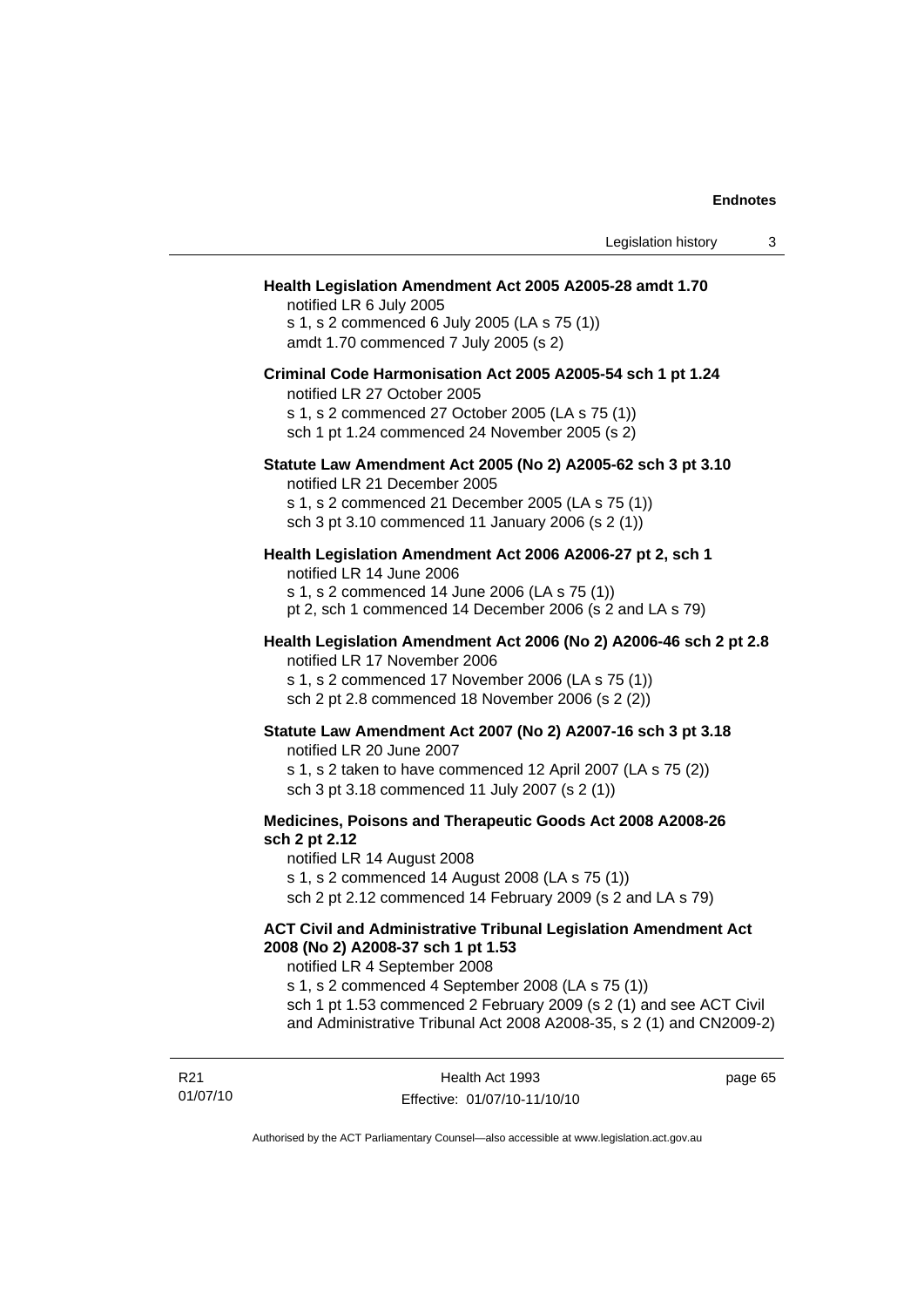4 Amendment history

# **Health Practitioner Regulation National Law (ACT) Act 2010 A2010-10 sch 2 pt 2.7**

notified LR 31 March 2010 s 1, s 2 commenced 31 March 2010 (LA s 75 (1)) sch 2 pt 2.7 commenced 1 July 2010 (s 2 (1) (a))

# **4 Amendment history**

| page 66 |                                             | Health Act 1993<br>Effective: 01/07/10-11/10/10                                                                                                                                                                                                                                                             | R21<br>01/07/10 |
|---------|---------------------------------------------|-------------------------------------------------------------------------------------------------------------------------------------------------------------------------------------------------------------------------------------------------------------------------------------------------------------|-----------------|
|         | What is a health service?<br>s <sub>5</sub> | orig s 5<br>renum as s 6 and then s 11<br>prev s 5<br>renum as s 10                                                                                                                                                                                                                                         |                 |
|         | <b>Important concepts</b><br>pt 2 hdg       | orig pt 2 hdg<br>renum as pt 3 hdg<br>pres pt 2 hdg<br>ins A2006-27 s 5                                                                                                                                                                                                                                     |                 |
|         | s 4                                         | Offences against Act-application of Criminal Code etc<br>orig s 4<br>renum as s 5 and then s 10<br>prev s 4<br>(prev s 3A) ins 2001 No 56 amdt 1.8<br>renum as s 4 R4 LA (see 2001 No 56 amdt 1.36)<br>om A2006-27 s 5<br>pres s 4<br>(prev s 3A) ins A2005-54 amdt 1.167<br>renum as s 4 A2006-27 amdt 1.1 |                 |
|         | s 3A                                        | Declaration of quality assurance activity<br>renum as s 4                                                                                                                                                                                                                                                   |                 |
|         | <b>Notes</b><br>s 3                         | defs reloc to dict 2001 No 56 amdt 1.6<br>sub 2001 No 56 amdt 1.7                                                                                                                                                                                                                                           |                 |
|         | <b>Dictionary</b><br>s 2                    | om 2001 No 44 amdt 1.2022<br>ins 2001 No 56 amdt 1.3<br>am A2006-27 s 4; A2010-10 amdt 2.27                                                                                                                                                                                                                 |                 |
|         | Name of Act<br>s 1                          | sub 2001 No 56 amdt 1.3                                                                                                                                                                                                                                                                                     |                 |
|         | Long title<br>long title                    | sub 1998 No 50 s 4<br>am 2002 No 47 amdt 1.10                                                                                                                                                                                                                                                               |                 |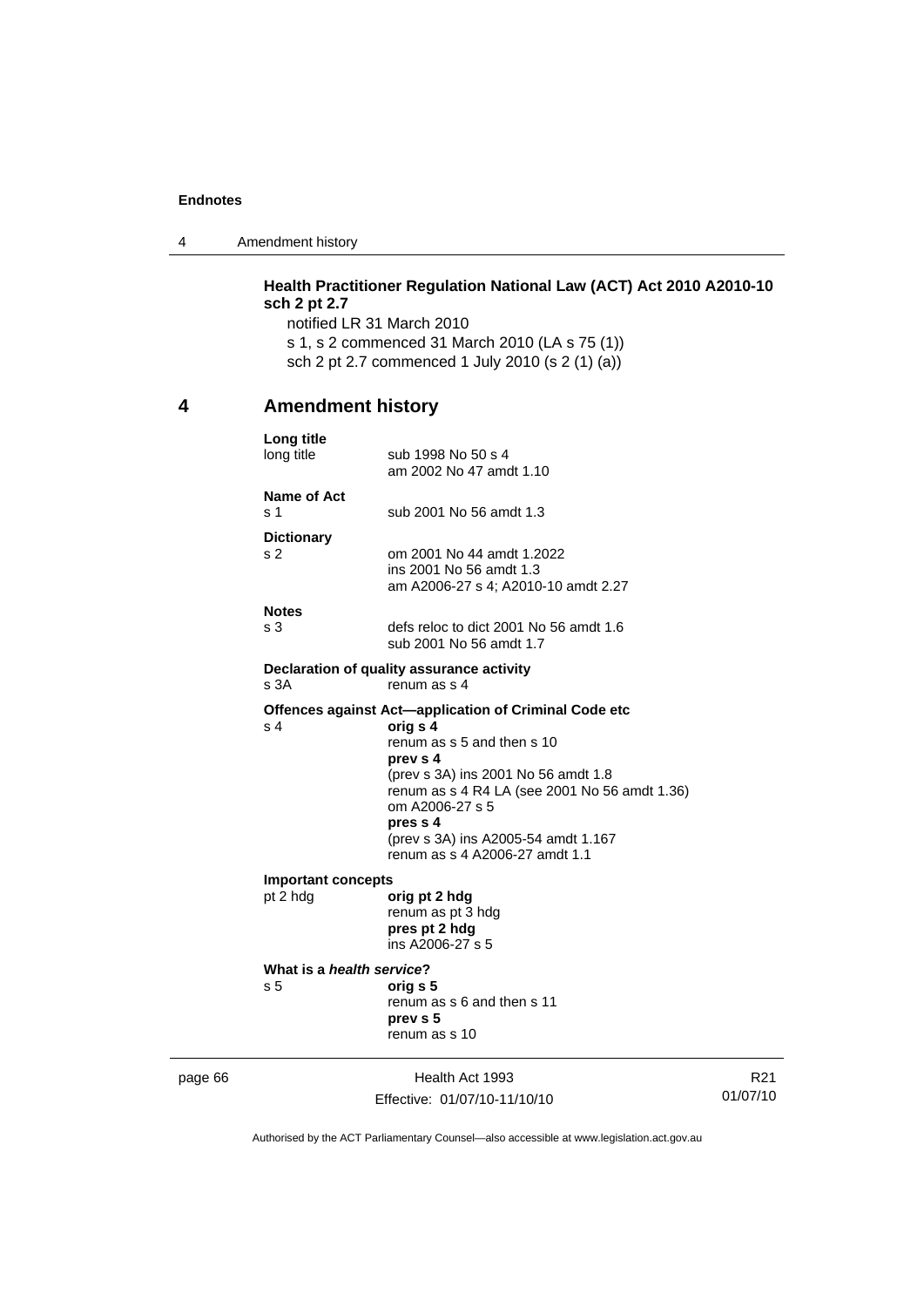Amendment history 4

01/07/10 Health Act 1993 page 67 **pres s 5**  ins A2006-27 s 5 **What is a** *health facility***?** s 6 **orig s 6**  renum as s 7 and then s 12 **prev s 6**  renum as s 11  **pres s 6**  ins A2006-27 s 5 am A2010-10 amdt 2.28 **Who is a** *health service provider***?**  s 7 **orig s 7**  renum as s 8 **prev s 7**  renum as s 12  **pres s 7**  ins A2006-27 s 5 am A2010-10 amdt 2.29 **Appointment of members**  s 7A renum as s 9 **Approval of public sector committees** s 8 hdg (prev s 7 hdg) sub 2001 No 56 amdt 1.10<br>s 8 (prev s 7) am 1994 No 38 sch 1 pt 44: 199 (prev s 7) am 1994 No 38 sch 1 pt 44; 1996 No 35 sch; 2001 No 56 amdts 1.10-1.12 renum as s 8 R4 LA (see 2001 No 56 amdt 1.36) am 2002 No 47 amdt 1.12, amdt 1.13 om A2006-27 s 6 **Disclosure of interest**  s 8A renum as s 11 **Appointment of members**  s 9 (prev s 7A) ins 2001 No 56 amdt 1.13 renum as s 9 R4 LA (see 2001 No 56 amdt 1.36) om A2006-27 s 6 **Health care principles** pt 3 hdg **orig pt 3 hdg** sub 1998 No 50 s 6 om A2006-27 s 6 **pres pt 3 hdg**  (prev pt 2 hdg) renum as pt 3 hdg A2006-27 amdt 1.2 **General**  div 3.1 hdg (prev pt 3 div 1 hdg) renum R4 LA (see 2001 No 56 amdt 1.36) om A2006-27 s 6

Authorised by the ACT Parliamentary Counsel—also accessible at www.legislation.act.gov.au

Effective: 01/07/10-11/10/10

R21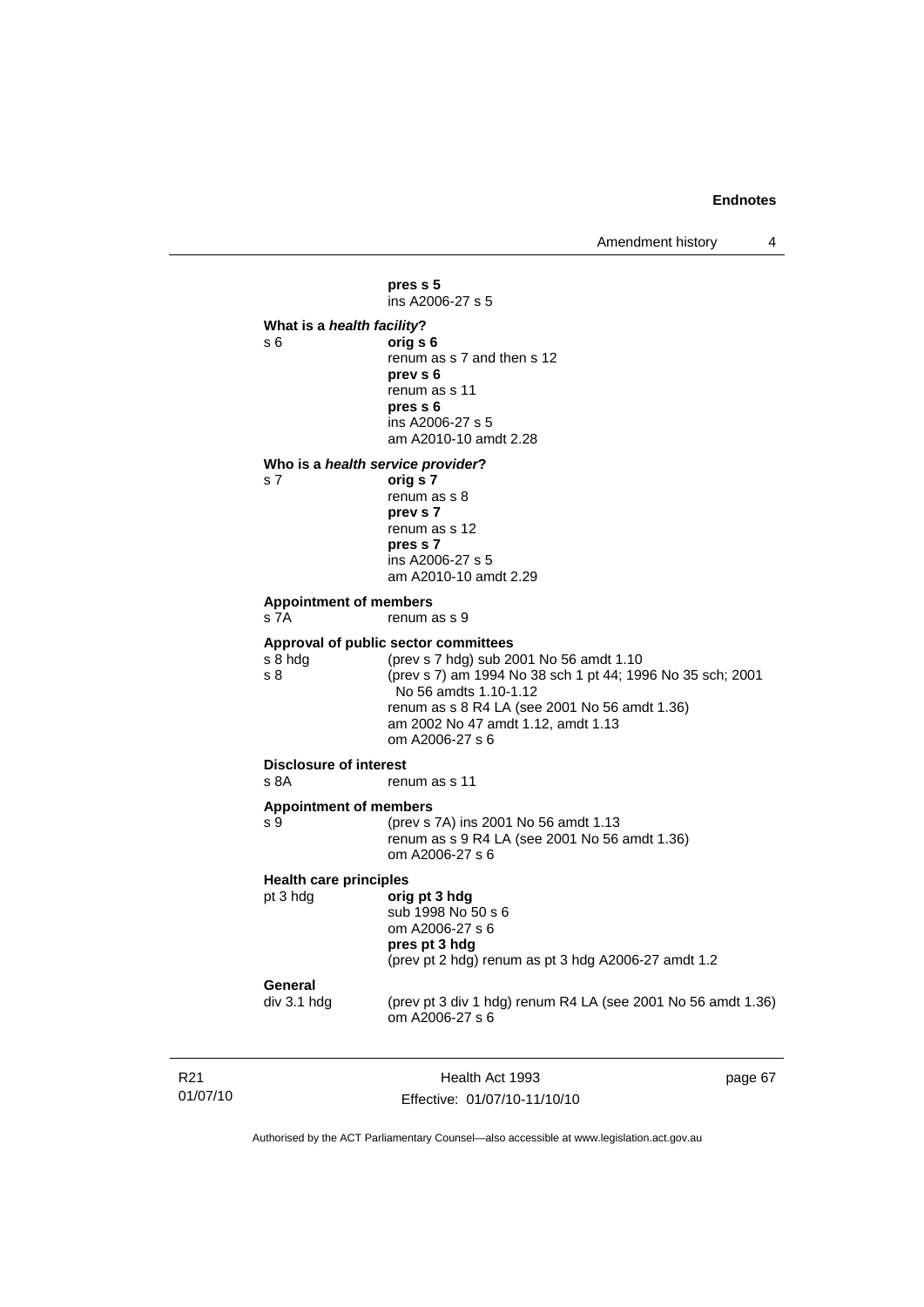4 Amendment history

| div 3.2 hdg         | (prev pt 3 div 2 hdg) renum R4 LA (see 2001 No 56 amdt 1.36)<br>om A2006-27 s 6 |
|---------------------|---------------------------------------------------------------------------------|
| <b>Objectives</b>   |                                                                                 |
| s 10                | orig s 10                                                                       |
|                     | renum as s 13                                                                   |
|                     | prev s 10                                                                       |
|                     | (prev s 8) am 1998 No 50 s 7                                                    |
|                     | renum as s 10 R4 LA (see 2001 No 56 amdt 1.36)                                  |
|                     | om A2006-27 s 6                                                                 |
|                     | pres s 10                                                                       |
|                     | (prev s 4) am 1996 No 35 sch<br>renum as s 5 R4 LA (see 2001 No 56 amdt 1.36)   |
|                     | am 2002 No 47 amdt 1.11                                                         |
|                     | renum as s 10 A2006-27 amdt 1.3                                                 |
|                     | <b>Medicare principles and commitments</b>                                      |
| s 11                | orig s 11                                                                       |
|                     | renum as s 14                                                                   |
|                     | prev s 11                                                                       |
|                     | (prev s 8A) ins 1998 No 50 s 8                                                  |
|                     | renum as s 11 R4 LA (see 2001 No 56 amdt 1.36)                                  |
|                     | om A2006-27 s 6                                                                 |
|                     | pres s 11<br>(prev s 5) am 1994 No 23 s 4; 2001 No 56 amdt 1.9                  |
|                     | renum as s 6 R4 LA (see 2001 No 56 amdt 1.36)                                   |
|                     | renum as s 11 A2006-27 amdt 1.3                                                 |
| <b>Legal effect</b> |                                                                                 |
| s 12                | orig s 12                                                                       |
|                     | renum as s 15                                                                   |
|                     | prev s 12                                                                       |
|                     | (prev s 9) am 1998 No 50 s 9; 2001 No 56 amdts 1.14-1.17                        |
|                     | renum as s 12 R4 LA (see 2001 No 56 amdt 1.36)<br>am A2003-41 amdt 1.1          |
|                     | om A2006-27 s 6                                                                 |
|                     | pres s 12                                                                       |
|                     | (prev s 6) renum as s 7 R4 LA (see 2001 No 56 amdt 1.36)                        |
|                     | renum as s 12 A2006-27 amdt 1.3                                                 |
|                     | Nondisclosure of identity-approved public sector committee member               |
| s 13                | (prev s 10) am 1998 No 50 s 10; 1998 No 54 sch                                  |
|                     | renum as s 13 R4 LA (see 2001 No 56 amdt 1.36)                                  |
|                     | sub A2005-54 amdt 1.168                                                         |
|                     | om A2006-27 s 6                                                                 |
|                     | Protection of people assisting committee                                        |

page 68 Health Act 1993 Effective: 01/07/10-11/10/10

R21 01/07/10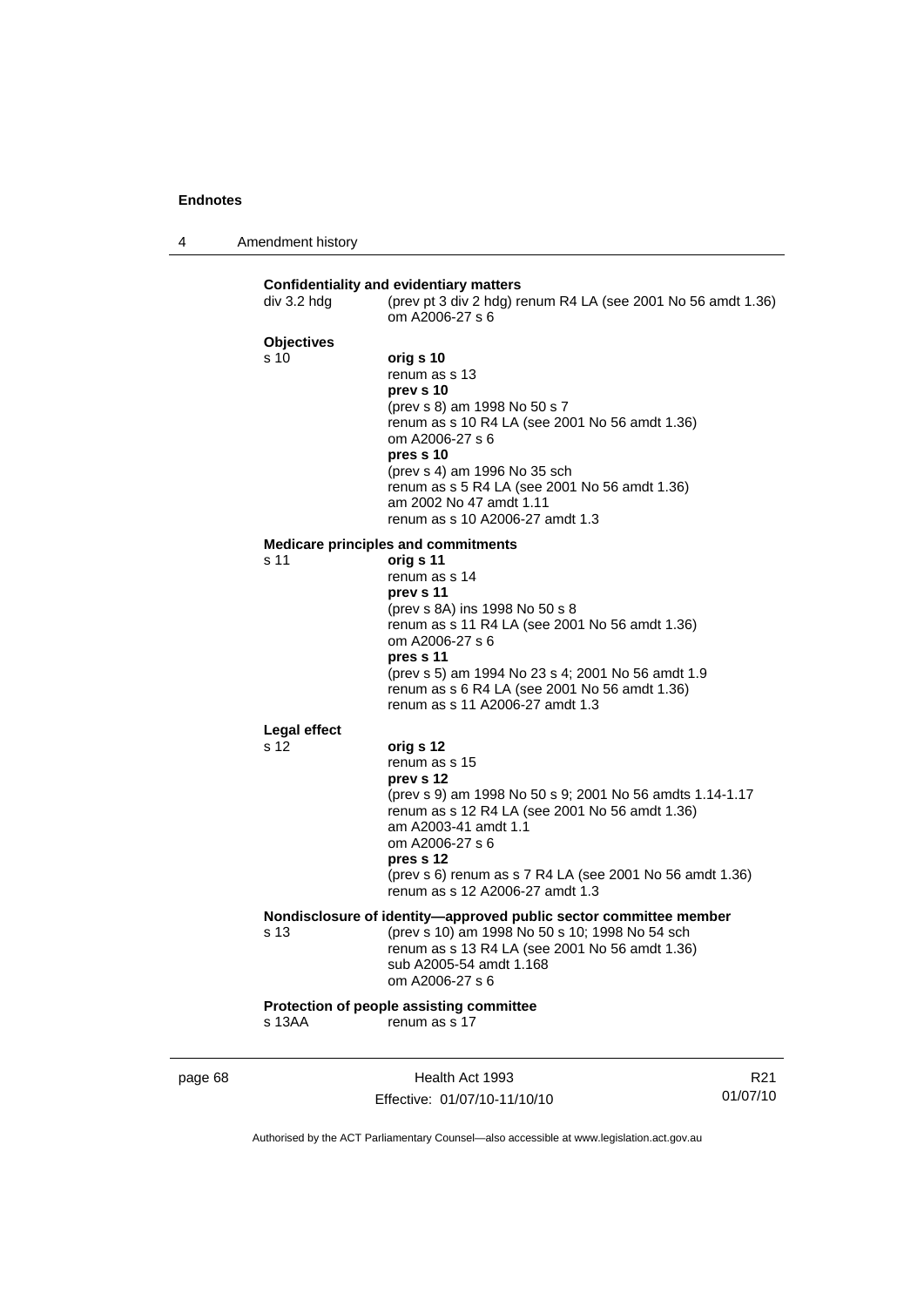Amendment history 4

**Private sector quality assurance committees**  pt 3A hdg renum as pt 4 hdg **Definitions for pt 4**  renum as s 18 **Committee to be approved**<br>s 13AC renum as . .<br>renum as s 19 **Procedure and conduct of matters**  s 13AD renum as s 20 **Disclosure of interest**<br>s 13AE ren renum as s 21 **Nondisclosure of identity**  s 13AF renum as s 22 **Admissibility of evidence**  s 13AG renum as s 23 **Members not compellable**  s 13AH renum as s 24 **Protection of members**  s 13AI renum as s 25 **Protection of people assisting committee**  s 13AJ renum as s 26 **Interpretation for pt 5**  s 13A renum as s 27 **Admissibility of evidence** s 14 (prev s 11) sub 1998 No 50 s 11 renum as s 14 R4 LA (see 2001 No 56 amdt 1.36) om A2006-27 s 6 **Members not compellable** s 15 hdg (prev s 12 hdg) sub A2003-41 amdt 1.1<br>s 15 (prev s 12) am 1998 No 50 s 12 (prev s 12) am 1998 No 50 s 12 renum as s 15 R4 LA (see 2001 No 56 amdt 1.36) om A2006-27 s 6 **Protection of members** s 16 (prev s 13) am 1996 No 35 sch; 1998 No 50 s 13; 2001 No 56 amdts 1.18-1.24 renum as s 16 R4 LA (see 2001 No 56 amdt 1.36) am 2002 No 47 amdt 1.14 om A2006-27 s 6

**Protection of people assisting committee** s 17 **orig s 17**

R21 01/07/10

Health Act 1993 Effective: 01/07/10-11/10/10 page 69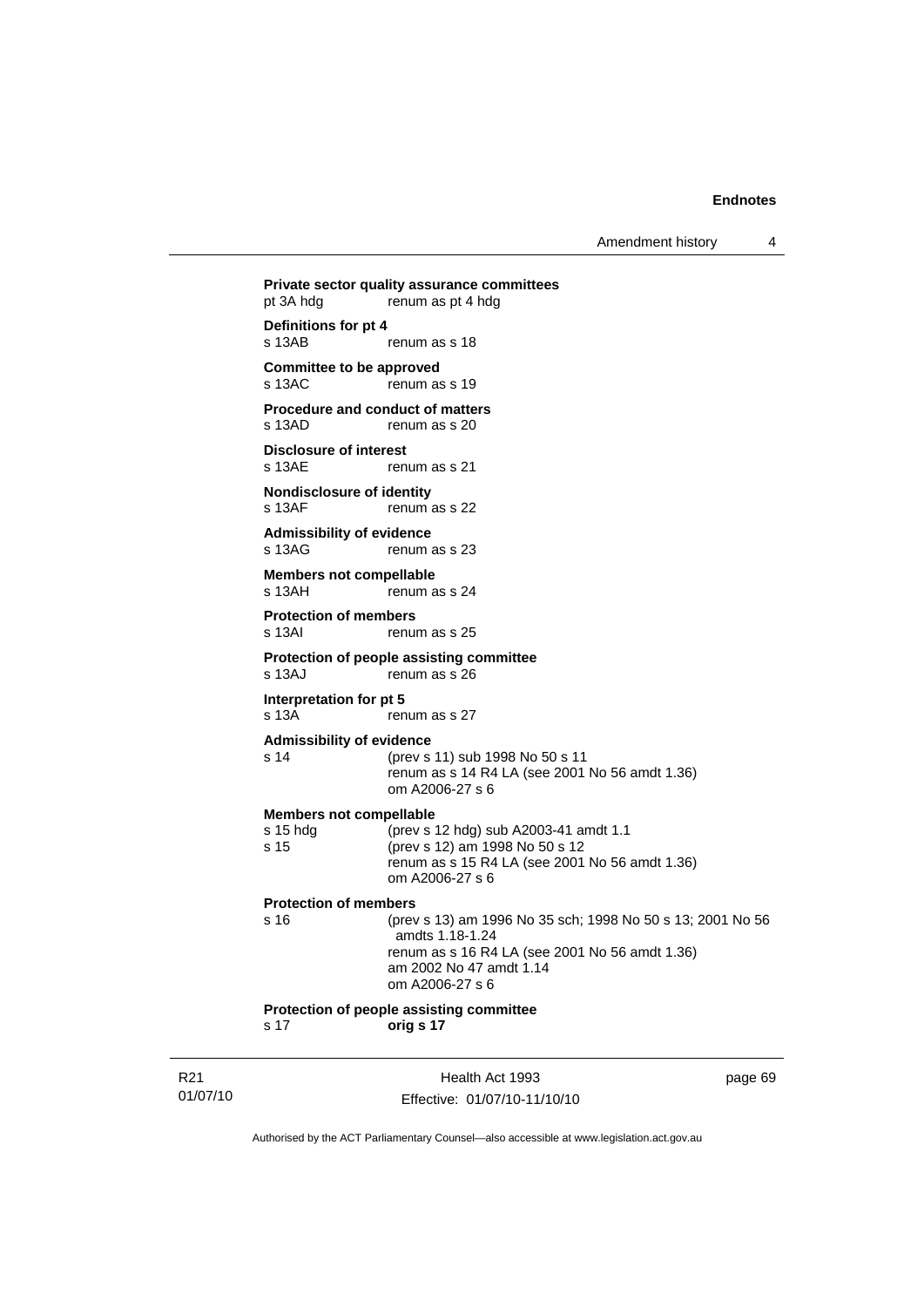4 Amendment history

| om 1996 No 35 sch                                                                                                                                                                                                                                                                                                                                                                                                                                                             |  |
|-------------------------------------------------------------------------------------------------------------------------------------------------------------------------------------------------------------------------------------------------------------------------------------------------------------------------------------------------------------------------------------------------------------------------------------------------------------------------------|--|
| pres s 17<br>(prev s 13AA) ins 1998 No 50 s 14<br>am 2001 No 56 amdt 1.25<br>renum as s 17 R4 LA (see 2001 No 56 amdt 1.36)<br>am 2002 No 47 amdt 1.14<br>om A2006-27 s 6                                                                                                                                                                                                                                                                                                     |  |
| <b>Quality assurance</b><br>pt 4 hdg<br>(prev pt 3A hdg) ins 1998 No 50 s 15<br>renum as pt 4 hdg R4 LA (see 2001 No 56 amdt 1.36)                                                                                                                                                                                                                                                                                                                                            |  |
| sub A2006-27 s 6                                                                                                                                                                                                                                                                                                                                                                                                                                                              |  |
| Quality assurance-important concepts<br>div 4.1 hdg<br>(prev pt 3A div 1 hdg) renum R4 LA (see 2001 No 56<br>amdt 1.36)<br>sub A2006-27 s 6                                                                                                                                                                                                                                                                                                                                   |  |
| Definitions for pt 4                                                                                                                                                                                                                                                                                                                                                                                                                                                          |  |
| s 18<br>orig s 18<br>om 1996 No 35 sch<br>pres s 18<br>(prev s 13AB) ins 1998 No 50 s 15<br>def prescribed body ins 1998 No 50 s 15<br>am 2001 No 56 amdt 1.26<br>def private day hospital facility ins 1998 No 50 s 15<br>renum as s 18 R4 LA (see 2001 No 56 amdt 1.36)<br>om A2006-27 s 6                                                                                                                                                                                  |  |
| Interpretation for pt 6<br>s 19A<br>renum as s 31                                                                                                                                                                                                                                                                                                                                                                                                                             |  |
| <b>Committee to be approved</b><br>s 19<br>(prev s 13AC) ins 1998 No 50 s 15<br>am 2001 No 44 amdt 1.2023, amdt 1.2024<br>renum as s 19 R4 LA (see 2001 No 56 amdt 1.36)<br>om A2006-27 s 6                                                                                                                                                                                                                                                                                   |  |
| Definitions-pt 4<br>s 20<br>(prev s 13AD) ins 1998 No 50 s 15<br>renum as s 20 R4 LA (see 2001 No 56 amdt 1.36)<br>sub A2006-27 s 6<br>def <i>CEO</i> ins A2006-27 s 6<br>def health facility QAC ins A2006-27 s 6<br>def health professional organisation ins A2006-27 s 6<br>def health professional organisation QAC ins A2006-27 s 6<br>def health service report ins A2006-27 s 6<br>def ministerial report ins A2006-27 s 6<br>def special purpose QAC ins A2006-27 s 6 |  |

| page 70 |  |  |
|---------|--|--|
|---------|--|--|

page 70 Health Act 1993 Effective: 01/07/10-11/10/10

R21 01/07/10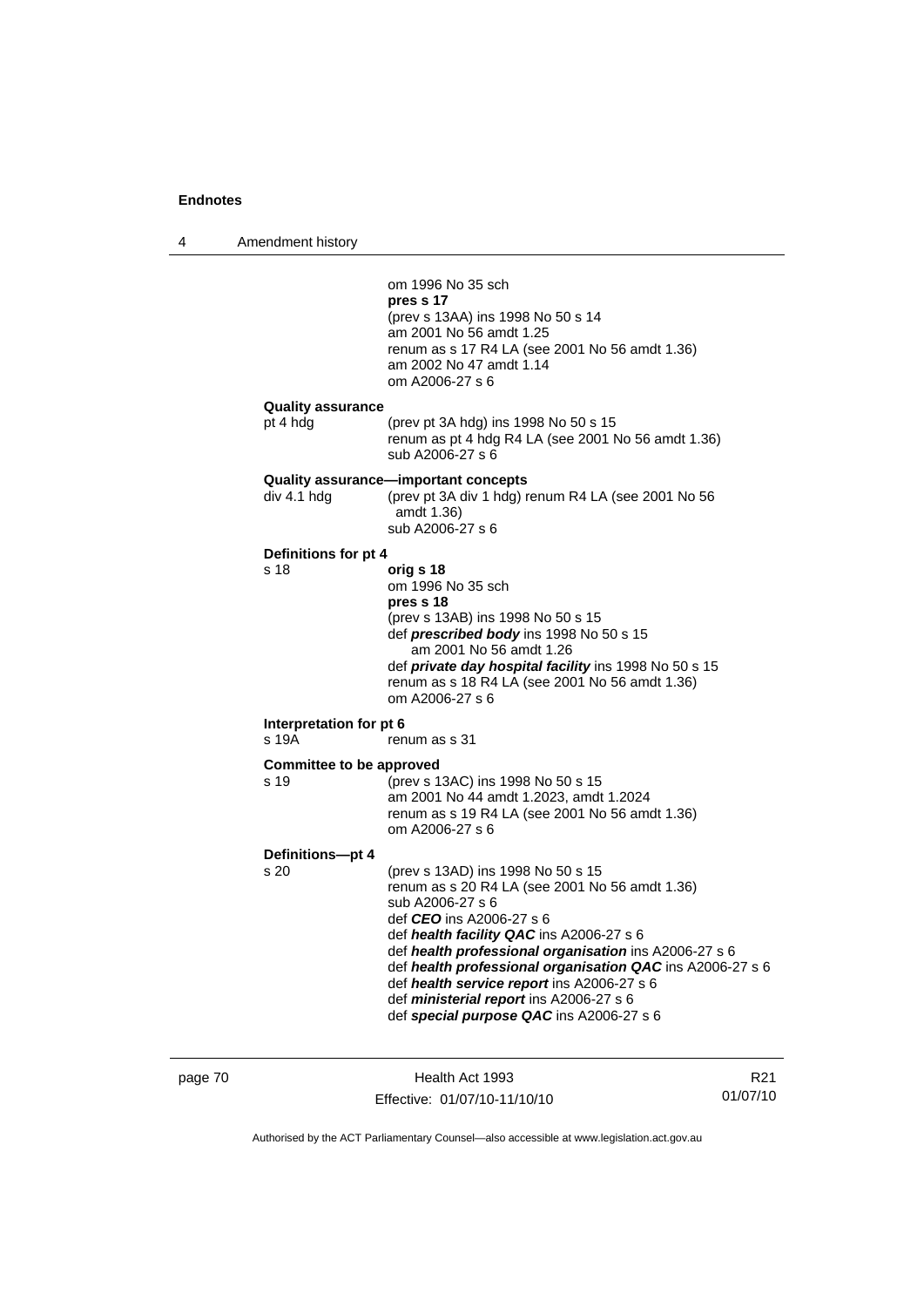## 01/07/10 Health Act 1993 Effective: 01/07/10-11/10/10 page 71 **What is a** *health professional organisation***?** s 21 **orig s 21**  renum as s 34 **pres s 21**  (prev s 13AE) ins 1998 No 50 s 15 renum as s 21 R4 LA (see 2001 No 56 amdt 1.36) sub A2006-27 s 6 **Who is the** *CEO* **of a health facility?** s 22 **orig s 22**  renum as s 35 and then s 191 **pres s 22**  (prev s 13AF) ins 1998 No 50 s 15 renum as s 22 R4 LA (see 2001 No 56 amdt 1.36) sub A2005-54 amdt 1.169; A2006-27 s 6 **Who is the** *CEO* **of a health professional organisation?** s 23 (prev s 13AG) ins 1998 No 50 s 15 renum as s 23 R4 LA (see 2001 No 56 amdt 1.36) sub A2006-27 s 6 **Quality assurance—quality assurance committees**  div 4.2 hdg (prev pt 3A div 2 hdg) renum R4 LA (see 2001 No 56 amdt 1.36) sub A2006-27 s 6 **What is a** *quality assurance committee***?** s 24 (prev s 13AH) ins 1998 No 50 s 15 renum as s 24 R4 LA (see 2001 No 56 amdt 1.36) sub A2006-27 s 6 **Approval of health facility QACs** s 25 (prev s 13AI) ins 1998 No 50 s 15 am 2001 No 56 amdts 1.27-1.33 renum as s 25 R4 LA (see 2001 No 56 amdt 1.36) sub A2006-27 s 6 **Approval of health professional organisation QACs** s 26 (prev s 13AJ) ins 1998 No 50 s 15 am 2001 No 56 amdt 1.34 renum as s 26 R4 LA (see 2001 No 56 amdt 1.36) sub A2006-27 s 6 **Approval of special purpose QACs** s 27 (prev s 13A) ins 1996 No 35 sch renum as s 27 R4 LA (see 2001 No 56 amdt 1.36) sub A2006-27 s 6 **Quality assurance committees—criteria for approval** s 28 (prev s 14) am 1994 No 38 sch 1 pt 44; 1998 No 50 s 16 renum as s 28 R4 LA (see 2001 No 56 amdt 1.36)

Authorised by the ACT Parliamentary Counsel—also accessible at www.legislation.act.gov.au

R21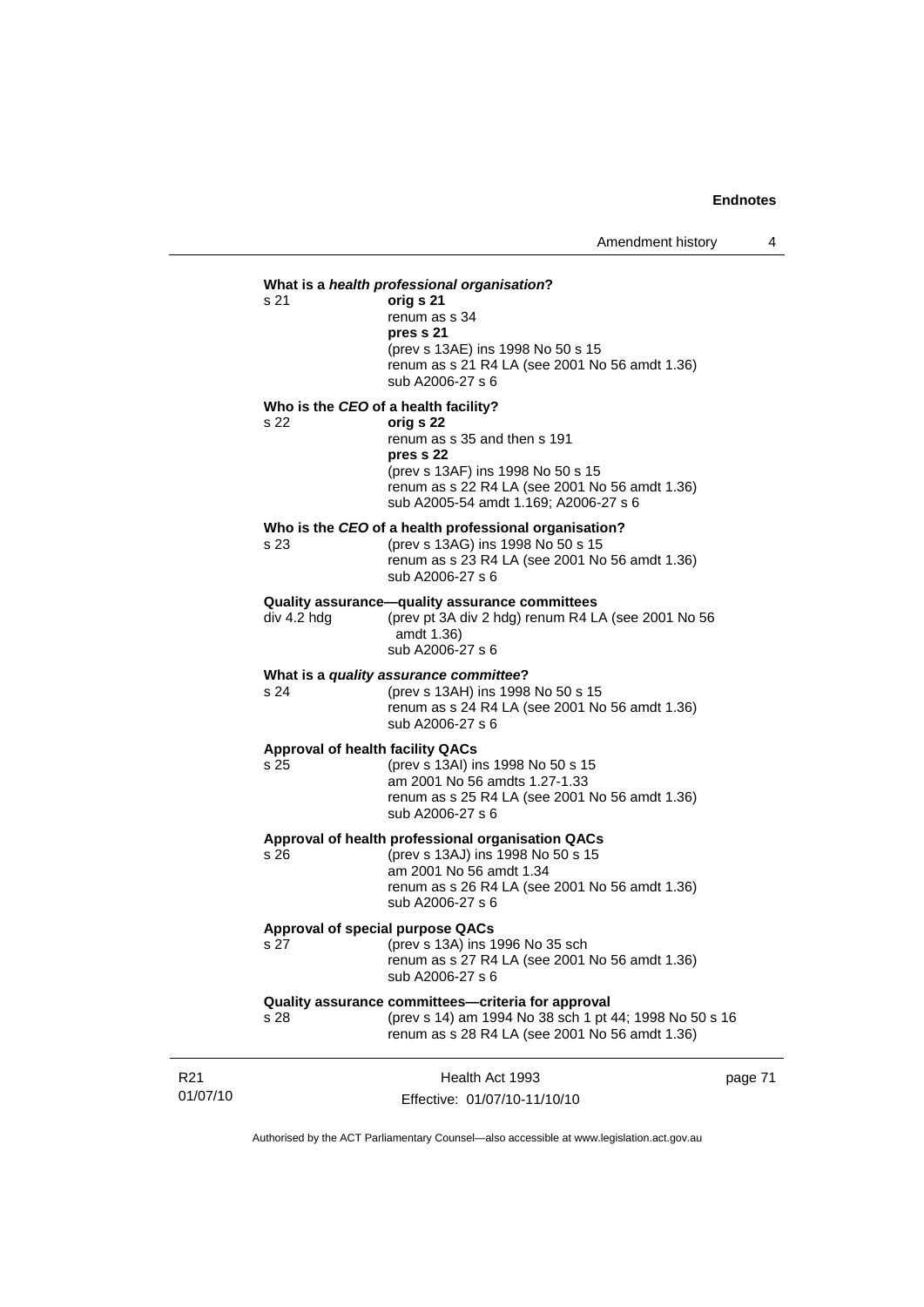4 Amendment history

# sub A2006-27 s 6 **Quality assurance committees—revocation of approval**  s 29 (prev s 15) renum as s 29 R4 LA (see 2001 No 56 amdt 1.36) sub A2006-27 s 6 **Quality assurance committees—functions**  s 30 (prev s 16) renum as s 30 R4 LA (see 2001 No 56 amdt 1.36) sub A2006-27 s 6 **Meaning of** *abortion* **for pt 6**  s 30A renum as s 80 **Only doctor may carry out abortion**  s 30B renum as s 81 **Abortion to be carried out in approved medical facility**   $renum$  as s  $82$ **Approval of facilities**  s 30D renum as s 83 **No obligation to carry out abortion**  s 30E renum as s 84 **Quality assurance committees—appointment of members** s 31 (prev s 19A) ins 1996 No 35 sch renum as s 31 R4 LA (see 2001 No 56 amdt 1.36) sub A2006-27 s 6 **Quality assurance committees—disclosure of interests** s 32 (prev s 19) am 1994 No 38 sch 1 pt 44; 1994 No 60 sch 1 sub 1998 No 50 s 17 renum as s 32 R4 LA (see 2001 No 56 amdt 1.36) sub A2006-27 s 6 **Quality assurance committees—procedure** (prev s 20) am 1994 No 38 sch 1 pt 44; 1994 No 60 sch 1 sub 1998 No 50 s 17 renum as s 33 R4 LA (see 2001 No 56 amdt 1.36) sub A2006-27 s 6 **Definitions for pt 7**  s 33A renum as s 100 **Service contracts**  renum as s 101 **Core conditions**  s 33C renum as s 102 **Collective negotiations**

page 72 Health Act 1993 Effective: 01/07/10-11/10/10

s 33D renum as s 103

R21 01/07/10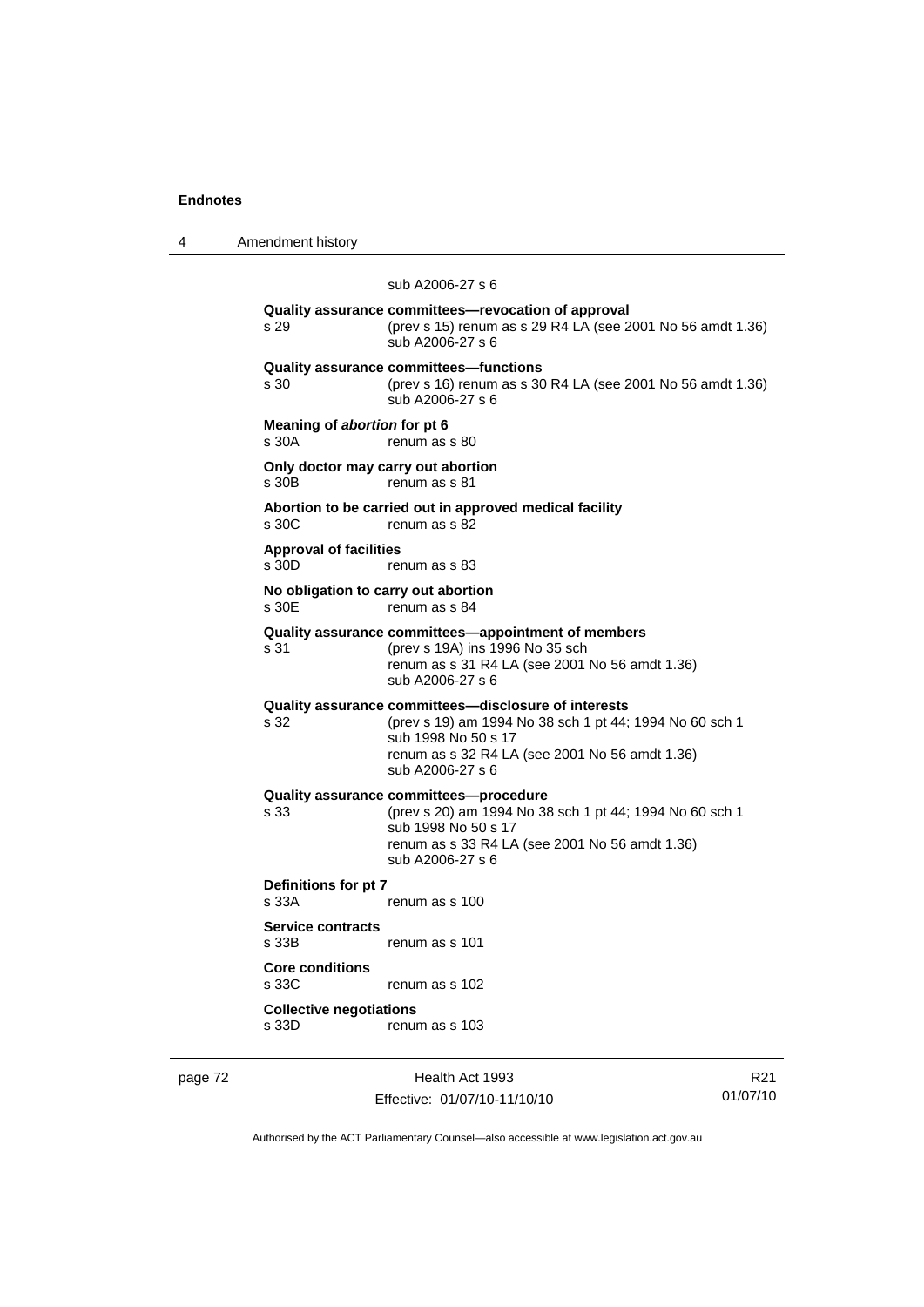**Negotiating agents**  renum as s 104 **Authorised representatives**  renum as s 105 **Arbitration**  renum as s 106 **Trade Practices Act authorisation**  s 33H renum as s 107 **Quality assurance committees—protection of members etc from liability**<br>s 34 (prev s 21) ins 1994 No 23 s 5 (prev s 21) ins 1994 No 23 s 5 renum as s 34 R4 LA (see 2001 No 56 amdt 1.36) om A2006-27 amdt 1.25 ins A2006-27 s 6 **Quality assurance committees—obtaining information** s 35 **orig s 35**  renum as s 191 **pres s 35**  ins A2006-27 s 6 **Assessment and evaluation of health services**  ins A2006-27 s 6 **Assessment and evaluation of health services**  s 36 **orig s 36**  renum as s 192 **pres s 36**  ins A2006-27 s 6 **Approval of quality assurance activities**  s 37 **orig s 37**  renum as s 193 **pres s 37**  ins A2006-27 s 6 **Approved forms**  s 37A renum as s 194 **Regulations about nurse practitioners**  s 37B renum as s 195 **Preparing health service reports**  s 38 **orig s 38** renum as s 196 **pres s 38**  ins A2006-27 s 6

R21 01/07/10

Health Act 1993 Effective: 01/07/10-11/10/10 page 73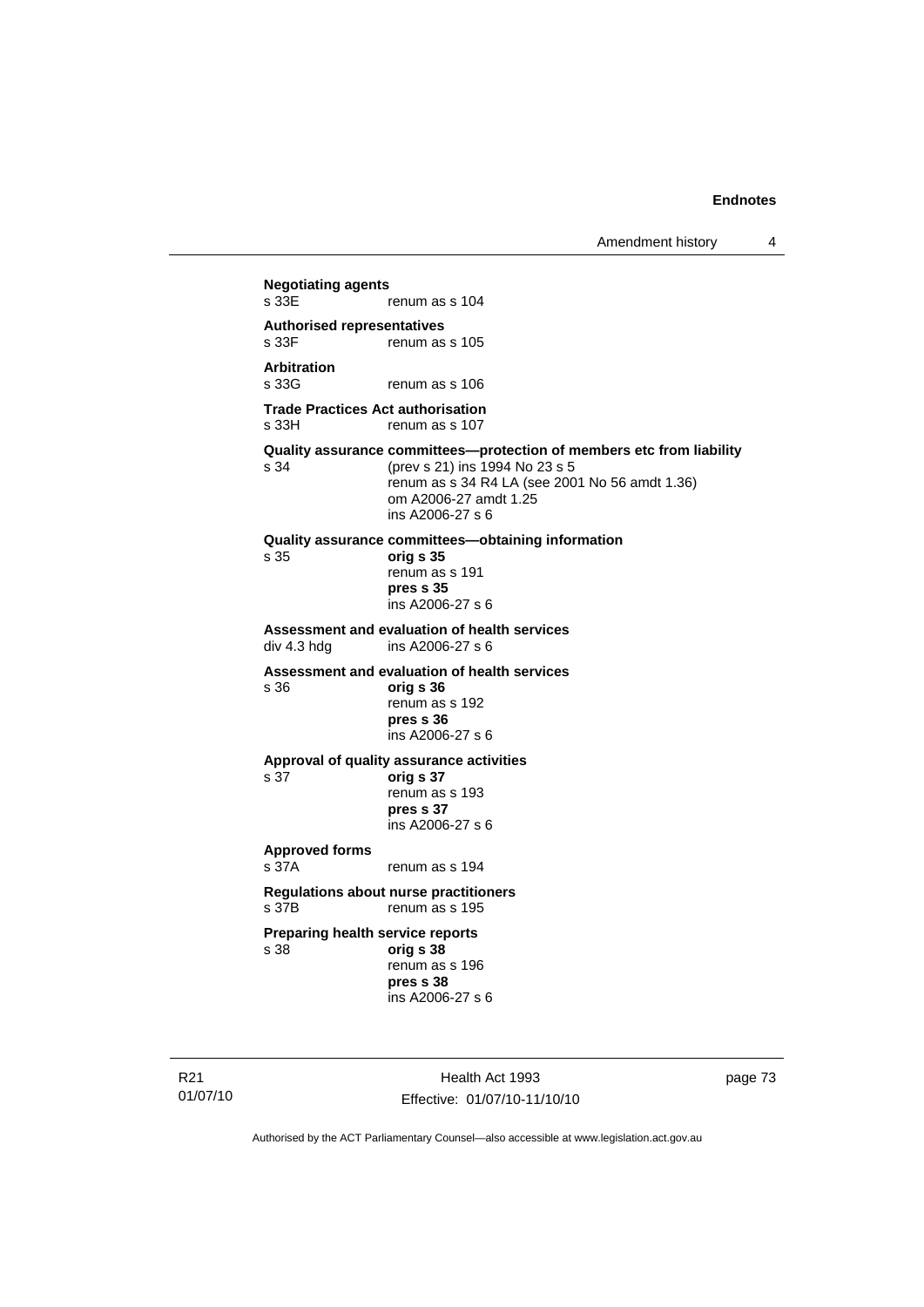4 Amendment history

|         | s 39                                                                                                                                                                                                                    | Giving health service reports to CEO or chief executive<br>orig s 39<br>ins 2002 No 47 amdt 1.16<br>exp 31 December 2003 (s 46)<br>prev s 39<br>renum as s 240<br>pres s 39<br>ins A2006-27 s 6  |                             |  |
|---------|-------------------------------------------------------------------------------------------------------------------------------------------------------------------------------------------------------------------------|--------------------------------------------------------------------------------------------------------------------------------------------------------------------------------------------------|-----------------------------|--|
|         | s 40                                                                                                                                                                                                                    | Monitoring implementation of recommendations<br>orig s 40<br>ins 2002 No 47 amdt 1.16<br>exp 31 December 2003 (s 46)<br>prev s 40<br>renum as s 241<br>pres s 40<br>ins A2006-27 s 6             |                             |  |
|         | div 4.4 hdg                                                                                                                                                                                                             | Quality assurance committees-reporting<br>ins A2006-27 s 6                                                                                                                                       |                             |  |
|         | s 41                                                                                                                                                                                                                    | Annual quality assurance committee report to Minister<br>ins 2002 No 47 amdt 1.16<br>exp 31 December 2003 (s 46)<br>ins A2006-27 s 6                                                             |                             |  |
|         | Other quality assurance committee reports<br>s 42<br>ins 2002 No 47 amdt 1.16<br>exp 31 December 2003 (s 46)<br>ins A2006-27 s 6<br>Quality assurance committees-information sharing<br>div 4.5 hdg<br>ins A2006-27 s 6 |                                                                                                                                                                                                  |                             |  |
|         |                                                                                                                                                                                                                         |                                                                                                                                                                                                  |                             |  |
|         | s 43                                                                                                                                                                                                                    | Quality assurance committees-giving information to the Coroner's Court<br>ins 2002 No 47 amdt 1.16<br>exp 31 December 2003 (s 46)<br>ins A2006-27 s 6                                            |                             |  |
|         | assurance committees<br>s 44                                                                                                                                                                                            | Quality assurance committees-giving information to other quality<br>ins 2002 No 47 amdt 1.16<br>exp 31 December 2003 (s 46)<br>ins A2006-27 s 6                                                  |                             |  |
|         | s 45 hdg<br>s 45                                                                                                                                                                                                        | Quality assurance committees-giving information to health board<br>am A2010-10 amdt 2.30<br>ins 2002 No 47 amdt 1.16<br>exp 31 December 2003 (s 46)<br>ins A2006-27 s 6<br>am A2010-10 amdt 2.30 |                             |  |
| page 74 |                                                                                                                                                                                                                         | Health Act 1993<br>Effective: 01/07/10-11/10/10                                                                                                                                                  | R <sub>21</sub><br>01/07/10 |  |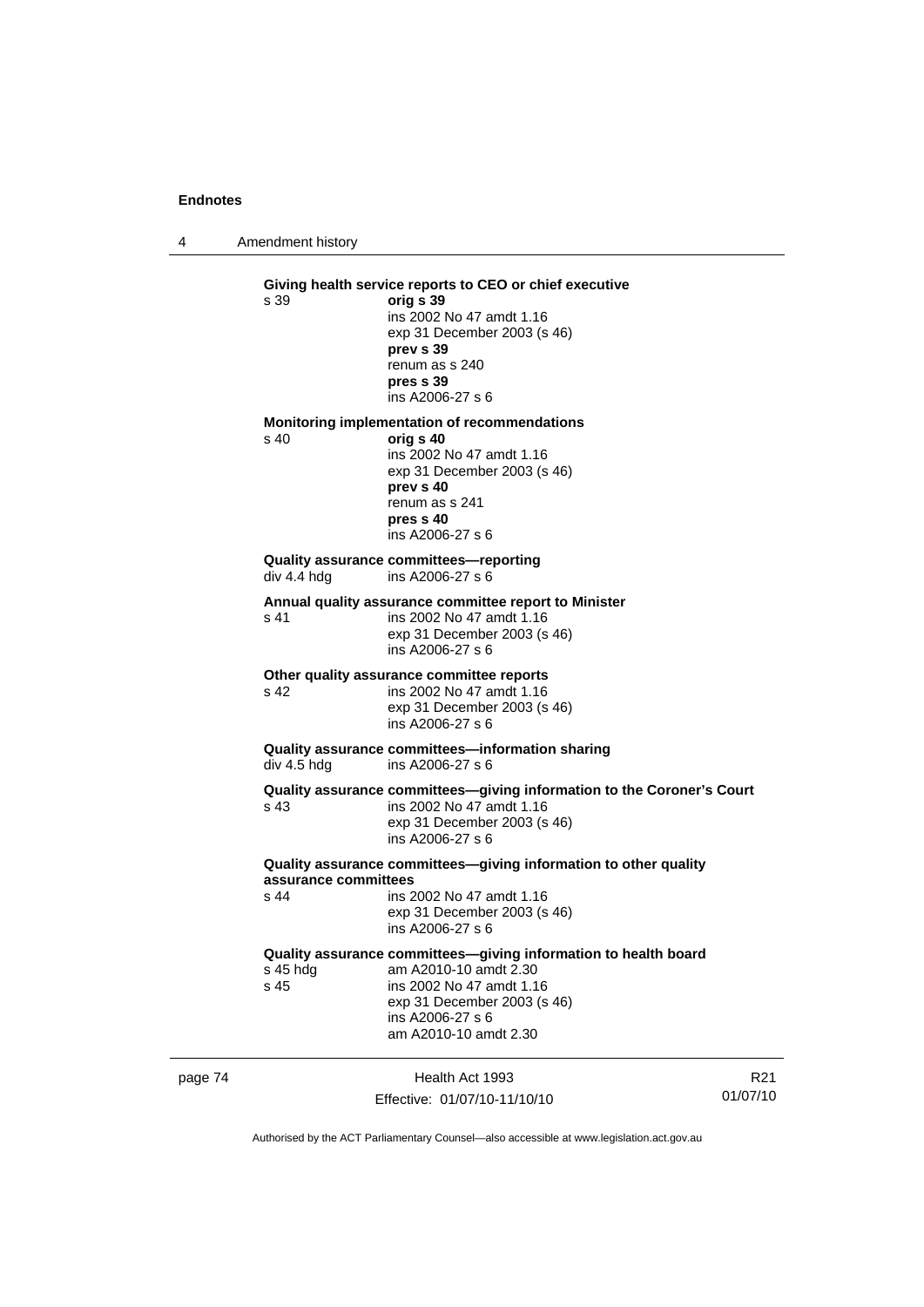```
Quality assurance committees—giving information to Minister 
s 46 ins 2002 No 47 amdt 1.16 
                   exp 31 December 2003 (s 46) 
                   ins A2006-27 s 6 
Quality assurance committees—admissibility of evidence 
s 47 ins A2006-27 s 6 
Reviewing clinical privileges 
pt 5 hdg orig pt 5 hdg
                   om 1996 No 35 sch 
                  pres pt 5 hdg 
                   (prev pt 4 hdg) renum as pt 5 hdg R4 LA (see 2001 No 56 
                   amdt 1.36) 
                   sub A2006-27 s 6 
Definitions—pt 5 
                  ins A2006-27 s 6
                   def CEO ins A2006-27 s 6 
                   def clinical privileges ins A2006-27 s 6 
                   def clinical privileges report ins A2006-27 s 6 
                   def clinical privileges review notice ins A2006-27 s 6 
                   def dentist ins A2006-27 s 6 
                   def doctor ins A2006-27 s 6 
                   def hospital ins A2006-27 s 6 
                   def review ins A2006-27 s 6 
What is a clinical privileges committee? 
                 ins A2006-27 s 6Who is a doctor or dentist for a health facility? 
s 52 ins A2006-27 s 6 
Who is the CEO of a health facility? 
s 53 ins A2006-27 s 6 
What are clinical privileges? 
s 54 ins A2006-27 s 6 
Meaning of review clinical privileges 
s 55 ins A2006-27 s 6 
Approval of clinical privileges committees 
s 56 ins A2006-27 s 6 
Clinical privileges committees—criteria for approval 
s 57 ins A2006-27 s 6 
Clinical privileges committees—revocation of approval 
s 58 ins A2006-27 s 6
```
R21 01/07/10

Health Act 1993 Effective: 01/07/10-11/10/10 page 75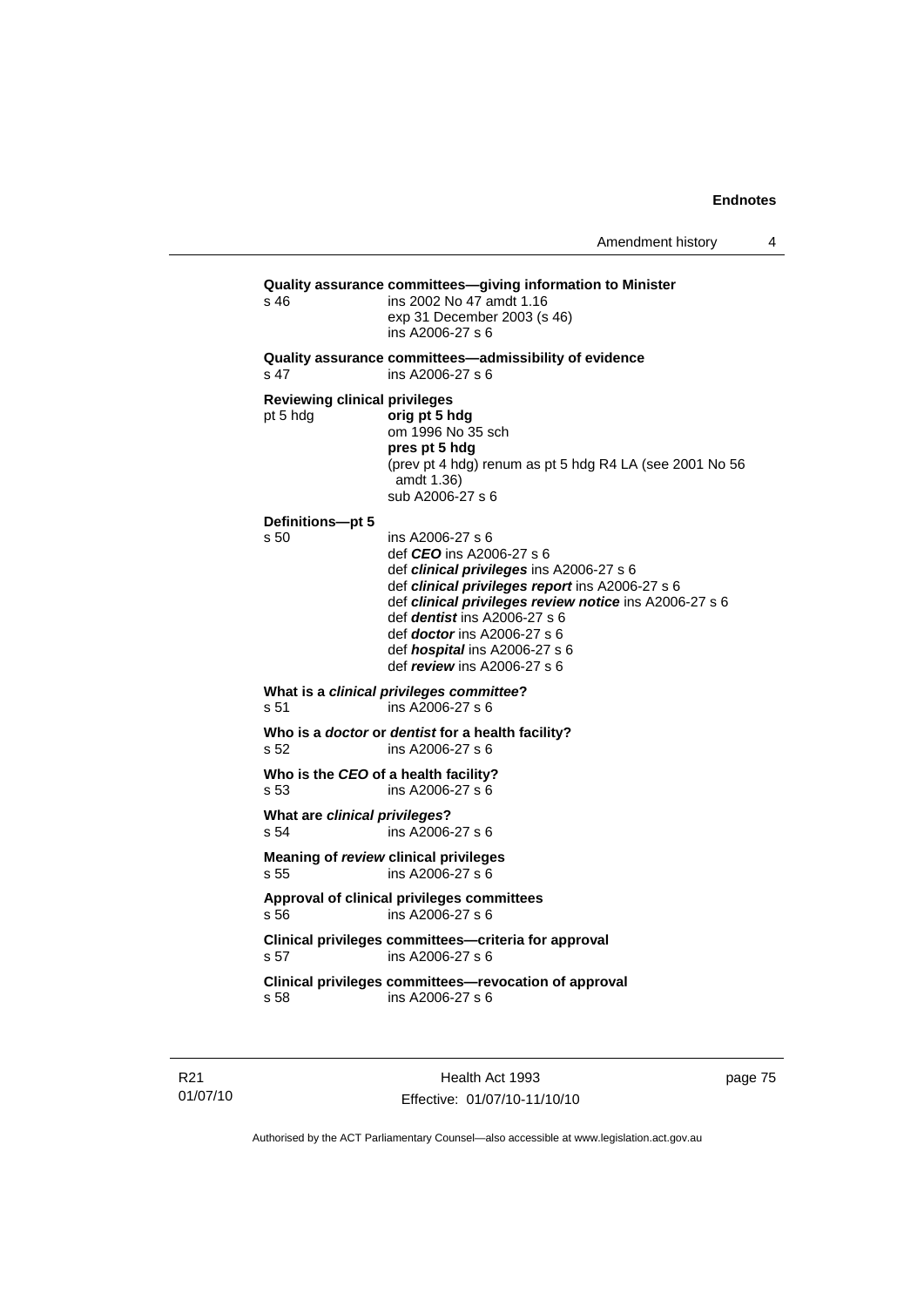4 Amendment history **Clinical privileges committees—functions**  s 59 ins A2006-27 s 6 **Clinical privileges committees—appointment of members**  s 60 ins A2006-27 s 6 **Clinical privileges committees—disclosure of interests**  s 61 ins A2006-27 s 6 **Clinical privileges committees—procedure**  s 62 ins A2006-27 s 6 **Clinical privileges committees—protection of members etc from liability**  s 63 ins A2006-27 s 6 **Clinical privileges committees—obtaining information**  s 64 ins A2006-27 s 6 **Review of clinical privileges**  s 65 ins A2006-27 s 6 **Clinical privileges committee must give doctor or dentist opportunity to explain**  ins A2006-27 s 6 **Preparing clinical privileges reports**  s 67 ins A2006-27 s 6 **Giving clinical privileges reports to CEO of health facility and doctor or dentist**  ins A2006-27 s 6 **CEO to make decision on clinical privileges report**  s 69 ins A2006-27 s 6 **CEO to tell doctor or dentist of decision on clinical privileges report**  s 70 ins A2006-27 s 6 am A2008-37 amdt 1.232 **When decision on clinical privileges report takes effect**  s 71 ins A2006-27 s 6 **Clinical privileges committees—giving information to health board**  s 72 hdg am A2010-10 amdt 2.30 s 72 ins A2006-27 s 6 am A2010-10 amdt 2.30 **Clinical privileges committees—admissibility of evidence**  s 73 ins A2006-27 s 6 **Pt 5 obligations—no contracting out**  s 74 ins A2006-27 s 6

page 76 **Health Act 1993** Effective: 01/07/10-11/10/10

R21 01/07/10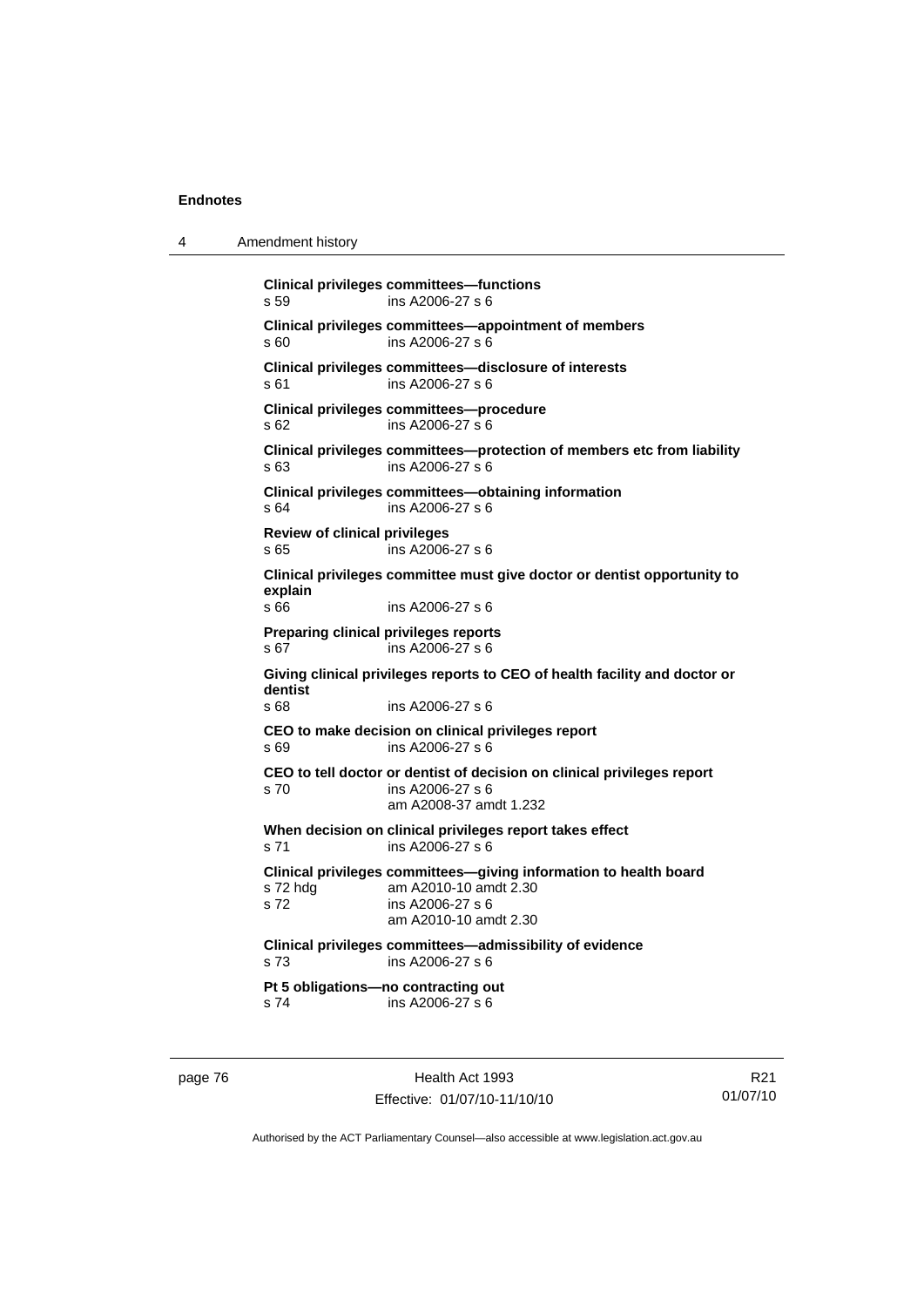|                             | <b>Abortions</b><br>pt 5A hdg                    | renum as pt 6 hdg                                                                                                                                                                                           |         |
|-----------------------------|--------------------------------------------------|-------------------------------------------------------------------------------------------------------------------------------------------------------------------------------------------------------------|---------|
|                             | <b>Abortions</b><br>pt 6 hdg                     | orig pt 6 hdg<br>om A2006-27 amdt 1.9<br>pres pt 6 hdg<br>(prev pt 5A hdg) reloc from Medical Practitioners Act 1930<br>pt 4B by A2005-28 amdt 1.70<br>renum as pt 6 hdg A2006-27 amdt 1.4                  |         |
|                             | Meaning of abortion for pt 6<br>s 80 hdg<br>s 80 | (prev s 30A hdg) am A2006-27 amdt 1.5<br>(prev s 30A) reloc from Medical Practitioners Act 1930 s 55A<br>by A2005-28 amdt 1.70<br>renum as s 80 A2006-27 amdt 1.6                                           |         |
|                             | Only doctor may carry out abortion<br>s 81       | (prev s 30B) reloc from Medical Practitioners Act 1930 s 55B<br>by A2005-28 amdt 1.70<br>renum as s 81 A2006-27 amdt 1.6                                                                                    |         |
|                             | s 82                                             | Abortion to be carried out in approved medical facility<br>(prev s 30C) reloc from Medical Practitioners Act 1930 s 55C<br>by A2005-28 amdt 1.70<br>am A2006-27 amdt 1.7<br>renum as s 82 A2006-27 amdt 1.8 |         |
|                             | <b>Approval of facilities</b><br>s 83            | (prev s 30D) reloc from Medical Practitioners Act 1930 s 55D<br>by A2005-28 amdt 1.70<br>renum as s 83 A2006-27 amdt 1.8                                                                                    |         |
|                             | No obligation to carry out abortion<br>s 84      | (prev s 30E) reloc from Medical Practitioners Act 1930 s 55E<br>by A2005-28 amdt 1.70<br>renum as s 84 A2006-27 amdt 1.8                                                                                    |         |
|                             | <b>VMO service contracts</b><br>pt 7 hdg         | orig pt 7 hdg<br>renum as pt 15 hdg<br>pres pt 7 hdg<br>(prev pt 6A hdg) ins A2003-43 s 4<br>renum as pt 7 hdg A2006-27 amdt 1.10                                                                           |         |
|                             | Definitions for pt 7<br>s 100 hdg<br>s 100       | (prev s 33A hdg) am A2006-27 amdt 1.11<br>(prev s 33A) ins A2003-43 s 4<br>renum as s 100 A2006-27 amdt 1.16<br>def <b>authorised representative</b> ins A2003-43 s 4<br>am A2006-27 amdt 1.12              |         |
| R <sub>21</sub><br>01/07/10 |                                                  | Health Act 1993<br>Effective: 01/07/10-11/10/10                                                                                                                                                             | page 77 |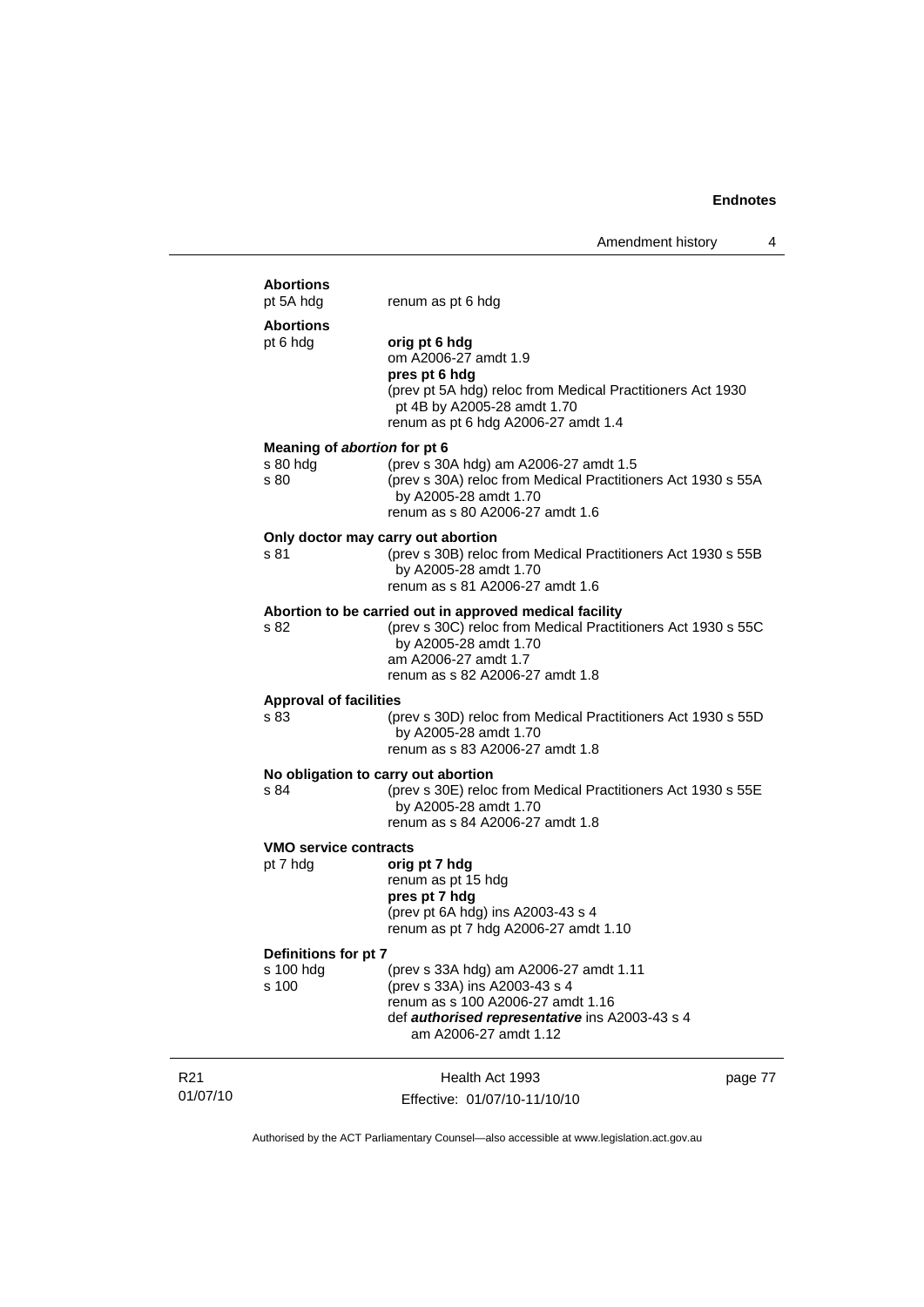4 Amendment history

|                                            | am A2006-27 amdt 1.13<br>def <i>entity</i> ins A2003-43 s 4<br>def negotiating agent ins A2003-43 s 4<br>am A2006-27 amdt 1.14<br>def negotiating period ins A2003-43 s 4<br>am A2006-27 amdt 1.15<br>def practice corporation ins A2003-43 s 4<br>def service contract ins A2003-43 s 4 |
|--------------------------------------------|------------------------------------------------------------------------------------------------------------------------------------------------------------------------------------------------------------------------------------------------------------------------------------------|
|                                            | def <b>VMO</b> ins A2003-43 s 4                                                                                                                                                                                                                                                          |
| <b>Service contracts</b><br>s 101          | (prev s 33B) ins A2003-43 s 4<br>renum as s 101 A2006-27 amdt 1.16                                                                                                                                                                                                                       |
| <b>Core conditions</b><br>$s$ 102          | (prev s 33C) ins A2003-43 s 4<br>am A2006-27 amdt 1.17, amdt 1.18<br>renum as s 102 A2006-27 amdt 1.19                                                                                                                                                                                   |
| <b>Collective negotiations</b><br>s 103    | (prev s 33D) ins A2003-43 s 4<br>renum as s 103 A2006-27 amdt 1.19                                                                                                                                                                                                                       |
| <b>Negotiating agents</b>                  |                                                                                                                                                                                                                                                                                          |
| s 104                                      | (prev s 33E) ins A2003-43 s 4<br>am A2005-62 amdt 3.119<br>renum as s 104 A2006-27 amdt 1.19                                                                                                                                                                                             |
| <b>Authorised representatives</b><br>s 105 | (prev s 33F) ins A2003-43 s 4<br>am A2006-27 amdts 1.20-1.22<br>renum as s 105 A2006-27 amdt 1.23                                                                                                                                                                                        |
| <b>Arbitration</b>                         |                                                                                                                                                                                                                                                                                          |
| s 106                                      | (prev s 33G) ins A2003-43 s 4<br>renum as s 106 A2006-27 amdt 1.23                                                                                                                                                                                                                       |
|                                            | <b>Trade Practices Act authorisation</b>                                                                                                                                                                                                                                                 |
| s 107                                      | (prev s 33H) ins A2003-43 s 4<br>renum as s 107 A2006-27 amdt 1.23                                                                                                                                                                                                                       |
| <b>Secrecy</b>                             |                                                                                                                                                                                                                                                                                          |
| pt 8 hdg                                   | orig pt 8 hdg<br>ins 2002 No 47 amdt 1.16<br>exp 31 December 2003 (s 46)<br>prev pt 8 hdg<br>renum as pt 20 hdg<br>pres pt 8 hdg<br>ins A2006-27 s 7                                                                                                                                     |

page 78 Health Act 1993 Effective: 01/07/10-11/10/10

R21 01/07/10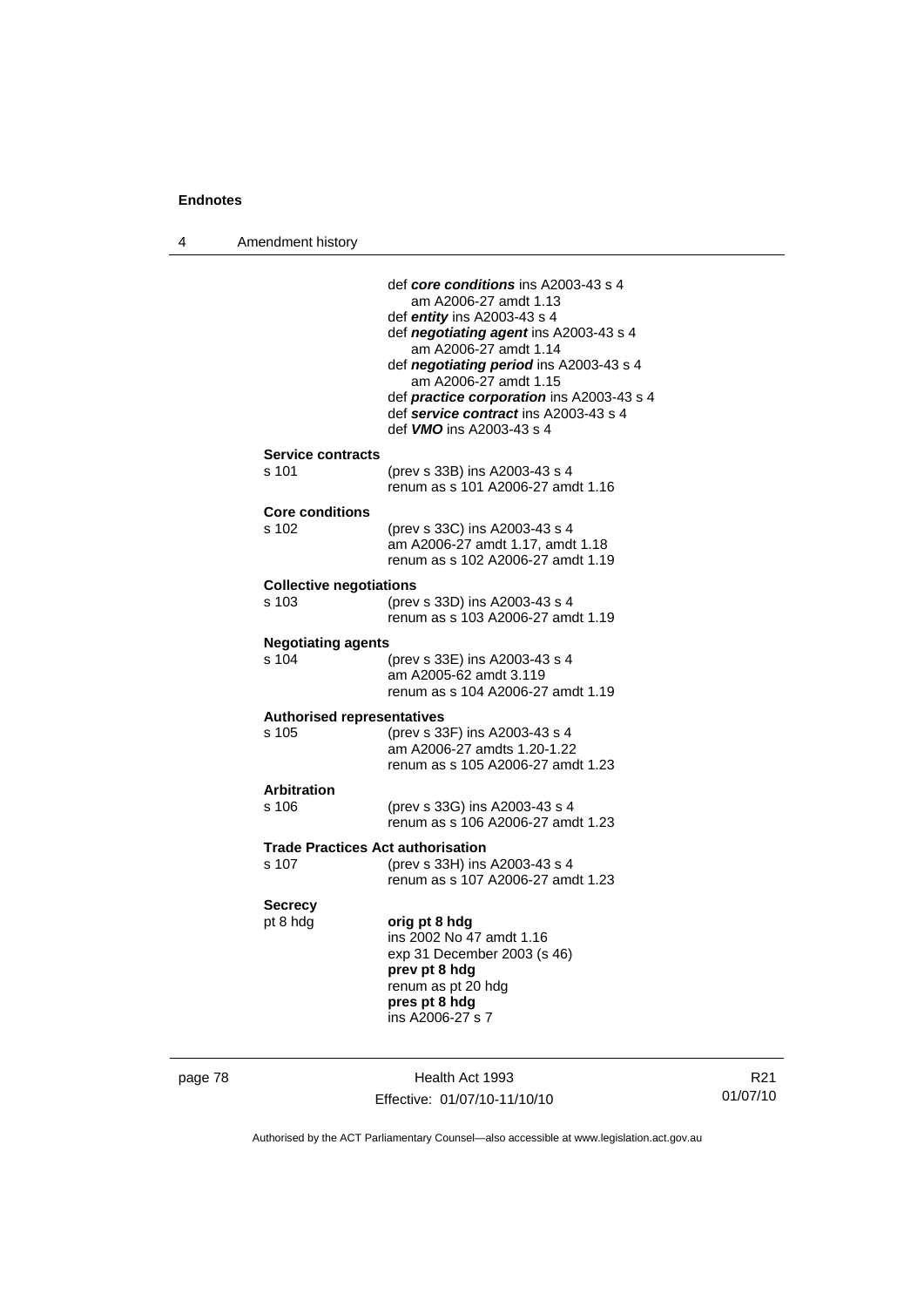```
Definitions—pt 8 
                 ins A2006-27 s 7
                  def divulge ins A2006-27 s 7 
                  def information holder ins A2006-27 s 7 
                  def protected information ins A2006-27 s 7 
When is information divulged? 
s 121 ins A2006-27 s 7 
Who is an information holder? 
s 122 ins A2006-27 s 7 
                  am A2010-10 amdt 2.31 
What is protected information? 
s 123 ins A2006-27 s 7 
What is sensitive information? 
s 124 ins A2006-27 s 7 
Offence—secrecy of protected information 
s 125 ins A2006-27 s 7 
Information may be given to Medicare Australia 
s 126 ins A2006-27 s 7 
Offence—provision of health services by non-health practitioners 
pt 8A hdg ins A2010-10 amdt 2.32 
Provision of regulated health service by person not health practitioner 
s 127 ins A2010-10 amdt 2.32 
Pharmacists and pharmacy premises 
pt 9 hdg orig pt 9 hdg renum as pt 10 hdg
                  ins A2008-26 amdt 2.74 
                  sub A2010-10 amdt 2.33 
Meaning of community pharmacy—pt 9 
s 128 ins A2010-10 amdt 2.33 
Complying pharmacy corporation 
s 128A ins A2010-10 amdt 2.33 
Standard of premises 
                ins A2010-10 amdt 2.33
Restriction on pharmacy premises—supermarkets 
s 129 ins A2008-26 amdt 2.74 
                  am A2010-10 amdt 2.34 
Review of decisions 
                 (prev pt 9 hdg) ins A2006-27 s 7 renum as pt 10 hdg A2008-26 amdt 2.75
```
R21 01/07/10

Health Act 1993 Effective: 01/07/10-11/10/10 page 79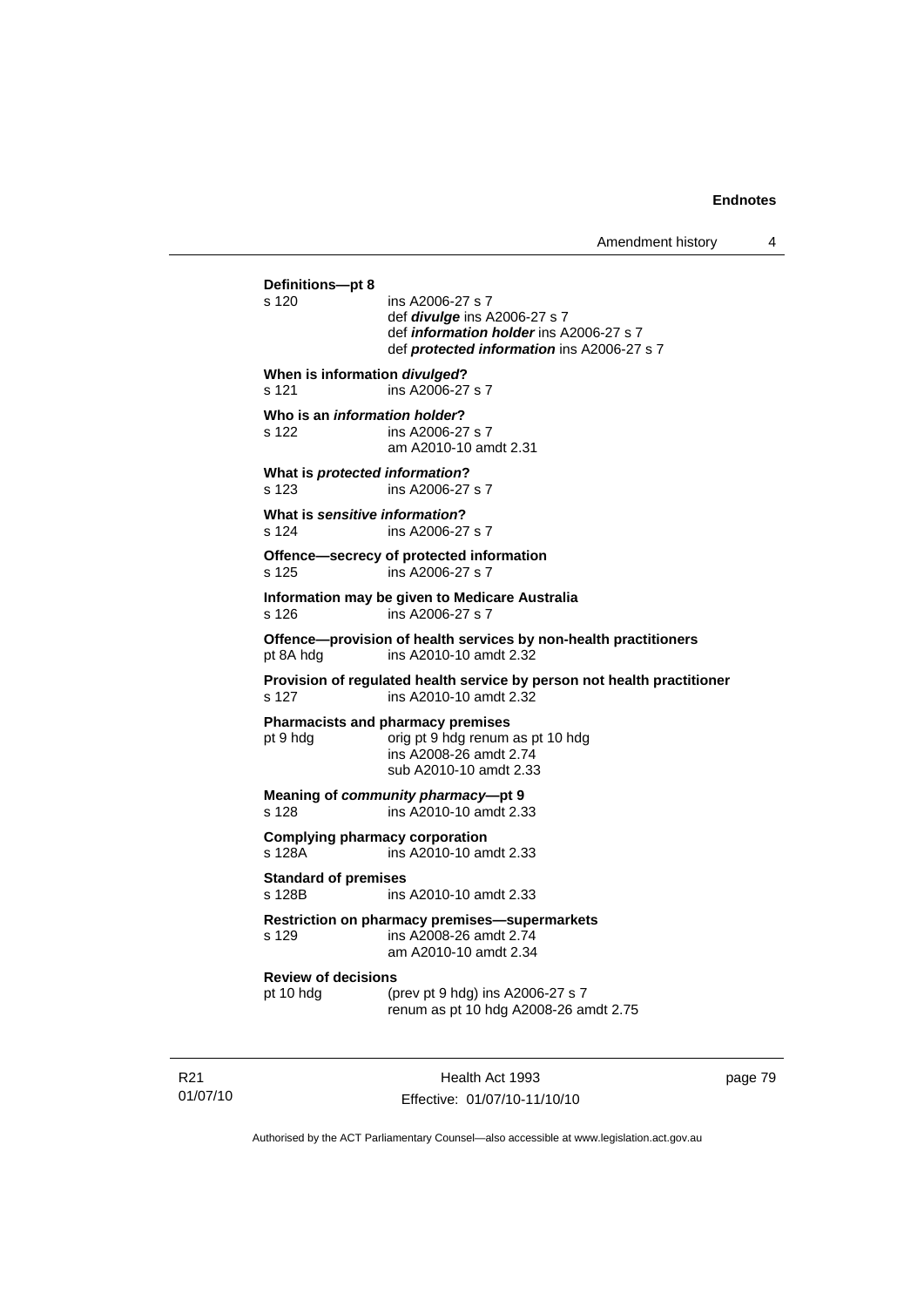4 Amendment history

**Review of decisions**  ins A2006-27 s 7 am A2008-37 amdt 1.233 **Pt 9 obligations—no contracting out**  s 131 ins A2006-27 s 7 **Miscellaneous** pt 15 hdg (prev pt 7 hdg) ins 1994 No 23 s 5

renum as pt 15 hdg A2006-27 amdt 1.24

## **Disclosure of interests by committee members**  s 190 ins A2006-27 s 8

#### **References to Health and Community Care Service** s 191

| S 191 | (prev s 22) Ins 1994 No 23 S 5                 |
|-------|------------------------------------------------|
|       | sub 2001 No 44 amdt 1.2025                     |
|       | renum as s 35 R4 LA (see 2001 No 56 amdt 1.36) |
|       | sub 2002 No 47 amdt 1.15                       |
|       | renum as s 191 A2006-27 amdt 1.26              |
|       |                                                |

## **Determination of fees**

| s 192                               |  | (prev s 36) ins 2002 No 47 amdt 1.15 |  |
|-------------------------------------|--|--------------------------------------|--|
|                                     |  | renum as s 192 A2006-27 amdt 1.26    |  |
| <b>Payment of fees and interest</b> |  |                                      |  |
|                                     |  | ------                               |  |

| s 193 | (prev s 37) ins 2002 No 47 amdt 1.15 |
|-------|--------------------------------------|
|       | renum as s 193 A2006-27 amdt 1.26    |

## **Approved forms**

| s 194 | (prev s 37A) ins A2003-43 s 5     |
|-------|-----------------------------------|
|       | renum as s 194 A2006-27 amdt 1.26 |

# **Regulations about nurse practitioners**

(prev s 37B) ins A2004-10 s 4 renum as s 195 A2006-27 amdt 1.26

#### **Regulation-making power**

s 196 (prev s 38) ins 2002 No 47 amdt 1.15 renum as s 196 A2006-27 amdt 1.26

## **Transitional—Health Professionals Act 2004**

pt 20 hdg (prev pt 8 hdg) ins A2004-39 amdt 1.15 renum as pt 20 hdg A2006-27 amdt 1.27 exp 9 January 2009 (s 241)

# **Transitional—definitions in Health (Fees) Determination**

| (prev s 39 hdg) sub A2006-27 amdt 1.28 |
|----------------------------------------|
| (prev s 39) ins A2004-39 amdt 1.15     |
| renum as s 240 A2006-27 amdt 1.28      |
| exp 9 January 2009 (s 241)             |
|                                        |

page 80 Health Act 1993 Effective: 01/07/10-11/10/10

R21 01/07/10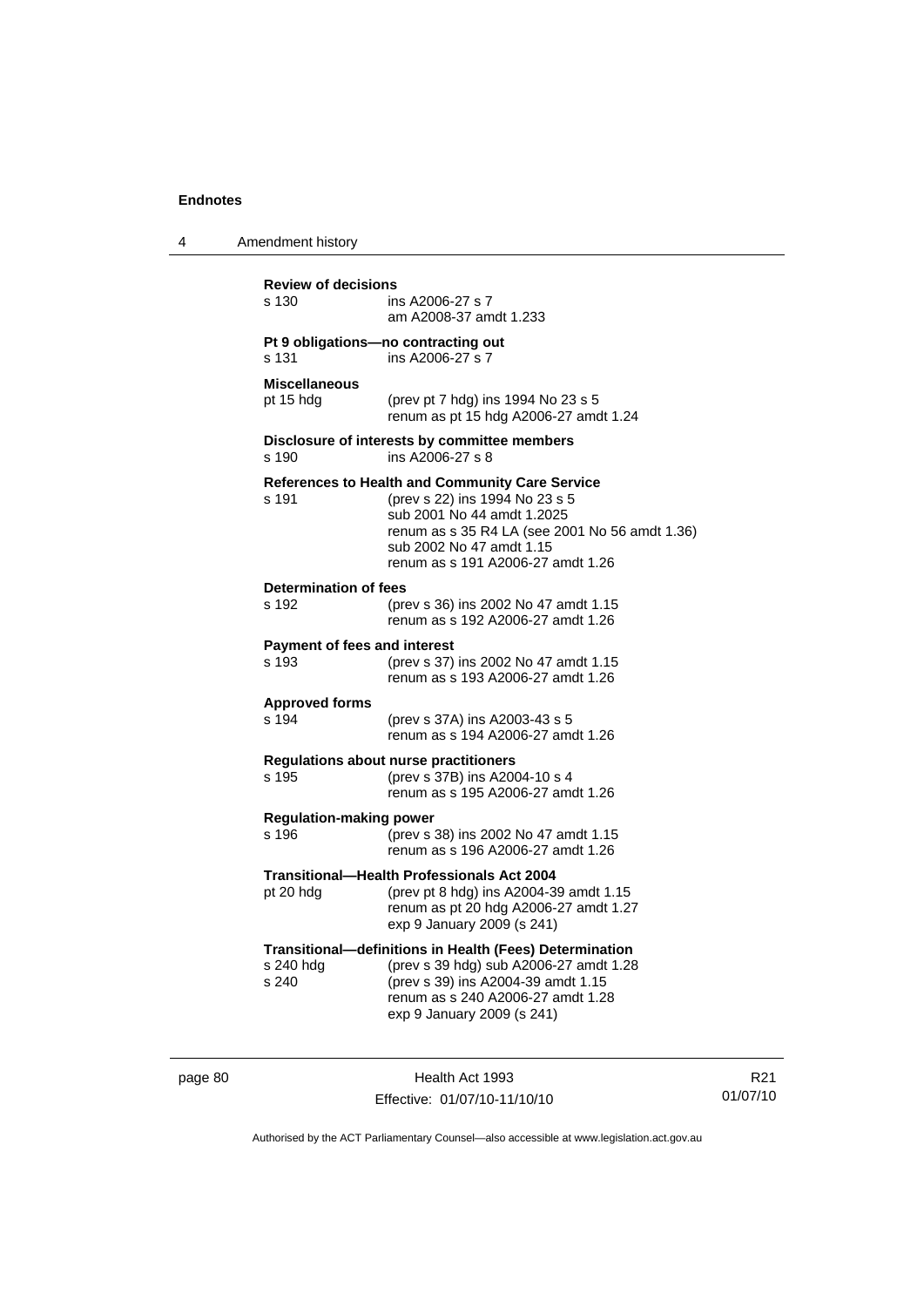|                                    |                                                                                                                                                                                                                                                                                                                                                                                                                                                                                                                                                                                                                                                                                                                                                                                                                                                                                                                                                                                         | Amendment history | 4 |
|------------------------------------|-----------------------------------------------------------------------------------------------------------------------------------------------------------------------------------------------------------------------------------------------------------------------------------------------------------------------------------------------------------------------------------------------------------------------------------------------------------------------------------------------------------------------------------------------------------------------------------------------------------------------------------------------------------------------------------------------------------------------------------------------------------------------------------------------------------------------------------------------------------------------------------------------------------------------------------------------------------------------------------------|-------------------|---|
| Expiry-pt 20<br>s 241 hdg<br>s 241 | (prev s 40 hdg) sub A2006-27 amdt 1.29<br>(prev s 40) ins A2004-39 amdt 1.15<br>renum as s 241 A2006-27 amdt 1.29<br>exp 9 January 2009 (s 241)                                                                                                                                                                                                                                                                                                                                                                                                                                                                                                                                                                                                                                                                                                                                                                                                                                         |                   |   |
| pt 21 hdg                          | <b>Transitional-Health Legislation Amendment Act 2006</b><br>ins A2006-27 s 9<br>exp 14 December 2007 (s 243)                                                                                                                                                                                                                                                                                                                                                                                                                                                                                                                                                                                                                                                                                                                                                                                                                                                                           |                   |   |
| s 242                              | Transitional-protection of former members from liability<br>ins A2006-27 s 9<br>exp 14 December 2007 (s 243)                                                                                                                                                                                                                                                                                                                                                                                                                                                                                                                                                                                                                                                                                                                                                                                                                                                                            |                   |   |
| Expiry-pt 21<br>s 243              | ins A2006-27 s 9<br>am A2007-16 amdt 3.68<br>exp 14 December 2007 (s 243)                                                                                                                                                                                                                                                                                                                                                                                                                                                                                                                                                                                                                                                                                                                                                                                                                                                                                                               |                   |   |
| s 250                              | Approval of facilities-transitional<br>ins A2006-46 amdt 2.25<br>exp 18 November 2006 (s 250 (3) (LA s 88 declaration<br>applies))                                                                                                                                                                                                                                                                                                                                                                                                                                                                                                                                                                                                                                                                                                                                                                                                                                                      |                   |   |
| <b>Dictionary</b><br>dict          | ins 2001 No 56 amdt 1.35<br>sub A2006-27 s 10<br>am A2008-37 amdt 1.234, amdt 1.235; A2010-10 amdt 2.35<br>def <i>abortion</i> ins R17 LA<br>def <i>approved committee</i> om 1998 No 50 s 5<br>def approved private sector committee ins 1998 No 50 s 5<br>om A2006-27 s 10<br>def approved public sector committee ins 1998 No 50 s 5<br>sub 2001 No 56 amdt 1.4<br>am A2003-41 amdt 1.2<br>om A2006-27 s 10<br>def <i>authorised representative</i> ins A2003-43 s 6<br>sub A2006-27 s 10<br>def <i>CEO</i> ins A2006-27 s 10<br>def clinical privileges sub A2006-27 s 10<br>def clinical privileges committee ins A2006-27 s 10<br>def clinical privileges report ins A2006-27 s 10<br>def clinical privileges review notice ins A2006-27 s 10<br>def community pharmacy ins A2010-10 amdt 2.36<br>def core conditions ins A2003-43 s 6<br>sub A2006-27 s 10<br>def day hospital ins A2006-27 s 10<br>def <i>dentist</i> ins A2006-27 s 10<br>def <i>divulge</i> ins A2006-27 s 10 |                   |   |

R21 01/07/10

Health Act 1993 Effective: 01/07/10-11/10/10 page 81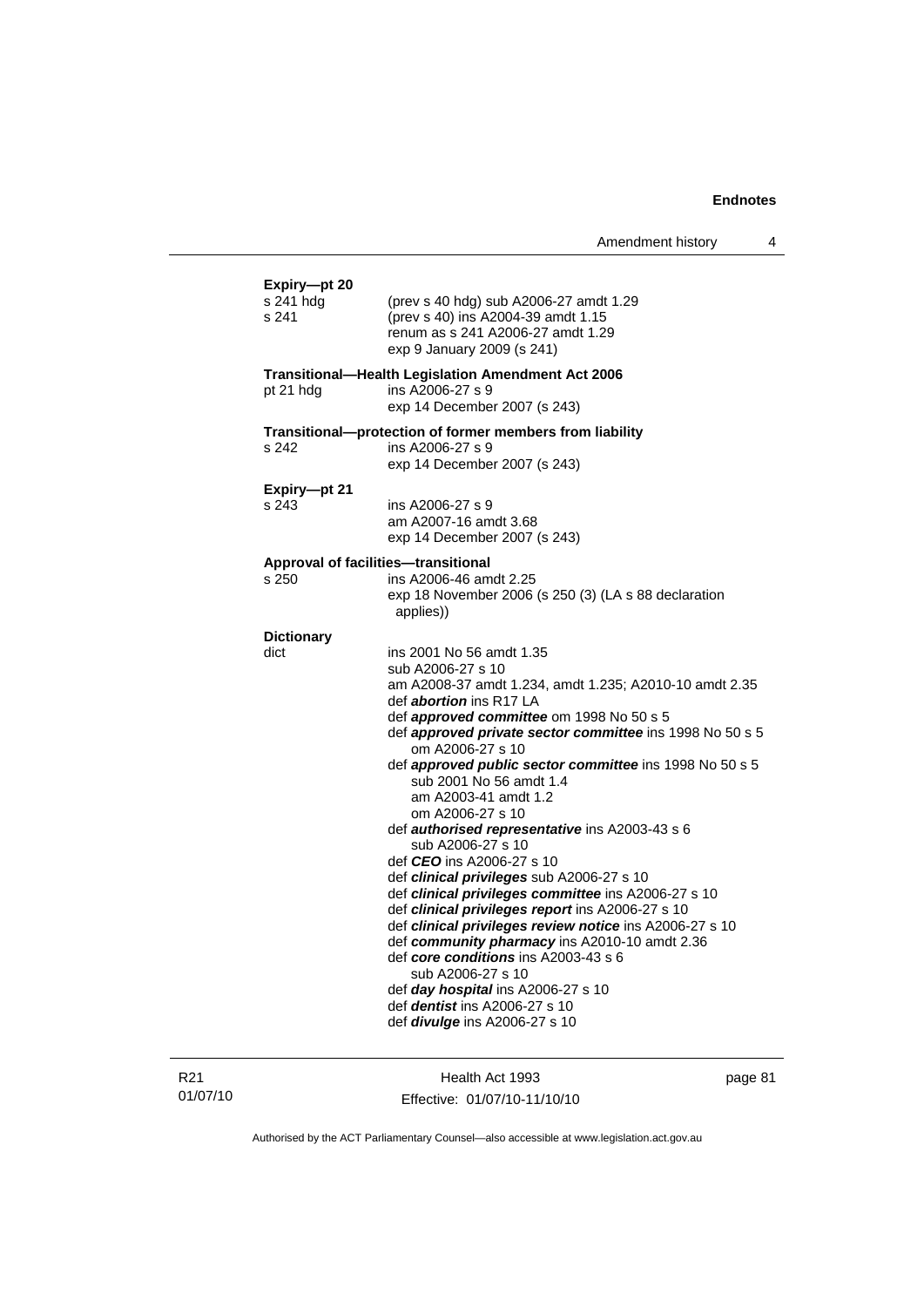4 Amendment history

 def *doctor* ins A2006-27 s 10 def *engage* ins A2006-27 s 10 def *entity* ins A2006-27 s 10 def *health board* ins A2010-10 amdt 2.36 def *health facility* am 1996 No 35 sch; 2002 No 47 amdt 1.17 sub A2006-27 s 10 def *health facility QAC* ins A2006-27 s 10 def *health profession board* ins A2006-27 s 10 om A2010-10 amdt 2.37 def *health professional* ins A2006-27 s 10 om A2010-10 amdt 2.37 def *health professional organisation* ins A2006-27 s 10 def *health professional organisation QAC* ins A2006-27  $s$  10 def *health service* ins A2006-27 s 10 def *health service provider* sub A2004-39 amdt 1.16; A2006-27 s 10 def *health service report* ins A2006-27 s 10 def *hospital* ins A2006-27 s 10 def *information holder* ins A2006-27 s 10 def *ministerial report* ins A2006-27 s 10 def *negotiating agent* ins A2003-43 s 6 sub A2006-27 s 10 def *negotiating period* ins A2003-43 s 6 sub A2006-27 s 10 def *practice corporation* ins A2003-43 s 6 sub A2006-27 s 10 def *prescribed body* ins 2001 No 56 amdt 1.35 om A2006-27 s 10 def *private day hospital facility* ins 2001 No 56 amdt 1.35 om A2006-27 s 10 def *protected information* ins A2006-27 s 10 def *quality assurance activities* om 2001 No 56 amdt 1.5 def *quality assurance activity* ins 2001 No 56 amdt 1.5 om A2006-27 s 10 def *quality assurance committee* ins A2006-27 s 10 def *review* ins A2006-27 s 10 def *sensitive information* ins A2006-27 s 10 def *service contract* ins A2003-43 s 6 sub A2006-27 s 10 def *special purpose QAC* ins A2006-27 s 10 def *tribunal* om 1994 No 60 sch 1 def *VMO* ins A2003-43 s 6 sub A2006-27 s 10

page 82 Health Act 1993 Effective: 01/07/10-11/10/10

R21 01/07/10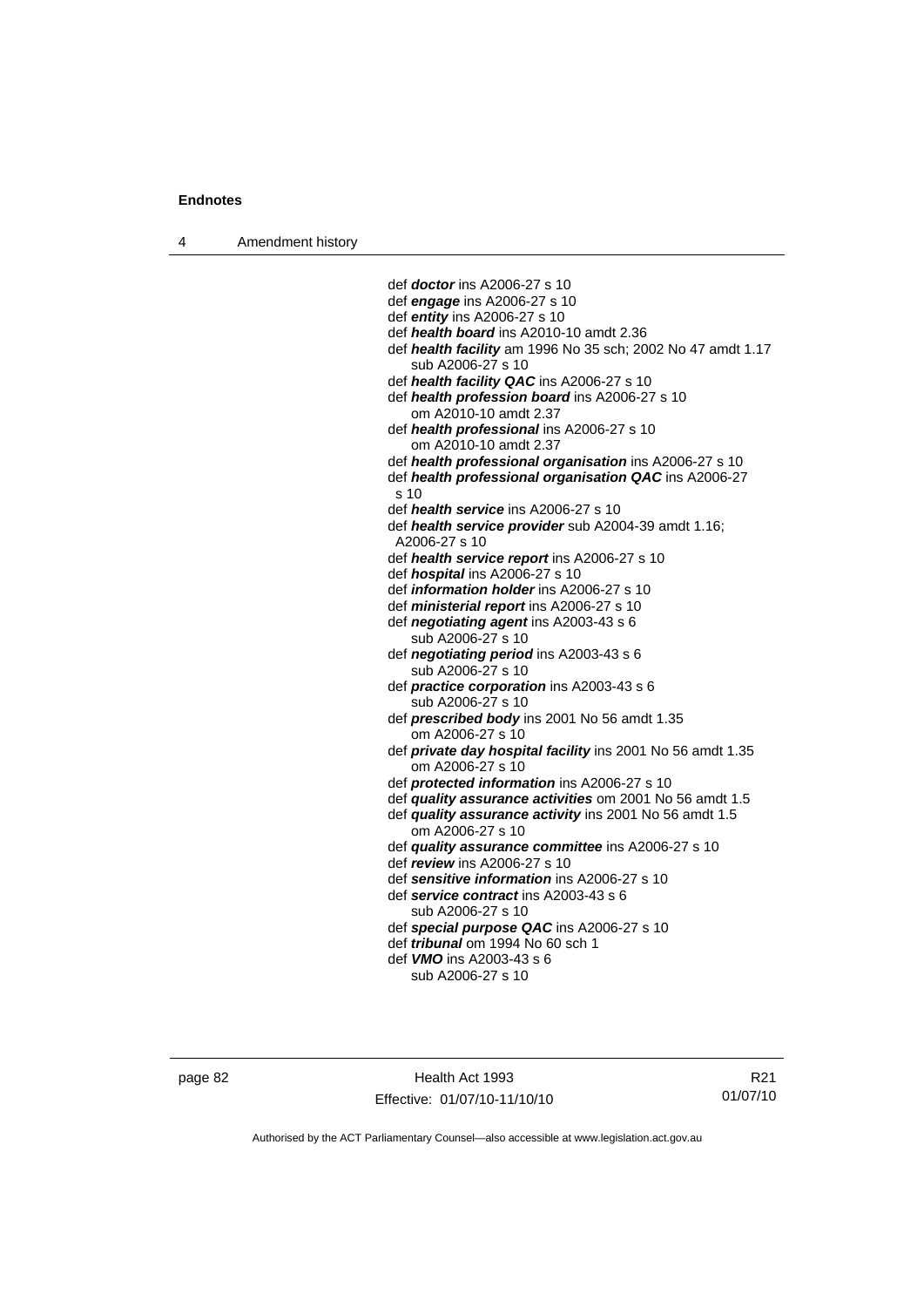# **5 Earlier republications**

Some earlier republications were not numbered. The number in column 1 refers to the publication order.

Since 12 September 2001 every authorised republication has been published in electronic pdf format on the ACT legislation register. A selection of authorised republications have also been published in printed format. These republications are marked with an asterisk (\*) in column 1. Electronic and printed versions of an authorised republication are identical.

| <b>Republication No</b> | <b>Amendments to</b> | <b>Republication date</b> |
|-------------------------|----------------------|---------------------------|
| 1                       | Act 1994 No 60       | 28 February 1995          |
| $\overline{2}$          | Act 1996 No 35       | 31 January 1998           |
| 3                       | Act 1998 No 54       | 28 February 1999          |
| 4                       | Act 2001 No 56       | 19 April 2002             |
| 5                       | A2002-47             | 31 December 2002          |
| 6                       | A2003-43             | 30 September 2003         |
| 7                       | A2003-43             | 9 October 2003            |
| 8                       | A2003-43             | 24 December 2003          |
| 9                       | A2004-10             | 27 May 2004               |
| 10                      | A2005-28             | 7 July 2005               |
| 11                      | A2005-54             | 24 November 2005          |
| $12*$                   | A2005-62             | 11 January 2006           |
| 13                      | A2006-46             | 18 November 2006          |
| 14                      | A2006-46             | 19 November 2006          |
| 15                      | A2006-46             | 14 December 2006          |
| 16                      | A2007-16             | 11 July 2007              |
| 17                      | A2007-16             | 15 December 2007          |
| 18                      | A2008-37             | 10 January 2009           |
| 19                      | A2008-37             | 2 February 2009           |
| 20                      | A2008-37             | 14 February 2009          |

Health Act 1993 Effective: 01/07/10-11/10/10 page 83